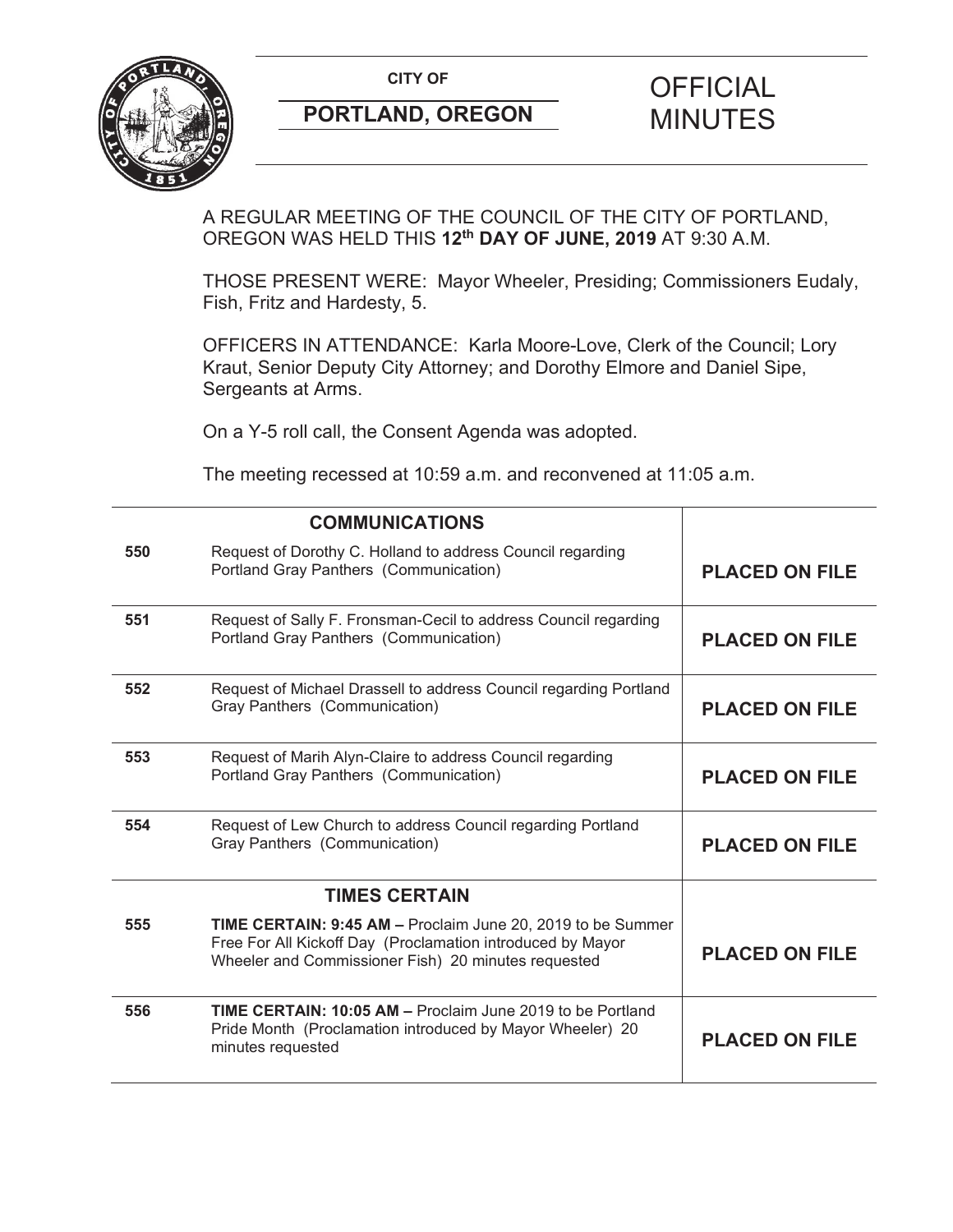|     | June 12-13, 2019                                                                                                                                                                                                                                                                                                                                                                                                                                                                                                                                                                                                                                                                                                                                                                                                                                                                                                                                                                                                                                                                                                                                                                                                                                                                                                                                                                                                                                                                                                                                                                                                                                                                                                                                                                                                               |                                                                                                                             |
|-----|--------------------------------------------------------------------------------------------------------------------------------------------------------------------------------------------------------------------------------------------------------------------------------------------------------------------------------------------------------------------------------------------------------------------------------------------------------------------------------------------------------------------------------------------------------------------------------------------------------------------------------------------------------------------------------------------------------------------------------------------------------------------------------------------------------------------------------------------------------------------------------------------------------------------------------------------------------------------------------------------------------------------------------------------------------------------------------------------------------------------------------------------------------------------------------------------------------------------------------------------------------------------------------------------------------------------------------------------------------------------------------------------------------------------------------------------------------------------------------------------------------------------------------------------------------------------------------------------------------------------------------------------------------------------------------------------------------------------------------------------------------------------------------------------------------------------------------|-----------------------------------------------------------------------------------------------------------------------------|
| 557 | TIME CERTAIN: 10:25 AM - Appoint Mike Elliott and Erin<br>Zollenkopf, and reappoint Jenny Glass and Paddy Tillett to the<br>Portland Parks & Recreation Board (Report introduced by Mayor<br>Wheeler and Commissioner Fish) 5 minutes requested<br>Motion to accept the report: Moved by Hardesty and seconded<br>by Eudaly.<br>$(Y-5)$                                                                                                                                                                                                                                                                                                                                                                                                                                                                                                                                                                                                                                                                                                                                                                                                                                                                                                                                                                                                                                                                                                                                                                                                                                                                                                                                                                                                                                                                                        | <b>CONFIRMED</b>                                                                                                            |
| 558 | TIME CERTAIN: 10:35 AM - Add Evaluation of Applicants for<br>Dwelling Units to include renter protections in the form of screening<br>criteria regulations (Previous Agenda 512; Ordinance introduced<br>by Commissioner Eudaly; add Code Section 30.01.086) 1 hour<br>requested for items 558 and 559<br>Motion to require annual reports to Council on this policy: Moved<br>by Fish and seconded by Hardesty. (Y-5)<br>Motion to remove Code Section 30.01.086 C.2.a.(2): Moved by<br>Wheeler and seconded by Hardesty. (Y-2 Fritz, Wheeler; N-3<br>Eudaly, Fish, Hardesty. Motion failed)<br>Motion to amend Code Section 30.01.086 C.2.a.(4): Moved by<br>Wheeler and seconded by Fritz. (Y-5)<br>Motion to amend Code Section 30.01.086 C.2.c.(2): Moved by<br>Wheeler and seconded by Fritz. (Y-5)<br>Motion to amend Code Section 30.01.086 D.2.d: Moved by Wheeler<br>and seconded by Fritz. (Y-5)<br>Motion to amend Code Section 30.01.086 D.2.e: Moved by Wheeler<br>and seconded by Fritz. (Y-5)<br>Motion to add Code Section 30.01.086 G.2.d and e: Moved by<br>Wheeler and seconded by Hardesty. (Y-2 Fish, Wheeler; N-3<br>Eudaly, Fritz, Hardesty. Motion failed.)<br>Motion to reconsider vote: Moved by Fritz, seconded by Fish. (Y-5)<br>Action: Fritz changed vote on amendment to add Code Section<br>30.01.086 G.2.d and e: No objection. Approved. (Y-3 Fish, Fritz,<br>Wheeler; N-2 Eudaly, Hardesty)<br>Motion to amend ordinance language for items 512 and 513 to<br>change the implementation date from October 1, 2019 to<br>March 1, 2020: Moved by Eudaly and seconded by Fish. Y-5)<br>Motion to add Code Section 30.01.086 E.2.b: Moved by Eudaly and<br>seconded by Hardesty. (Y-4; N-1 Fritz)<br>Motion to amend Code Section 30.01.087 F: Moved by Eudaly and<br>seconded by Fish. (Y-5) | <b>PASSED TO</b><br><b>SECOND READING</b><br><b>AS AMENDED</b><br><b>JUNE 19, 2019</b><br>AT 4:15 PM<br><b>TIME CERTAIN</b> |
| 559 | Add Security Deposits; Pre-paid Rent to include renter protections<br>in the form of security deposit regulations (Previous Agenda 513;<br>Ordinance introduced by Commissioner Eudaly; add Code Section<br>30.01.087)                                                                                                                                                                                                                                                                                                                                                                                                                                                                                                                                                                                                                                                                                                                                                                                                                                                                                                                                                                                                                                                                                                                                                                                                                                                                                                                                                                                                                                                                                                                                                                                                         | <b>PASSED TO</b><br><b>SECOND READING</b><br><b>AS AMENDED</b><br><b>JUNE 19, 2019</b><br>AT 4:15 PM<br><b>TIME CERTAIN</b> |
|     | <b>CONSENT AGENDA - NO DISCUSSION</b>                                                                                                                                                                                                                                                                                                                                                                                                                                                                                                                                                                                                                                                                                                                                                                                                                                                                                                                                                                                                                                                                                                                                                                                                                                                                                                                                                                                                                                                                                                                                                                                                                                                                                                                                                                                          |                                                                                                                             |

## **Mayor Ted Wheeler**

**Bureau of Planning & Sustainability**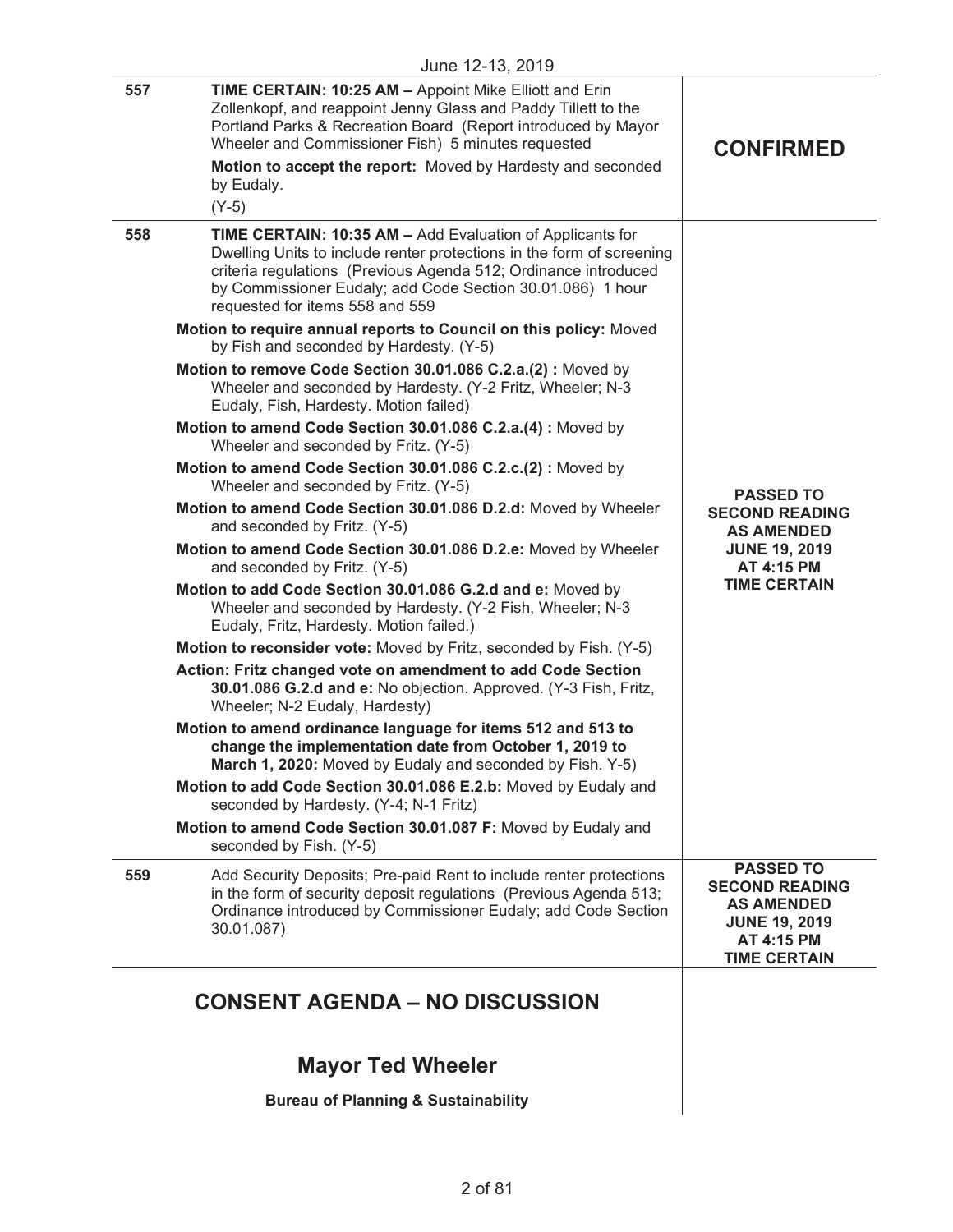|        | June 12-13, 2019                                                                                                                                                                                                                                                                                                                                                        |                                                                                 |
|--------|-------------------------------------------------------------------------------------------------------------------------------------------------------------------------------------------------------------------------------------------------------------------------------------------------------------------------------------------------------------------------|---------------------------------------------------------------------------------|
| $*560$ | Authorize an Intergovernmental Agreement with Metro in the<br>amount of \$50,000 to provide funding to the Center for Intercultural<br>Organizing to form the Southwest Corridor Equity Coalition to<br>implement the Southwest Corridor Equitable Development Strategy<br>(Ordinance)                                                                                  | 189553                                                                          |
|        | $(Y-5)$                                                                                                                                                                                                                                                                                                                                                                 |                                                                                 |
|        | <b>Office of Management and Finance</b>                                                                                                                                                                                                                                                                                                                                 |                                                                                 |
| 561    | Create three new represented classifications of Office Support<br>Specialist Assistant, Maintenance Assistant, Maintenance<br>Assistant-CL and establish an interim compensation rate for each<br>classification (Second Reading Agenda 531)<br>$(Y-5)$                                                                                                                 | 189554                                                                          |
|        | <b>Commissioner Nick Fish</b>                                                                                                                                                                                                                                                                                                                                           |                                                                                 |
|        | <b>Bureau of Environmental Services</b>                                                                                                                                                                                                                                                                                                                                 |                                                                                 |
| 562    | Authorize grant agreement to award up to \$73,000 in FY 19/20 to<br>Southwest Neighborhoods, Inc. to provide outreach, technical<br>assistance and community involvement for watershed projects in<br>Portland's westside sub-watersheds (Ordinance)                                                                                                                    | <b>PASSED TO</b><br><b>SECOND READING</b><br><b>JUNE 19, 2019</b><br>AT 9:30 AM |
|        | <b>Commissioner Chloe Eudaly</b>                                                                                                                                                                                                                                                                                                                                        |                                                                                 |
|        | <b>Bureau of Transportation</b>                                                                                                                                                                                                                                                                                                                                         |                                                                                 |
| $*563$ | Authorize application to the Metropolitan Transportation<br>Improvement Program Regional Flexible Funds for 2022-24 for<br>eight grants up to \$36 million (Ordinance)<br>$(Y-5)$                                                                                                                                                                                       | 189555                                                                          |
|        | <b>REGULAR AGENDA</b>                                                                                                                                                                                                                                                                                                                                                   |                                                                                 |
|        | <b>Mayor Ted Wheeler</b>                                                                                                                                                                                                                                                                                                                                                |                                                                                 |
|        | <b>Office of Management and Finance</b>                                                                                                                                                                                                                                                                                                                                 |                                                                                 |
| 564    | Amend City Code to reflect current structure, operations, and<br>responsibilities in the Office of Management and Finance (Second<br>Reading Agenda 541; amend Code Chapter 3.15, and Code<br>Sections 2.12.020, 3.02.060, and 3.18.010)<br>$(Y-5)$                                                                                                                     | 189556                                                                          |
| 565    | Amend Transient Lodgings Tax Code related to the administration<br>of short-term rental laws; require short-term rental platforms to<br>either enter into a pass-through registration data-sharing<br>agreement or choose listing locations from a Short-Term Rental<br>Registry created by the City (Second Reading Agenda 542;<br>amend Code Chapter 6.04)<br>$(Y-5)$ | 189557                                                                          |
|        | <b>Commissioner Nick Fish</b>                                                                                                                                                                                                                                                                                                                                           |                                                                                 |
|        | <b>Parks &amp; Recreation</b>                                                                                                                                                                                                                                                                                                                                           |                                                                                 |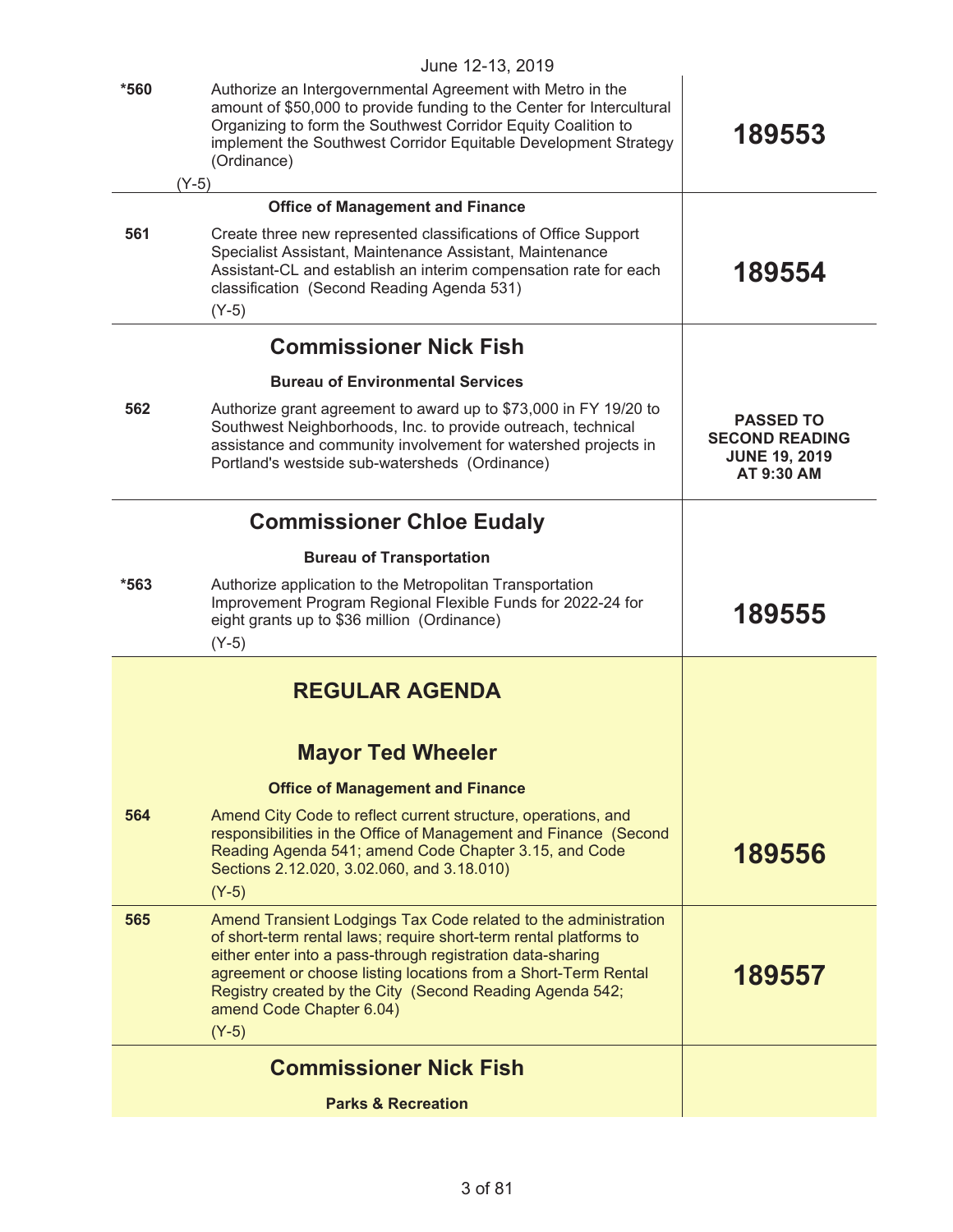|     | June 12-13, 2019                                                                                                                                                                                                            |                                                                                        |
|-----|-----------------------------------------------------------------------------------------------------------------------------------------------------------------------------------------------------------------------------|----------------------------------------------------------------------------------------|
| 566 | Replace Park Exclusion Code to clarify ejection and exclusion<br>processes from city parks to improve parks management and<br>safety at park facilities (Ordinance; replace Code Section<br>20.12.265) 20 minutes requested | <b>PASSED TO</b><br><b>SECOND READING</b><br><b>JUNE 19, 2019</b><br><b>AT 9:30 AM</b> |
|     | <b>Commissioner Chloe Eudaly</b>                                                                                                                                                                                            |                                                                                        |
|     | <b>Bureau of Transportation</b>                                                                                                                                                                                             |                                                                                        |
| 567 | Adopt PedPDX, Portland's Citywide Pedestrian Plan, a 20-year<br>strategy to make Portland a great walking city for everyone<br>(Previous Agenda 546; Resolution) 20 minutes requested<br>$(Y-5)$                            | 37429                                                                                  |
| .   |                                                                                                                                                                                                                             |                                                                                        |

At 12:45 p.m., Council recessed.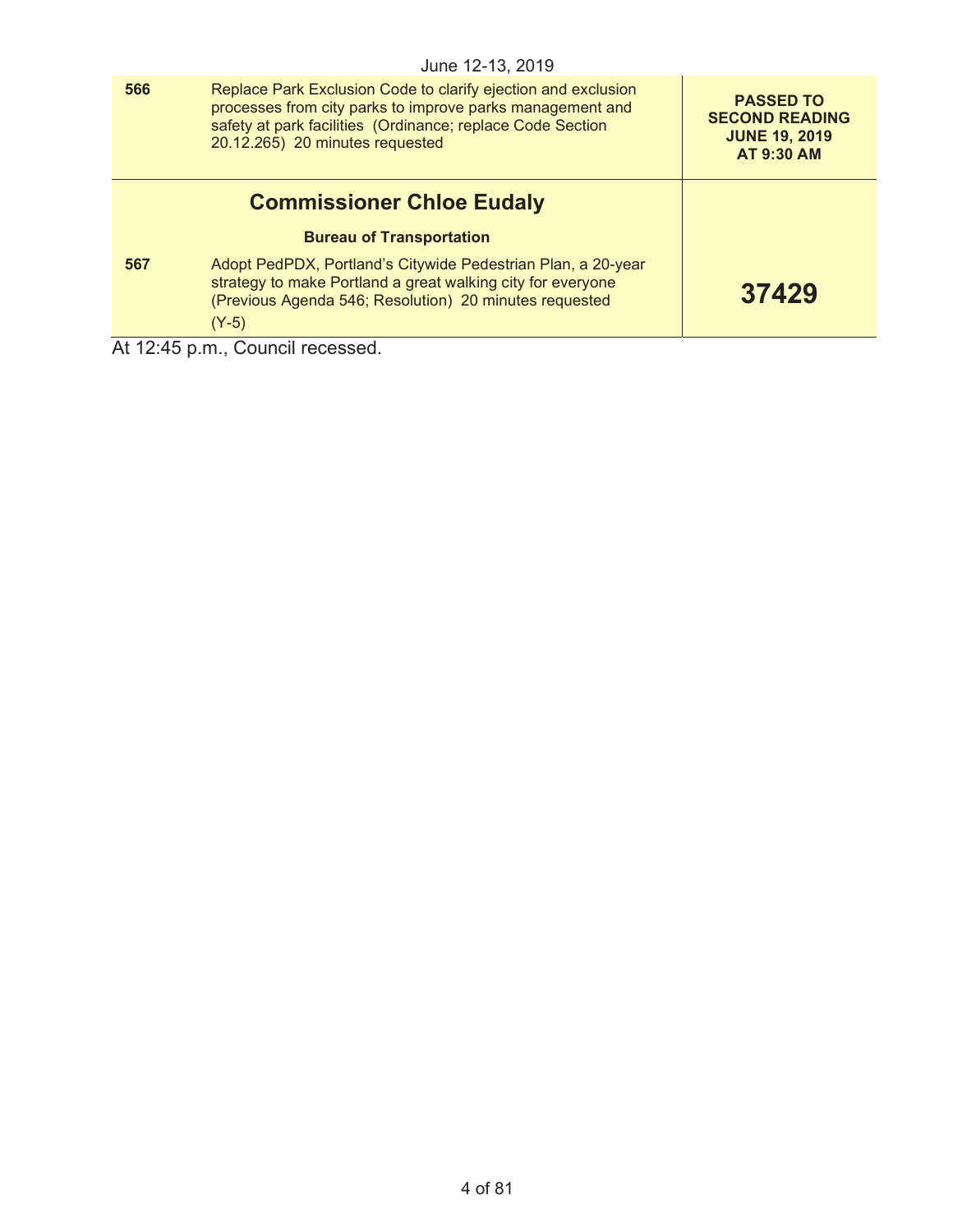A RECESSED MEETING OF THE COUNCIL OF THE CITY OF PORTLAND, OREGON WAS HELD THIS **12th DAY OF JUNE, 2019** AT 2:00 P.M.

THOSE PRESENT WERE: Mayor Wheeler, Presiding; Commissioners Eudaly, Fish, Fritz and Hardesty, 5.

Commissioner Fish left at 2:44 p.m.

OFFICERS IN ATTENDANCE: Karla Moore-Love, Clerk of the Council; Naomi Sheffield, Deputy City Attorney; and Cheryl Leon-Guerrero and Daniel Sipe, Sergeants at Arms.

| 568    | <b>TIME CERTAIN: 2:00 PM - Conduct a Proposed Use Hearing on</b><br>State Shared Revenue (Hearing introduced by Mayor Wheeler) 30<br>minutes requested for items 568 - 574                                               | <b>PLACED ON FILE</b>                                                                  |
|--------|--------------------------------------------------------------------------------------------------------------------------------------------------------------------------------------------------------------------------|----------------------------------------------------------------------------------------|
| 569    | Certify that certain services are provided by the City to establish<br>eligibility for State Shared Revenues (Resolution introduced by<br>Mayor Wheeler)<br>$(Y-5)$                                                      | 37430                                                                                  |
| *570   | Approve accepting funds from the State of Oregon under the State<br>Revenue Sharing Program for the fiscal year beginning July 1,<br>2019 and ending June 30, 2020 (Ordinance introduced by Mayor<br>Wheeler)<br>$(Y-5)$ | 189558                                                                                 |
| $*571$ | Update fund statements of purpose for various City funds<br>(Ordinance introduced by Mayor Wheeler)<br>$(Y-5)$                                                                                                           | 189559                                                                                 |
| $*572$ | Create the Fire Capital Fund (Ordinance introduced by Mayor<br>Wheeler; add Code Section 5.04.580)<br>$(Y-5)$                                                                                                            | 189560                                                                                 |
| 573    | Adopt the annual budget of the City and establish appropriations<br>for the fiscal year beginning July 1, 2019 and ending June 30,<br>2020 (Ordinance introduced by Mayor Wheeler)                                       | <b>PASSED TO</b><br><b>SECOND READING</b><br><b>JUNE 19, 2019</b><br><b>AT 9:30 AM</b> |
| $*574$ | Approve levying taxes for the City for the fiscal year beginning July<br>1, 2019 and ending June 30, 2020 (Ordinance introduced by<br>Mayor Wheeler)<br>$(Y-5)$                                                          | 189561                                                                                 |

At 2:44 p.m., Council recessed.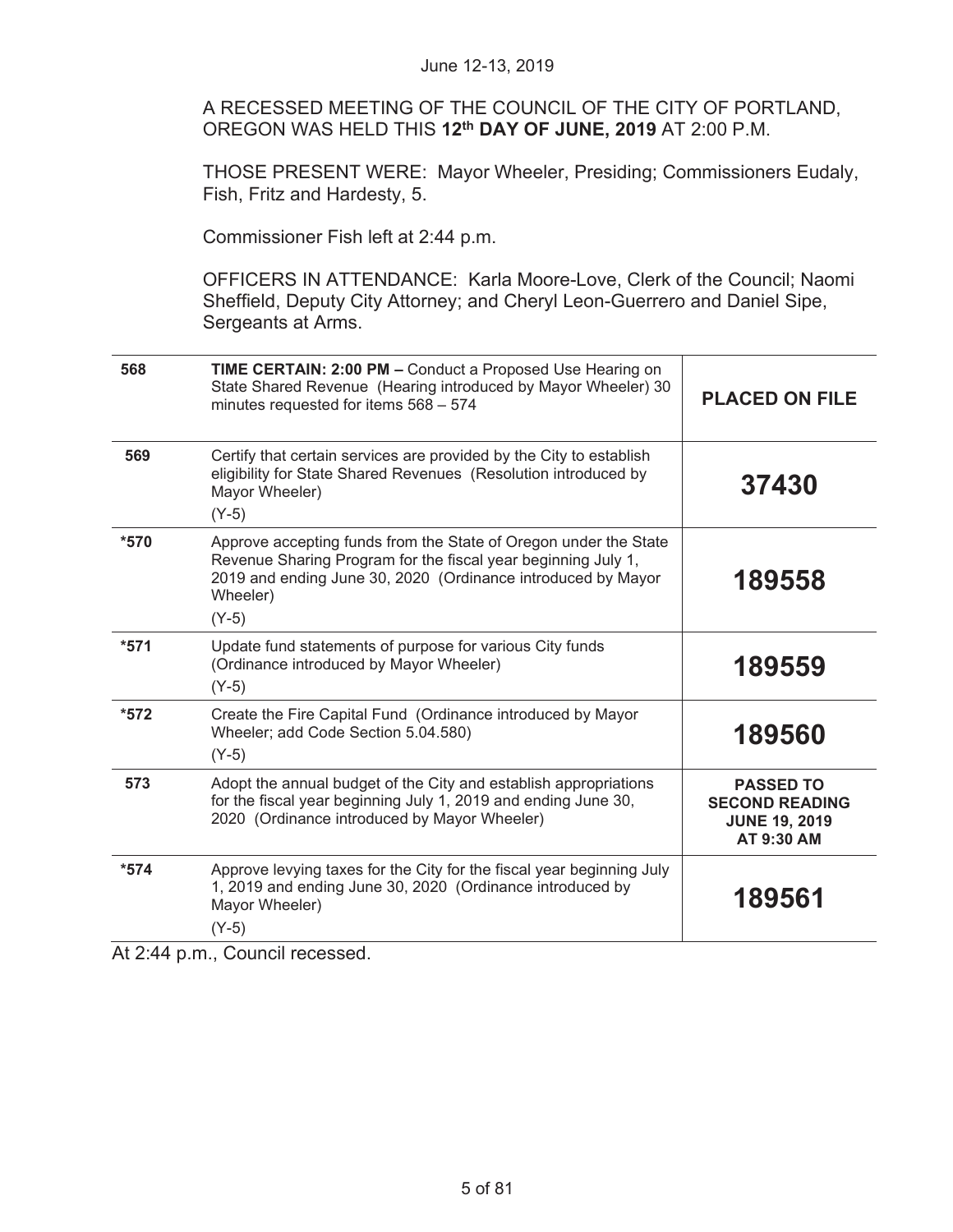|                                       | June 12-13, 2019                                                                                                                                                                                                                                            |                                                                |
|---------------------------------------|-------------------------------------------------------------------------------------------------------------------------------------------------------------------------------------------------------------------------------------------------------------|----------------------------------------------------------------|
|                                       | A RECESSED MEETING OF THE COUNCIL OF THE CITY OF PORTLAND,<br>OREGON WAS HELD THIS 13th DAY OF JUNE, 2019 AT 2:00 P.M.                                                                                                                                      |                                                                |
|                                       | <b>THOSE PRESENT WERE: Commissioner Eudaly, Presiding; Commissioners</b><br>Fish, Fritz and Hardesty, 4.                                                                                                                                                    |                                                                |
|                                       | Commissioner Hardesty arrived at 2:05 p.m.                                                                                                                                                                                                                  |                                                                |
|                                       | OFFICERS IN ATTENDANCE: Karla Moore-Love, Clerk of the Council; Lauren<br>King, Deputy City Attorney; and Rafael Duenas and Cheryl Leon-Guerrero,<br>Sergeants at Arms.                                                                                     |                                                                |
| 575                                   | TIME CERTAIN: 2:00 PM - Accept Vision Zero Annual Report and<br>2-Year Strategy and direct rapid response actions (Resolution<br>introduced by Commissioner Eudaly) 1.5 hours requested for<br>items $575 - 577$<br>(Y-3 Fish, Fritz, Eudaly; N-1 Hardesty) | 37431                                                          |
| $*576$                                | Accept a \$6,719,841 grant from Oregon Department of<br>Transportation and authorize Intergovernmental Agreement for the<br>City of Portland Safety Projects (Ordinance introduced by<br><b>Commissioner Eudaly)</b><br>$(Y-4)$                             | 189562                                                         |
| 577                                   | Authorize a competitive soliciation and contract for the<br>Photographic Traffic Enforcement System and related services<br>(Ordinance introduced by Commissioner Eudaly)                                                                                   | <b>PASSED TO</b><br><b>SECOND READING</b><br><b>AS AMENDED</b> |
|                                       | Motion to remove emergency clause: Moved by Eudaly and<br>seconded by Fish. (Y-4)                                                                                                                                                                           | <b>JUNE 19, 2019</b><br>AT 9:30 AM                             |
| $\Delta t$ A.14 n m Council adjourned |                                                                                                                                                                                                                                                             |                                                                |

At 4:14 p.m., Council adjourned.

## **MARY HULL CABALLERO**

Auditor of the City of Portland

Tall

By Karla Moore-Love Clerk of the Council

For a discussion of agenda items, please consult the following Closed Caption File.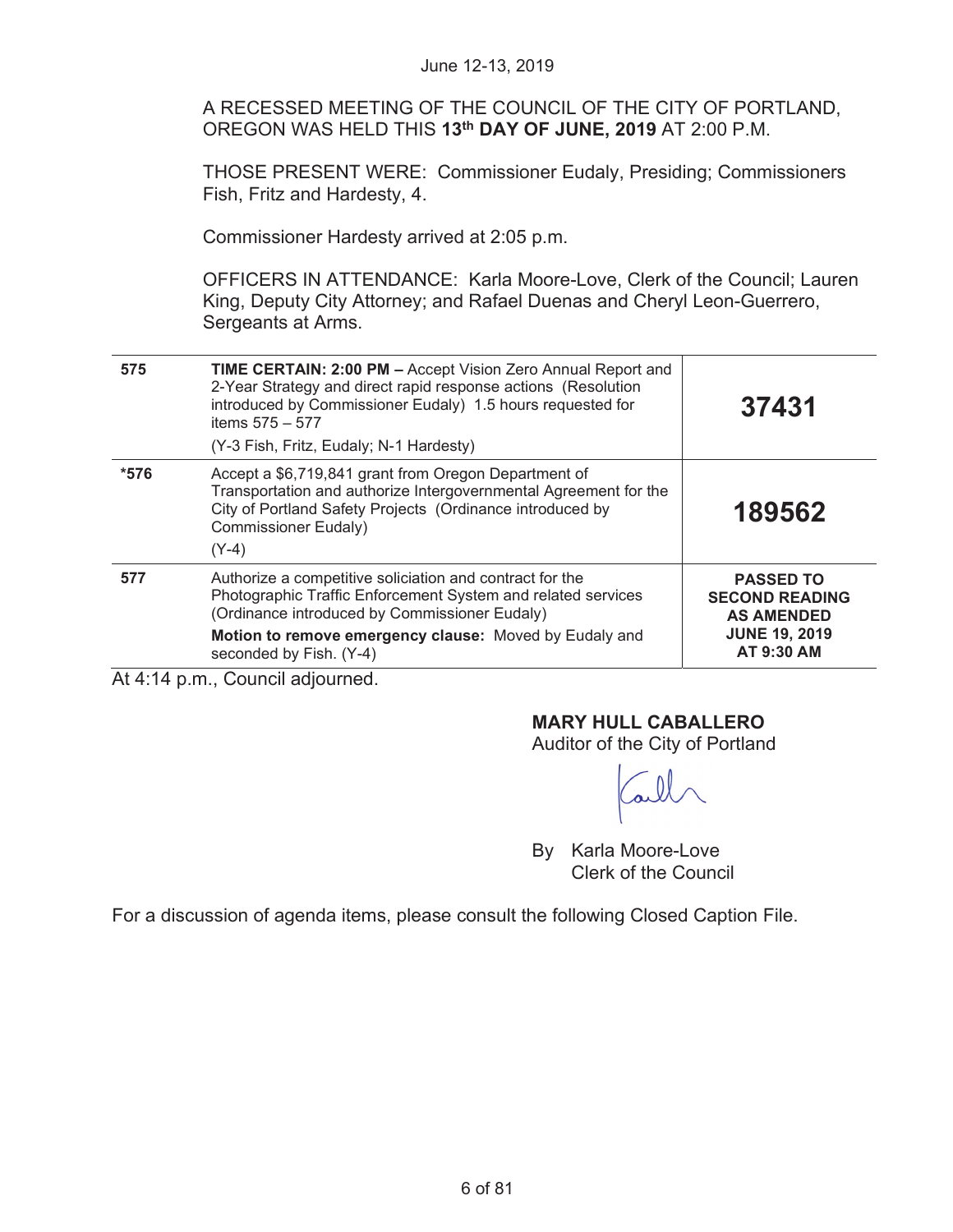**This file was produced through the closed captioning process for the televised City Council broadcast and should not be considered a verbatim transcript. Key:** \*\*\*\*\***means unidentified speaker.** 

## **JUNE 12, 2019 9:30 AM**

**Wheeler:** Good morning, everyone, this is a pre-gavel. Karla, this is pre-gavel so we're not yet in session. We have two very special commemorative proclamations this morning. The first is for the organization solve. Solve is a well-known nonprofit organization here in the state of Oregon. This is their 50th anniversary, and it just so happens that we also have a pick it up Portland event on friday, june 14th. So there's a lot of things that are coming together. But we wanted to acknowledge the strong partnership that we have with solve throughout the city of Portland. And we wanted to have an opportunity to acknowledge solve as well. And so with that, I have a proclamation that i'd like to read. But before I do that, could I see a show of hands? Are there people here from solve today? We have quite a few. You're the back benchers today and in a moment after the proclamation, i'll ask you to come up and we can get a photograph with all of you and the proclamation, if that sounds ok. Where is solve? It was founded as solve, stop Oregon litter and vandalism by governor tom mccall in 1969. And whereas, solve has engaged thousands of volunteers to pick up the city's parks, rivers and neighborhoods through keep it pretty rose city and pick it up Portland. Whereas, solve has partnered with business and community leaders, nonprofits and individuals to remove incalculable tons of litter, illegally dumped debris and invasive plants from the landscape and tens of thousands of native species have been planted in Oregon's natural area for 50 years. And whereas, SOLVE's education programs have reached tens of thousands of students helping instill a sense of civic pride and responsibility in multiple generations of Portlanders and whereas, solve has been a leader in sustaining Portland's environment and reputation as an environmentally aware and responsible city which helps promote tourism and thereby supports Portland's economy. Now, therefore, I ted wheeler mayor of the city of Portland, Oregon, the city of roses, do hereby proclaim june 14th, 2019, to be solve day in Portland and encourage all residents to observe this day. [applause]

**Wheeler:** Commissioner Fritz.

**Fritz:** I am really excited that we have this proclamation. I have become obsessed with plastic on the street. I was just in seattle on Monday walking along first avenue. And if you've ever been to seattle and you're walking on first avenue, you can just look across to puget sound to the bay and all this plastic on the floor which on the sidewalk which you know is going to end up in the bay. It is a mass of plastic a third the size of texas in the pacific ocean and that's probably partly why some of our marine mammals are dying and just various other things so I have a passionate plea to everybody. If you see a piece of plastic on the floor, pick it up and put it in a trash bag. I mean literally there were trash receptors every block in seattle and yet people couldn't be bothered to walk two more steps before they dropped their garbage and so, as a nurse, also I encourage you then to go back to your, wherever you next stop and wash your hands, and let's all join together in first of all not dropping stuff on the floor and second of all, helping to pick it up when it gets down there.

**Wheeler:** Very good. And Kris carico is here, right? Yeah. Kris did you want to come up and just say a few words, just to get people excited about pick it up Portland or anything else you'd like to state about solve.

**Kris Carico, SOLVE:** Right here?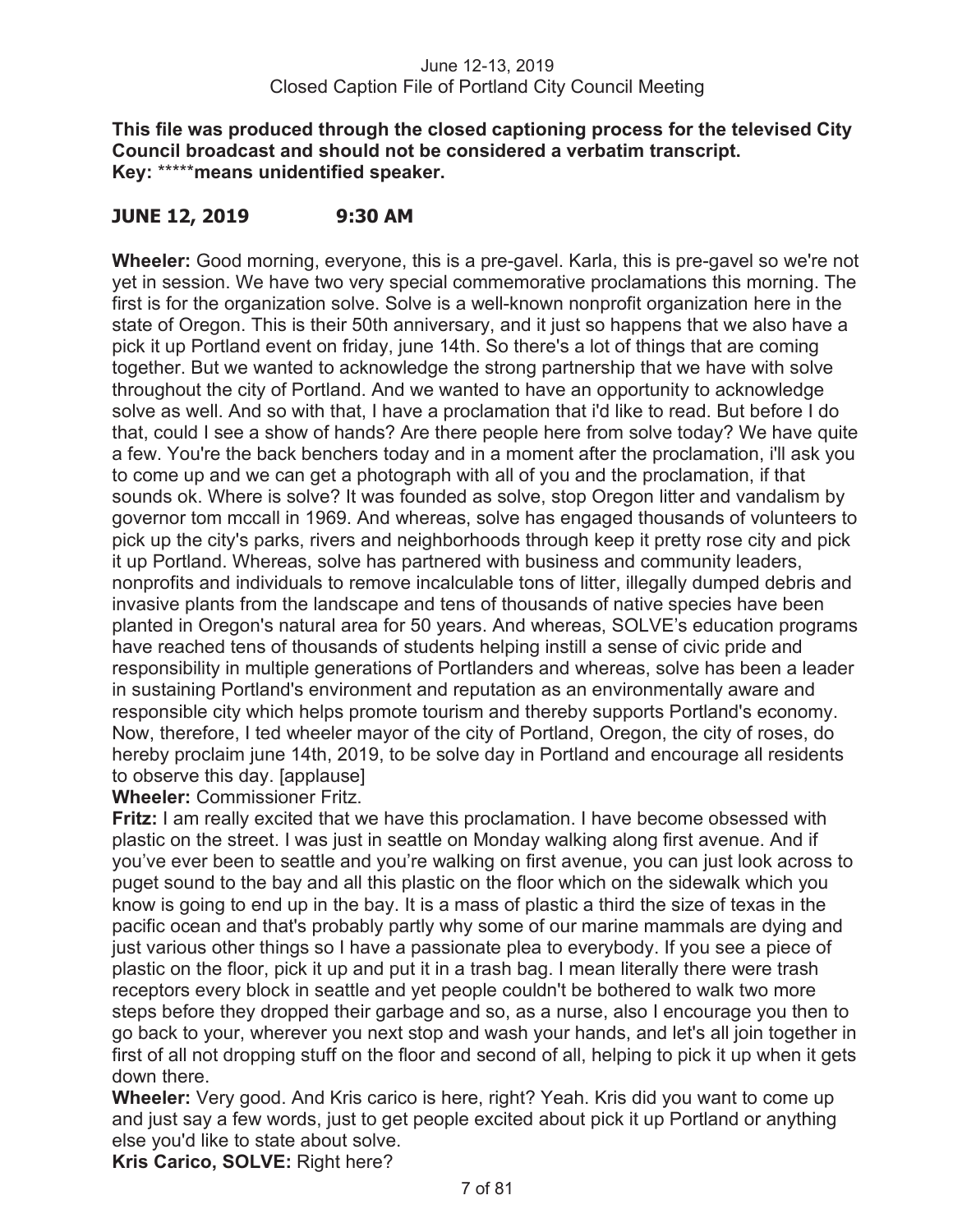**Wheeler:** Yeah, you bet. If you would just state your -- actually, we're not on the record, so you can just –

**Carico:** Oh we're not, so –

**Fritz:** Say your name anyway.

**Wheeler:** You can do whatever you want.

[laughter]

**\*\*\*\*\*:** Oh.

**Carico:** Uh, that, since you opened that up. [inaudible] Hello, my name is

**Fritz:** Excuse me, excuse me?

**Hardesty:** We need you on the mic --

**Fritz:** We need you to, because otherwise the caption is --

**Carico:** Sorry, I want to address the audience.

**Hardesty:** They look so much better than we do. [laughter]

**Carico:** Well they do and they're the ones we want out on Friday, as well, so that's why i'm talking to them. My name is Kris Carico, I'm the ceo of solve and we have our two-day litter pickup event in partnership with the city of Portland on friday and saturday. So we'll have 11 locations across the entire city picking up trash and we really encourage all Portlanders to come out. It's very important that we are here and that we're doing the work in taking care of our city. So, thank you, mayor for your support of all of our programs. We're really appreciative of everything that you do for us.

**Wheeler:** Thank you.

**Carico:** Yes.

**Wheeler:** Appreciate it. Maybe we can get -- you have some fans in the back – **Carico:** Yep, yeah, we've got people back here.

**Wheeler:** Maybe we could all come up and get a photo with the proclamation.

**Carico:** Yeah, thank you.

**Wheeler:** Great, excellent.

[photo]

**Wheeler:** The next item is very exciting as well. This is a proclamation honoring the Portland trail blazers. I'd like to thank coach terry stotts, neil olshey, chris oxley and the blazers staff for joining us this morning. I want to congratulate the players for having a truly incredible season this year but more importantly, I want to thank them for reenergizing us. And I have to say this on a personal note. The blazers played hard right down to the final buzzer. And people in this city noticed it. People in this city were inspired by it. And I thank you. I'd like to thank the rip city organization. I'd also like to thank the blazers fans throughout the city for supporting the blazers on their journey to the western conference finals. And i'd also like to especially thank asena lawrence from commissioner Fish's office and mustafa Washington in my office for working hard to bring this proclamation together. We're so proud to have a team like the Portland trail blazers here and their entire organization and this is a proclamation on behalf of the entire Portland city council honoring you for the great things you do in this community. Not just on the court. But beyond in helping to serve young people and people throughout this community all throughout the year.

**Fish:** Mayor, before you –

**Wheeler:** Commissioner Fish.

**Fish:** Mayor before your read the proclamation, could we ask terry and neil just to come forward and grab a seat at the dais? Because I know after the proclamation, I know a number of us were hoping to ask you some questions and welcome you officially. [laughter]

**Neil Olshey, Portland Trail Blazers :** So you sandbagged us? **Fish:** Thank you, mayor.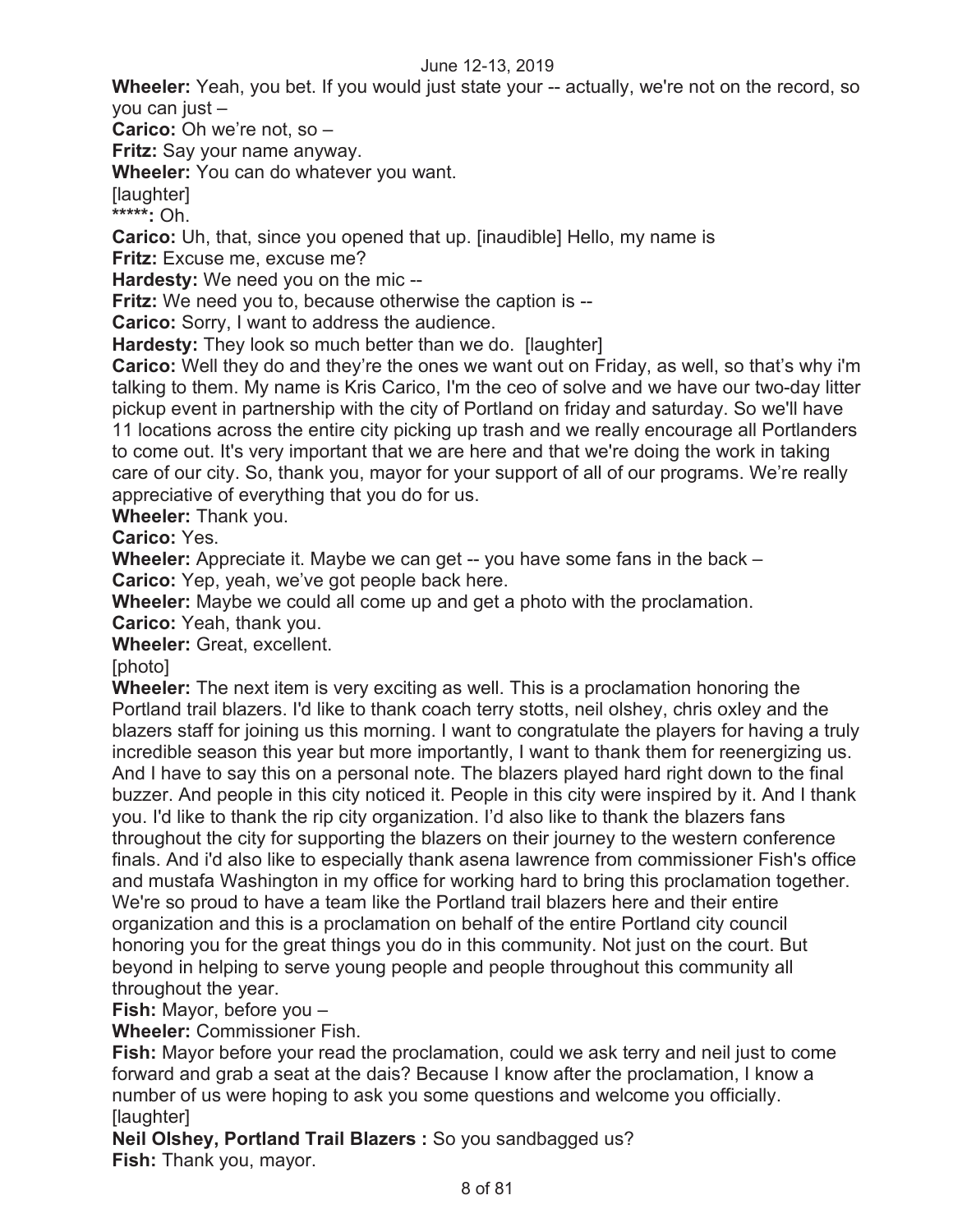**Wheeler:** It's an age-old tradition in this building. [laughter] Whereas the city of Portland is honored to recognize and celebrate our men's professional basketball team, the Portland trail blazers for an incredible 2018-2019 season and whereas, the trail blazers joined the nba in 1970 as an expansion team secured by founder harry Glickman and were led by coach Rolland todd aka mod todd, and whereas the trail blazers have had an incredible history with former players such as clyde drexler, bill walton, terry porter, jerome kersey, cliff robinson and arvydas sabonis to name just a few of the greats. And whereas paul allen, owner of the trail blazers for over 30 years, passed away three days before the start of the season but joined the team in rip city in spirit. And whereas, the trail blazers blazed through the 2019 playoffs and brought rip city to its first western conference finals since 2000. And whereas, over the last seven years, terry stotts has honorably led the trail blazers as head coach along his coaching staff. And whereas, point guard damian lillard with an average of 26 points per game has been named an all-star for the fourth time in his career. And whereas jusuf nurkic, winner of the 2018-2019 maurice lucas award for his community engagement efforts donated over 800 game tickets to bosnian community members and to local nonprofits. And whereas, president of basketball operations neil olshey and ceo Chris mcgowan have been exemplary executives in guiding this beloved nba franchise. And whereas, the trail blazers engaged the wonderful diversity of the Portland metro area through its impactful social responsibility and environmental stewardship. And whereas, the trail blazers aminu, Collins, curry, harkless, hood, kanter, labissiere, layman, leonard, lillard, mccollum, nurkic, simons, trent, and turner, we thank you for a season well played. And we're immensely proud and grateful for your hard work and the example that you set for all. Now, therefore, I ted wheeler, mayor of the city of Portland, Oregon, the city of roses, do hereby proclaim june 12, 2019, to be Portland trail blazers day in Portland and encourage all residents to observe this day. [applause] Commissioner Fish?

**Fish:** Well, I thought we'd start by inviting the coach, coach stotts who by the way is about a foot taller in real life than --

**Terry Stotts, Portland Trail Blazers:** Actually I'm the same size in real life as I am on television. [laughter]

**Fish:** But coach, every year, thanks to neil's good work, every year, you get a different line-up. And you have essentially a different team. They add pieces. Subtract pieces. **Stotts:** Other than damian.

**Fish:** Other than damian. Other than our all-star. And every year, you bring out the best in whatever team you have. We're a small market. We're the 25th largest city in the country and yet, we were in the western conference finals. I'm just curious for the young people that might be watching out there, what is the -- what is the secret of leadership in sports that people can learn from? How this team has consistently achieved?

**Stotts:** You know for me, and I assume it's like this in most areas, but if you have the respect of the people that you're leading and however you do that, that to me is the most important thing. So I try and gain the respect of my staff and the players and the people I work with by bringing good energy, doing my work, doing it in my own style, and, you know if you have that respect of the people that you're leading, then that's, to me, that's over half the battle.

**Fish:** That's great. And I also just want to make just a little pitch for the future. You know, we were very lucky to have an owner of this team that invested freely in building great teams and keeping us here. And then we lost mr. Allen to cancer. His sister is now running the team and obviously will be making the decisions in the next few years about the direction of the team and her intentions. I wouldn't want to miss an opportunity for the city to go on record as saying we'll do everything that we can within our power to keep the trail blazers here forever. They'll be other cities competing for the trail blazers. There may be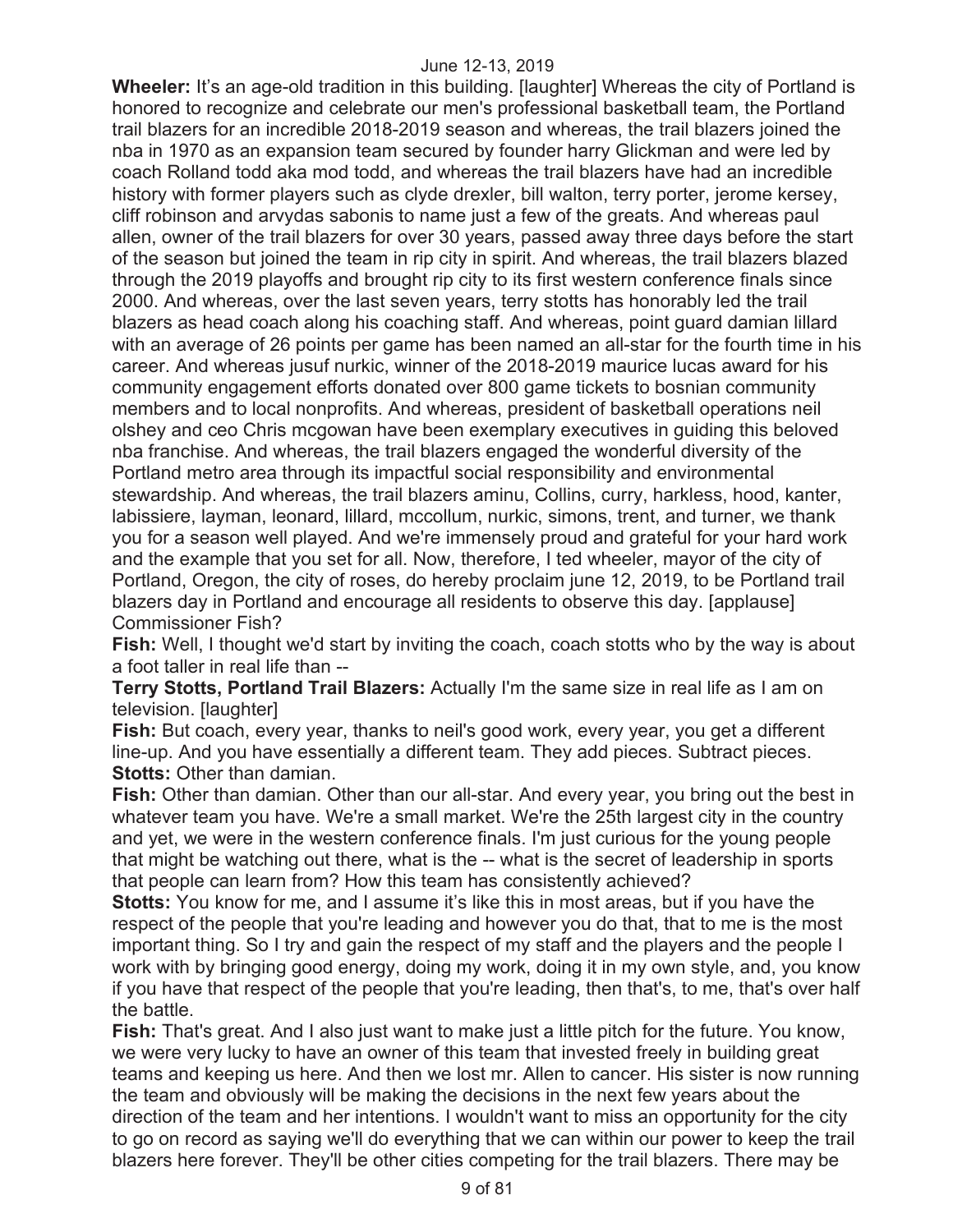owners who have fancy ideas but the trail blazers belong in portland and the city is committed to keeping you here. We hope that's the outcome of whatever happens in the years ahead.

**Stotts:** Me, too.

**Wheeler:** Thank you. Could we get a photo up front?

**Stotts:** Sure.

**Wheeler:** Thank you for being here. Appreciate it.

**Olshey:** Mayor, I wanted to thank you. I know, you know chris mcgowan wasn't able to be here today. I want to let you know that no organization has a greater owner right now than jody allen. A lot of -- I think a lot of what was missed in this season was her leadership and the grace and determination that she exhibited throughout the year once she inherited just this huge mantle, the void that was left by, you know, paul's passing. And her -- her motivating us every day led to acquiring rodney hood. It led to acquiring enes kanter and it helped see us through when jusuf nurkic went down and the adversity we faced and staff members that faced cancer and car accidents and all the things that this team has overcome relative to the character of the people in this organization. From the business division, coaching, front office, and none so much as the ownership and what she was able to do and I think if you saw her at games, you saw how invested she was in this franchise. So I want to thank her in front of this body for everything that jody has done for our organization. And also, I wanted to let you guys know that as we mentioned damian's name more than once, while this meeting is taking place, damian is formerly being named by the professional basketball association writers of america their nominee this year. Jim, what is the exact?

**Jim\*\*\*\*\*:** J. Walter Kennedy Citizenship Award.

**Olshey:** He won the j. Walter kennedy citizenship award. [applause] You know a couple other trail blazers have won it, but just to show how important for all of us, it isn't just on the court here with the trail blazers. We know that the players we bring are part of this community may they represent the city of Portland and none do that better than damian lillard and his respect campaign which is why he won the award.

**Hardesty:** Yes.

**Olshey:** So thank you.

**Wheeler:** Well, thank you for that, that's --

**Fish:** Thank you for that.

**Stotts:** And, you know I would just like to say i'm very appreciative for the trail blazers. For this award is very kind of you, of the city. I would like to say we'd be remiss if we didn't say how much we appreciate the city and the fan base here. Its, I feel very blessed. I've been in the nba for over 25 years and i've seen, i've been to all the cities, know all the teams. And to be a part, to be the head coach of the Portland trail blazers in this city with this fan base, we are very fortunate and as much as you appreciate what we do, we appreciate the city and the fan base and how much we're respected and how much we're supported. **Olshey:** Absolutely.

#### **Wheeler:** Commissioner Fish?

**Fish:** Mayor, I omitted, I neglected to mention one other thing. After this presentation, we're going to be honoring all the private donors for summer free for all, the people that help us provide that programming, the civic minded business and I would be remiss if I didn't thank the trail blazers and both of you, and chris mcgowan and others, gary, for the investment that you've made in helping us replace the basketball surfaces of all of our outdoor courts. The trail blazers and nike have teamed up and within a number of years we'll have all of our basketball courts resurfaced courtesy of the trail blazers. So, we're extremely grateful for that and that's what it means to have a hometown team that's civic minded and invest back in the community. So, thank you. [applause]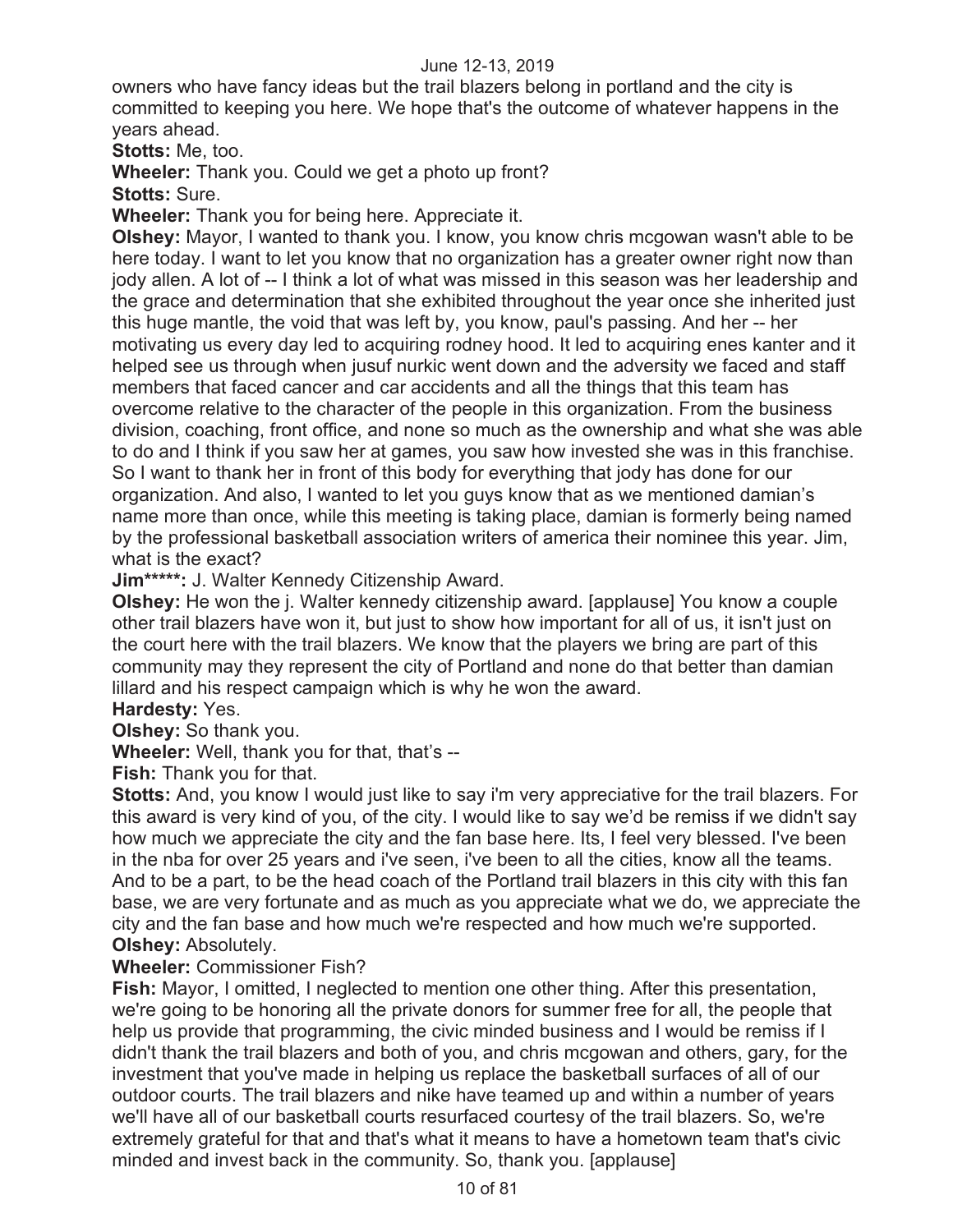**Wheeler:** I'd like to say one other thing. I want to share something with you that somebody said to me when I was watching one of the last playoff games. They said it's nice for us to all be able to get on the same page about something. And there's a lot of truth to this. This is a divided time in which we live. For a little while, the trail blazers did something nobody else and nothing else seems capable of doing which is bringing us all together for something that we could all cheer for and it was really exciting not only that it happened, the way it happened and the way this team fought so hard, they scrapped it and there was good life lessons there for everyone, but that was the first thought that came to mind. The second thought thinking on what commissioner Fish said about the reality that we all have interests. We have the negotiations coming up soon on keeping you here for the next 100 years which I hope to do. The blazers are part of the dna of this city. You can't take that franchise and move it somewhere else and have it be the same franchise. It would be fundamentally different. It's an integral part of this city. And so we have to do everything we can for the people of this community to make sure that we address each other's concerns and get to yes so we continue to have this great organization in our community for generations to come. Thank you for all you do.

**Stotts:** Thank you.

**Olshey:** Thank you.

[photo]

**Stotts:** I'm sorry I was on the other side.

**Eudaly:** Oh, nice to meet you, yeah.

**Stotts:** Thank you so much.

**Fritz:** Thank you.

**Wheeler:** Ok. Good morning, everyone. This is the morning session of the Portland city council, june 12, 2019. Karla, good morning. Please call the roll.

**Fish:** Here. **Hardesty:** Here. **Eudaly:** Here. **Fritz:** Here.

**Wheeler:** Here. And now, a few words from legal counsel about the rules of order and decorum. Good morning.

**Lory Kraut, Senior Deputy City Attorney:** Good morning. Welcome to the Portland city council. The city council represents all Portlanders and meets to do the city's business. The presiding officer preserves order and decorum during city council meetings so everyone can feel welcome, comfortable, respected and safe. To participant in council meetings, you may sign up in advance with the council clerk's office for communications to briefly speak about any subject. You may also sign up for public testimony on resolutions or the first readings of ordinances. Your testimony should address the matter being considered at the time. If it does not, you may be ruled out of order. When testifying, please state your name for the record, your address is not necessary. Please disclose if you are a lobbyist. If you're representing an organization, please identify it. The presiding officer determines the length of testimony. Individuals generally have three minutes to testify unless otherwise stated. When you have 30 seconds left, a yellow light goes on. When your time is done, a red light goes on. If you're in the audience and would like to show your support for something that is said, please feel free to do a thumbs up. If you want to express that you do not support something, please feel free to do a thumbs down. Please remain seated in council chambers unless entering or exiting. If you are filming the proceedings, please do not use bright lights or disrupt the meeting. Disruptive conduct such as shouting or interrupting testimony or council deliberations will not be allowed. If there are disruptions, a warning will be given that further disruption may result in the person being ejected out of the remainder of the meeting. After being ejected, a person who fails to leave the meeting is subject to arrest for trespass. Thank you for helping your fellow Portlanders feel welcome, comfortable, respected and safe.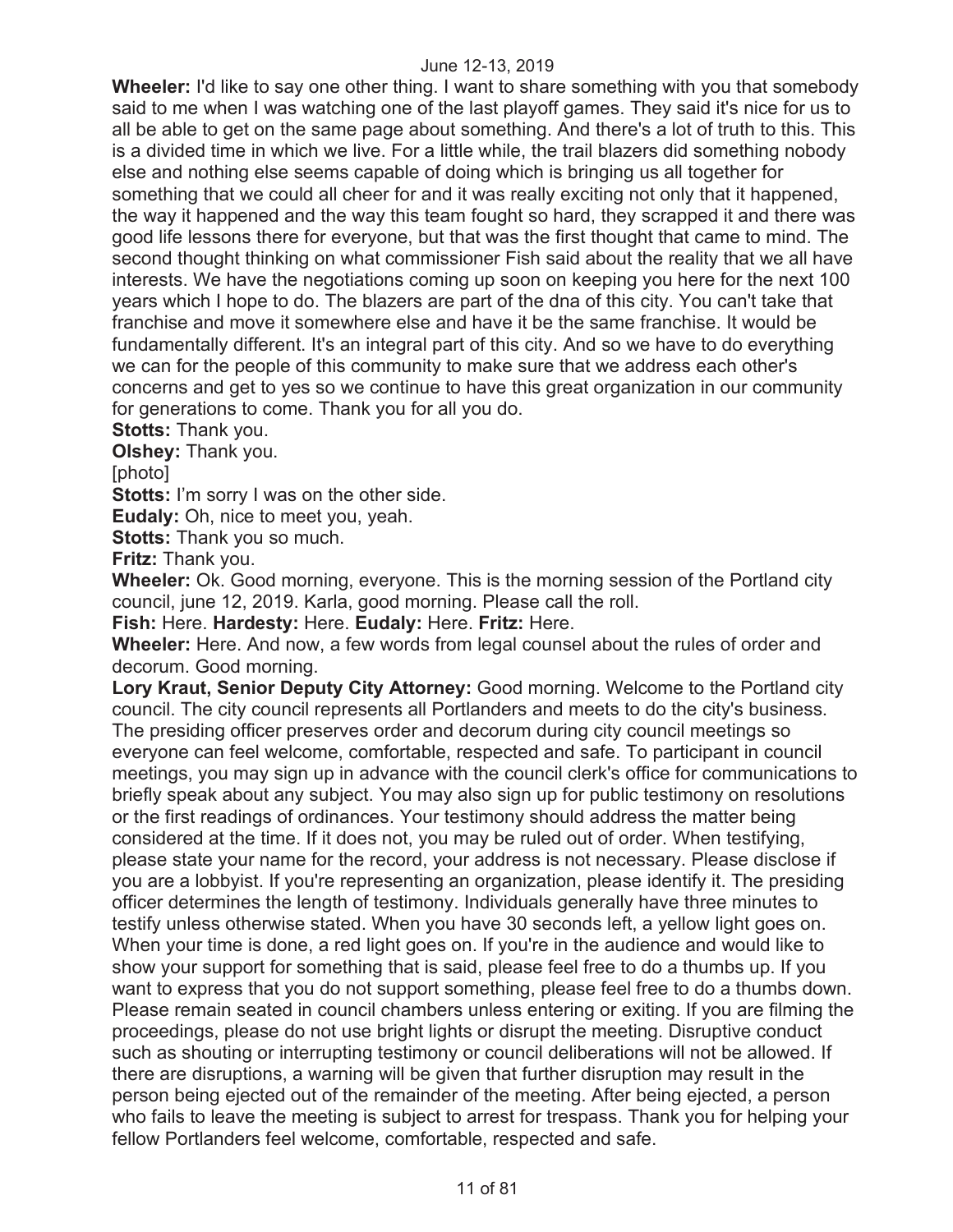**Wheeler:** Very good. First up is communications. Karla, It is my understanding that the gray panthers would like to come up together, is that correct? Yes? Okay, if you wouldn't mind just calling all five please.

**Item 550** 

**Item 551** 

**Item 552** 

**Item 553** 

**Item 554**

**Wheeler:** Good morning. Welcome. If you could just, when you speak, state your name for the record. And three minutes each. Thank you.

#### **Item 550**

**Dorothy Holland, Portland Gray Panthers:** Ok. My name is dorothy holland. And i'm with the gray panthers. And I have two things that i'd really like to talk about. The first one is we have a lot -- I live in the northwest area. And from the pearl district and, say, powell's bookstore all the way to northwest 23rd and thurman, the entrance onto the freeway, we have street people camping on the sidewalks. And then when we politely, you know, and respectfully ask them to move so that we could get by, they get all belligerent with us, and want to like attack, you know, and so we don't know what to do about it. But something needs to be done because they not only create a problem that way but they create a problem with the trash accumulating and everything because once they move on to another location in the area, they leave a whole bunch of trash there. And you have to go through the trash to get to where you're going. You know, and a lot of businesses you can't even get into because they're there. You know, and they won't move. So what do we do? And for example, we had a street person that went to the safeway pearl and he held a lady hostage with a knife to her throat. And he wound up getting shot by the police because he wouldn't let her go and he wouldn't drop the knife either. So what could they do? You know, there was no other way for that to happen. And then the second thing I want to talk about is specifically having to do with seniors. When you say you have a bad illness like a stroke or something and you spend about a week in the hospital, then they send you to a convalescence home because you're by yourself so they don't want you to be hurt or anything and they want you to go through rehab and all that. But when you're in the convalescence home, they take your money because the insurance won't pay for that. So they take your money and you cannot pay your rent on your apartment and your home say that you've had for a long time. So you wind up losing your home and you wind up going out on the street because you have no other place to go. No relatives, no nothing. And the seniors, they really a lot of times they're -- they can't think straight because they've had strokes and things. So they don't know how to get services and everything. And more services should be made available to them especially to get them into another safe place or a safe environment.

**Wheeler:** Great. Thank you for being here and sharing that. We appreciate it. Good morning.

**Sally Fronsman-Cecil, Portland Gray Panthers:** Good morning, i'm sally fronsman-cecil, is that too loud. It needn't be so close. Portland gray panthers supports the youth climate change initiatives which youth are promoting not only in Portland and Oregon but throughout the whole world. They are fighting for their future. In the face of climate emergency. We must support their struggle. In Oregon just, we saw that the situation was a challenge by our children's trust to the constitution on the basis of life, liberty and property. They were denied their trial at this level so there will be another appeal. Portland gray panthers is suggesting that the city council follow this case and that we consider writing an amicus brief during the next stage of the appeal. Of course, you'll have to see what the next stage looks like to write a brief. But we also would like you to track and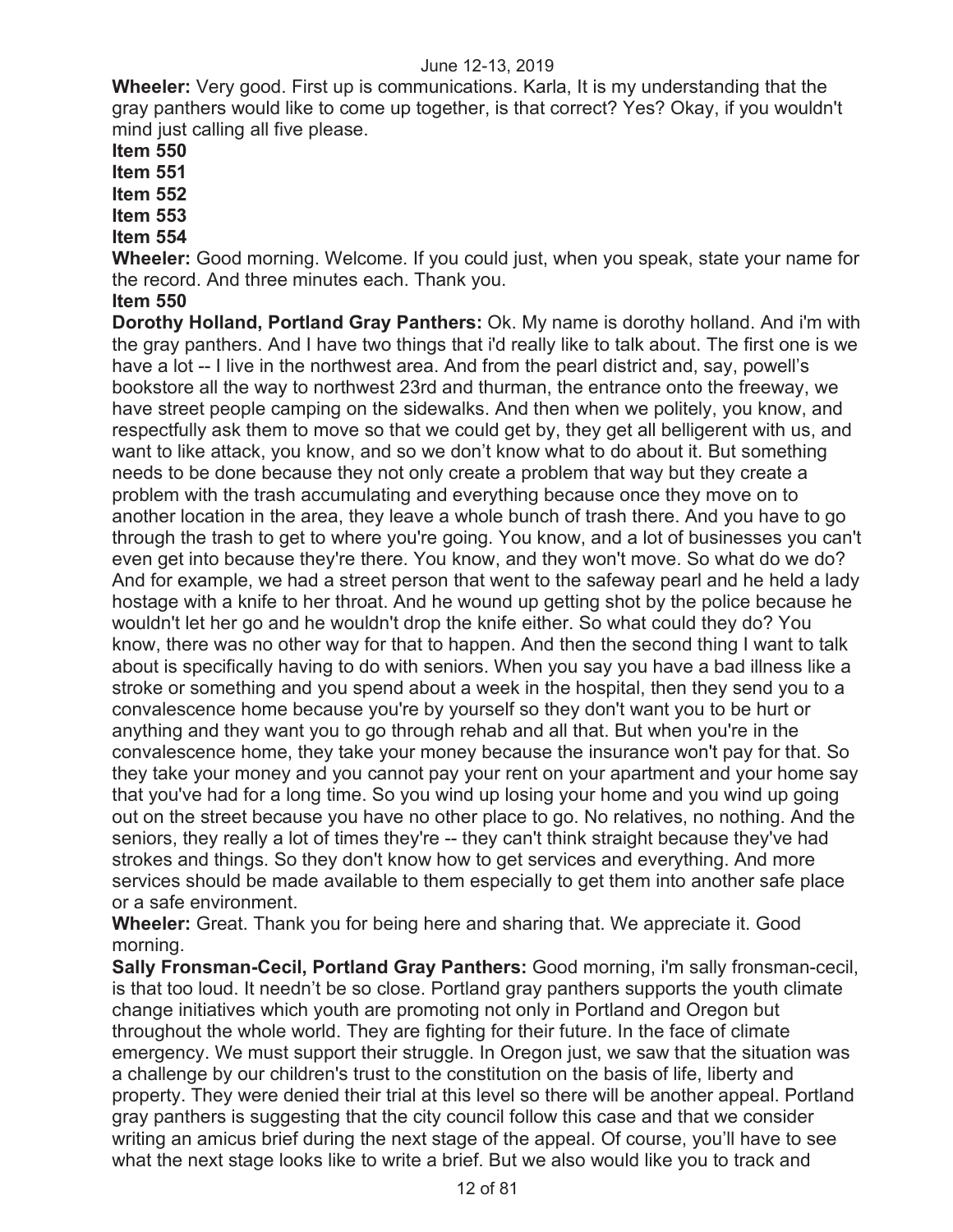actively support the Portland sunrise movement in their efforts and education towards the green new deal. Of course, they like us would like to see us get past our dependence on fossil fuels and establish a sustainable power infrastructure. We should also expect considered action in the future from youth who are participating in the worldwide strike for climate. We support our young people's urgent push for a major special political, social, and economic shift. We think that there needs to be a paradigm shift which would go much more quickly than seems to be happening with government. We want them to make this change with us now. That is where these people are pushing. We can't really wait, things are going much too slowly at this point. We need to get this change for our youth worldwide, for ourselves, for our children, for our grandchildren and great grandchildren. I have a great grandchild now, and for seven generations in the future and beyond. **Wheeler:** Thank you. Appreciate it. Good morning.

**Lew Church, Portland Gray Panthers:** I'm lew with portland gray panthers. I'll try touching today on a few organizing areas and issues, locally and globally. Trimet, gun control, and what might be called astroturf non-profits or astroturf leaders. As we know at portland state, rahmat Shoureshi, who might be called an astroturf university president abscounded with \$800,000 golden parachute when fall tuition is said to go up 11%. As an astroturf organizations, we particularly want to thank both commissioner eudaly and civic life suk rhee for cutting their funding last summer for the now defunct elders in action. While eia claimed to be doing x over the years, on equity and transparency, elders in action or elders against action was simply and very consistently mia. At Portland state despite shoureshi's repeated [inaudible] violations we especially want to thank Oregon attorney general ellen Rosenblum for taking time to speak with a lively crowd at our recent gray panthers community forum at chit-chat cafe. Oregon's first woman ag spoke on the \$1.5 trillion student debt crisis. Two of us, lane Thompson and I, were also able to go to ag Rosenblum's 100 attorney national conference on student loan ripoffs held at the Portland doj office downtown. On the local issue of trimet, gray panthers along with downtown neighborhood association, transit riders union and saturday market, all have come out in opposition to trimet general manager doug kelsey's short sided push for deep six, four downtown max stations. Mercy corps, u of Portland and all five Multnomah county commissioners support keeping the saturday market stop open. We urged our city council folk to also oppose such machinations by trimet's killer managers doug Kelsey and bernie bottomly. On gun control, panthers continue to push for banning assault weapons and high capacity magazines. We have heard from chief outlaw's office that the chief, as did ellen Rosenblum, is looking forward to speak at our community forum this summer. While jo ann hardesty was kind enough to talk with panthers at Portland state, we want to make sure both jo ann and ted wheeler are invited and welcome to join the chief at one of our forums. Gun violence is something all of us from baltimore to chicago to north Portland can work to stop. We also want to work -- hope to work with chief outlaw, mayor wheeler and governor brown on the issue of security for our planned stopping gun violence conference at Portland state this fall. We've already invited our proposed keynote speaker Jacinda Ardern. We've hosted an international speaker in the past, mohanned yahya from the masalit tribe in sudan speaking against the recently renewed dictator, omar al-bashir. We have not, however, worked on security for a head of state. Besides being a visible force for gun control, jacinda ardern is new zealand's prime minister. We also want to thank the staff of council members for their work supporting social justice initiatives in our community. Thank you.

**Wheeler:** Thank you all three of you. Appreciate it. And karla, there are two others? **Moore-Love:** They're not here.

**Church:** Mike's working and marie has been sick lately, sorry.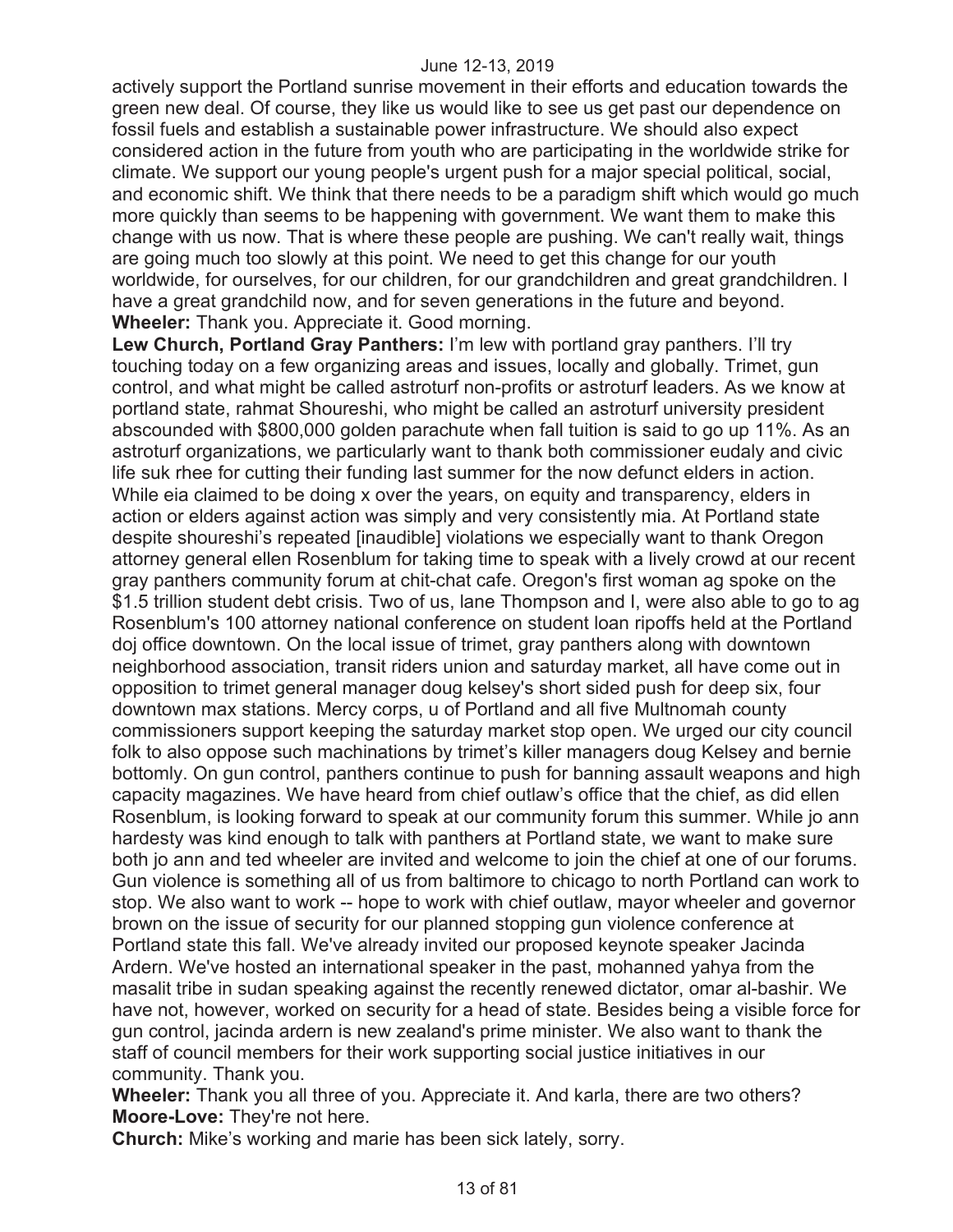**Wheeler:** Oh, I'm sorry to hear that. Very good. Thank you for being here. Appreciate it, as always.

**Fronsman-Cecil:** Thank you.

**Wheeler:** Next up, then we will move to the – actually, let's go to the consent agenda. Karla, have any items been pulled off consent?

**Moore-Love:** I've had no request.

**Wheeler:** Please call the roll.

**Fish:** Aye. **Hardesty:** Aye. **Eudaly:** Aye. **Fritz:** Aye.

**Wheeler:** Aye. Consent agenda is approved. First time certain item please item number 555.

#### **Item 555**

**Wheeler:** Commissioner Fish.

**Fish:** Thank you, mayor. I'd like to invite up parks director adena long and julia brimedwards from nike. If you could join us at the table. I have some opening remarks and the panel has some remarks. Mayor, you're going to read a proclamation and then we are joined today by dozens of civic minded businesses in Portland who are supporting summer free for all and maybe we'll try to get a picture with everybody at the end of this. Today, we are so proud to celebrate Portland parks and recreation summer free for all program. Summer free for all provides free family friendly events like the Washington parks summer festival, movies and concerts. Free lunches for hungry kids, open swims and swim lessons and play all summer long, all across Portland. At the core of the program is building community. Families enjoy free events, kids stay active and make new friends and we celebrate our diverse city with vibrant multicultural events. Summer free for all can only happen because of public/private partnerships. And this year, we raised a record amount from our private partners. I want to recognize nike, our first title sponsor for their generous support and they're listed in the program as made to play. I also want to give special thanks to the nearly 50 other civic minded businesses, organizations and foundations who make summer free for all possible. Many of you are here today and you have our deepest thanks. Colleagues, we've handed out a program and in the center of the program, you can read the full list, the honor roll of sponsors in the guide and you can also see this on the summer free for all website. Just as important are the neighbors and community organizations who raise funds to present concerts and movies in the park. Summer free for all is a team effort and these partnerships leverage city dollars to go even further. You'll find something for everyone in our guide. This year available in nine languages. Commissioner Fritz, thank you very much for setting the standard for that. In fact, i'll pass down to you. These are the nine languages that we have these translated in. And -- **Fritz:** Thank you.

**Fish:** That is one of her innovations and we're pleased to follow that great tradition. For the historians in the room, we are building on a long and great tradition. Concerts at the city began in 1901. The Washington parks summer festival began in 1949. We've been serving free lunches since 1970s making sure that kids that get out of school and have a summer where they're not getting those healthy meals in school have a chance to get the nutrition they need. And we've been hosting movies for the last 13 years. So thank you, all of our sponsors for making this tradition an enduring one. I also want to extend my appreciation to our mvp staff that make this program happen and especially kellie torres and chariti montez. They are terrific public servants. Now, i'd like to turn the mic over to our director, adena long who has just completed four months on the job. Probably has felt longer, and julia brim-edwards from nike to share some brief comments. Ladies, welcome. **Adena Long, Director, Bureau of Parks and Recreation:** Thank you, commissioner

Fish, mayor, commissioners –

**Wheeler:** Good morning.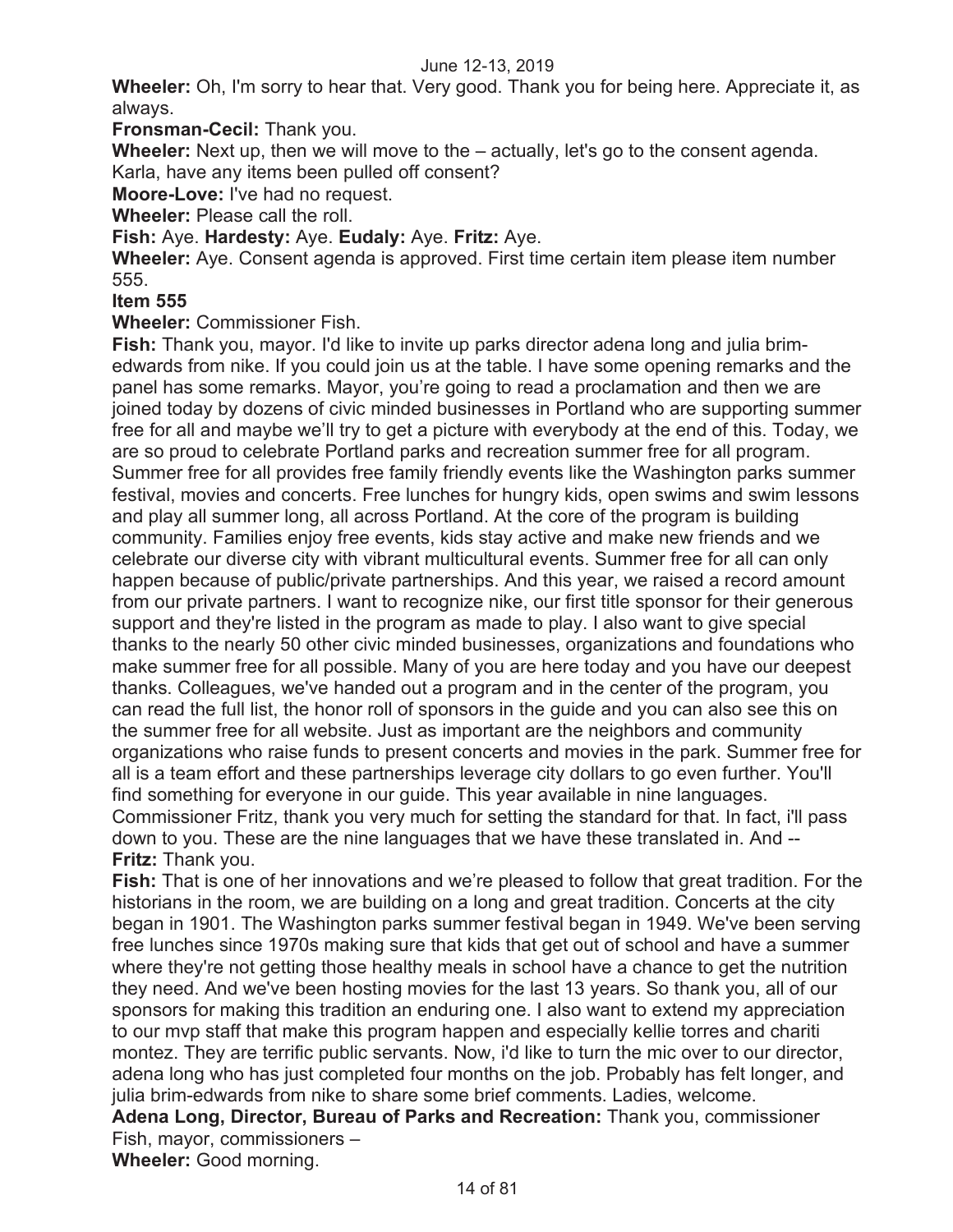**Long:** And many thanks to all of the sponsors here today. Summer free for all is about fun but it's also about basic needs. Our partners like Portland's five school districts and several hunger relief nonprofits have come together to ensure that we are able to distribute more than 100,000 free lunches to children across the city. And volunteers and partners have also helped us shape this summer's music, film and dance programming to be more reflective of the communities we serve. To tell you more about what inspires them to be a part of this public/private partnership, i'd like to introduce julia brim-edwards, nike's senior director of global strategy and operations and government and public affairs. Julia? **Julia Brim-Edwards, Nike:** Great. Thank you. Good morning, commissioners. I'm julia brim-edwards and today is the perfect day to call attention to summer free for all because today is the last day of school for the 48,000 students in Portland public schools. So it's very timely. On nike's behalf, I want to thank the city of Portland and Portland parks and recs for the opportunity to bring summer free for all to the city. I also want to thank commissioner Fish who never misses an opportunity to give us an opportunity to be supportive. [laughter] We've had a long partnership between nike and Portland parks and rec and the city of Portland. As a native Portlander, I can attest to the value of our parks and programming for youth in the city. I used, I grew up living next to mount tabor park and in fact, I still do. I spent my summers in the park, playing tennis, or just out -- being out in nature in form of play. I also -- I don't go all the way back to 1901, so not that historic, but in 1977, I worked at creston pool for summer. So I can -- i've really seen the value that parks and the programming can offer youth during the summer when they're out of school. In addition, I want to just emphasize that I think the real value of this is the extra effort the city has gone to try and make the programming accessible to all, across the city, in all income brackets, ages. This is just -- if you look through this, this is an incredible testament to what this -- what people and citizens of the City are going to have an opportunity to take advantage of this summer. So just a great job by the parks staff of putting this opportunity together. So on nike's behalf, we love that we can support summer free for all because we believe that kids are made to play and this is going to give them an opportunity to do that.

**Fish:** Ladies, thank you both. Mayor, before you read the proclamation, could I ask all of the other sponsors that are here, if you're able to stand and to accept our thanks? [applause] Mayor wheeler, we have a proclamation.

**Wheeler:** Very good. Whereas, summer free for all builds community through free inclusive and family friendly activities that celebrates Portland's diverse cultures and local artists. And whereas, this year builds on a decades long Portland tradition with movies, concerts, free lunches and the Washington parks summer festival. And whereas, Portland is home to extraordinarily talented musicians, artists, and arts organizations who will perform and share their art at events this summer. And whereas, neighborhood groups and culturally specific community-based organizations help shape summer free for all programming. And whereas, for the ten weeks of summer that youth don't have accession to free and reduced lunches, Portland parks and recreation partners with school districts and meals on wheels to serve over 100,000 lunches. And whereas, summer free for all will deliver 31 movies, 32 lunch and play sites, 23 concerts and support for cultural events like festival latino, good in the hood, slavic festival, tonga day, world cup soccer's 10th anniversary tournament and many, many more. And whereas, summer free for all is only possible through the commitment of public spirited businesses, volunteers, neighborhood leaders and Portland parks foundation and others who have committed their time and treasure year after year. And whereas, this year's summer free for all is sponsored by nearly 50 businesses, organizations and foundations including this year's title sponsor, nike's made to play. Now, therefore, I ted wheeler, mayor of the city of Portland, Oregon, the city of roses, do hereby proclaim june 20th, 2019, to be summer free for all kickoff day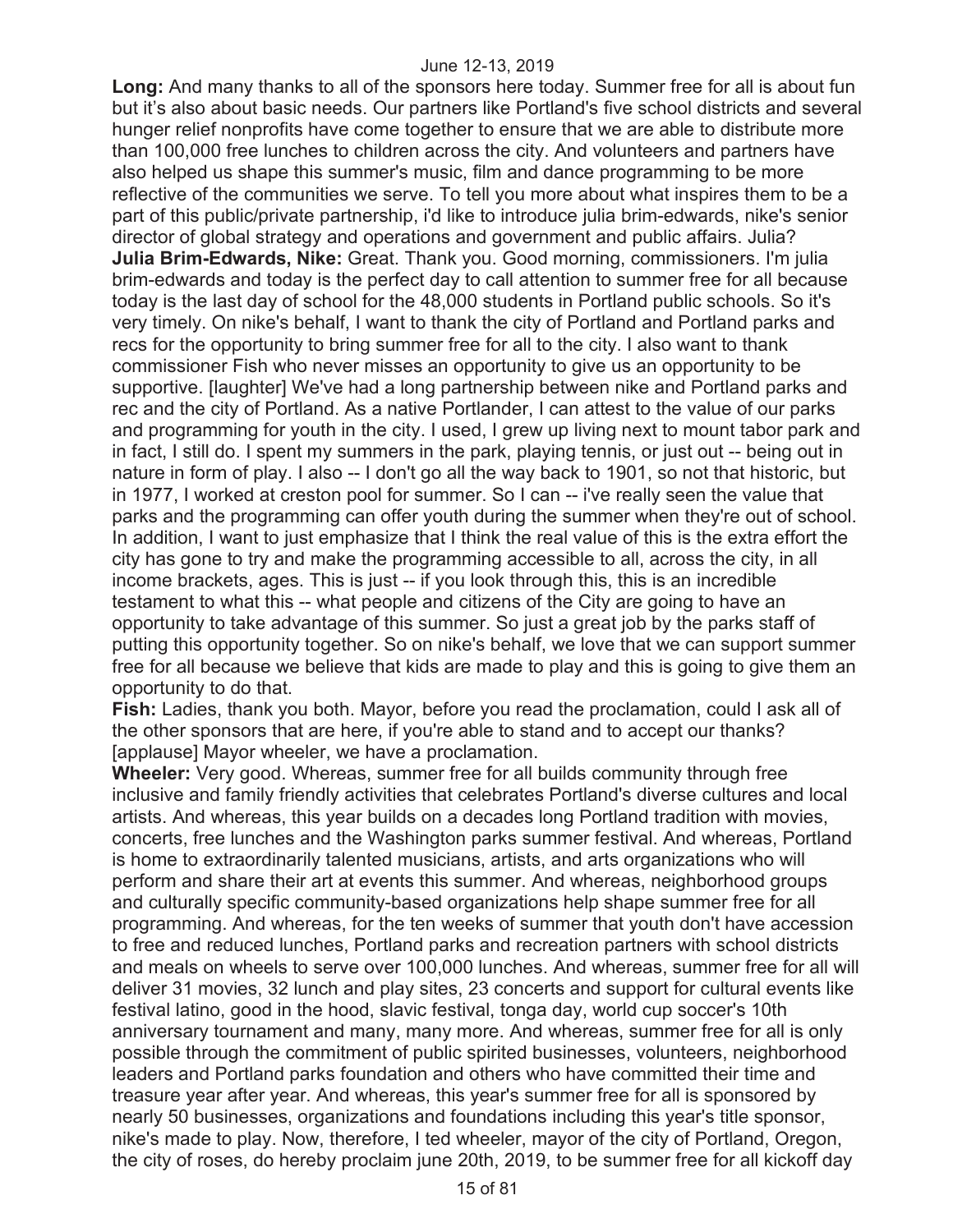in Portland. And encourage all residents to observe and participate in this day. Thank you. [applause]

[photo]

**Fish:** Mayor, we're [inaudible] back on schedule. Can we take a photo? **Wheeler:** Sure.

**Eudaly:** I didn't dress for photos today.

**Fish:** Folks, would the sponsors like to come and join us here for a second? We'll put Julia and adena in the middle here

**Wheeler:** Julie, could you and adena hold that. Thanks, and I'm here as well.

**Hardesty:** You wanted in the picture?

**Fish:** Randy, why don't you come join us?

**\*\*\*\*\*:** Yeah.

[laughter]

**Wheeler:** I was one of the short people. [laughter]

**[Photographer 1]:** People on the end, can I get you to crunch a little bit?

**Wheeler:** Crunch?

**Long:** Everyone prom shoulders, prom shoulders.

**Hardesty:** Prom shoulders?

**Long:** Yeah, like…

**Hardesty:** I don't get out enough.

**[Photographer 2]:** Okay, everyone right here, right here…

**Wheeler:** Alright, now a sassy look.

[laughter]

**Fish:** Thank you.

**[Photographer 2]:** Very nice, thank you.

**Wheeler:** Thanks a lot.

**Fish:** Julia, thanks very much.

**Hardesty:** It's the day for this up and down.

**Wheeler:** Get a little workout here and that's good. Next item, Karla, please. Oh, wait.

Never mind. I have to move something else into this slot. One sec here. Can we get a 564, please?

## **Item 564**

**Wheeler:** Colleagues, this is the second reading of an ordinance. There has already been a presentation in public testimony on this item. Any further discussion? Karla, please call the roll.

**Fish:** Aye. **Hardesty:** Aye. **Eudaly:** Aye. **Fritz:** Aye.

**Wheeler:** Aye. The ordinance is adopted. Can you call item 565. That is also a second reading.

**Item 565** 

**Wheeler:** Colleagues, this is also a second reading. Any further discussion? Please call the roll, Karla.

**Fish:** This is long overdue. Aye.

**Hardesty:** I agree. Thank you, thank you, thank you. Aye.

**Eudaly:** I've said this before but it bears repeating, the lack of compliance with our short term rental regulations is contributing to our housing crisis. Whether platforms [technical difficulty]

## **Moore-Love:** Is it on?

**Eudaly:** Whether platforms like air bnb want to admit it or not. Because the legal ruling that we are using to create this new enforcement mechanism did not exist when I was a commissioner in charge of bds, we were stymied in our attempts to force short term rental hosts to come into compliance. I want to thank the mayor and his staff for pursuing this so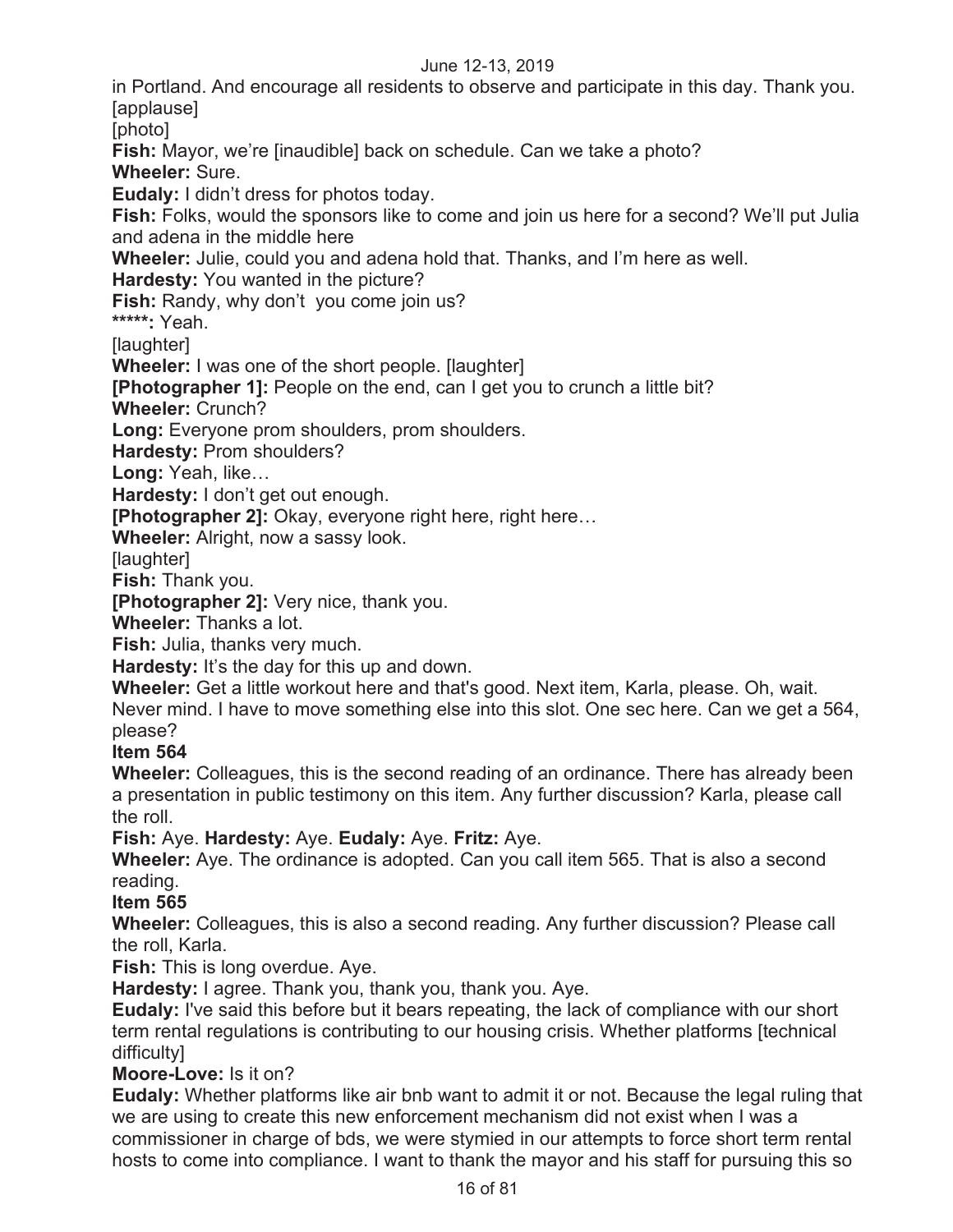diligently, for not allowing these platforms and their lobbyists to continue to get away with their very deliberate attempts to ignore our rules and regulations, and for acting so quickly when an opportunity arose to get some desperately needed housing stock back into circulation. It's long past time to hold the illegal hosts and the platforms that support them accountable. I vote Aye.

**Fritz:** If at first, you don't succeed, try, try, try again. And I agree with my colleagues. This is a nonemergency ordinance that will go into effect in 30 days. After that, there will finally be a mechanism for people to be held accountable for operating illegally within the city. Aye.

**Wheeler:** Aye. Ordinance adopted. Next item please. Time certain is 556. **Item 556** 

**Wheeler:** Colleagues, before we get to the presentation today and the proclamation, i'd like to take a moment of silence in order to raise the awareness that while we're celebrating pride month and pride day, we're still losing even in just the last month, our community members in the lgbtq community due to the confounding effects of racism, sexism and homophobia. It is time for a celebration but we also have to acknowledge that we still have work to do because even one is too many. And i'd like to ask you to please join me in observing a moment of silence. [moment of silence] Thank you. I appreciate that. With that, I will bring up Aja Blair from my office, who will walk us through today's presentation. Good morning. Thank you for being here.

**Aja Blair, Mayor Ted Wheeler's Office:** Good morning, mayor, commissioners. My name is aja blair. I use he, his, him pronouns and i'm executive assistant to mayor ted wheeler. I'm honored to be here this morning and speak for the first time in front of city council to introduce this pride proclamation event and on behalf of the other council offices and community members who help shape today's program. As someone who grew up in Portland, I feel such an honor to be in this space and be present in a time where in city council hall chambers we can have celebrations for pride and other lgbtq events like transgender day of visibility. Being a person of color and a member of the lgbtq plus community, I know from firsthand experiences the hardships, bullying and emotional labor many, if not all of us, in this community face for just existing. The emotional labor in our community is still something to perform and having to explain who we are and to continuously urge folks to understand that this is not a time to relax, or to think that things are done. Thank you for giving us this space. Today, we will share a video that features holly hart, an lgbtq elder, writer, founder of the remembered old wives tales restaurant and lovingly thought of as the mother of pride, Robin wills, the president of glapn, the gay and lesbian archives of the pacific northwest and debra porta, the executive director of pride northwest who is also here as part of our panel. Joining debra on the panel is jim clay from cascade Aids project and we're supposed to have a youth from youth educating police, taji chesimet, but due to a last minute personal emergencies, had to cancel her attendance today. So without further delay, let's get started. Or with further delay. **Wheeler:** There's something all the way at the top of the screen.

## [video]

**Holly Hart:** It was 1970, it was right after stonewall. There was nothing happening in Portland but in other cities, there were gay liberation organizations being started. **Robin Wills:** We were invisible for a long, and we were unmentionable for a long time because we were known, you know, in my lifetime we were criminals and we were insane just by definition. We weren't mentionable usually except as a joke.

**Hart:** It was kind of the beginning of coming out for a lot of people because they could understand the social utility of doing that, you know, which has been really important in the gay movement.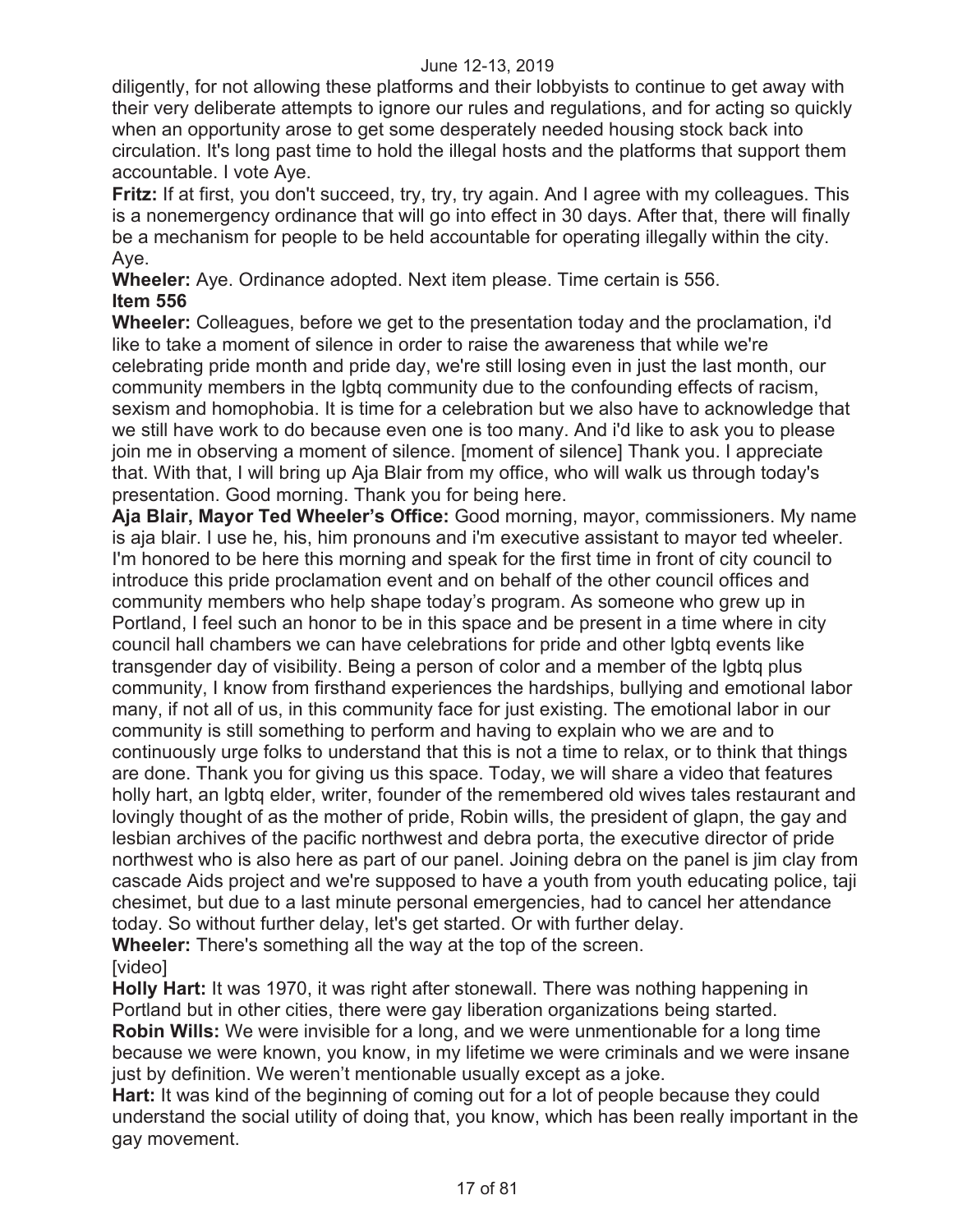**Wills:** I can remember being afraid to join a gay bowling league because of who would know.

**Hart:** We utilized the facilities at a local church to have a one night coffee house for men, a one night coffee house for women. Those were the…where underage people could come, where people who didn't want to be in drinking environments could come, as well as any lesbians or gay men.

**Debra Porta:** The biggest thing that I see is our ability to let other people in our community know that they have a community.

**Wills:** Gay people can go out and do something like pride or wear their rainbow suspenders on the street or any other thing. That is new in my lifetime.

**Hart:** And I believe that the pride movement and the diversity in the pride movement is encouraging all kinds of people including quote unquote straight people within whom there are tremendous diversity to realize that they don't have to necessarily conform, even though they're straight, they don't necessarily have to conform to binaries, you know, of various kinds, that people can really be themselves.

**Wills:** If you were to tell 18 year old me what I would be doing at age 70, I would have just said you're crazy.

**Porta:** Pride is really about... you know it's about claiming our place in the public sphere. It's the, we're…the old adage of we're here, we're queer, we're not going anywhere. That really is actually what it's about. It's about the… we are just as rightfully here as someone else in our society. [end video]

[applause]

**Blair:** Council, I would like to call debra porta, executive director for pride northwest and jim clay from cascade aids project.

**Wheeler:** Good morning. Thanks for being here.

**Debra Porta, Pride Northwest:** Good morning, commissioners. My name is debra porta, executive director of pride northwest. I have been part of the organization in one form or another since 2006. And here we are in 2019 and doing it again. Pride northwest and Portland pride have changed a lot in the last 25 years. 2019 is our 25th birthday. Larger, more celebratory, but we nerve forget where we come from. A friend once called pride the community's family reunion where we come together and celebrate surviving another year, gain strength to make it through the next year, and as far as we've come, and as many of us as there are who make it, we have a long way to go. We remember on this third anniversary as mentioned the many lost in the pulse massacre. We remember titi gulley, lost to our own Portland community just days ago. That is why pride still exists and that's why pride is still necessary. One of the interesting things about being around for a while and having been here so long is being able to see the changes, how far we've come, being able to appreciate that, while also recognizing the work still to be done. Pride northwest remains committed to that work, to celebrating our community, to advocating for changes needed and to making the difficult decisions when they need to be made. We thank you for this recognition and look forward to your support in making all of our communities the best they can be for all of us. Thank you.

**Wheeler:** Thank you.

## **Jim Clay, Cascade AIDS Project:** Mayor –

## **Wheeler:** Good morning.

**Clay:** Commissioners, thank you very much. I'm jim clay, also known as the guy with gray hair. I'm here to represent to the best that I can those of us in our community who are aging and who are part of this community. More specifically, I have most recently become erstwhile a representative of aging adults who are living with or affected with hiv. Actually, I would represent to you that I retired eight years ago, and quite glorious you will enjoy it when you arrive at that, I hope. At the same time, I heard last year that cascade aids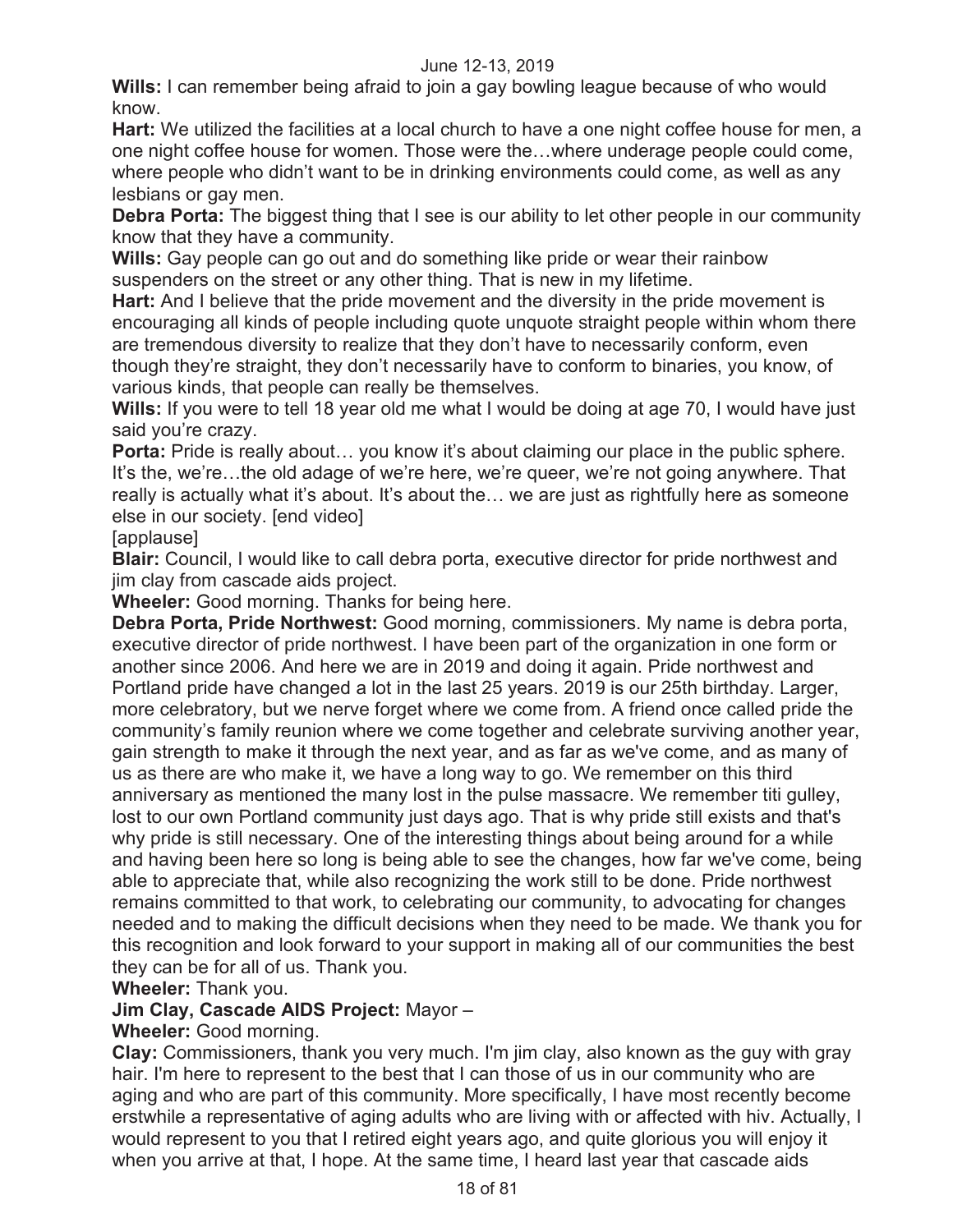project had made a commitment to support aging adults who are living with or affected by hiv. I went to a job interview. At 72 years old, I went to a job interview. I had to make a resume. I hadn't done that in decades. The question they asked, of course, the classic question in an interview, why are you applying for this job? I told them that I was called. So this is a project I would like at another time if that's ever possible to offer you a briefing, either in private or as a group. I think there's a lot to be gained by exposing the reality, experience, and strengths and needs of this population that's often overlooked. I understand that we are here to celebrate pride and how righteous that is but i'm reminded in advice that I heard a couple of days ago from the community leader, Kathleen saadat, who said yes, let's celebrate but also, let's keep an edge of politics. With humility, I will add one other thing to that. Let's also add an edge of remembrance. Mayor, I really appreciate your remembrance earlier in the session here today. I would like to add a remembrance of the people who are not part of pride right now other than in our memories but assure you that they are still with us. Thousands of Oregonians and at a national level, at an international level it's almost unbelievable but, a national level 700,000 deaths including my late husband who is not here today with me. There's no time here today to offer you any background on the hiv/aids epidemic but I will say that I was in an exercise once where we were asked in 10 words or fewer, could we describe the experience of hiv? Playwright william hoffman said, his 10 words or fewer would be that it was a time of mass death, brutality, and human indifference. Gay historian hugh ryan said that he could do it in less than 10 words. He said simply his experience was we let people die because we didn't like them. So with all that as a background, I also would like to say we take great pride in having people who are aging and living with hiv still with us here. Many have been lost, some are still here. We're looking to have a voice. We're looking to be recognized. We appreciate your willingness to learn about them. I'd acknowledge our people here with us today who are part of that cohort. Thank you very much. Thank you for your remembrance.

## **Hardesty:** Thank you.

**Wheeler:** Thank you. Appreciate it.

**Blair:** Mayor, that's our invited testimony and so I'd like to turn it over to the council if you have any remarks to…

**Wheeler:** Very good, but before I read the proclamation, i'm going to read a statement but I know my colleagues have some issue, items they'd like to raise as well. Commissioner eudaly?

**Eudaly:** I mostly just I want to give a whole bunch of shoutouts. So thank you for being here today and thank you for all your hard work and your service to our community. I want to thank everyone from council offices who put the proclamation and festivities together, starting with aja blair, betsy quitugua.

#### **Betsy Quitugua**: Quitugua

**Eudaly:** Ah, you were right there. I messaged my entire staff. And I said how do I say betsy's last name? Quitugua. Did I get it? Angela tran, Angelita Morillo, Claire adamsick, seraphie allen, robin mullins, acena Lawrence, pollyanne birge, and caryn brooks from the fire bureau and debbie caselton from bes. Also, thanks to holly hart and debbie porta from pride northwest. I want to mention since no one else did, it's pride northwest's 25th anniversary so very happy anniversary. And let's see, that would put the first pride at -- no. It's the, organization.

**Porta:** Prides been in Oregon and Portland since the mid 70's, early 70's. Pride northwest as an organization was founded in 1994.

**Eudaly:** Yes, so one of my first pride marches and festivals would have been right around that time so thank you for making that possible. And finally we are serving cake and punch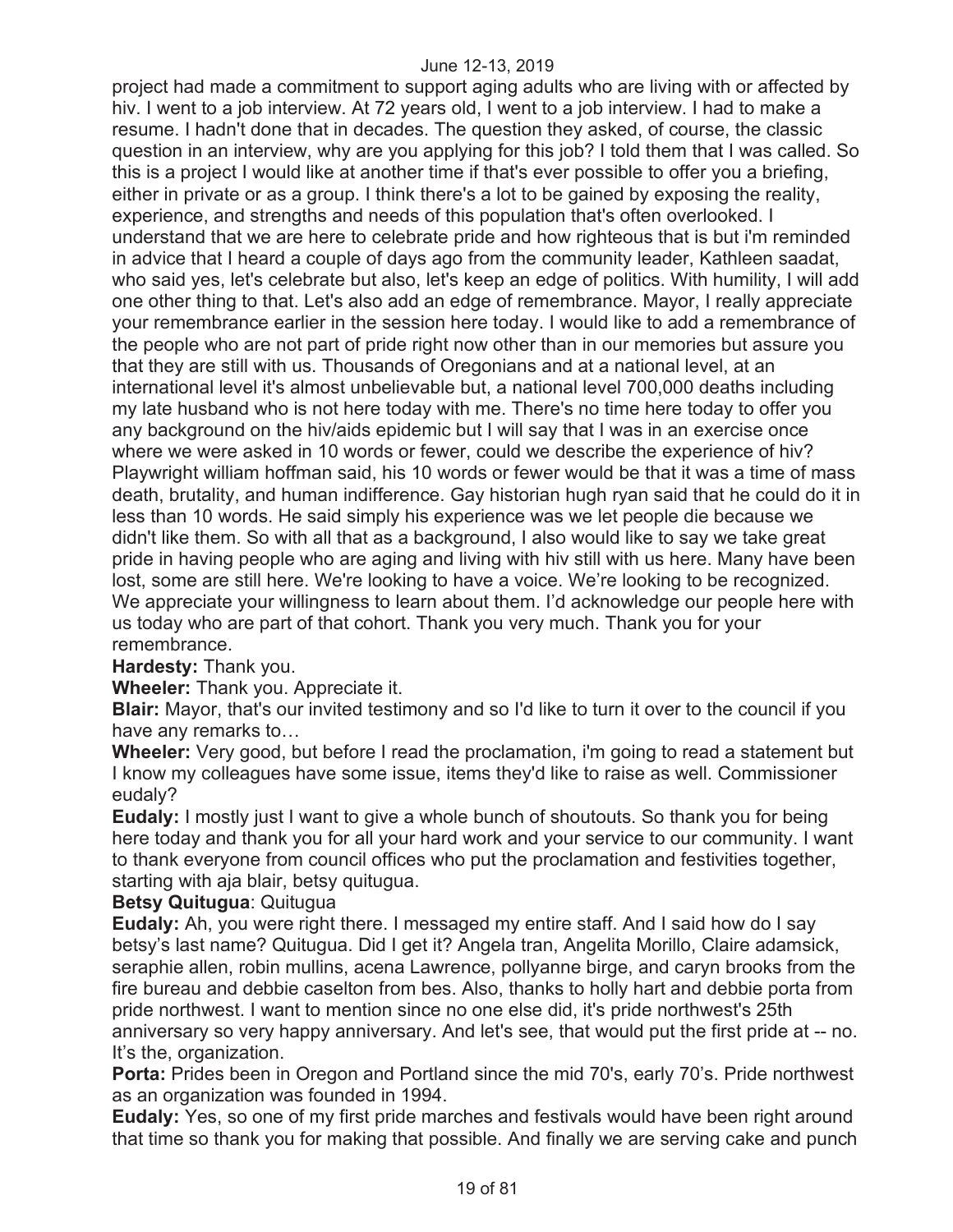in the atrium directly after the proclamation so please go downstairs and enjoy some treats.

**Wheeler:** Thank you, Commissioner. Commissioner Hardesty.

**Hardesty:** Thank you, mayor and thank you all so much for being here. Jim, you and I worked together when we put together the very first ryan white funding mechanism for folks living with hiv and you -- so that means you and I been around for a little while. Right? You tell people your age. I don't. Except it shows up in a paper all the time. So thank you all for being here. Debra, I know you've put your heart and soul into this festival as long as you've been involved in it. When I moved to Portland, the oca was alive and well, and for you young folks, Oregon citizens alliance was an organized hate group that was targeting gay, lesbian and transgender people in our community. And it was absolutely horrifying to think of the vial things that they put on our ballots to try to get us to legislate hate. I am so grateful and thankful that Portlanders and Oregonians over and over and over again with one exception, we won't go there, fought back every step of the way. And we are better for it. But I also want to take this opportunity to remind us that white supremacists are on the rise and our communities are being targeted over and over and over again. And what we know is that there's power in numbers. And when we speak our truth and we hold our ground and we're firm, white supremacists go back into the woodwork. And hopefully, when this administration leaves, they will go back underground into their mother's basement and stay there. I want to take this opportunity before you read the resolution to acknowledge lisa knight. Lisa knight, are you in the audience today? There you are. Thank you. Lisa knight is a Portland fire and rescue employee. She is the first out lgbtq person to be honored as firefighter of the year. Would you please stand and be acknowledged? So we still got a long way to go. But we're going to enjoy the ride while we go. **Wheeler:** Thank you. Commissioner Fish?

**Fish:** So I want to do a special shout out for aja partly because I had the great fortune of working with him before he took a sabbatical and came back and worked for the mayor. And the work that we've done in the community around all user restrooms and educating people about that rather modest change would not have happened without his leadership so I want to thank aja for framing the issue and helping to lead that effort. I'm also very proud to be on the council that is able to put its values into action from time to time. Whether it's health care benefits or contribution we made to prison health or to all user restrooms or marching in pride or supporting key events. We have an important role to play. And I thank you for framing the issue of older adults living with hiv. I think there's a huge opportunity there, and i've -- that issue has been seconded by everyone i've spoken to from cameron whitten at the Q center to tyler termeer at cascade aids project. And I think that to the extent we really want to be a welcoming city, we have to think about -- and to the extent that we think our strength is that older adults choose to live here and stay here, I think this is a particular cause that we should take up and be intentional about so thank you for framing it.

**Blair:** Thank you very much.

**Fish:** And you have my full commitment during the balance of my service. I am proud to live in a city where we value everybody regardless of who they love, and that we respect the rights of all. We have a lot of work to do as a country. But I think Portland has a lot to be proud of. So thank you.

**Wheeler:** Thanks, commissioner. Commissioner Fritz?

**Fritz:** So I still have a poster in my office window. It's going to go into the archives after I retire at the end of next year. And I thank debra porta in particular for allowing me, enabling me to be in office when we had that historic win at the supreme court because without your help in 2012, I wouldn't have been re-elected so thank you very much. Which just points out that we're all in this together. We're all part of this work whether it's the work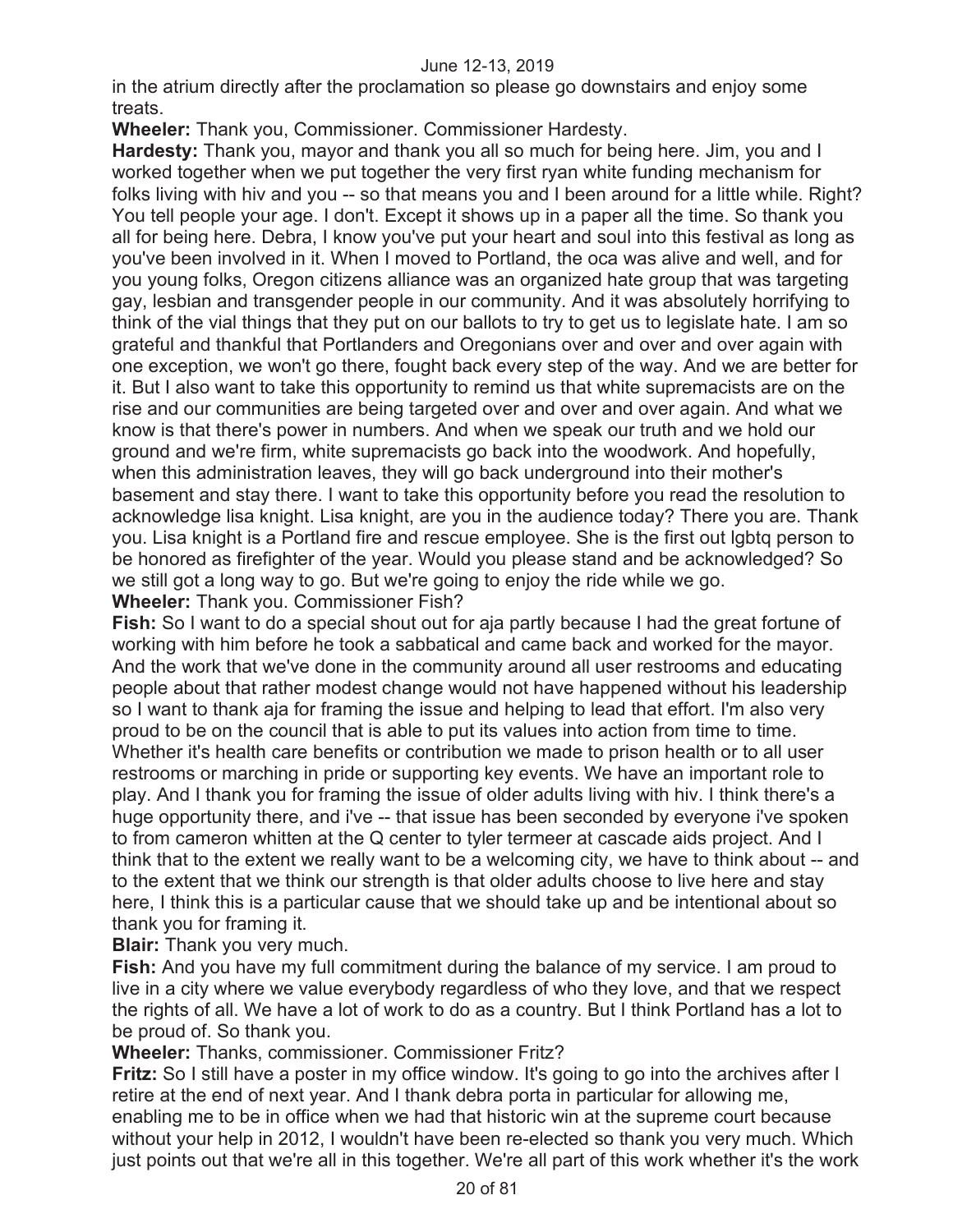of politics, the work that you're doing in your communities, the health care work, there's many aspects to a person. And it's important that we recognize that, that nobody is just one thing of their identity. They're a lot of things. We are all a lot of things. So not putting labels on people except by our own choices. I love that we're now identifying our pronouns, all of the staffing, all of my bureaus now do that, now have that in their e-mail. Just things that, that i've been learning and continue to learn. And I thank you to the graciousness of people in the community that have taught me what I didn't know and gently corrected me when I say or do things that haven't been helpful because I really want to help. I want to be part of the gay/straight alliance that continues to make a difference in the city of Portland and thank you very much for all that you do.

**Wheeler:** I'd like to start by thanking debra and jim for being here and providing testimony. We appreciate it. Appreciate the leadership that you've provided in the community over many, many years. It's inspirational and it's important. So thank you both for that. First, I want to start out by asking a basic question and that is why is this important? Why does the city council take time to recognize pride? The reason is that we need to acknowledge the trauma as well as the triumphs that the lgbtq community have experienced and continue to experience to this day. I feel better knowing that there's a generation, for instance, my daughter's generation that will grow up in a world where there is already a pride movement. But I think we all have to acknowledge there's still a lot of work that has yet to be done. This movement really started at stonewall. That took place over 50 years ago. And the work still continues. Did you know that today, 40% of trans adults indicate that they have attempted suicide. 40%. Did you know that today, of the youth experiencing homelessness, 40% self-identify as lgbtq. Did you know, in this day and age, our federal government, the department of health and human services, published a final rule encouraging hospital officials, staff and insurance companies to deny care to patients including transgender patients based on religious or moral beliefs. Did you know, even as recently as april 12th of this year, the department of defense put donald trump's ban on transgender service members into effect putting service members at direct risk of discharge if they come out or are found to be transgender. This is why today is important. I think about what I can do and what this council can do in the position that we are in. We have the ability to create access, to create equitable and inclusionary policy and stand with the lgbtq plus family and community. In fact, I would argue that it is our duty to do so. I'll continue to fiercely support the rights and the laws that protect the lgbtq plus community locally and nationally. And I want to thank the panel of pride northwest for 25 years of incredible service. And I hope many, many, many more years of incredible service in the years ahead. And this really has been a team affair here on the part of the city council and our collective offices. I want to acknowledge some people who maybe don't get acknowledged very often. Angelita morilla, Betsy quitugua, pollyanne birge, robin mullins, Claire adamsik, caryn brooks from fire as well as seraphie Allen, adam thompson and aja blair from my office in organizing what I believe is both a very special and a very important day. And I also want to encourage all city employees to join me and my council colleagues at the pride parade this sunday. If you've never been, you have missed out. It is one of the most incredible, meaningful and fun events that we do here in the city of Portland. And I strongly encourage people to come bring your family and participate in the fun. So now, let's get to the proclamation and let's celebrate. Whereas, the city of Portland is committed to diversity, social justice, equity, and mutual respect as a fundamental aspect of a healthy community. And whereas, the long and ongoing struggle of transgender, gender queer, lesbian, gay, bisexual and other sexual minorities for basic civil and human rights continues to provide inspiration for all of those who work against discrimination and oppression. And whereas, the presence and visibility of the lesbian, gay, bisexual, transgender, and queer community continues to enhance the quality of life here in the city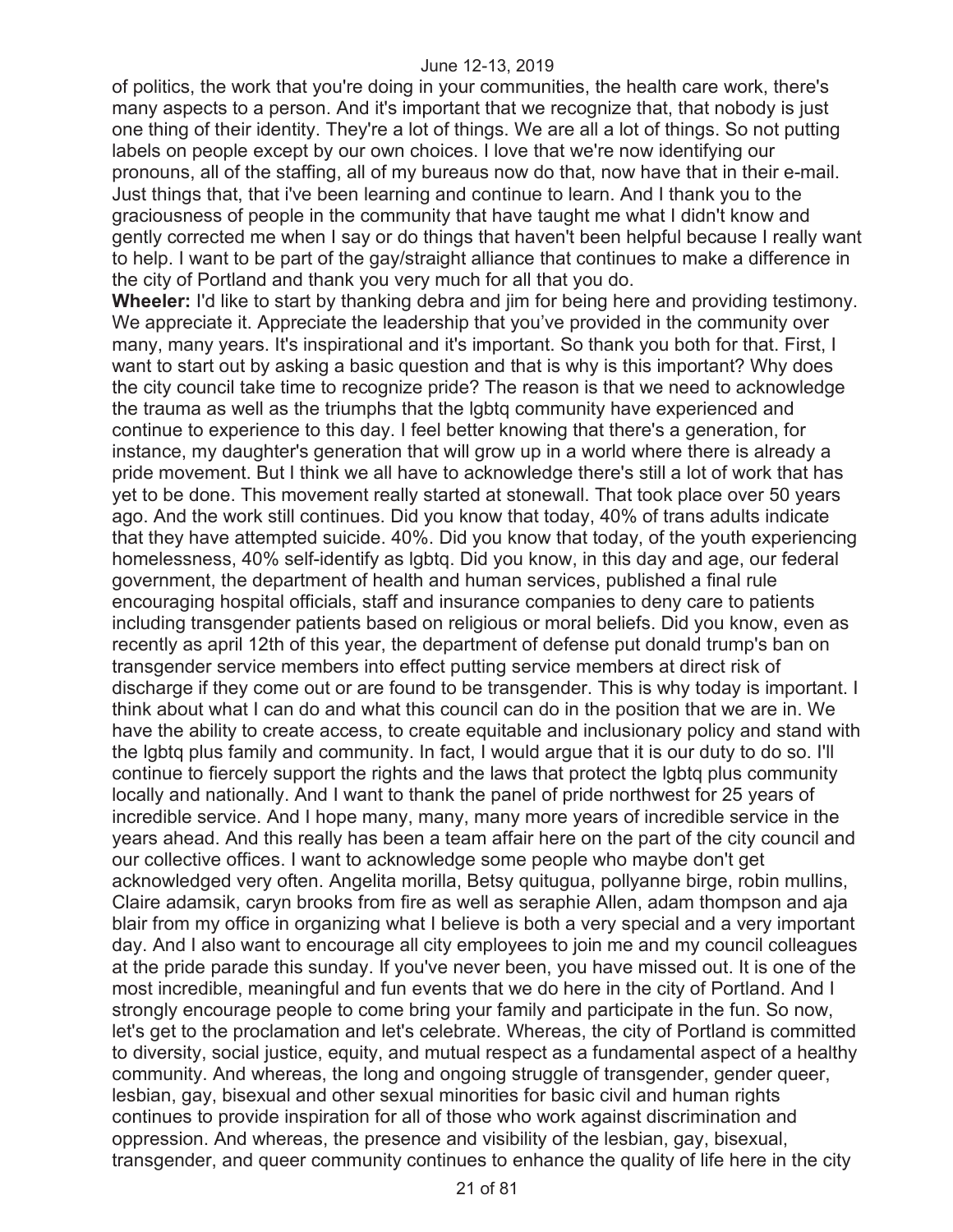of Portland. And whereas, pride celebrations have been held continuously in Portland since 1971 and pride marches since 1976, pride continues to be the largest lgbtq plus cultural celebration anywhere in Oregon. And whereas, 2019 marks the 25th birthday of pride northwest incorporated, producers of the Portland pride waterfront festival and parade since 1994 where each year, tens of thousands of lgbtq plus and allied people come together to be visible in one of the largest west coast pride celebrations. And whereas, Portland's pride waterfront festival and parade will be held on june 15th and june 16th of this year and all Portlanders are invited to participate. Now, therefore, I ted wheeler, mayor of the city of Portland, Oregon, the city of roses, do hereby proclaim june of 2019 to be Portland pride month in Portland and encourage all residents to observe this month. Thank you. [applause] Photo time.

[photo]

**Hardesty:** Exercise.

**Fish:** Good thing I got dressed up.

**Wheeler:** Hey Debra? Can you come back here and stand in the middle. Could I even get you to hold this proclamation? You're very important [inaudible].

**[Photographer 1]:** One, two, three. You all look great.

**[Photographer 2]:** Over here. One, two, three. And one more. One, two, three. Thank you.

**Wheeler:** Thank you. Alright thank you, everyone.

[applause] [laughter]

**Eudaly:** Oh, I wish I was a little more on the ball with my outfit.

**Fritz:** [inaudible] you never [inaudible]

**Eudaly:** Huh? It's probably a good idea because I do and I'm mortified. I just hate [inaudible] This is the worst part of [inaudible]. Not being able to control my [inaudible]. Because I am photogenic, but not always [laughter] and I'd like to destroy the evidence of that. [laughter] Oh well. I bought a little rainbow pin [inaudible]

**Fritz:** Thank you for [inaudible]

**Eudaly:** Oh yeah. I yeah. Lots of people worked on it so [inaudible]

**Wheeler:** Getting down to the hard [inaudible] folks. Nah, let's keep, let's keep powering through and then take a break before the real estate one. [gavel] All right. This is worth celebrating. Let's celebrate in the hall. There's a good reception out in the hall. Excellent. Alright. We are, let's see, yes, we can do, Karla, item number 557, please.

## **Item 557**

**Wheeler:** Commissioner Fish?

**Fish:** I think -- I think you just caught me -- let me just see. Oh, ok. Good. Excuse me. We had a very busy morning. Mayor and colleagues, the Portland parks board provides a forum for public discussion and advises the parks commissioner, parks director and city council on policy matters relating to Portland parks and rec. Board members are all volunteers and we are grateful for their service to the community. Today, i'm pleased to welcome up parks director adena long. Adena, you're having a busy day. This is, I think, one of three event, three issues that you'll be speaking to. To provide a report on the parks board membership including welcoming two new board members. Welcome director long. **Adena Long, Director Bureau of Parks and Recreation:** Good morning, mayor wheeler,

commissioners. I'm adena long, Portland parks and recreation director. At parks, we have a strong and engaged board with members who bring to the table a broad set of skills. They are passionate about parks and the mission of the bureau to provide access to parks and recreation for all Portlanders. This year, the parks board has two vacancies to fill. One vacancy was left open last year and one vacancy was due to the resignation of a member earlier this year. In february, then interim director kia selley reviewed the 2019 parks board appointment process with commissioner Fish. The board selected members to serve as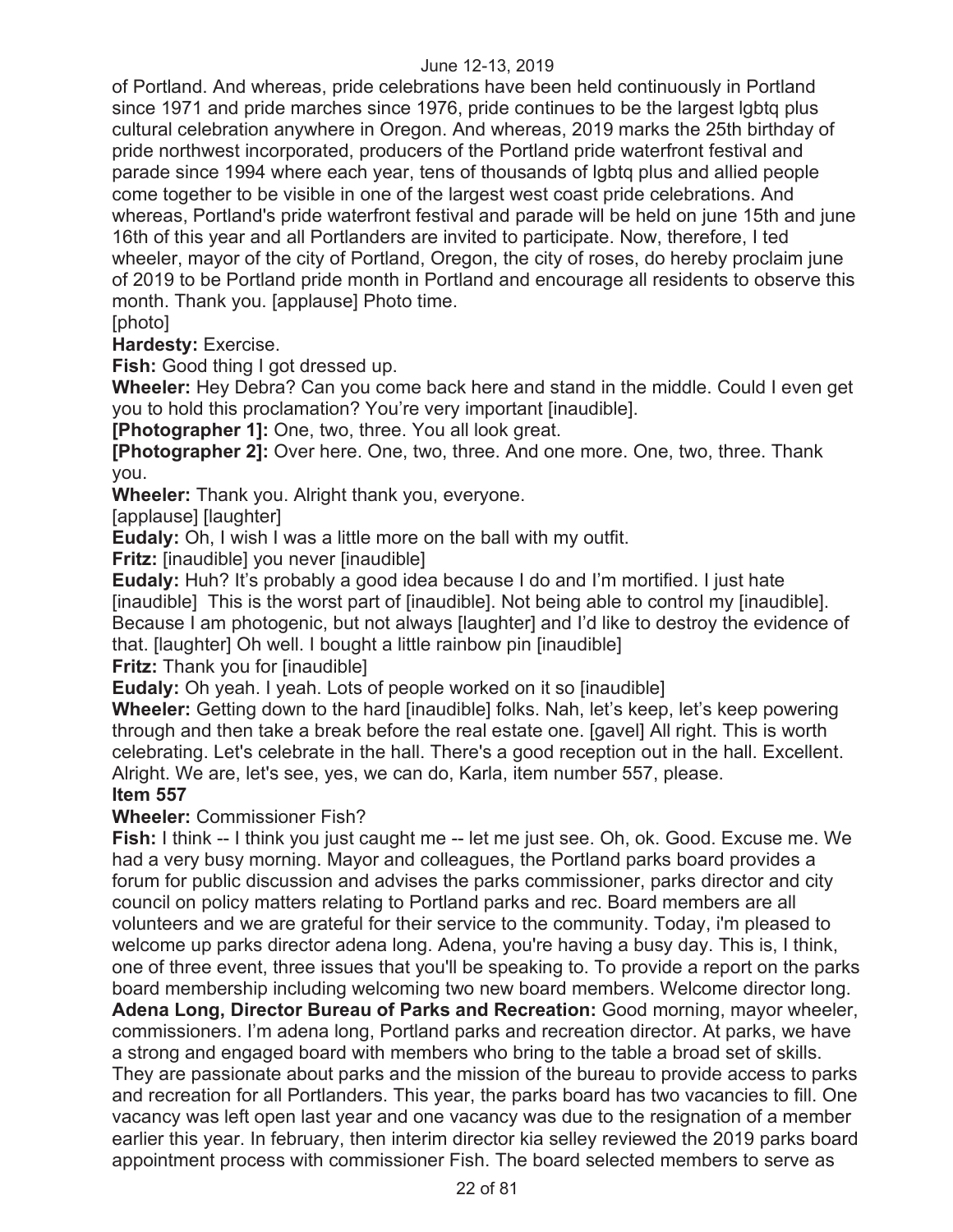the nominating committee along with the commissioner's staff, todd lofgren and myself. Following the recruitment application review and interviews, the board voted to nominate mike Elliott and erin zollenkopf at their may 14th meeting. Mike has nearly 30 years of business experience with national employee benefits consulting firms. Most recently with Portland based M benefit solutions. He is an analytical systems – I'm sorry, systemic thinker with broad-based experience that includes management, budgeting, consensus building, strategic planning and consulting to c-suite management teams and boards of directors. A third generation Oregonian, mike traveled extensively as a military brat. He graduated with a ba from northwestern university with majors in economics and mathematical methods in social sciences. After returning to Oregon and joining m. Benefit solutions, mike earned his mba from the Portland state university. Mike retired in october of 2016 and is excited about giving back to the region in ways that align with his interests in the local community, the outdoors, financial services and food access. For the past two years, mike has been a member of the board of directors for farmers market fund. As noted in mike's interest statement, he's been a frequent user of Portland parks for over 30 years. He is excited about working with the members of the board and the bureau to serve the community in their efforts to carry out and enhance parks to benefit all Portlanders. Erin is the ceo of a susan matlack jones and associates, a firm that specializes in accounting and bookkeeping services for nonprofit organizations in Oregon and Washington. Erin serves as the board treasurer for boom arts, a small arts organization focused on bringing global performance with a social justice method to Portland and also as board treasurer and head of the finance review team for ninety-nine girlfriends, a collective women's giving circle that has granted over \$770,000 since it started three years ago. Erin speaks at and leads workshops in her field including a workshop series through the regional arts and culture council called diy accounting for small arts nonprofits. Besides accounting, erin enjoys spending time with her husband and two young children, playing piano and mandolin and adventuring outdoors. Erin is a fifth generation Oregonian who grew up in northeast Portland. She graduated from Portland state university with a degree in english in 2008. Erin's interest in serving on the parks board stems from her lifelong benefit from using Portland's parks and recreations community centers. From learning how to swim to hiking through forest park to going with her 3-year-old to explore and play at westmoreland park, these experiences help develop erin as an individual and connected her with her family in meaningful ways. She'd like to give back to the community by joining the Portland parks board. Mike's appointment would be to fill the partial term left vacant that ends june 30th, 2020, with the option to be reappointed to a full three-year term next year. Erin's appointment would be her first full three-year term. The board also has two members up for reappointment. At the may 14 meeting, the board voted to reappoint jenny glass and paddy tillett that will complete their first term on the board june 30, 2019. Jenny is the executive director of the rosewood initiative and lives in northeast Portland. She has a bs in community development from Portland state university. Jenny has been involved with the Portland development commission now prosper Portland, neighborhood economic development leadership team, east Portland action plan and epap subcommittees, community peace corps collaborative, renew, and east Portlanders inspiring change. Jenny's service on the parks board is driven to ensure that east Portland has representation on the parks board and receives needed investment including great quality and culturally relevant recreation activities. Paddy Tillett is an architect, urban designer and city planner with 40 years of international professional experience having worked for consulting firms and public agencies in many parts of the world before settling in the pacific northwest. Paddy has been involved in downtown revitalization strategies and over 30 campus master plans for colleges, universities and state capitols. He resides in northwest Portland and holds a diploma in architecture from oxford and a master of civic design from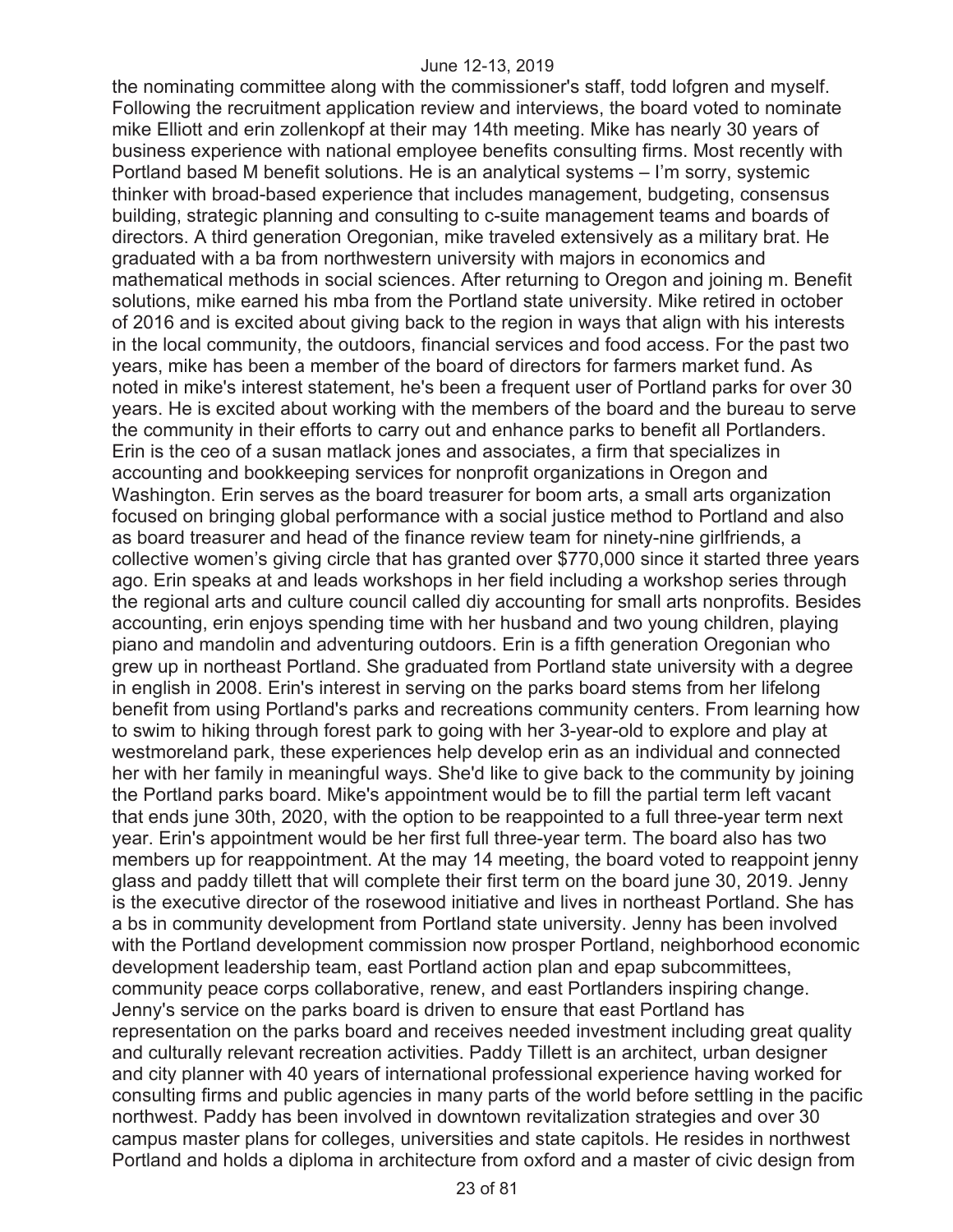liverpool. Paddy brings to the parks board his extensive professional experience as well as his experience on the Portland parks foundation board and 30 years on various urban design committees in Portland. Jenny and paddy's reappointment to the board would be for their second three-year term ending on june 30, 2022. We have submitted the report for these parks board appointments and reappointments for your consideration and approval. Thank you.

**Wheeler:** Very good. I'll accept a motion, unless there's any further discussion.

**Hardesty:** So moved.

## **Eudaly:** Second.

**Wheeler:** I have a motion from Commissioner Hardesty, a second from commissioner eudaly. Any further discussion? Please call the roll.

**Fish:** We're very excited to welcome jenny and paddy back. Jenny glass and paddy tillett have unique perspective to offer the parks board and we thank them for their service and I want to also thank the parks board for the elaborate process they went through to identify new members. Mike elliott and erin zollenkopf are really terrific candidates and we're lucky that people of this caliber are choosing to volunteer their time. By the way, I'd be remiss if I didn't say on saturday, director long and I were at David douglas high school opening our 57th community garden. Our 16th east of 82nd and our second with david douglas. So it was -- it was quite a -- quite a wonderful celebration. Thanks to all four, i'm pleased to vote Aye.

#### **Hardesty:** Aye.

**Eudaly:** These all sound like wonderful appointments and I want to thank all of them for their service. And I want to especially appreciate erin zollenkopf. I'm a big fan of boom arts and other the work that she does and I appreciate -- i'm excited to see what she will bring. I volt Aye.

**Fritz:** It was an honor to work with patricia frobes and Kendall clawson, the parks board co-chairs when I was in charge of parks to look at how do the new members get selected. And as was mentioned it's a collaboration between a subcommittee and the commissioner's office and the director. They also developed an elaborate matrix to look at all of the different demographics and interests and skills of the current members to see where the gaps and where -- what -- where do we need people to live, work and play and what kinds of things do they do? So we use that with the recent recruitment or that system with the recent recruitment for the Portland utility board. And I think it should stand as a model for the entire city for all of our recruitments because it really points out where you've got expertise and where you need different kinds of skills and experiences. So i'm a big fan of the Portland parks board. Aye.

**Wheeler:** I think these are excellent appointments and reappointments, and I appreciate it when people are willing to step up for what can often be very complicated but, obviously, very important work. Our parks are beloved, as commissioner Fish has said many times. And we need the right people from the community helping to guide us. In this case, I think commissioner Fish and director long, you've provided us with some excellent people to do just that. I vote Aye. The report is accepted and the appointments are accepted as well. and the appointments are accepted as well. Thank you.

#### **Long:** Thank you.

**Fish:** Thank you, Adena.

**Wheeler:** Colleagues, could we take a three minute recess? Thank you.

**At 10:59 a.m., council recessed.** 

**At 11:05 a.m., council reconvened.**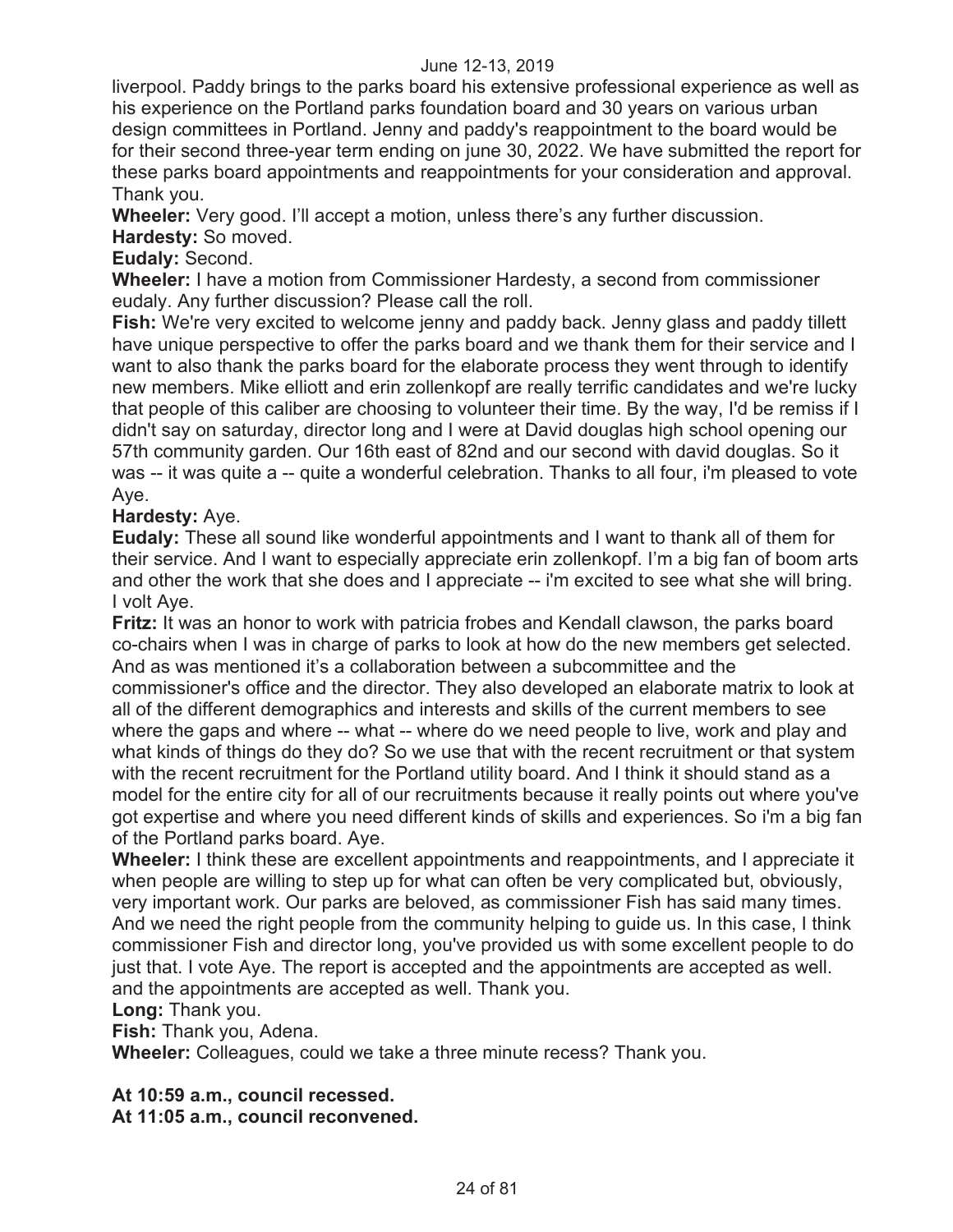**Wheeler:** Colleagues, while we're waiting for Commissioner Hardesty to return, and I'm sure she'll return in just a moment, why don't we call the item. Commissioner Eudaly, I assume you want items 558 and 559 called together, is that correct? **Eudaly:** Let's see.

**Wheeler:** We read them together last time so I don't see any reason why we couldn't today.

**Eudaly:** Sure.

**Wheeler:** Karla, would you mind reading items 558 and 559 together?

## **Item 558**

## **Item 559**

**Wheeler:** Very good and just to get us back on the same page in terms of where we are in the process we have already heard both of these items. We have taken testimony on these items. Commissioner eudaly offered a substitute amendment which – excuse me, a substitute exhibit which we voted in favor of. So the substitute is on the table before us. A number of amendments were offered up that have all been moved and seconded for the purposes of discussion and for public testimony. So today assuming I have the flow of the process correct, we will be having discussion, answering questions, and it is my hope and expectation that we would be voting for the -- on the amendments today. Is that everybody's expectation? Then those amendments that are approved today would move to second reading and I believe next week is the week that has been picked for that. Does that comport with everybody's understanding?

#### **Eudaly:** Yes.

**Wheeler:** Very good. So with that then we can start wherever the will of the council is. I would obviously like to have the opportunity to discuss the amendments I put on the table and ultimately vote on those, but it may be the people would like to start with a broader conversation first. Really, whatever is the will of the council.

**Eudaly:** Sure. You pretty much covered everything that I was going to say in my introduction other than the final vote is scheduled for wednesday, june 19th at 4:15 p.m. Unfortunately commissioner hardesty will be in dc at that time. We searched for another date when we would all be here and it's not happening pretty much all summer. So it's really next week or put it off even longer and it's just we really need to move forward and move on.

**Fish:** Will commissioner hardesty be appearing by telephone?

## **Hardesty:** No.

**Fish:** Okay.

**Eudaly:** We did schedule it at 4:15 in the hopes that might make it possible for you as it will be the evening and I wanted to have a conversation with you before this meeting, but. **Hardesty:** As did I.

**Eudaly:** Yeah, yeah.

**Hardesty:** Apparently we're having it now. [laughter]

**Eudaly:** Okay. Alright. So mayor, you put several amendments forward in the last session or last hearing. I have let your staff and all the commissioners' offices know where we stand on those amendments, and if you want to just – I'm not sure, first of all, do we need to read the amendment language?

**Wheeler:** No, the amendments are on the table so we can simply refer to them by number and then maybe with a sentence or two just to make sure we're all talking about the same amendments but they've already been read into the record.

**Fish:** My understanding is we're just going into discussion and we have all of us have a cheat sheet with the sponsors formal position whether to accept, reject or modify any amendment. So that guides the conversation. Can I kick things off with amendment one if we're having a discussion?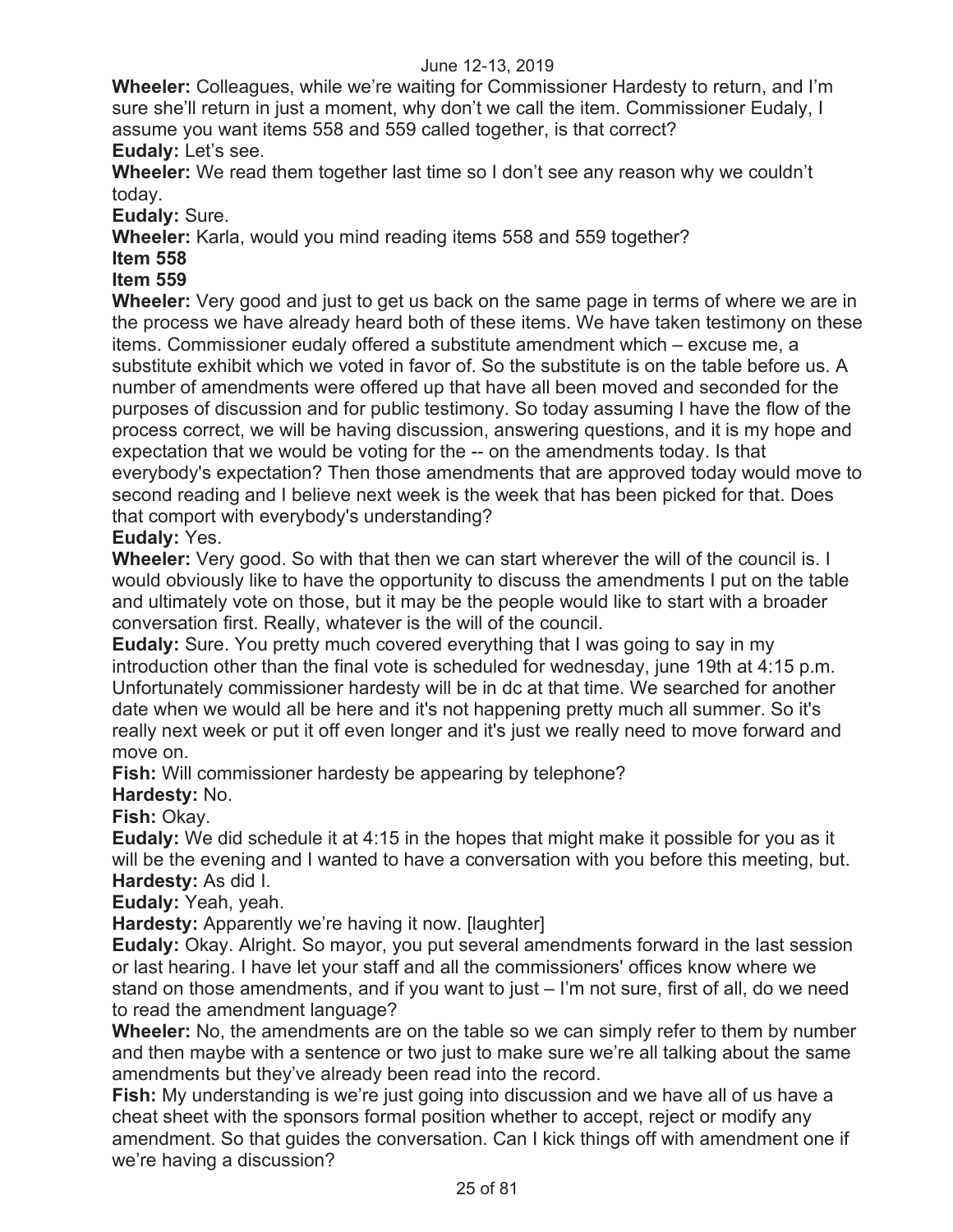**Eudaly:** Of the mayor's amendments?

**Fish:** Of the mayor's.

**Eudaly:** Yeah. Okay.

**Fish:** It looks like we're going to start with the mayors amendments. I have an amendment which is pretty proforma but we'll come back to that. Okay, mayor wheeler one proposes to eliminate a particular provision dealing with the timing of applications, in this instance, dealing with the situation where if someone applies for something earlier than the open application period. My question to the sponsor is how did you arrive at the essentially eight hour penalty clause that's currently in the language which says that it's treated as if it came in eight hours afterwards and what's the rationale for that?

**Hardesty:** Do we need to bring Jamey out?

**Eudaly:** I was going to do that in a minute, but, I, okay, so. Jamey if you could come up because some of these amendments are extremely technical. I'm going to have Jamey answer some of the questions.

**Jamey Duhamel, Director of Policy, Office of Commissioner Eudaly:** That specific part of the policy was developed in our beta test group at the end of policy development when we modeled out and walked through some mock screenings with the group that included some lawyers, tenant and landlord lawyers in the room. We recognize that there was a gap in the policy where there was no accounting for if somebody sent in their application – let's say the open application period is 12 p.m. on January  $1<sup>st</sup>$  and somebody submits their application at 11:00 or the day before. What is a landlord to do in that circumstance, and while we didn't want to eliminate somebody's ability to apply for that rental because they didn't recognize the open application period, we also didn't want to advantage them by putting them at the top of the line. So this was the compromise that we made. We chose the eight hour period because that is the kind of waiting period for particularly around ADA units and preference policies, and so they got stuck at the top of the line after that first waiting period for preference applications.

**Fish:** So under this language there are potentially a number of scenarios where that application that came in before the open application period still gets the unit. **Duhamel:** Correct.

**Fish:** It's just that there's no reward for having come in ahead of the period and you settled on eight hours because there was a precedent for that period of time.

**Duhamel:** Correct. Exactly.

**Wheeler:** Could I give some of the logic for why I made the amendment? First of all, commissioner Fish, as you indicated there's a degree to which this is arbitrary. Eight hours was picked, seven wasn't picked, nine wasn't picked and I want to be clear what stays intact with this. What does not change is the 72 hour notification period. That does not impact it. What this is impacting is the actual question of the application itself, and if we -- Let me give you an example of where I think this becomes complicated. If you're a landlord and you come in a monday morning and monday is the day you have picked for your application period and you have a stack of applications in the mailbox, you cannot time stamp them. You have no legitimate way of knowing what time those applications came in. So there is in fact some degree of discretion here on the part of the landlord to say, okay, all of these applications came in and I can accept them or I can put them in the middle of the pile, top of the pile or bottom of the pile. I acknowledge that. But what also happens is it is administratively complicated. It adds an extra burden, and in some cases that eight hours if it is with a competitive unit, may in fact cause people to lose the opportunity. Eight hours effectively if you pick up the mail at the beginning of the day, that's really the next day's business. So we know that in this particular market those units especially if they have been posted for 72 hours, they are going to get scooped up fairly quickly. Another administrative issue that was brought to my attention is in the case where you do not have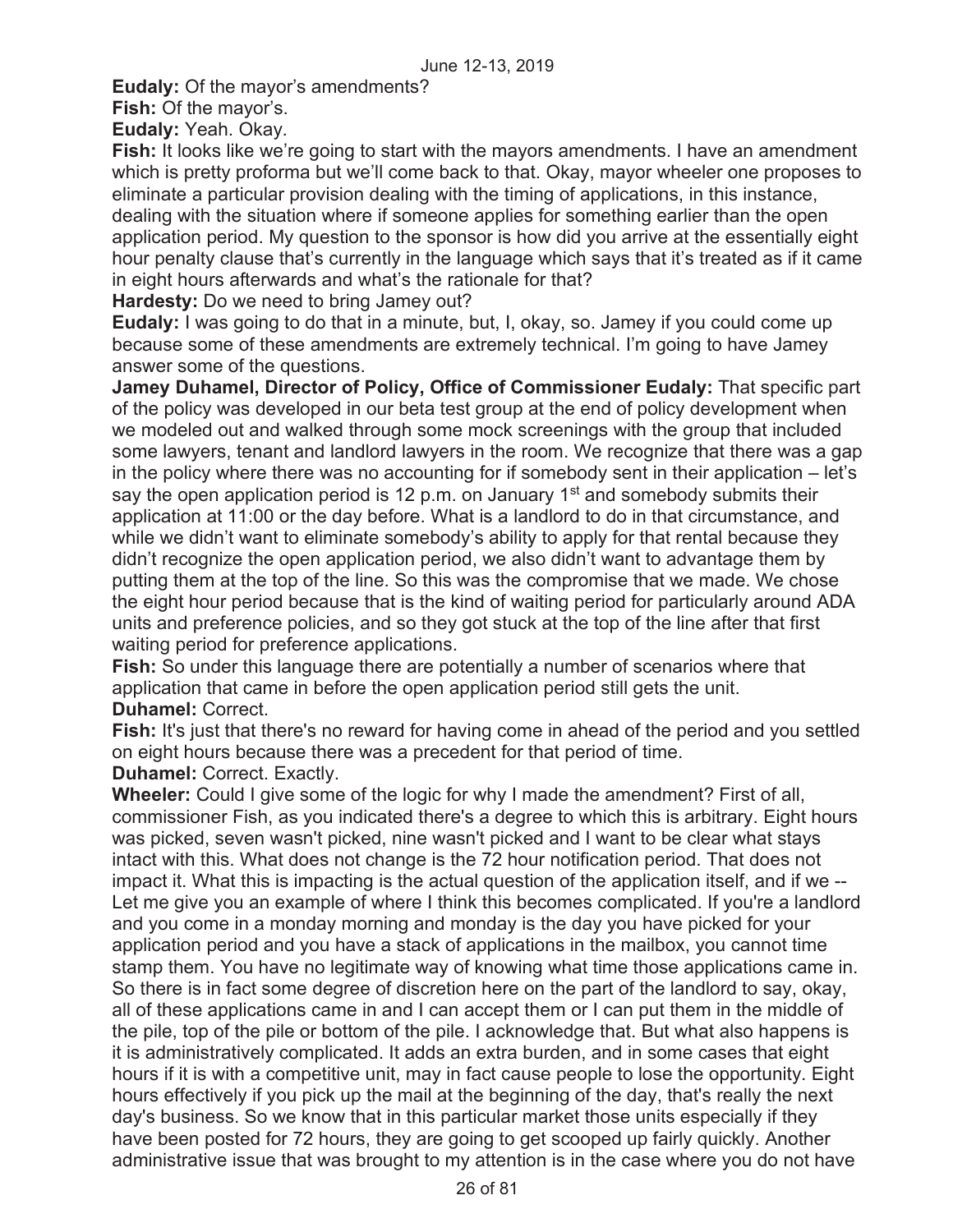competitive units, you could in fact be incentivizing people to pre-apply for a whole host of units whether or not they have even been posted under the 72-hour requirement. So that then creates the potential for long waiting lists for units on a defacto basis. So on balance as I looked at this, I believed it does not significantly impact the intent of this portion of the ordinance, but it does simplify it from an administrative and a potential cost perspective but it gets rid of the uncertainty which will be not so much by digital applications but by those that are mailed in and the other question then that would arise by this is somebody might say, well, one of the things I really like about this ordinance and that I strongly support about this ordinance is the potential impact it would have on people with disabilities. We know that factually there are people with disabilities, mobility disabilities who are currently being discriminated against. They still have access to reasonable accommodations under the fair housing act and the ada. In my mind that is not impacted by this at all. **Fish:** May I follow up on that for a second?

#### **Wheeler:** Sure.

**Fish:** I appreciate the explanation you've given for the amendment. Let me offer a counter narrative. If we allow people to essentially jump the gun on the open application period, then we're creating a class of people who are treated differently. My guess, without thinking about this too deeply, is that it's a class of insiders. It's people that are given a heads up in advance or landlord may want to steer or for whatever reason. While I agree that the eight hours could be viewed as arbitrary, I mean we can say six hours, seven hour, eight hours, nine. I mean it's just a number. Isn't the risk here that creating in essence an incentive for people to apply before the open application period just creates a class of people who are advantaged and doesn't it in effect render the underlying -- doesn't it significantly undercut the whole purpose of having an open application process and leveling the playing field?

**Eudaly:** It absolutely does. If I could weigh in here.

**Wheeler:** Go ahead and then I'll give my response.

**Eudaly:** Since this is – so I feel like we have just heard some incredibly complex rationalization for something that's pretty simple. We created a waiting period to make this process more equitable to people who face challenges or barriers in the application process. That may be a language barrier, that may be a disability, there's a variety of reasons why we would want to give people an opportunity to get their materials together, complete the application before that process opens up. Eight hours is not arbitrary. Eight hours is linked to the waiting period on ada units. So what this amendment does is negate that waiting period. We were trying to find a fair solution for people who perhaps inadvertently applied too early so that their application wouldn't be thrown out. Frankly, I think it'd be – and I need to say the vast majority of applications are happening online. I don't think landlords are getting a stack of applications -- or in person. A stack of applications coming in the mail. I think it's unlikely. Landlords can put an auto responder on the email attached to the application saying i'm sorry, you know, this isn't open or, and you need to apply at this time. We simply made a concession to renters who may have accidentally applied too early so they will still be in the queue but not at the front of the line because they didn't follow the instructions. I'm just feeling if you want to get rid of our waiting period, make an amendment to get rid of the waiting period, because taking this language out effectively negates the waiting period.

**Wheeler:** Okay, so let defend my position, then I'll let Commissioner Fritz come in because I don't necessarily agree with that narrative. I do agree with what you said that this could be simplified. It could simply be, first of all let's be clear about what's in the body of the ordinance. There's no requirement that the landlord make the application available. What's required by the 72-hour notification period is that the landlord has to stipulate what their screening criteria are. They have to stipulate what the unit is, they have to stipulate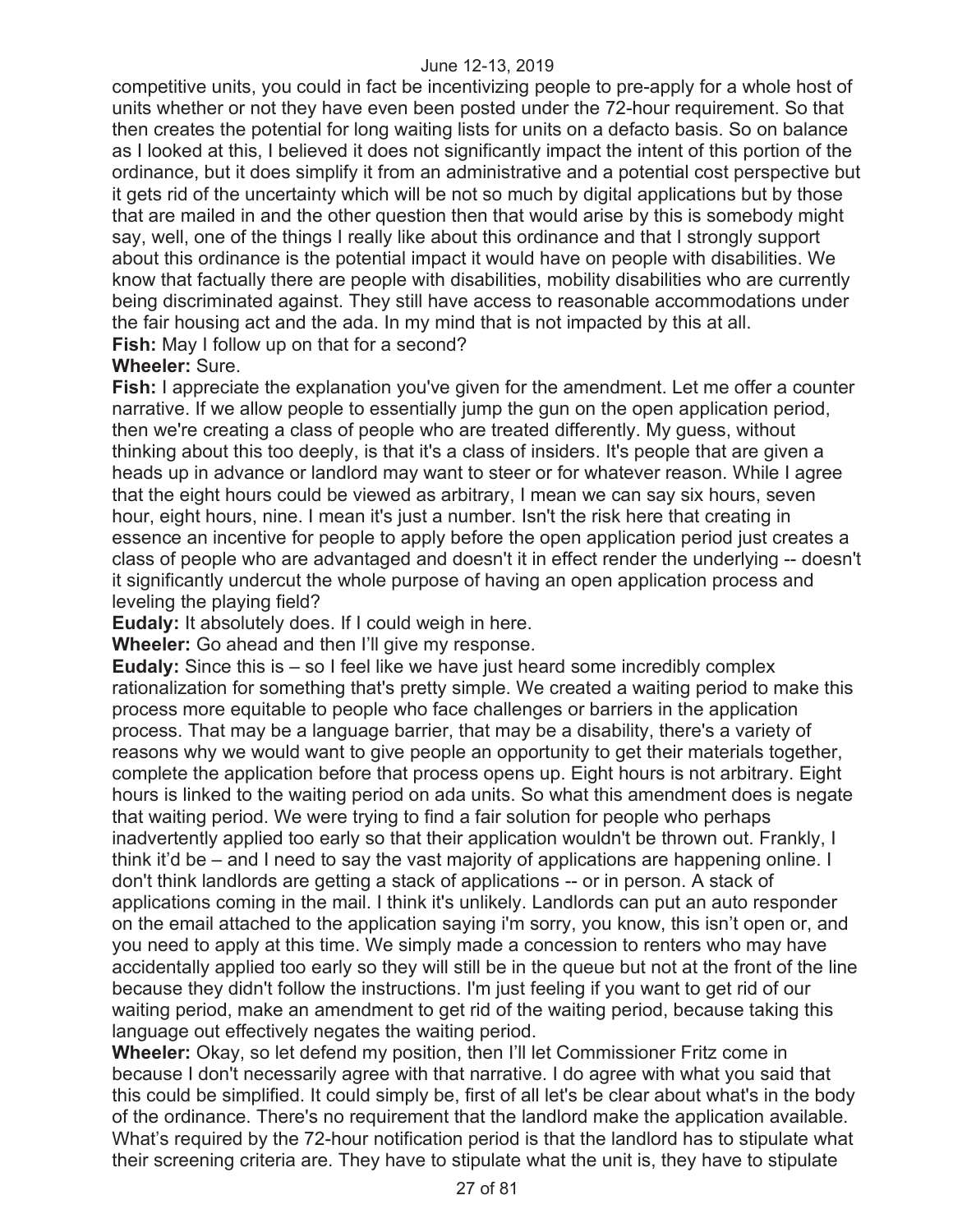whether or not it is an ada-accessible unit and they have to stipulate the time that the applications will actually be accepted. The simple thing to do would be to say applications are not accepted until time x –

**Eudaly:** Which is what we've asked.

**Wheeler:** Or alternatively not make the application available until the actual time –

**Eudaly:** But that, yeah –

**Wheeler:** That the unit is available.

**Eudaly:** But then, okay –

**Wheeler:** Ultimately I think that's where it will go because why would a landlord send out the application in advance knowing that that exposes them not to, only to administrative burden in having to time stamp, sort, first in line, move it to eight hours back but it also potentially opens them to legal exposure.

**Eudaly:** So mayor, that just negates the waiting period, the purpose of the waiting period in a different way. The purpose of the waiting period is to allow people that face barriers or challenges to completing the application time to complete it. So it needs to be provided in advance so that they can get it in and be competitive with people who don't face those barriers and like I said, that could be language, it could be disability, it could be an individual facing some of the barriers we're trying to address with our low barrier screening criteria who need to get together supplemental information to kind of argue their case for why they are a good tenant despite whatever marks may be on their record. So interfering with that waiting period, whether it's taking, allowing people to apply earlier than the waiting period and get to the front of the line or not giving them the application in advance to fill out, negates the entire purpose of this waiting period. It's an essential part of this policy because we're trying to decrease barriers to housing for people who face extraordinary barriers or challenges.

**Wheeler:** But the examples you just gave are currently, these are all examples of reasonable accommodation that an applicant could ask for under existing law. **Eudaly:** No, they're not.

**Hardesty:** No --

**Eudaly:** No they're not. Absolutely not.

**Wheeler:** Well, I would point you to reasonable accommodations under fair housing law. **Eudaly:** Jamey, do you want to come back up and comment on that? I'm, you know, there may be wording in that law but part of the point of this policy is that we're not seeing adherence to the fair housing act. We are seeing discrimination in the rental market and we are trying to solve for it. So jamey, can you please respond to that specific concern? **Duhamel**: So reasonable accommodations allows a prospective tenant to negotiate certain conditions in their unit, when they're negotiating getting into that unit but it doesn't speak to the processing of the applications ahead of time. So they could be effectively not even processed or ignored before they even get the chance to request reasonable accommodations for the unit.

**Eudaly:** Thank you.

**Wheeler:** Is that legal counsel's opinion?

**\*\*\*\*\*:** Mr. Mayor –

**Wheeler:** Yes.

\*\*\*\*\*: I did not advise on this matter but I could certainly get the attorney who did provide advice down here and answer your question.

**Wheeler:** The ordinance speaks to mobility disability, so that is physical disability. It's my understanding that that is protected under reasonable accommodations under the fair housing act and ada.

**Eudaly:** But this doesn't –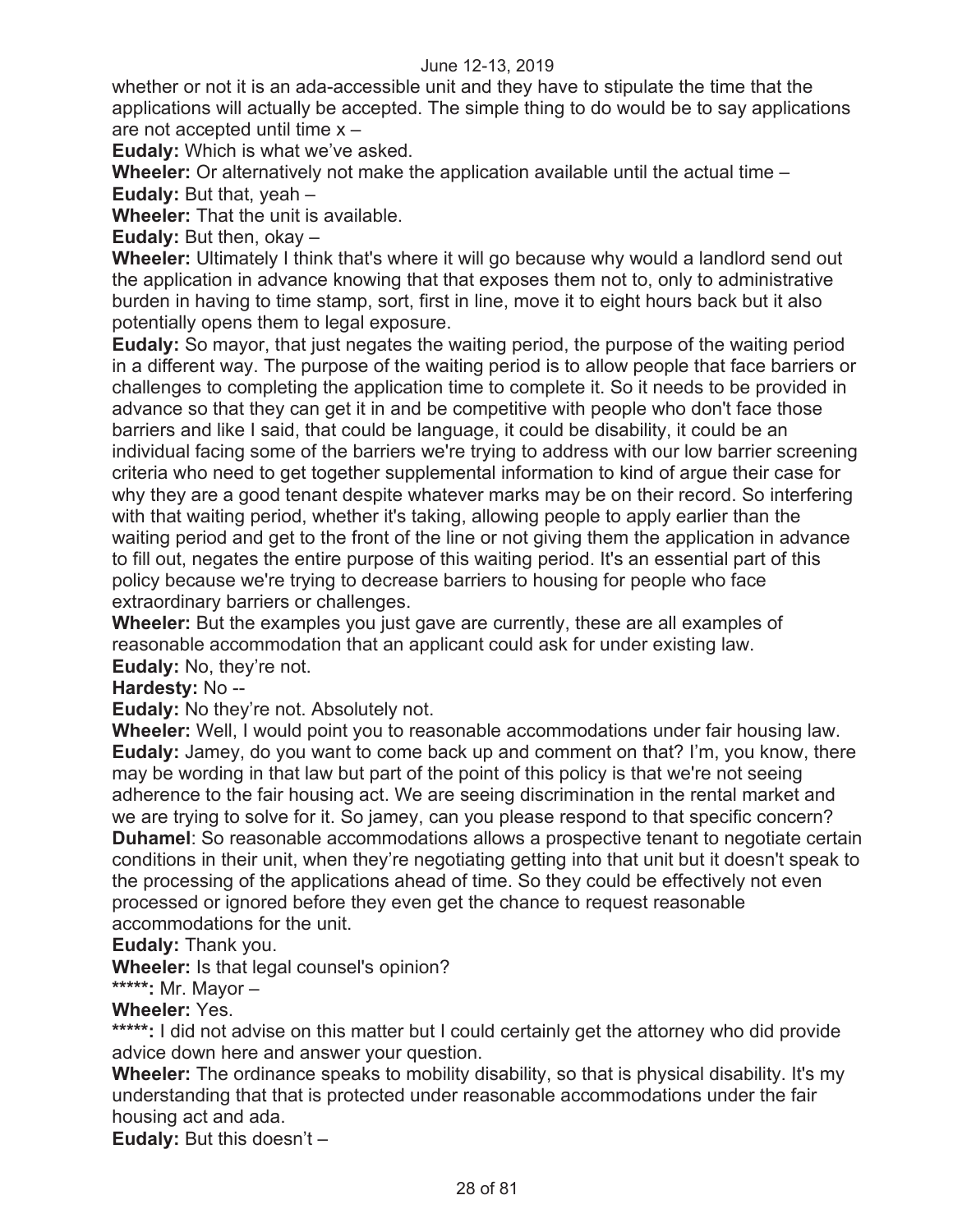**Hardesty:** I would say, mayor, that if you show up and you have a mobility device, that's one thing. But if you are doing an online application and you are applying a landlord will normally try to pick the most expedient applicant they could possibly get. As a renter I can tell you that apartments in my complex don't stay empty too long. It's to the apartment owner's to get as many people applying while they're claiming the apartment that the person just moved out of, and so I absolutely agree that even though we have laws in place that are supposed to protect some of our most vulnerable people in reality it absolutely does not work. It's just like they're not supposed discriminate against people but we know that happens every single day in this community. So I'm not -- I would love to hear what commissioner Amanda Fritz has to say because I know she's been patiently waiting.

**Wheeler:** She has and I will call on her in one moment. I just want to point out one thing though. This is in reference to applications received early. This does not impact the rest of the ordinance with regard to first come first serve. This is specifically this whole clause with regard to how do you deal with applications that come in the door prior to the open application process. That is narrowly focused on that –

#### **Eudaly:** Then the person –

## **Wheeler:** Commissioner Fritz.

**Fritz:** Okay, I think it would be helpful to acknowledge right off the bat that we all agree that there are problems with the housing, with the way the laws are implemented, that we've had multiple audits and we know that people are being discriminated against. So there's no opposition about that on the council. The question is how do we address that? I have a basic question. We received testimony, written testimony from a property manager who said that they already do first come first serve and they are sometimes greeted when they arrive at work with people throwing applications through the car door window, so, and we know that there is a digital divide that low income people, people of color often do not have access to internet. We know that 5g is coming that will cost more money but it will be faster so that the people with the 5g phones are going to be able to get their electronic applications in right on the dot, although as somebody who buys a lot of concert tickets online, I wait and watch until my computer tells me the time has clicked by, I click enter and i'm often put in the queue and wait as somebody at the back here has also had that experience. You wait for five, ten, 15 minutes. Please let me put my application in. To the sponsor, what is the process whereby if you open it at 8:00, you've got a line of people? Are there allowed to be a line of people outside of the property manager's door, waiting to put in their application and they've been waiting there for 72 hours, which is also, can you afford to be outside for 20, 72 hours? Who is first? The person who is waiting outside the door or the person who gets online, or the person who gets it online, happens to get in first online?

**Eudaly:** So just like the fair housing act that was passed 51 years ago and the ada act that was passed about 25 years ago, this policy does not solve any possibility that you can come up with. Emails have times on them so it would be very easy to intersperse emailed applications which the vast majority of them are with applications received in person. I don't know how they would treat applications received in the mail. That presumably would be up to the discretion of the landlord. I feel like -- I feel like people are coming up with every possible eventuality or little hang-up. The issue here is that we have created a waiting period to reduce barriers for people who face challenges in securing rental housing and this amendment will effectively negate that purpose. So we're not -- I know I haven't entirely answered your question although I think I mostly have and it isn't really the question at hand. The question at hand is if someone applies earlier than the stated application day and time, should they get to go to the front of the line, and my position is no and Jamey, working with community partners and through the -- including landlords and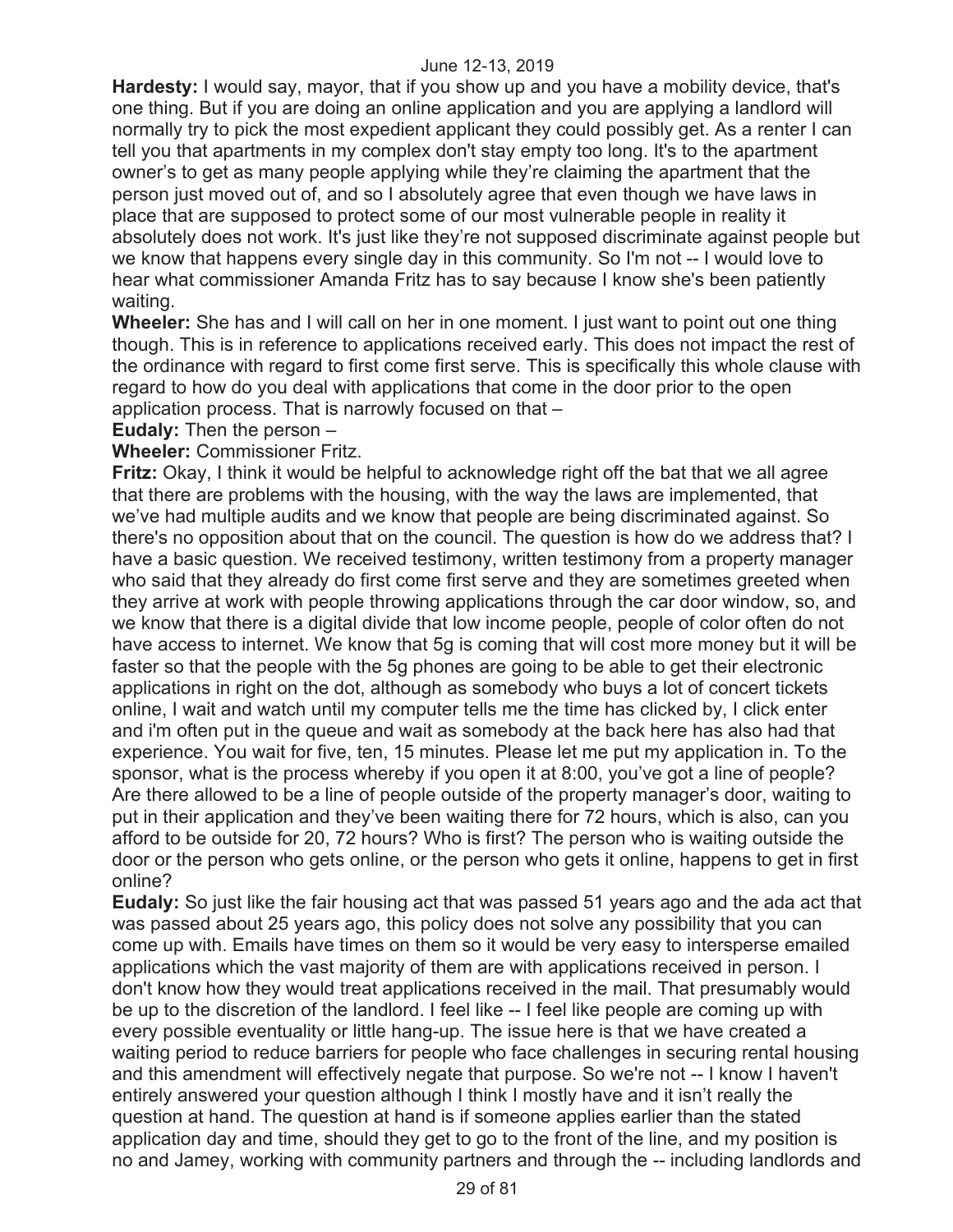through the beta test came up with this compromise which is that they will not get to the front of the line. They don't deserve to be at the front of the line. But their application will not discarded. It will be placed in the queue after an eight hour waiting period and I'm going to have jamey come back up because I want to make sure we get all the details right.

**Duhamel:** That is absolutely correct. I would add one more thing is that we made changes to the ways in which receipts are provided for tenants and that is also to decrease administrative burden and account for the fact that landlords may be taking in applications from multiple venues at the same time. On the one hand, landlords have the ability to change their business practices and may just require that all applications come through the front door in a certain way to minimize the chaos for themselves. On the second hand we have changed the receipt process and the queuing process so landlords only have to respond when requested and within five days. That gives the landlord the time to figure out which order people were in so they are not giving the wrong receipts at the moment and telling people they're in a certain line of the queue when they didn't realize they had emails that had people coming in sooner. There are mechanisms built in there for landlords to develop their own system that decreases the administrative burden for themselves. **Wheeler:** Jamey, if I may, this section, again, this, it is not prescriptive in terms of telling landlords during that 72-hour period that they need to make the application available at all. This is simply an opportunity for them to be clear about what their screening criteria is in the availability of the unit, is that correct?

**Duhamel:** I think technically you may be correct that we have not said in policy that you must make the application available. I think there was certainly an understanding that landlords when they say I have a unit open and I want to take applications will make those applications available. I'm not sure why they wouldn't otherwise because they want to get the ball rolling. It's landlords who told us that the 72 hour window will diminish the turnover time for their own property, so waiting the 72 hours and then handing out applications is them in effect diminishing their own turnover time, so that doesn't seem logical to me but also the policy is in effect only when landlords advertise, so theoretically they could give that property to a friend or family member because they don't have to legally advertise that property, but secondly the --

**Eudaly:** Or use their waiting list.

**Duhamel:** What's that?

**Eudaly:** Or utilize their waiting list.

**Duhamel:** Right. There is also, they can also process multiple applications at a time and put them on the waiting list as long as they are making a determination in order. And finally the policy is triggered by the submittal of a completed application. So it's not even so much when the applications are handed out. So even if they waited the open application period, then handed out applications they don't have to process those applications until they are received fully completed.

**Wheeler:** Okay, and I don't want to belabor this too much but I have read this thoroughly and there's nothing in it that implies, suggests or requires that landlords must provide the application. I did not see that. I did have one other question, which is let's follow commissioner Fritz's -- I by the way I agree with commissioner eudaly that I would assume the majority of applications will be digital and they'll time stamped. So that's sort of a nonissue from my perspective, but let's say somebody hands in the application or somebody chooses to mail the application. There isn't really any way of telling whether or not the landlord is faithfully putting those on an eight-hour time stamp or whether in fact they are putting them at the top of the pile. We have no way of knowing, do we? **Duhamel**: Well, that's partly why there's a receipt and queuing component. That they are handing out receipts to folks when they're turning in their applications. Again, we've kind of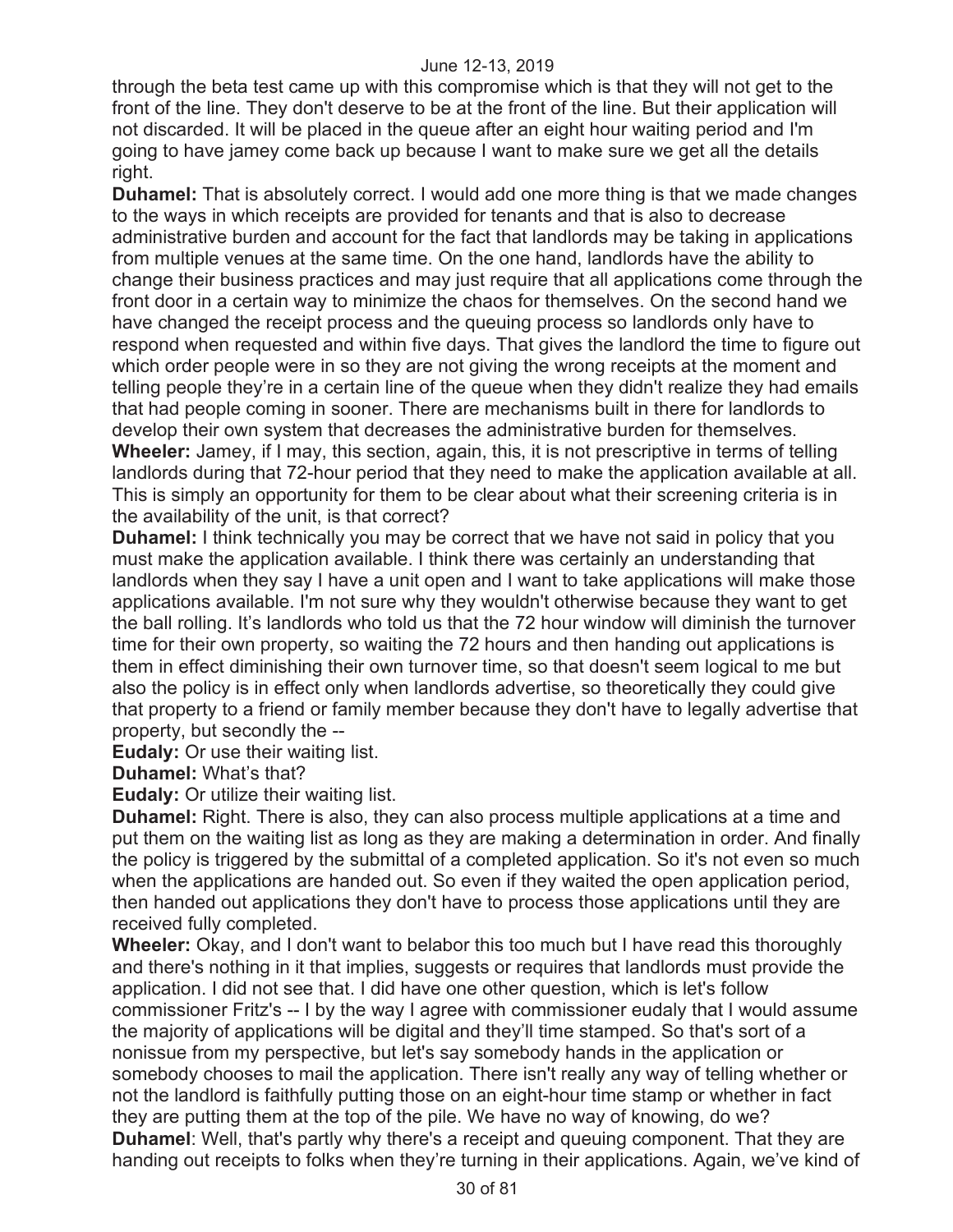diminished that because of the administrative burden issue and because of the multiple applications but you're correct. If landlords choose to not follow the law, we have limited ability with which to make sure they are doing that.

**Eudaly:** Which is already true.

**Duhamel:** Correct.

**Eudaly:** So again, we can't solve every possible eventuality or outcome. What our aim here is just to continue advancing fair housing law to decrease barriers to housing for people who face challenges.

**Duhamel:** And if I may, just one more comment, commissioner –

**Eudaly:** Yeah, please.

**Duhamel:** We debated the type of application processing ad nauseam over two years of this policy. What we determined is that the first come first serve process is the most equitable, oh well not fully equitable but most equitable while also balancing enforceability through the receipt process so the most equitable process would obviously be a random lottery of folks who qualify for the property but because we have no system to ensure enforceability on that we would essentially ends up with the same exact system we have today which is landlords just say, you know of course I chose this person randomly but they end up just picking out of the pile who they like the best. So this is the best way that we have found and it is recommended in fair housing guidance and it is followed right now voluntarily by many of the larger landlords because of it its equitable intention. **Wheeler:** Any further discussion on this amendment?

**Hardesty:** I guess I'm still not clear, mayor, what your amendment seeks to do. **Wheeler:** It seeks to reduce what I believe is a barrier that is somewhat arbitrary in nature that will be very difficult to enforce, that in my opinion will provide one more barrier to the unit being available. I believe that this issue is already addressed through reasonable accommodations, and at the end of the day I think ultimately landlords for the most part will choose not to provide the application in advance because it exposes them both to the administrative burden and potential legal ramifications. That's the basics for this one. **Hardesty:** And so are we at a position that we're going to be voting on this amendment? **Fish:** Yes.

**Wheeler:** I say yes. I think everybody knows what their position is on this so let's go ahead and call the roll, Karla.

**Fish:** If the discussion on the other amendments is as lively as this one -- [laughter] we may have to push the session into the early evening. I really appreciate this discussion. I think it's helpful. I have thought a lot about this amendment and I want to say, mayor, I appreciate that in bringing a suite of amendments you have signaled a desire to try to get to yes on this. There's a number of amendments here that have the sponsor support which I think is important. I'm concerned that this amendment does undermine the open application period. I am somewhat comforted by the fact that through the next year of doing further outreach through the rulemaking process and through the annual reporting if there is a barrier that we missed or in practice becomes significant, I will be interested in revisiting these issues. But at this point I think the risk is that we undermine the open application period in essence privilege a class of applicants which I don't think is the intent. So I can't support the amendment. No.

**Hardesty:** Ditto what commissioner Fish said. I vote No.

## **Eudaly:** No.

**Fritz:** Both the urban league of Portland and the community alliance of tenants have agreed that the whole first come first served is fundamentally inequitable as we know, as I said. The fact that people not everybody can be online at a particular time, they have to wait for the libraries to open, for example, I think this would have made it slightly better and so I vote Aye.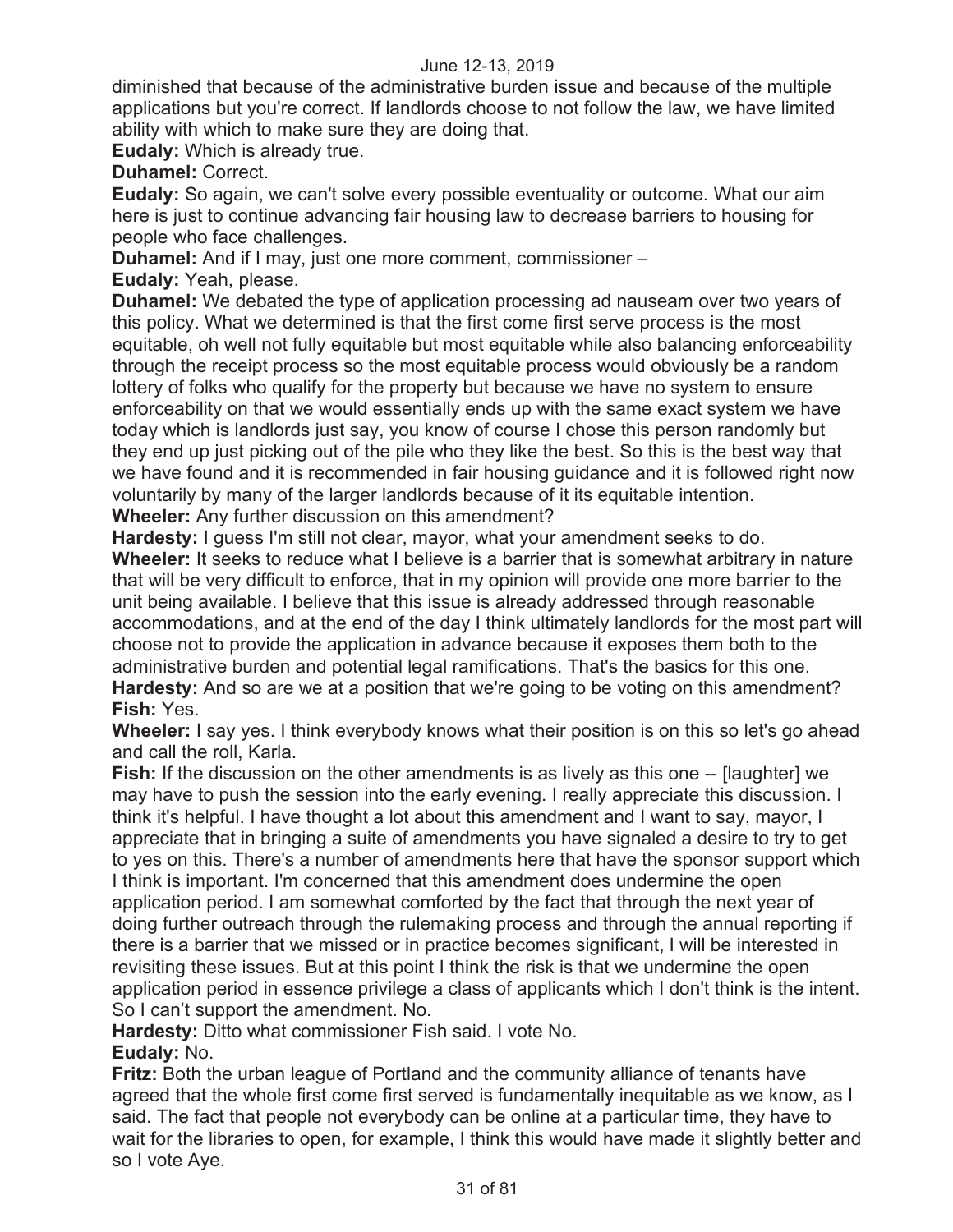**Wheeler:** Obviously I support this or I wouldn't have put it on the table. First of all, thank you, everyone, for the discussion and the clarification. Commissioner Fish, to your point, my expectation is that assuming the majority will pass this in some form either amended or not amended, it would be my expectation that there will be parts of this the housing bureau will have to bring back to the council. We'll just have to see where the chips fall on this one. I vote Aye. The amendment fails 3-2. Can I go on to the second amendment? **Eudaly:** Yes, please.

**Wheeler:** Is this working for everybody in terms of how to structure this?

**Eudaly:** I would like to call jamey up and Jamey, just stay at the table for the duration of this, please.

**Wheeler:** Unless you want the exercise. That's always an option.

**Fish:** Mayor.

**Wheeler:** Commissioner Fish.

**Fish:** I'm just a little concerned about time. The sponsor has accepted your amendment. I move the amendment.

**Wheeler**: The amendment's already been moved. It's been moved and seconded. **Fish:** Oh, I mean I move to a vote.

**Wheeler:** So before I go to the roll call it would be nice to know that I have three votes on this.

**Fish:** Well, the sponsor accepts your amendment.

**Eudaly:** I accept the amendment. I want point out cat and urban league were two of our most important community partners in developing this policy and they came out in force to both of the hearings to support it, they, you know with some concerns. Was this one of them, jamey?

**Duhamel**: Can you remind me of what amendment this is?

**Eudaly**: I'm sorry. This is the amendment taking out the language 50 or fewer in regards to excluding tenants who have been I guess evicted within 365 days.

**Duhamel:** It's true those organization do not support this amendment. It was their request that we limit it to smaller landlords because they didn't want particularly tenants to be effectively banned from entire areas. But we felt like this was in the end a smallish concession to move the policy.

**Wheeler:** Very good. Karla, call the roll.

**Fish:** Aye. **Hardesty:** Aye. **Eudaly:** Aye. **Fritz:** Aye.

**Wheeler:** Thank you, colleagues. Aye. The amendment is passed. Amendment number three, commissioner eudaly and my team -- commissioner eudaly's team and my team have drafted some language. I put a placeholder in removing section two. I put a placeholder language in. The language that we have agreed to I've spoken to legal counsel this morning is a friendly amendment and therefore would not require an additional amendment according to legal counsel. I'll read it into the record. So we will strike the language I put in which is preferential access for the accessible dwelling units will be given to people with mobility disabilities. That was a placeholder. The more formal language is if there are multiple applicants for an accessory dwelling unit with a family member that is mobility disabled, the landlord must accept, conditionally accept or deny such applications in order of receipt but prior to processing completed applications for applicants without household members that are mobility disabled. And I accept that as a friendly amendment. Any further discussion on this item? Please call the roll.

**Fish:** Aye. **Hardesty:** Aye. **Eudaly:** Aye. **Fritz:** Aye.

**Wheeler**: Aye. The amendment passes. Item amendment number five. **Fish:** Four.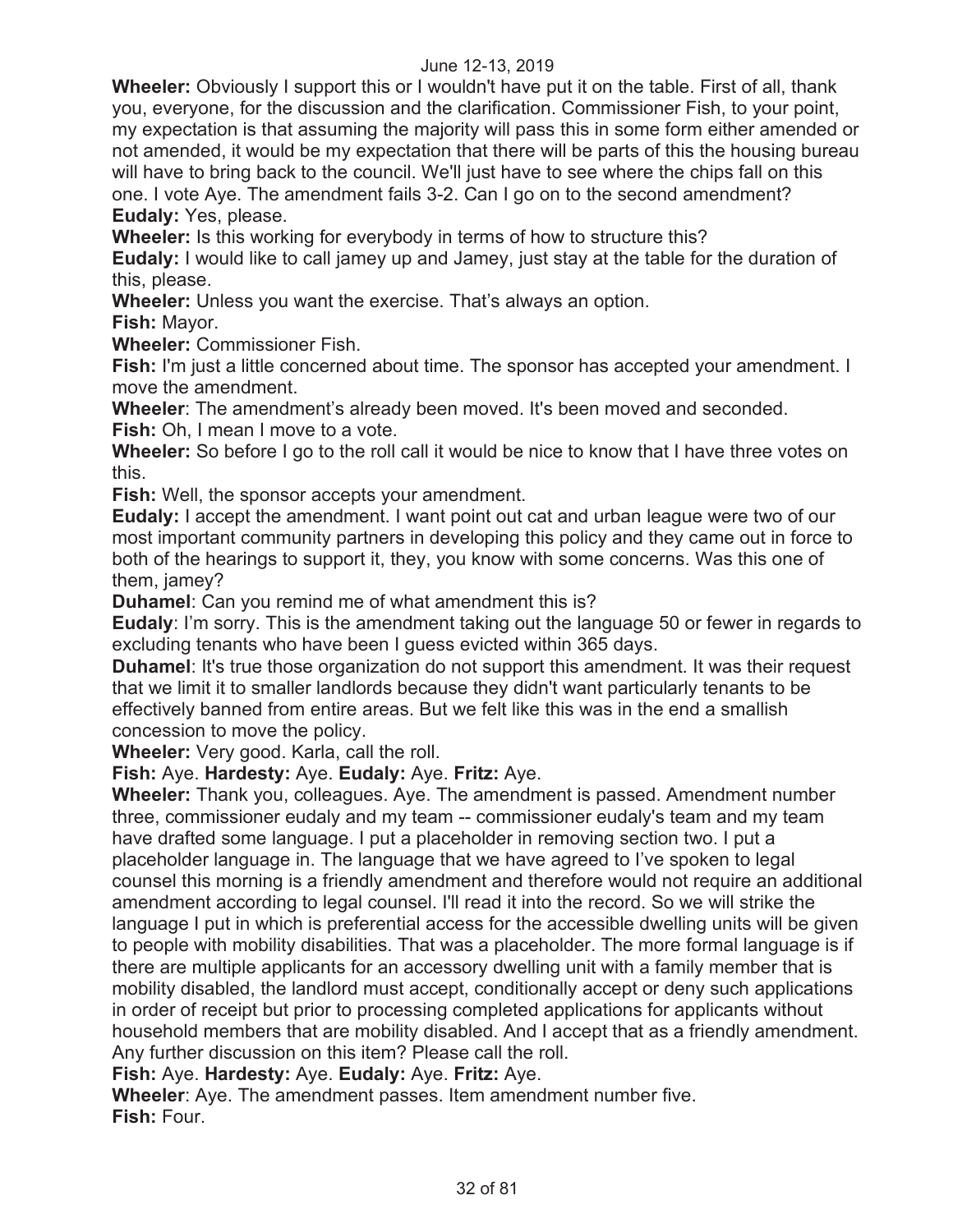**Wheeler:** Four was withdrawn last week based on testimony. So this is amendment number five and it is related to amendment number six and it's my understanding that the sponsor accepts these amendments so please call the roll.

**Fish:** Aye. **Hardesty:** Aye. **Eudaly:** Aye. **Fritz:** Aye.

**Wheeler:** Aye. That's five. If you can call six.

**Fish:** Aye. I voted Aye because the sponsor has accepted language in amendment six. **Hardesty:** Aye. **Eudaly:** Aye. **Fritz:** Aye.

**Wheeler:** Aye. Amendment seven, I had a question for commissioner eudaly. The exemptions that we put on the table parallel the exemptions we use for relo. Commissioner Eudaly had come back with an alternative set of amendments. Commissioner, the question I have for you is legal counsel could not agree that those constitute mere friendly amendments because they strike a key section of the original amendment which would mean that we would have to take testimony and move this to a second reading. I didn't know what you felt about that.

**Eudaly:** What's -- jamey, if you could remind me what the substance of changes -- **Duhamel**: The revision simply adds for subsections e and f at the beginning of the amendment.

**Eudaly:** D and e.

**Duhamel:** On we on –

**Eudaly:** We're on seven, d and e.

**Duhamel:** Amendment number seven?

**Wheeler:** Yes, yeah, so this is the one where it would exclude the same exclusions, the same exemptions that we have in relo from the selection criteria but under commissioner eudaly's counterproposal it would be limited to section e and f only. That is the screening criteria section.

**Duhamel**: Correct.

**Wheeler:** But they would still have to comply with the 72-hour requirement, the i.d.

requirement –

**Eudaly:** Yes.

**Wheeler:** First come first serve, and the like. So my question really is a process question for commissioner –

**Eudaly:** Okay.

**Wheeler:** Eudaly, which is do you want to take testimony on this amendment and have it moved to second next week, which means that --

**Eudaly:** I guess if that's what we need to do.

**Duhamel**: If it moves to second next week then we would not be able to vote on the policy next week.

**Eudaly:** Yeah, that's the problem with getting last minute amendments so I'm not sure what to do.  $I -$ 

**Hardesty**: I don't see much fundamentally different between the two.

**Eudaly:** The difference is that the mayor's amendment would have exempted these landlords from the whole policy and we --

**Wheeler:** Like we did with three [inaudible]

**Eudaly:** Because we don't have a complete registry, we have no idea how many units this type of landlord represents, and I frankly don't think that small time landlords should be more able to discriminate than anyone else. What we heard in testimony over the course of these two sessions from small landlords is they're not professional enough to adopt our policy and from large landlords that they're too professional. Everyone agrees that discrimination is bad. No one wants to change their practices. So it's my strong position that while I am fine with exempting them on -- sorry, i'm getting on the screening side, right? We're not exempting them from all the requirements of the policy.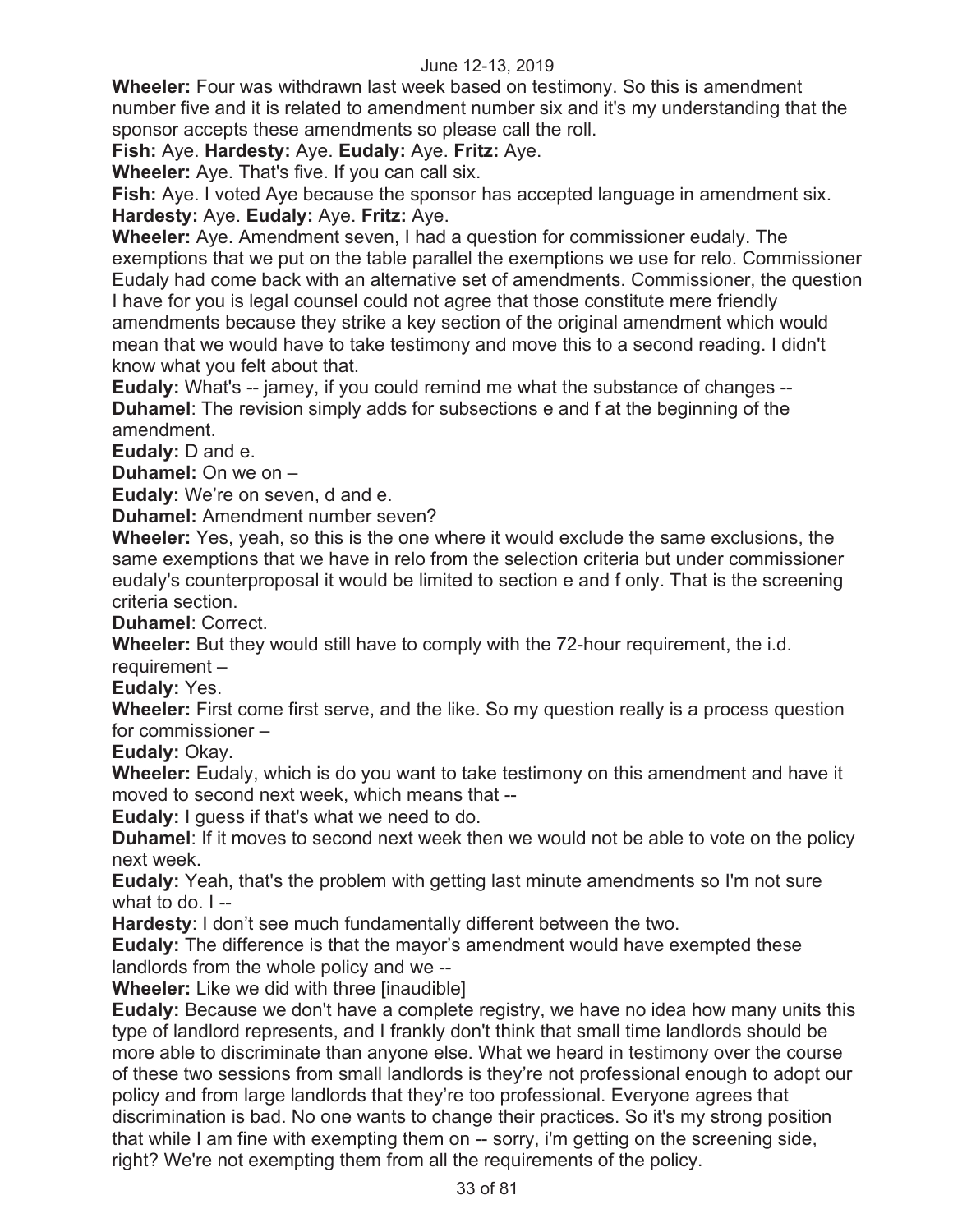**Duhamel**: So it sounds like we either – we can't amend the amendment without opening the record back up and moving it to second reading which would delay the final vote. So the only other option is to vote up or down the amendment as proposed by mayor wheeler without revising it.

**Wheeler**: That's my understanding from legal counsel.

**Eudaly:** Okay.

**Wheeler:** If I could put one explanation on the table, I think we all agree that there's a balancing act here. And the concern that I would raise is with a very, a legitimately small landlord, not one who is gaming the system by having 25 different llcs, but somebody who, and we had a couple of people come and testify. Somebody who rents their adu, or rents a room in their home. My concern would be that if we create too much of an administrative burden, 72 hour reporting, the first in line, the time stamping and the other requirements of the full ordinance, it may be easier for people to go click on the air bnb site instead. That's my concern. Commissioner Fritz.

**Fritz:** I agree with that concern as one of my neighbors is adding an accessory dwelling unit and they are going one step further and they're not going to advertise because they're -- this is not a landlord who doesn't advertise, doesn't have to follow these rules and so that then further means that it's going to be friends of friends rather than open to anybody to access. We did receive one piece of testimony while the record was held open from a person who moved into her adu, and is renting out her main house, and so that was pointed out as a problem for both the relocation exemption and for this that clearly that's something we want seniors to be able to do, is to downsize and for them to be able to occupy their adu, but that, the rules should be the same then for the family who is going to share their property.

**Wheeler**: Commissioner Fritz, to that point, just sort of an aside, the housing bureau is in receipt of that testimony to council, and it's my understanding that they will be bringing a potential revision back to council for our consideration on that exact point.

**Fritz:** Really great.

**Wheeler:** Because we really didn't take into account what happens if you choose to vacate the main residence and instead live in the adu and rent the main residence and I think that was just a legitimate oversight.

**Fritz**: Presuming that that could be fixed here, as a friendly amendment.

**Wheeler**: Or it could be done through further code revision and frankly that would be my preference, so we just do it all at once.

**Eudaly:** This isn't ideal but i'm happy to just accept this amendment and if it is something that we feel we need to revise, we have got nine months before this policy is implemented. So let's take a vote.

**Wheeler:** I think that's right, Commissioner Eudaly.

**Eudaly:** I'm sorry, but I don't want to cut off Commissioner Hardesty.

**Wheeler:** Commissioner Hardesty.

**Hardesty:** That's okay. I was actually going to recommend why don't we just not do it and then have them come back with the recommendation six months or eight months from now?

**Eudaly:** I'm fine with that too.

**Wheeler:** We'll find out right now.

**Hardesty:** As we will.

**Wheeler:** The suspense –

**Hardesty:** Is killing us.

**Wheeler:** Is palpable. Please call the roll.

**Eudaly:** I mean we really did accept most of them, so.

**Wheeler:** And just to be clear this is wheeler amendment seven.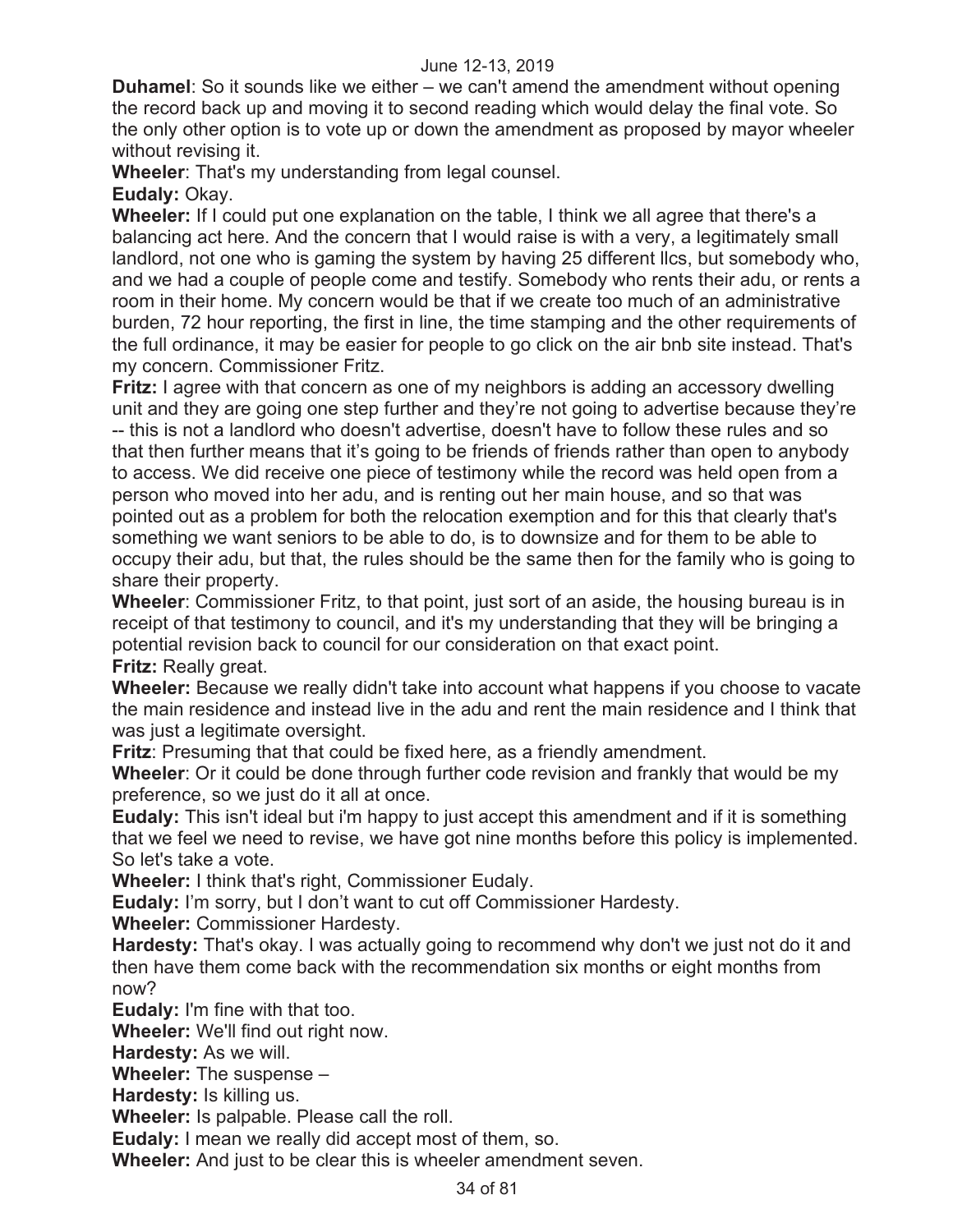**Fish:** This is the last of the mayor's amendments. I want to compliment the sponsor and the proponent of the amendments for the conversation that we have had. We should have more conversations like this. This reminds me a little bit of the conversations we have on land use matters where we have a chance as council to air our differences in public. The feedback that I get from people is they really appreciate the transparency of hearing people. My touchstone as a commissioner unless a fundamental principle that I care about is violated is I look to the sponsor for guidance. The sponsor in most of the work we do is doing the heavy lifting, is keeping an eye on compromise, trying to build a bigger coalition. I have been extremely impressed with the sponsor's efforts to do this. Because the sponsor is willing to accept the amendment with the proviso that we can come back and revisit it, which I think makes a lot of sense because of the time frame which you've given us, I welcome the chance to come back with more data but based on the record we have now I can support this amendment. Aye.

**Hardesty**: I would love to have had more conversation about this particular amendment and because we have not been able to do that and we anticipate changes coming back sometime in the next six or eight months I am very confident to vote No.

**Eudaly**: I do think commissioner hardesty's suggestion was the most logical choice here. We have delayed implementation of nine months. If we feel like this is something that needs to be fixed or even i'm hearing from some colleagues expanded upon it would make more sense to me to not pass the amendment as it is today but to come back to this conversation sometime before the implementation with a better worded and perhaps more flushed out amendment. I vote No.

**Fritz**: This is challenging because I don't know what the process is going to be of whether we've got the right exemptions here or not. It's obvious that one is not right. I think it would be better to have these come back sooner rather than later. No.

**Wheeler:** Yes. The amendment fails 3-2. All right, next up are --

**Fritz**: Actually, could I move to reconsider?

**Wheeler:** Motion to reconsider?

**Fritz:** Yeah.

**Wheeler:** Second?

**Fish:** Second.

**Wheeler**: Commissioner Fritz.

**Fritz:** I think I would like to change my vote, please. So I would like to -- is everybody okay with accepting the motion to reconsider?

**Fish:** It's a courtesy.

**Hardesty:** Yeah.

**Fritz:** Thank you. So I would like to change my vote to yes.

**Wheeler:** The motion passes 3-2.

**Fish**: Mayor we have one more amendment, I think.

**Wheeler**: We have several more. Commissioner eudaly has three, and you have one.

Should we get to yours next, commissioner Fish?

**Fish**: I'm happy to follow commissioner eudaly's lead.

**Wheeler:** Thank you.

**Eudaly:** So let's take Fish one? Please call the roll.

**Wheeler**: Is there any further discussion on Fish one? Please call the roll.

**Fish**: Aye.

**Hardesty**: I love amendments that are very well worded and I can understand them when I read it the first time. I vote Aye.

**Eudaly**: Thank you, commissioner. I support this amendment. I vote aye.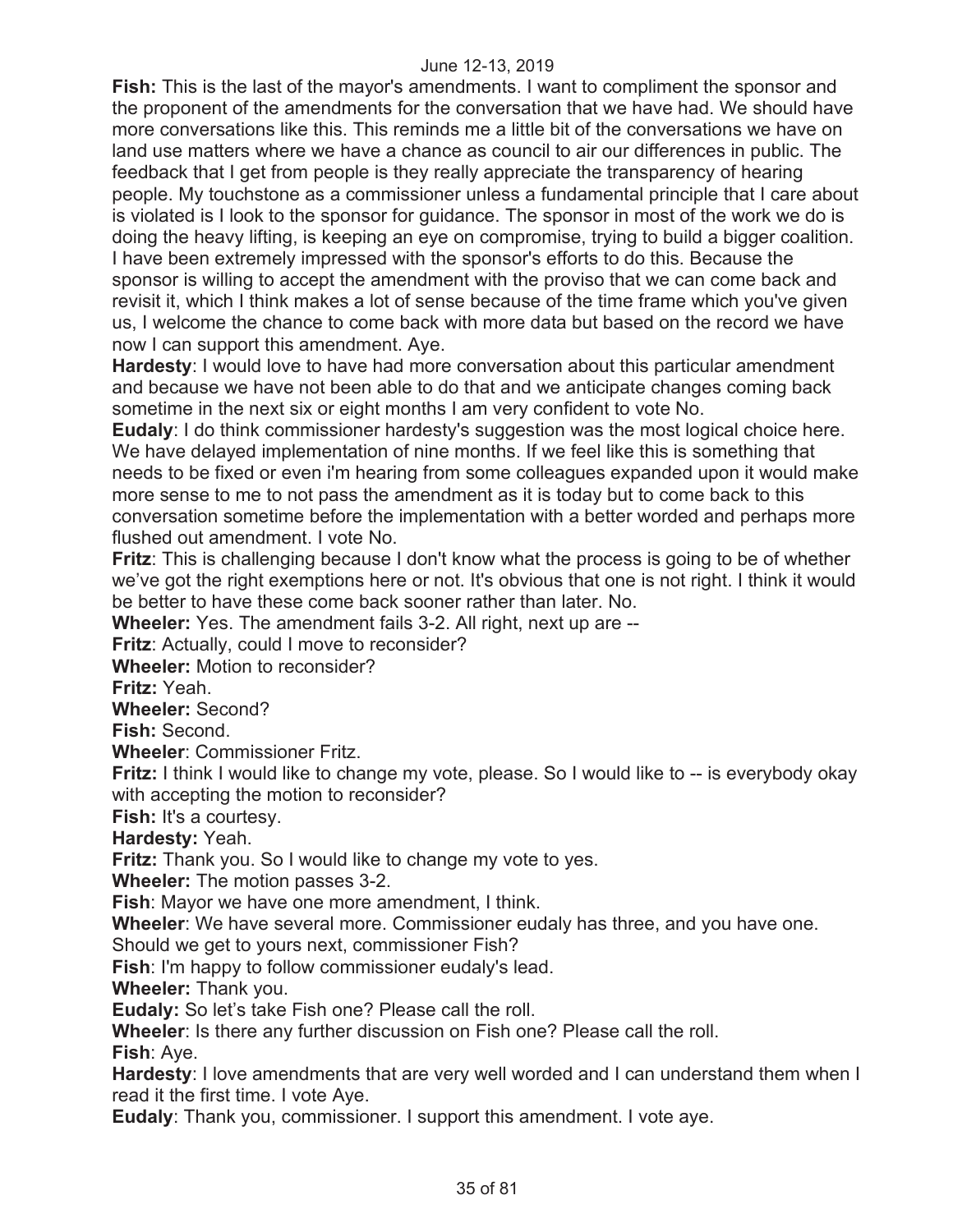**Fritz**: I'm concerned about giving the housing bureau yet another responsibility on this. On the other hand I do believe that there should be annual reports so that we can fix any of the problems that come up. Aye.

**Wheeler:** As the housing commissioner I want to be clear it's the housing bureau's opinion that there will need to be revisions to this policy and that it is imperative that the housing bureau work closely with this council. So the reporting requirement is appropriate and it would be my expectation as the housing commissioner that we would be reporting back even more frequently and sooner than proposed in the amendment that I assume this is sort of an outside bracket in terms of reporting requirement to the council. I vote Aye. Fish one passes. Commissioner eudaly has three amendments. Any further discussion of eudaly number one? Please call the roll.

**Fish:** Aye. **Hardesty:** Aye. **Eudaly:** Aye. **Fritz:** Aye.

**Wheeler:** Aye. The amendment passes. Eudaly amendment two, please.

**Fish:** Aye. **Hardesty:** Aye. **Eudaly:** Aye.

**Fritz:** I'm concerned about this. This is about requiring considering of supplemental evidence. I think it's really complicated and an administrative burden as was the rationale for taking it out, so I vote No.

**Wheeler**: Aye. The amendment passes 4-1. Amendment three, call the roll, please. **Fish:** Aye. **Hardesty:** Aye. **Eudaly:** Aye. **Fritz:** Aye.

**Wheeler:** Aye. The amendment passes. So that is, unless I screwed up here, that is all the amendments. Is that correct?

**Eudaly:** That is all we've got.

**Wheeler**: Okay. Very good. Any further discussion on this item or does that close this out for today? Then it is my understanding that we will come back on wednesday, june -- was it 14th, commissioner Eudaly, or is it 19th?

**Eudaly**: The 19th.

**Wheeler**: Wed – okay very good. Wednesday, june 19 at 4:15 p.m. time certain and if there's any changes to that we'll go through the usual notification.

**Eudaly:** Will not be any changes -- [laughter] if I have anything to do with hit. **Wheeler:** Great. Alright, good, and – very good so this is a first reading of a nonemergency ordinance, it moves to second reading as amended. And that is item number 558 and number 559 is also a nonemergency ordinance, it moves to second reading. Alright. Good. So we're finally in the regular agenda. 566, please.

## **Item 566**

**Wheeler:** Commissioner Fish.

**Fish:** Thank you, mayor. We would like to welcome two honored guests, vicente harrison, who is parks security and emergency manager, and senior deputy city attorney linda law who are going to give us a brief presentation. Where is todd? Todd, do we have a handout for the council? Okay, good. Colleagues, we had a number of very thoughtful questions that we received from council offices over the last couple of days. So our team has produced a one-page document which just confirmed the information we've shared with the offices and our hope is that it also focuses on what we're proposing today and equally important what we're not proposing because this is actually fairly narrow in scope. Let me do a brief introduction. Portland city code title 20 includes parks rules to ensure Portland parks and recreation properties and facilities are safe for everyone, both visitors and our employees. Today we will consider a narrow update to our exclusion rules. There are several goals to the proposed update. First to recognize the different types of parks property require different rules. The community centers and pools need to be managed differently than parks and open spaces. Second, to recognize that certain violations are more serious than others. Currently bias crimes, child abuse, elder abuse and other serious infractions are treated the same as smoking and minor property damage. Finally,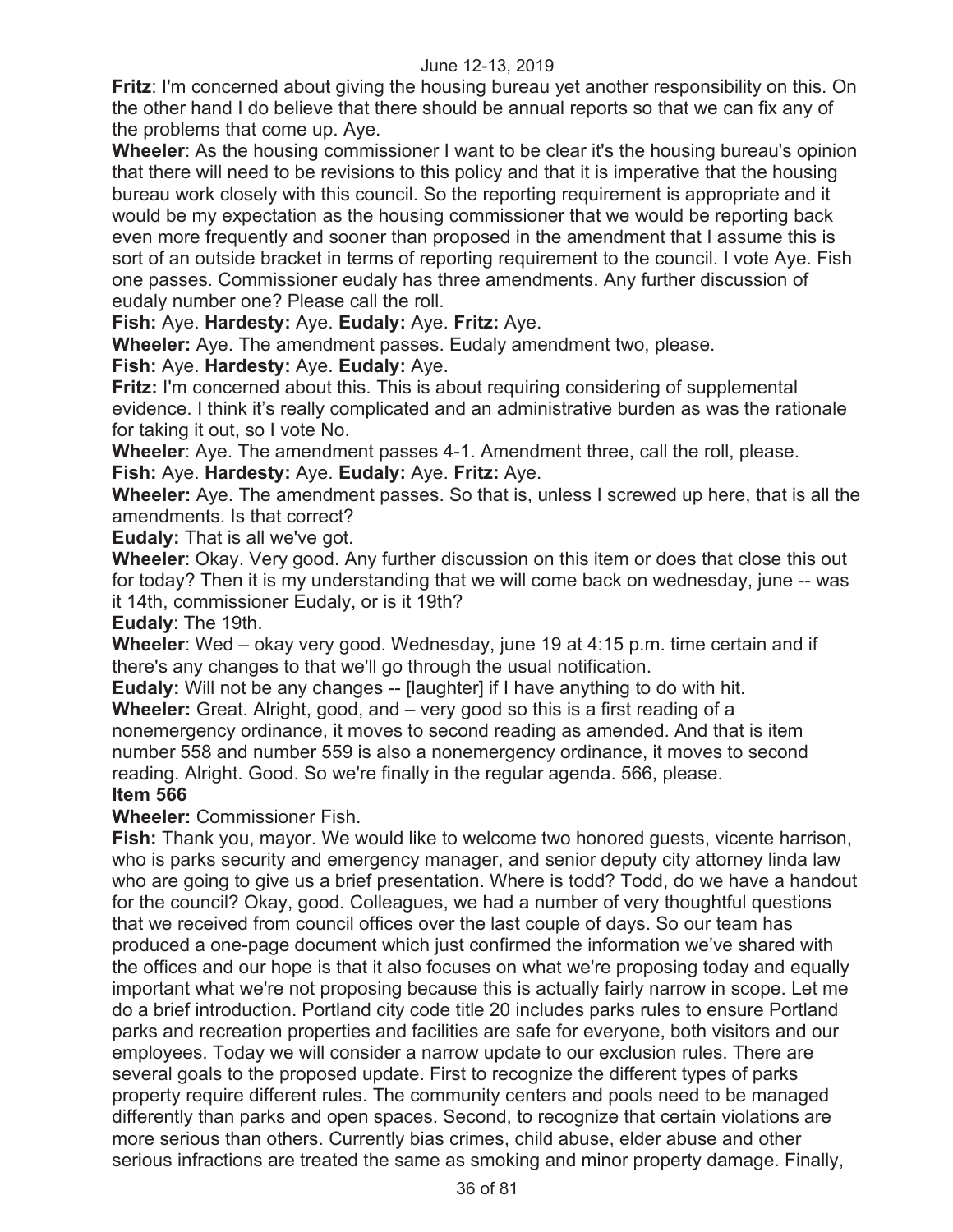this update maintains due process rights while strengthening protections for vulnerable users and workers including our teamwork force. Now I'd like to turn this presentation over to mr. Harrison, our esteemed park security and emergency manager.

**Vicente Harrison, Bureau of Parks and Recreation:** Thank you, commissioner Fish. Thank you, city council. Good morning.

**Wheeler:** Good morning.

**Harrison:** My name is vicente Harrison, security and emergency manager for Portland parks and recreation. Since I began my career in parks eight years ago it has been evident that title 20 was intended to help manage our outdoor assets and has been silent on facilities. This update clarifies the different needs between parks and facilities. Facilities include community centers, pools, golf courses, Portland international raceway. These locations have several key differences from parks including structured programming, high frequency use by all ages, a concentrated environment, and body sensitive spaces like locker rooms and pools. Facilities are not only draw for children and families but also frequently staffed by young people. For example our lifeguards are primarily teenagers. Without causing alarm, I want to flag that both visitors and staff have reported isolated examples of concerning behavior. Today's update helps rangers and other staff keep everyone safe. Under the current rule if someone is excluded from a community center it only applies at that one center. So that individual could go to another community center and repeat the same behavior. I would like to mention that in my experience, our contacts with visitors and education about the rules of conduct to visitors has increased. Before I turn it over to linda for more details about the proposed code update I would like to give you a brief overview of the ranger program. Park rangers offer a positive presence in Portland parks and facilities. Rangers are nonsworn enforcement officials who are given the authority under the city code to enforce park rules and maintain safety. Rangers serve multiple roles including providing information, helping users solve conflicts, and enforcing city code such as dog leash and scoop laws, events permit use, drug and alcohol rules, and other park rules. Overall, the Portland parks are very safe. Park rangers maintain relationships and contacts with law enforcement, Multnomah county animal control, neighborhood associations, and social service partners to identify, prevent and address concerns. All rangers are trained to assess a given situation and use verbal persuasion and problem solving skills to gain voluntary compliance. If warranted, they can call upon other emergency partners, appropriate partners. I want to emphasize too that we offer park rangers a customized diversity and equity training specific to rangers and how we enforce our rules a in our parks. Now I would like to turn it over to linda law for an overview of the existing code and proposed updates.

**Wheeler:** Commissioner Hardesty.

**Hardesty**: Thank you, mayor. Park ranger harrison, I have a question for you. You introduced yourself as a park ranger and you do security and emergency management. Could you elaborate more on what is the mission? Is that an accurate title, you do emergency management?

**Harrison**: Yes, my correct title is security and emergency manager. I started in my career as a park ranger. So I started as a seasonal ranger with the city of Portland. Was promoted to a full-time park ranger supervisor and now the security and emergency manager which oversees the park ranger program for the parks and rec bureau. **Hardesty**: Thank you. As the commissioner that's in charge of the bureau of emergency management when someone introduces themselves as emergency management and they are not part of my team I have to figure out why that isn't. Are my people training your people or –

**Harrison**: Yes. We work with very intimately with the Portland bureau of emergency management. I'm part of the steering committee that meets there monthly and we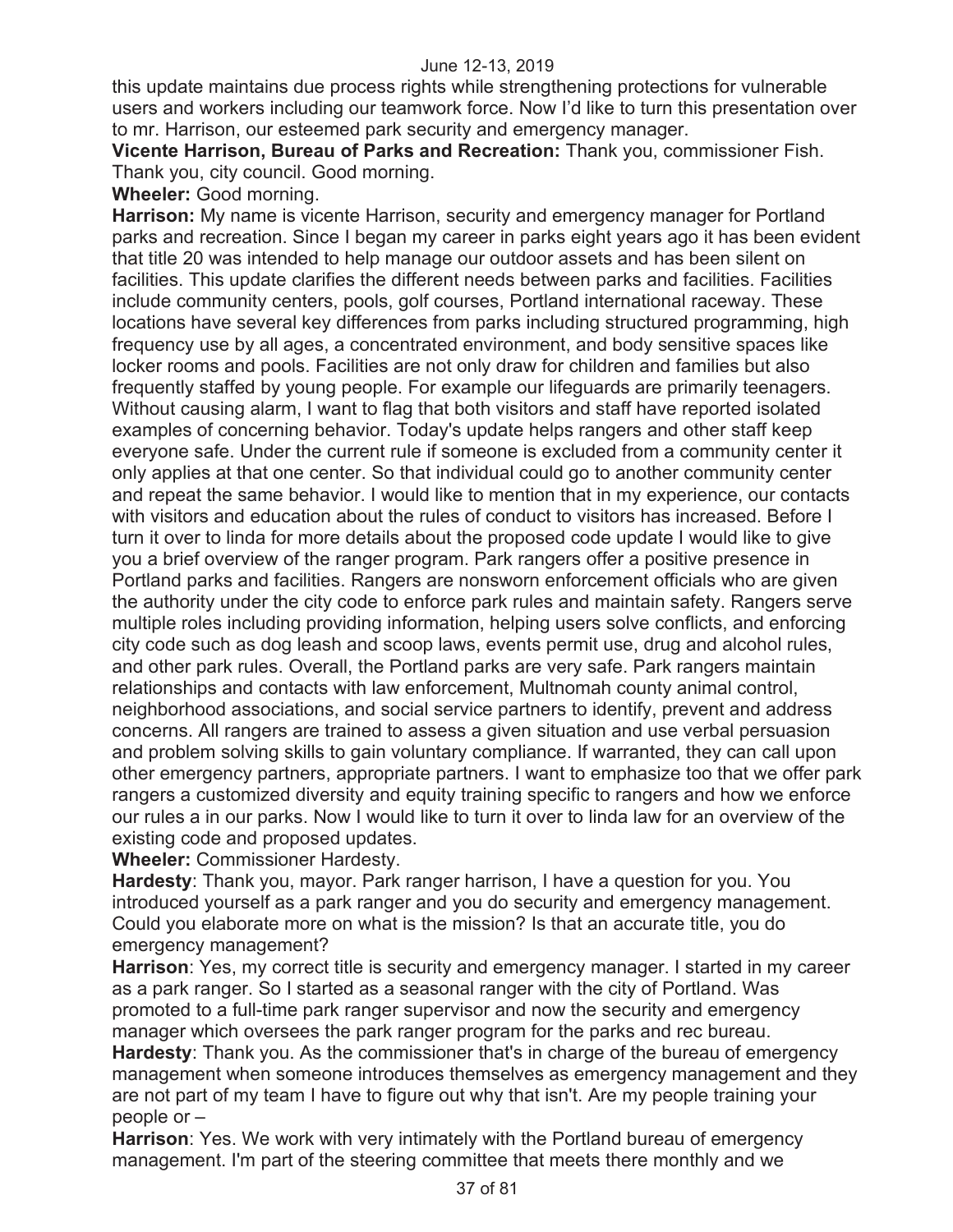coordinate with not only pbem but other bureaus on emergency response that the city has in the coop plan.

**Hardesty**: Well, it's wonderful when I learn something new about my bureaus every day, right. Thank you very much. Appreciate that.

**Harrison**: No problem.

**Linda Law, Chief Deputy City Attorney:** Good afternoon. My name is linda law and I'm a deputy city attorney senior deputy. The purpose of exclusion is not to punish any person for prior conduct but rather to provide civil and nonpunitive enforcement necessary to protect health, welfare and safety at parks. An exclusion may be issued when a person violates a rule. It's for a defined period. Title 20 includes additional details about the due process and appeals process for exclusions. Exclusions do not prevent the exercise of constitutionally protected rights like free speech. As commissioner Fish mentioned there are several key parts of this update. First, it clarifies the difference between an outdoor park and the bureau's facilities. As vicente mentioned facilities include community centers, pools, golf courses, and Portland international raceway. Second, it identifies certain violations that are more serious including abuse of children, older adults, persons with mental illness and developmental disabilities, and bias crimes, crimes against other persons such as our patrons and staff and serious property damage to parks. Third it clarifies which bureaus staff are authorized to issue exclusions. Fourth, it allows more flexibility for length of exclusion for when a person has a prior park violation when a person engage in serious offenses and it looks back a period of three years instead of two. Finally, as commissioner Fish already noted, the update retains due process rights including an oral warning requirement to give people the reasonable opportunity to stop their behaviors with an exception for certain criminal or dangerous activities. The right to appeal and exclusion to the code hearings office and a stay of exclusion when the appeal for violation occurs at parks but not at facilities. Currently when an exclusion is appealed it is stayed or held off until the appeal is finalized. The update retains that provision for parks and green spaces. At facilities, though, the exclusion will be enforced pending appeal. Thank you for your time and i'm going to turn back to vicente for more.

**Harrison**: Thank you, linda.

**Wheeler:** Commissioner Hardesty had a question.

**Hardesty**: Thank you. I'm could curious as to whether there is a legal definition of bias crimes.

**Law:** Yes ma'am. Bias crime under the law is in as defined in the code. It is intimidation crimes that are under ors166 and point 155 and 166, 165. Those are essentially harassment, menacing, that kind of crime or assault to which you're doing it because of the person's protected status and that is the reason why they are called bias crimes.

**Harrison**: Okay. Thank you, linda, again. Just in closing the entire premise behind the ranger program is education and de-escalation with enforcement as a last resort. As I mentioned our parks and recreation centers are very safe places. But we want to make sure we maintain the safety for all visitors and employees. This narrow update helps us recognize that differences -- the differences of the types of properties require different rules and that certain violations are more serious. Thank you and we are happy to answer any additional questions that you have.

**Wheeler**: Commissioner hardesty.

**Hardesty**: Thank you. For the record I want to ask the question in regard to the expansion of exclusion. Is this consistent with the exclusion laws that we have in this chamber or is this expanding exclusion laws significantly?

**Law**: It is similar to what we have for council chamber under 3.02060, as well as -- **Hardesty**: I just love it when people point out the numbers -- [laughter]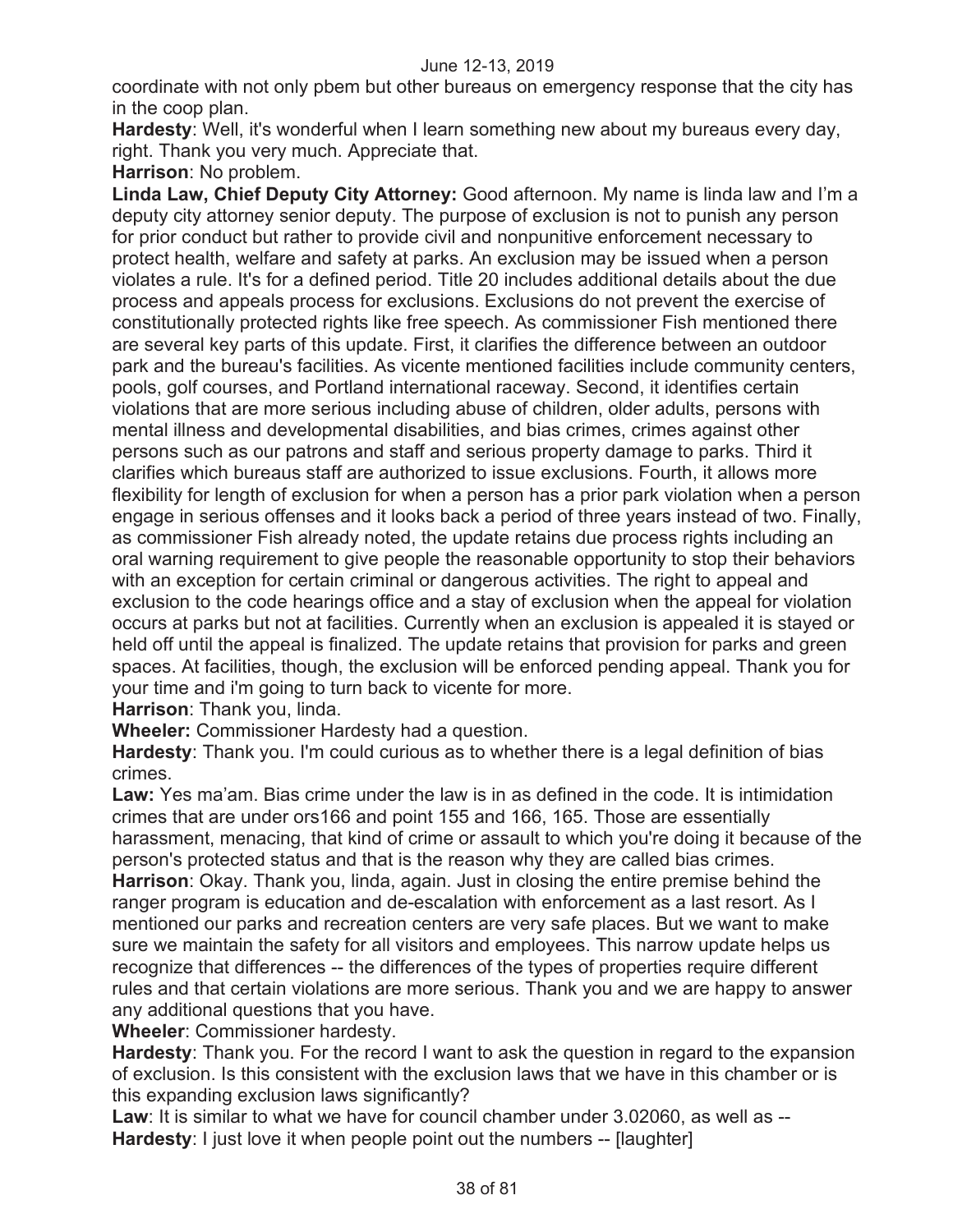**Law**: Which is the council proceedings exclusion process as well as the city buildings exclusion process under Portland city code 318.

**Fish**: Let me answer the question slightly differently. In the hierarchy of spaces in which we enforce rules, what we have learned time and time again is because this is a public forum and because people have the right to come and present to council it is afforded the highest level of first amendment protection, and therefore, our tool kit has been limited in terms of what we can and can't do. We don't have the same level of constitutional protection when we start talking about our facilities. People are not coming to the facilities to petition their government or seek regress or whatever. So we have more latitude and that is why one of the cornerstones of this policy is that you're not allowed to go to another community center and put other people at risk.

**Wheeler**: Commissioner Fritz.

**Fritz**: So in fact it's different from what we have here because if you get ejected from council chambers you still can go to the Portland building when it's open to other facilities. This is saying parks facilities are treated as a group.

**Hardesty**: And I guess, thank you, Commissioner. I guess the fact that there are 120-day exclusions and i'm just trying to understand is there criminal behavior attached to these significant exclusions of 120 days and 270 days? Because as you said if we can only exclude people from the council chambers for a day or so, it's pretty significant when you start talking about six months and longer.

**Law**: This particular code update preserves the existing exclusion length, 30, 90 and 100 – **Harrison:** 80 –

**Law**: Excuse me, 180 for parks by themselves. But when those particular serious offenses occur, that's when we believe that for those more serious offenses more serious length of exclusion should be given. Because they are going to be a way for the parks bureau to manage the properties differently because of the different circumstances.

**Hardesty**: And so, again, basically just for the record i'm trying to understand, so if somebody has been found violating laws around child abuse, there would be a criminal prosecution right? And then a court would determine what the appropriate punishment would be. Are you suggesting that then the park bureau would decide after they have been punished by the courts that they would also determine what an appropriate punishment would be on top of the punishment they have already received?

**Harrison**: No. That's not the case. It's a case-by-case basis, but in terms of a parks exclusion and how we want to manage the safety of our facilities, we would implement our exclusion before the court hearing had taken place, so after the court hearing whatever the courts decide is the appropriate, we would govern ourselves according to that. Our exclusion process would still work its way and it would not differentiate from what the courts decide, it would not add penalty or decrease penalty based upon what the courts decide unless the person was found completely not guilty or whatever the case may be of the crime that they were charged with.

**Hardesty**: Well if they were found not guilty then --

**Harrison**: If they were found not guilty we would definitely relinquish what we had, but it would not add to if they were found not guilty we wouldn't continue in that. **Hardesty**: Thank you.

**Wheeler**: Commissioner eudaly.

**Eudaly**: Thank you. So this isn't an emergency ordinance. I guess I would just like to say on the record I want to thank commissioner Fish and his team for addressing our questions. This policy on its face sent up some yellow flags for me and I want to say first and foremost it's no reflection on my confidence in the commissioner or in the bureau. I'm just always looking out for unintended consequences and always mindful of the fact that these policies very well may outlive our tenure on city council and under the direction of a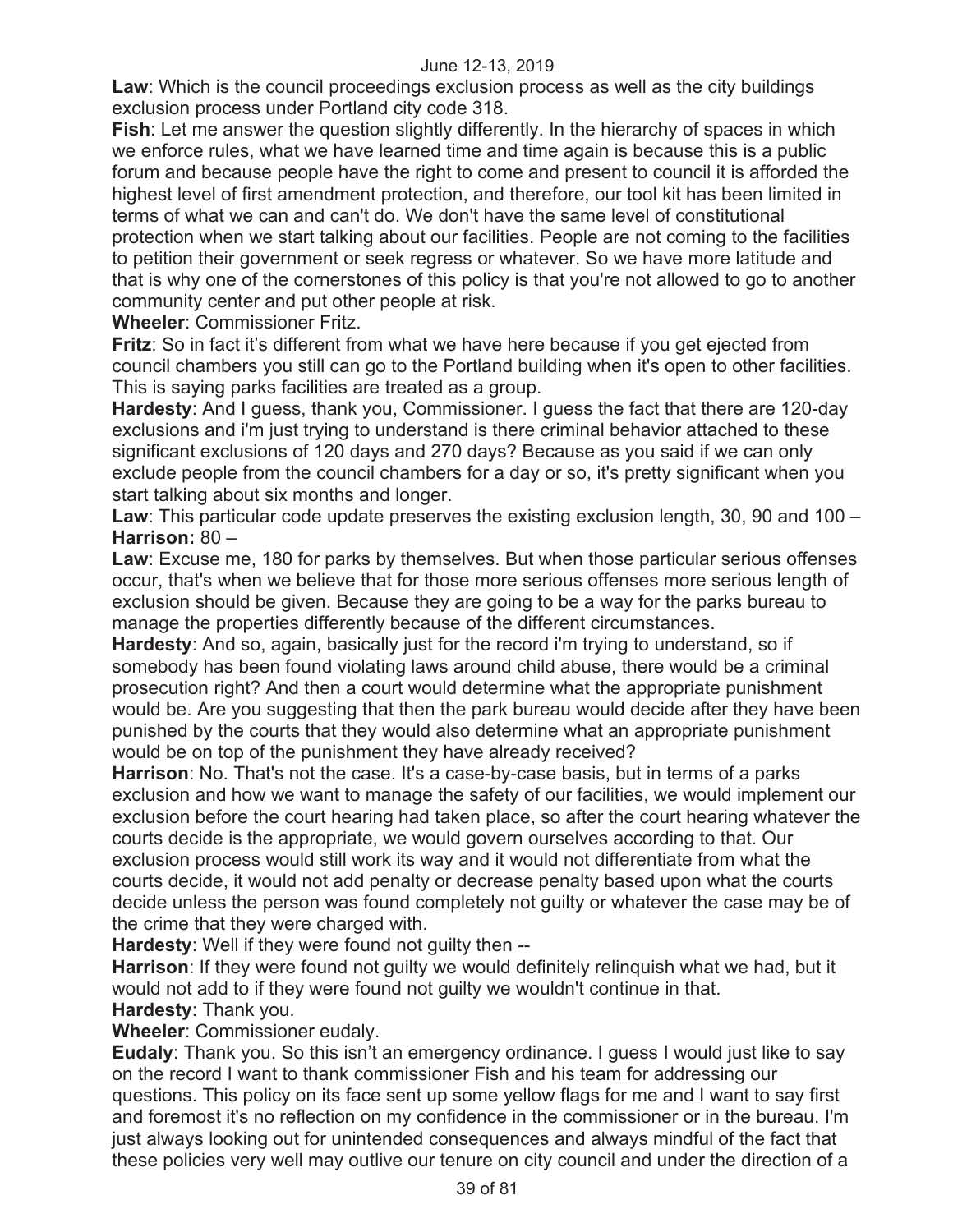different commissioner in charge or different mayor they could be used differently. I'm very satisfied with all the answers I received. I understand this is very narrow. It is addressing serious crimes or violations. I also want to say i'm really impressed with the training that the rangers get and just the overall commitment to equity and kind of nonbiased enforcement. So, not a question, just wanted to share that.

**Fish**: Thank you very much.

**Wheeler:** Very good. Thank you.

**Law**: Thank you.

**Wheeler**: Is there public testimony on this item, Karla?

**Moore-Love**: Yes. We have three people signed up.

**Wheeler**: Alright.

**Moore-Love**: Edith Gilliss, Charles bridgecrane johnson, and Maggie.

**Wheeler:** Very good. Come on up. Three minutes, name for the record, please. **Edith Gillis**: My name is edith gilliss and among many college degrees one of them is recreation park management and another in elementary education, another in child development. I want to say that I'm wanting us to have more clarity about exclusion. I want us to have more clarity about the process. I want us to think it through, be much more aware of class, and of ability, and of culture and of language. Bias, those who are perceiving, labeling and responding to different behaviors. I want us to be very clear about the aggrievance process and the right of due process. I think this is an improvement but I have a lot of concerns about it. My concerns are that we're still -- what I like is that we're prioritizing human life safety health over material things, and that we're putting child life endangerment over dog poop, but I still want us to be aware that there's a difficulty in how you address folks. I spent a lot of time with people in special education and along autism spectrum and with folks who come from different culture and trauma. What I have seen at gabriel park, at mt. Scott park, at other places is well intended whites who don't get trauma. They don't get racism. They don't understand how in different cultures you do or don't have eye act or you do or do not agree to authority even when it's wrong or that you laugh not because of mockery but because of submission or terror. And i'm concerned that as much as it's far better than the Portland police, we really are not having as much training and understanding, we're not having things in different languages. We're not having asl training, we're not having clear signage in facilities. It would be totally inappropriate and dysfunctional for me to be going to a neurotypical able body person and kind of manhandling them and give them bossing directions and that maybe the safest, kindest, most respectful and appropriate way with someone on autism spectrum or in a trauma crisis. So I want us to slow down a little bit and add more enrichment and training and be more aware of consequences.

**Wheeler**: Thank you. Good morning.

**Maggie:** I like your comments. I would like to say that –

**Charles Bridgecrane Johnson**: Say your name.

**Hardesty**: Maggie, who are you?

**Maggie:** Maggie, Portland homeless town hall. I would like to say that what about women nursing their babies? Is that offensive? You know they just excluded –

**Fish:** It's not covered –

**Maggie:** A woman nursing her baby.

**Fish:** It's not covered under existing code or proposed --

**Maggie:** Okay, and what about, say you've got a transgender woman using the bathroom who needs to shave her legs and her face and put on her makeup. Are they going to exclude her for being perverted or something? Or excluding transgendered and lgbtq and elderly and homeless people from the bathroom because they are needing to do hygiene type things which going to the bathroom is a hygiene thing. You know, and they're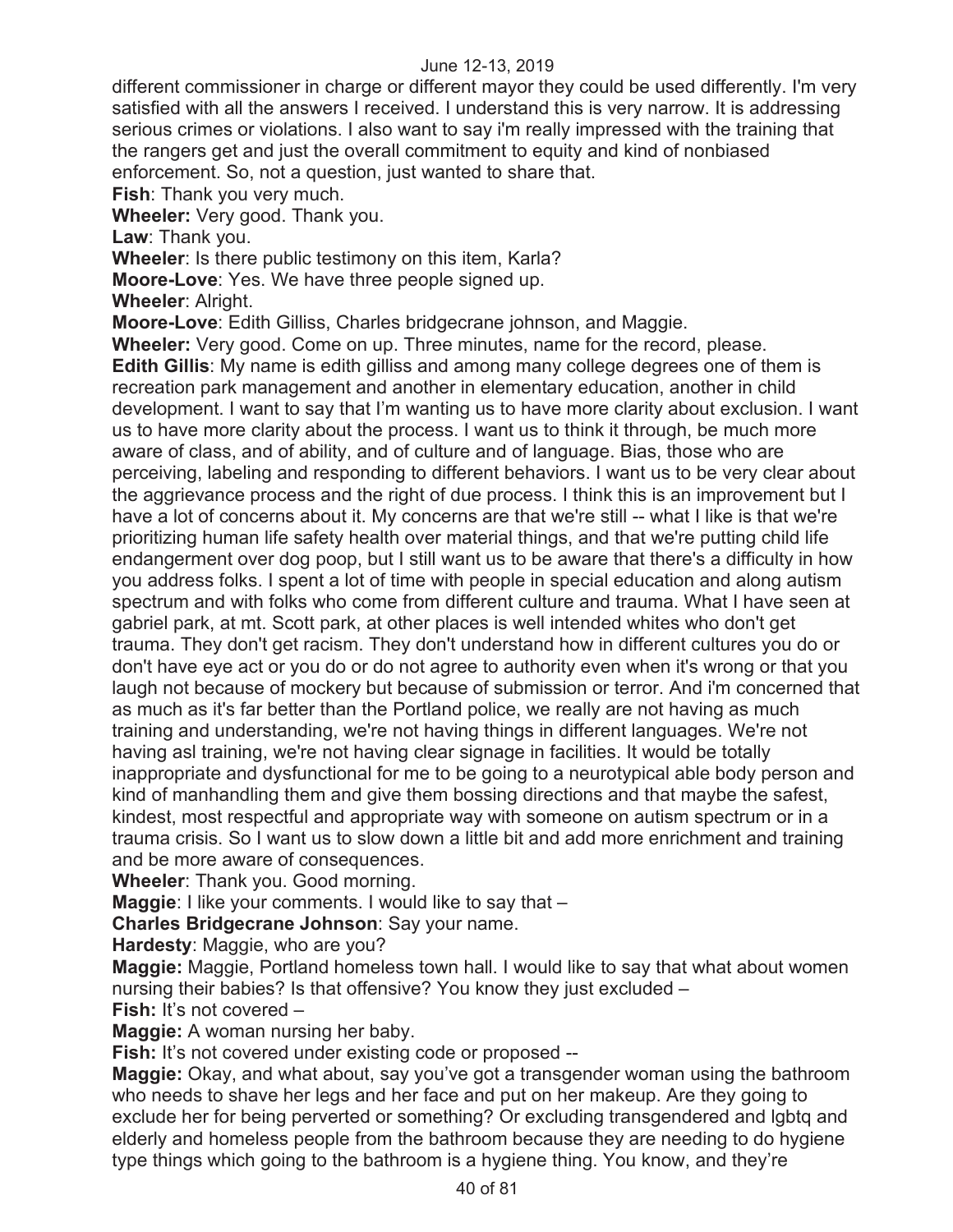prioritizing locking homeless people out of the bathroom over say a pedophile taking a picture of toddlers running around in a fountain. So where is the -- you know, rainbow sensitivity and you know where is the prioritizing children not being objectified by pedophiles and put on the internet? So, you see it can get very confusing. It's like a park ranger can put a sign on her door saying the bathroom is closed for maintenance when there's nothing wrong with the bathroom but because he saw a transgender person go in there and shave their legs.

**Hardesty:** Have you had that experience, Maggie?

**Maggie:** Yes, I've seen that at directors park.

**Hardesty:** Thank you.

**Maggie:** Yeah.

**Wheeler:** Thank you. Appreciate it. Good morning.

**Johnson**: Good afternoon, mayor, [laughter]

**Wheeler:** You're right, it is. You're right.

**Johnson:** For the record, Charles bridgecrane johnson and when we had the earlier dialogue amongst you all about the amendments commissioner Fish mentioned transparency. I really think that you would best serve the community if you would follow some of the places where the federal government gets it right. The federal government requires institutions of higher education to make available crime reports and I think that your process here would have been better suited if parks and recreation made an a anonymized public yearly report on what they've had to do as far as exclusions so we would know how much ranger time is, or at least how many incidents of rangers having to deal with a serial dog pooper problem versus something much more serious but then for maybe they only exclude somebody from a parks and recreation facility because the district attorney has said there's not enough for them to prosecute them for something else. So I hope you work through these nine pages of things, you know, this definitely looks like things that you're going to approve -- and should vote yes on, but as you noted with the earlier item it would be even better and I think it would be better position to improve the policies if there's a public annual report about safety incidences and exclusion incidences in the parks department. Commissioner hardesty will be aware it's very hard to get bias information out of the Portland police department. While we work with the Portland police department to improve their reporting, it would be great to set better example in at the parks department. Thanks very much.

**Wheeler:** Thank you. Thanks all three of you.

**Hardesty**: Mayor, if I may?

**Wheeler**: Commissioner Hardesty.

**Hardesty**: Charles bridgecrane johnson, I just want you to know that was one of the questions I asked when I was being briefed about kind of who is being excluded, what's the democratic break down and one of the things I love about what the parks bureau is doing is that they are not keeping their own data. So, it is the auditor that is collecting those -- that information, and it is the auditor's office that could report back to us and that would be a recommendation that I would have would be that annually they report back and let us know just what is the demographic breakdown of people who are being excluded. Are there people that ultimately were arrested and what were the outcome of those cases. It's important that we are transparent about what we're doing with this policy because again, we have a lot of policies that have very good intention but at the end of the day they actually have a very negative impact on the most vulnerable people in our community. **Johnson**: Thank you, Commissioner.

**Hardesty**: You're welcome. I was thrilled to find out because a, I hate when people tell you how great they are, we have bureaus that report back on their activities and tell us how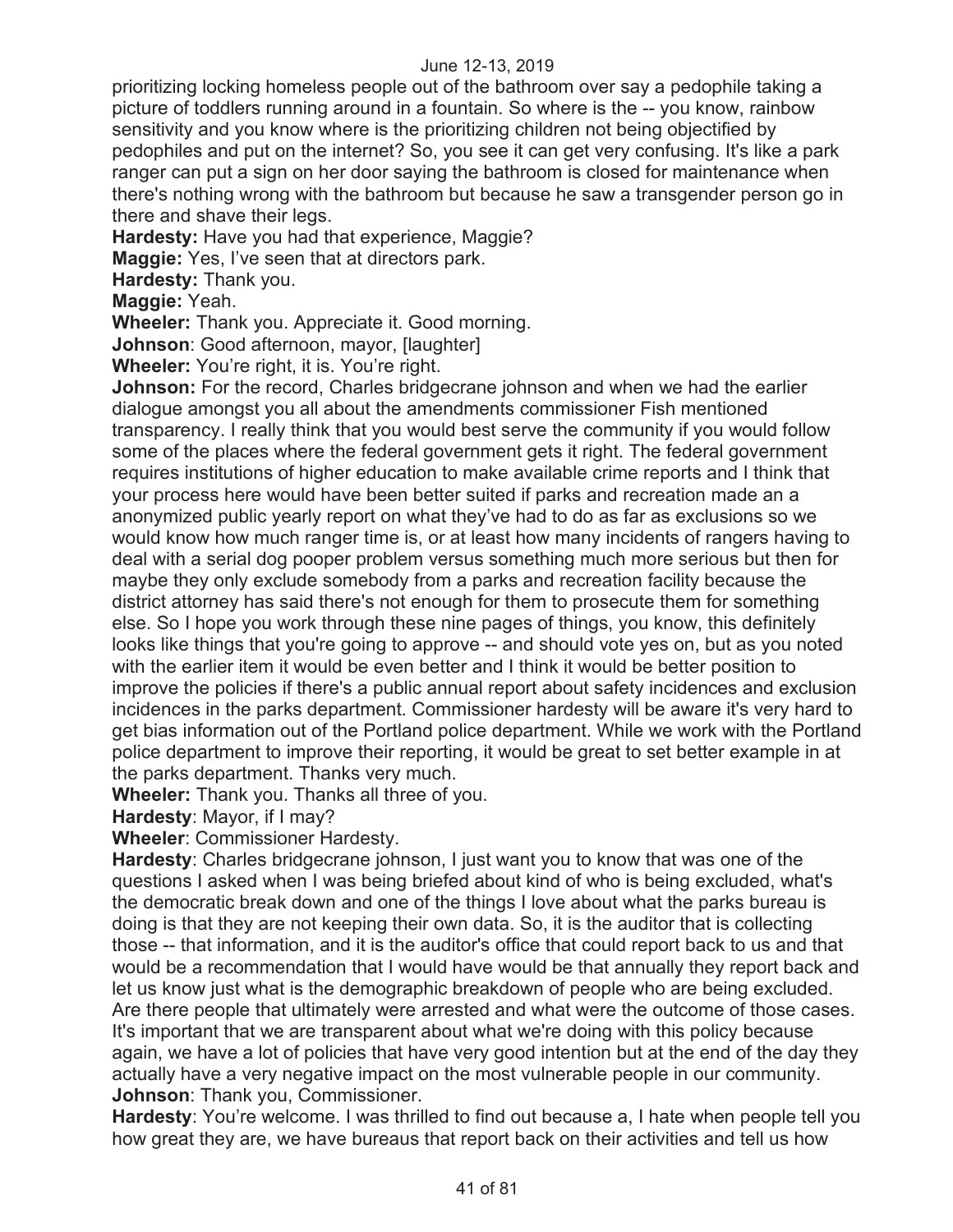wonderful they are. I think it's even better when you have an auditor do an independent assessment about what's taking place.

Johnson: And during the conversation it was interesting, I think there was brief mention of people who might be, exclusion might be related to mental health. I hope that we can all as a community work to make sure exclusions can also be paired with referrals and connections to services because when people are just excluded but they're left roaming, it's a danger to the community – not to say danger, but even discomfort, even better if we can help those people mainstream. Thanks very much.

**Hardesty:** Thank you.

**Eudaly:** If I could just –

**Wheeler:** Commissioner Eudaly.

**Eudaly:** Add a comment. I know that at least in the event of an interaction with someone experiencing homelessness that the rangers are trained to connect them with services. As we know a lot of our chronically homeless are experiencing mental illness as well so -- **Johnson:** Thank you for your attention.

**Eudaly**: that is happening and it's a very reasonable suggestion.

**Johnson**: Gettin' unanimous, y'all.

**Wheeler**: Thanks. Alright, any further discussion on this item? Very well, this is a first reading of a nonemergency ordinance. It moves to second reading. Karla, could you please call item 567.

**Item 567** 

**Wheeler**: Commissioner eudaly.

**Eudaly**: I'm sorry, mayor, i'm a little behind.

**Wheeler**: No worries.

**Hardesty**: It's all good.

**Eudaly**: So is this the last –

**Hardesty:** [inaudible]

**Eudaly:** What number are we on?

**Wheeler**: 567, this is the pedpdx.

**Eudaly**: Oh great. 567.

**Wheeler**: It's a resolution.

**Fritz**: We already had the hearing.

**Eudaly**: Yeah, I've just got a closing. So we can go ahead and – well, we lost Karla. **Wheeler**: Karla walked out on us. It finally happened. [laughter] Is there a presentation or are we just going right to the vote?

**Michelle Marx, Portland Bureau of Transportation**: I don't have a presentation. **Eudaly**: I had asked if – and i'm not sure if you're prepared to do this or not but I had asked if someone could explain what a plan is because my colleagues were understandably overwhelmed by this massive document that they received just a few days before council, and it's my understanding that plans are somewhat akin to reports. By accepting a plan we're not authorizing the bureau to go ahead and do everything in this plan. We have many plans that we have developed and set aside. There's a parks plan that was set aside. A skateboard park plan that was set aside. A bike plan that was set aside. What pedpdx really serves to do is you know state our vision and priorities and explain to the council how we are setting that vision and priorities so what happens, you know, could you explain what a plan is and what happens when we accept a plan? **Marx**: Sure. So our modal master plans, we have a series of city-wide modal master plans, we have the bicycle master plan, the freight master plan. This pedpdx for pedestrian citywide master plan. They help to implement and support our larger city-wide comprehensive plan and transportation system plan. The intent is absolutely yes to set a vision but it's also I would add to establish a framework for how we accomplish that moving forward over 20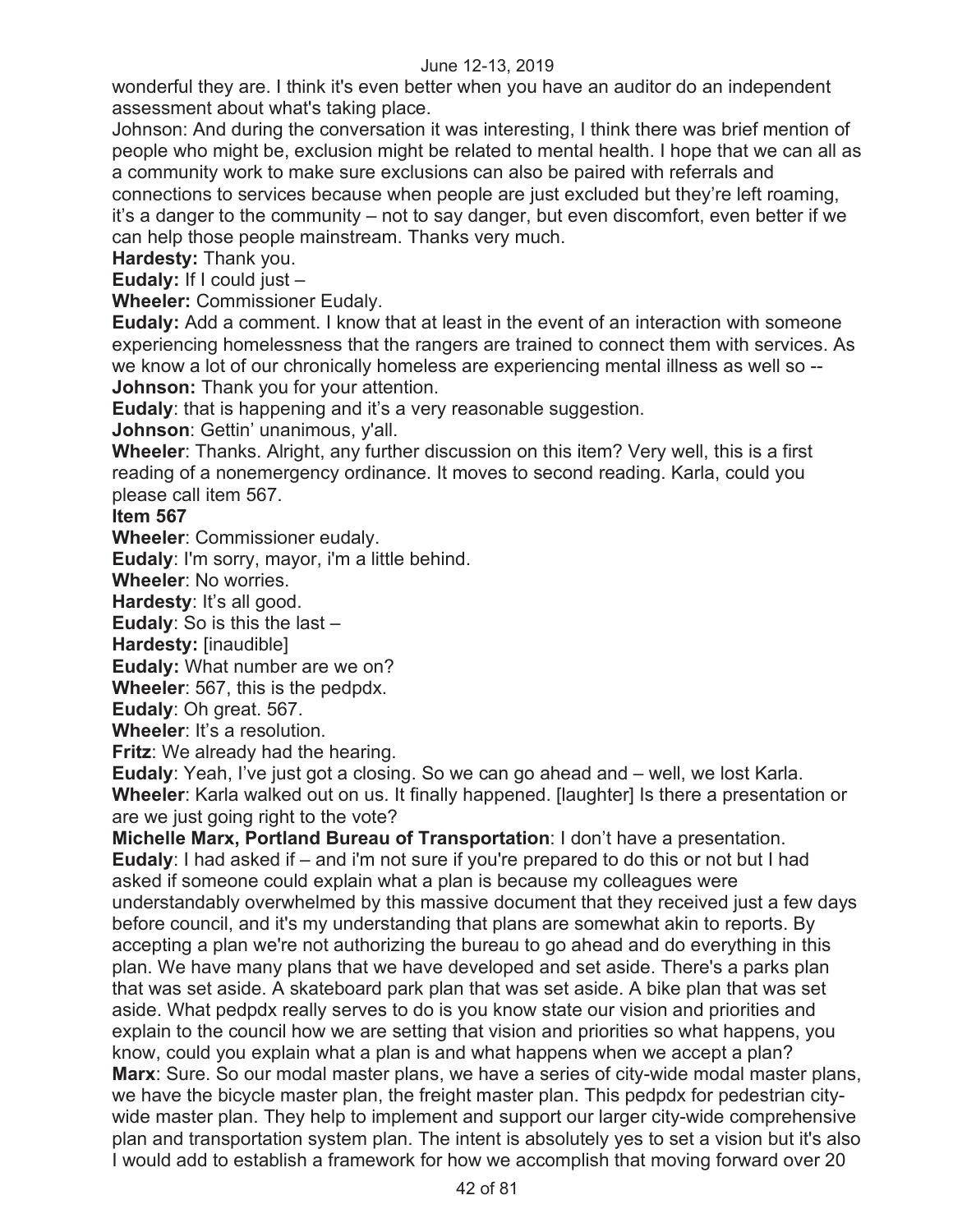years. The plan does also include a series of action items that we are committed to exploring as a city to help accomplish our vision, and it also identifies the key infrastructure priorities where we know we have the most urgent sidewalk and crossing gaps and the intent there is to help focus our energies for improving walking moving forward so making sure we're directing our resources to the right places and the right efforts.

**Eudaly:** And as we move forward with those action items, any sizable project is going to come back to council one or more times.

**Marx:** Yes, correct.

**Eudaly**: For discussion and a vote. So we're not committing money, we're not green lighting projects. We're just -- the bureau is sharing with the council what the plan is. **Marx**: That's correct, commissioner.

**Eudaly**: Okay. Thank you. It's confusing. We adopted an affordable arts plan and there were community members who assumed that we would be executing every item in that affordable arts plan when some of them were completely outside the purview of commissioner Fish or I and we had developed that plan together with our staff. We have accomplished some of – we were graded on that plan, I understand, on states of wonder on opb, as if we would have accomplished all those items in one year, and --

**Hardesty**: Did we pass?

**Eudaly:** No, we got some – no. [laughter]

**Wheeler**: Close to passing. It was just the opposite.

**Eudaly**: You know, there are a lot of reasons to complain about city government and we need to be held accountable but we need criticism and constructive feedback that's useful and we need to be held accountable for things we have actually promised to do. So a plan I would describe is really aspirational. It is not carved in stone as we know, and they can disappear. So I just wanted to reassure everyone that i'm not trying to force a bunch of projects down your throats won't come back to council and you won't get to decide on. **Fish**: Can I just?

# **Hardesty**: Mayor?

**Wheeler**: Commissioner Hardesty, then Commissioner Fish.

**Hardesty**: Thank you. Thank you for that, commissioner eudaly. I was certainly one of those that was very concerned about getting this mega document two days before I was asked to consider it. But i'm also concerned as you mentioned we have got 100 plans floating around at any given time that people come and present to us in these very pretty packages and we never see the plan again unless something bad happens and then we get held accountable to a plan that actually was never voted on or funded or with no real measurement about how that planned moved forward. So i'm just very concerned that we – I mean this is a great looking plan. It's thick, it looks like people did a lot of work in it, but bottom line is that especially when talking about prioritizing east Portland, and I agree with everything in the plan as it relates to east Portland but then when you say there's no money attached to it I can't get excited about a plan with no money attached so what is the plan to actually realize the plan that we're about to adopt today?

**Eudaly**: Commissioner I want to add I have made a very explicit request to staff that council receives these types of documents well in advance of the hearing in the future. I think sometimes we set these time certains and they come up on us quicker than we realize and we can't get the information out as soon as we would like, but that should be an a absolute priority. It's the nature of -- well, the nature of democracy. Elected leaders come and go. It's also the nature of our unique form of city government where the mayor gets to assign bureaus. The next transportation commissioner may not – **Hardesty**: Like east Portland –

**Eudaly**: Have east Portland as a priority, may not care about active transportation infrastructure, so i'll just say as long as i'm transportation commissioner I will ardently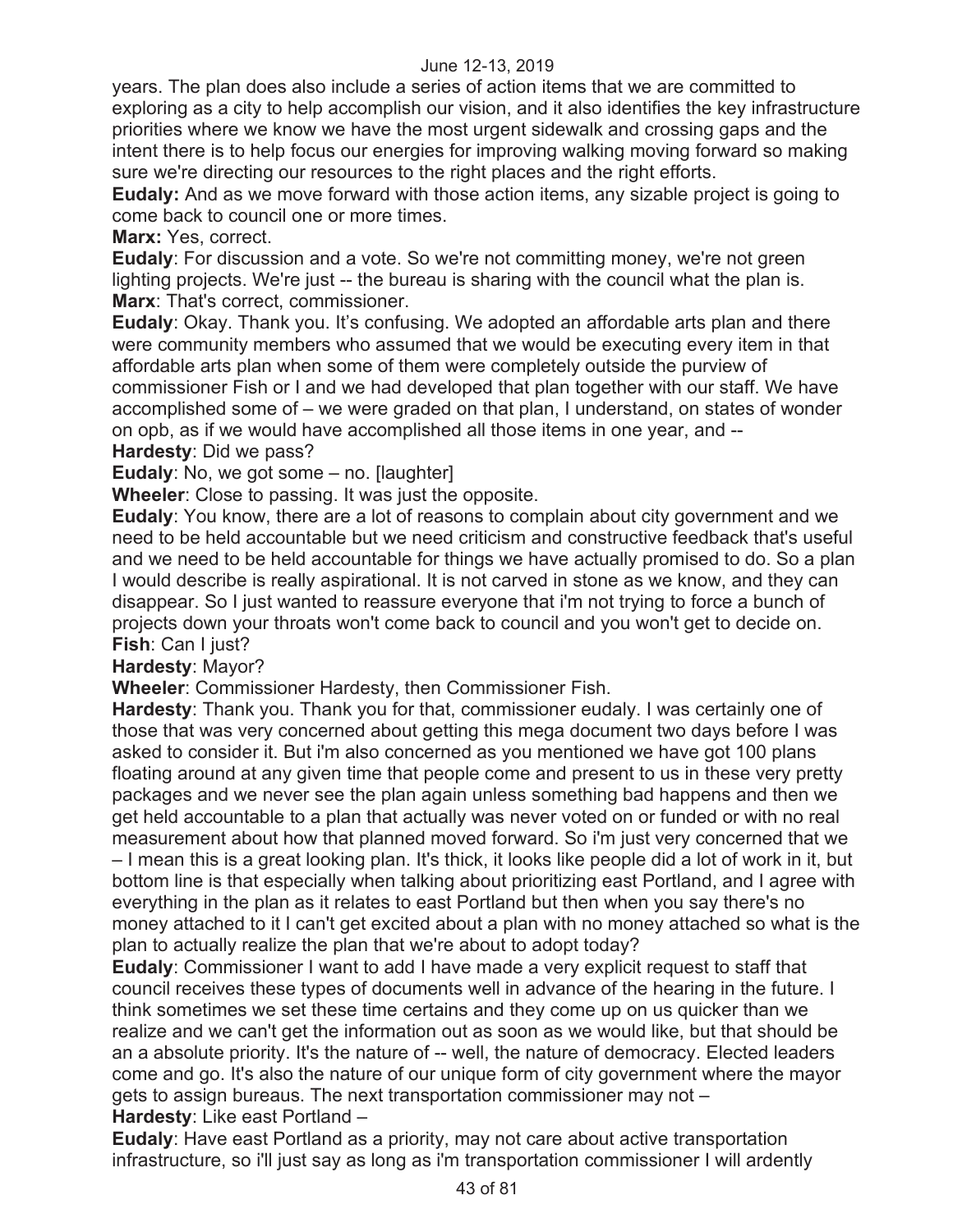pursue advancing this plan and we do have funding and we do have concrete plans but those are going to come back in the future.

**Fish**: Can I just make one other observation about this? I have never been entirely clear about the difference between the council adopting a plan or accepting a plan, accepting a report and I guess my general sense is that we're accepting something. **Eudaly**: Yes.

**Fish**: Without committing to every sentence of the document. That it is an aspirational document. It's designed to set a plan. To use the example that commissioner eudaly did about the arts plan, what that did is focused our attention on some opportunities. I'm actually incredibly impressed how many things we have been able to check as we have gone through. But without the plan, we would have had more of a scattershot approach. With the plan we have got things identified and we're going through the list. We have something coming in a week or two that's another piece of that story. At some point the citizens of Portland may choose to change our form of government. There's a view out there I hear from some people that we would be better off with a city manager. I would remind my colleagues if we had a city manage that produced a plan on behalf of the bureau that two years later council no longer wanted to fund it is absolutely no different than our current situation because it actually requires the commissioner in charge to move the plan and it requires the council to fund and we're not off the hook because every year we're going to be asked to put some money into pedestrians or vision zero or whatever. I'm not sure that's going to change. I think the benefit of a plan for me is it puts in one place the best thinking, comprehensive thinking about how you tackle a particular problem but it's not my expectation that everything is gospel or that everything's going to be accomplished and we still have the challenge at budget time of allocating scarce resources among competing plans. Whether it's adopting or accepting, I guess I generally view it's more like accepting. In that way I don't feel like i'm accountable for every footnote in the report and I have the latitude of as things come back to council to say well that was then this is now i'm not sure this the right sequence or the right plan or whatever because I have not bound myself unconditionally to the recommendations in the plan. Just food for thought.

**Eudaly**: I think this was an important discussion, because --

**Wheeler**: Good discussion.

**Eudaly**: It is confusing and I was unclear as well. I think the public is often unclear and they are unclear what reports are. Thank you.

**Wheeler**: Very good. Are we ready?

**Hardesty**: We are.

**Wheeler**: Let's see where we are with this today. Karla, please call the roll on the resolution.

**Fish**: So I believe this is our last item?

**Hardesty**: At least before lunch.

**Wheeler**: Correct. Correct.

**Fish**: I'll keep my remarks short because we're hungry. First commissioner eudaly, thank you to you and your team for bringing this home. This is a multiyear effort. It is incredibly comprehensive. And it's I think goes to the core of something that the city is known for and that is important to our future, which is how to become a more pedestrian friendly city. Frankly, there are parts of this city today that even with marked intersections and lights and dedicated turns you feel like you're take your life into your own hands when you cross the street. There's also a lot of funky behavior that I observe. I no longer have a car, so I rely on others to give me lifts and things but there's a lot of interesting behavior that I have observed that has the effect of putting people at risk. My daughter not long ago was crossing burnside not far from where we live and right in front of our car made a turn on to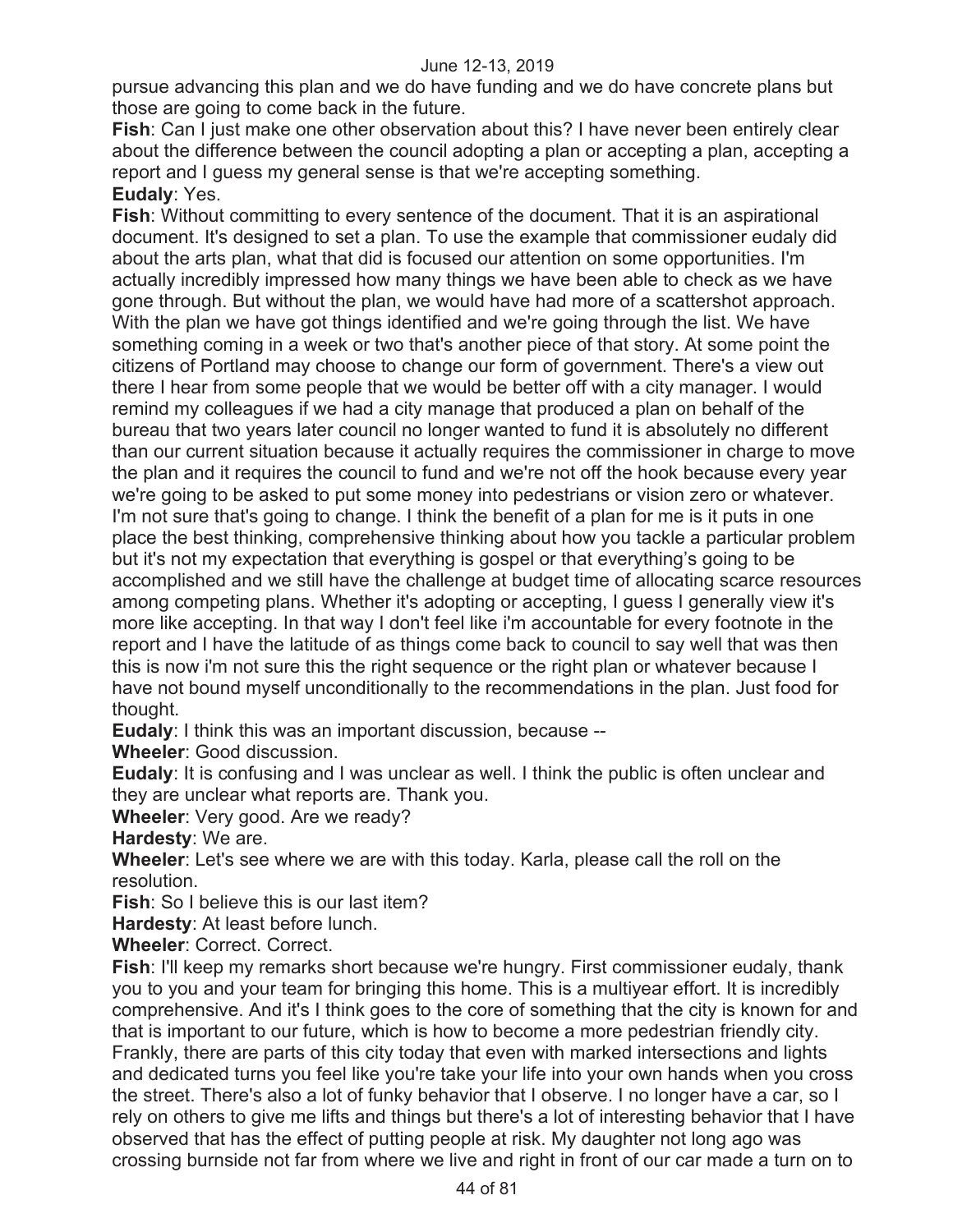burnside and ran her over. Fortunately it wasn't going fast enough to do any damage but it was extraordinary that the person wasn't paying enough attention. I know that happens all the time and I know that it also further east you go often results in fatalities. It's a good plan. We will be reminded at budget time of the level of investment we need to make to keep this plan moving forward, but I appreciate all the time and effort that went into it. I'm pleased to vote Aye.

**Hardesty**: I guess i'm still concerned that we accept all these plans and reports and i'm hoping that the connection is made at budget time. I'm hoping that the connections are being made quite frankly before budget time. I'm hopeful that on these kind of reports that we actually don't have to do it at city council unless the city council is being asked to actually make a decision about either funding it or something. I'm still challenged by the things that we hear in this body as compared to the things we could be discussing in this body. So while I think this is a worthy idea and vision about how we make streets safe for people to be able to walk, bike and use all the other modes of transportation available, i'm happy to support it today, but I do want to just express a cautionary note to say I think we could use our time here much more wisely and I hope that we as a city council will have an opportunity to talk about what is necessary for us to have on the public record and what is information that quite frankly is just information unless we're being asked to actually make decisions around a big, new public policy or a funding decision. I think we waste a lot of time in this chamber. I vote Aye.

**Eudaly**: Thank you for remarks commissioner hardesty. I agree we hear a lot in council that perhaps is not necessary. I don't think that this plan or a lot of the plans brought forth by bureaus are among them. The public has an endless desire to be engaged and to be informed and I think it's critical that we share this plan with them as we move forward on our improving our transportation infrastructure. We have more projects going on this summer either completing or beginning this summer than we have in I think ever perhaps or at least in recorded history. I think it's 49. We have to let them know somehow. This document offers the vision of a truly pedestrian friendly city, one that I and my team will work hard to make a reality. It works in concert with and is vital to our plans to improve public transit and bicycle infrastructure. We'll receive a report from vision zero tomorrow. This plan is one of the many ways we're prioritizing safety, equity and the environment in all the work we do at pbot. Using the triage metaphor which I believe came up last week I can think of no more important criteria for this plan than safety, equity and demand. In a traditionally complaint based system the squeaky wheel gets the oil and when not everyone feels entitled to complain or knows how to advocate for their issue we get an inequitable distribution of services and improvements and that is evident on our city streets and I'm really committed to reversing that trend moving forward. It was touched on last week but I want to reiterate that this plan is also vital to reaching our climate goals. I'm especially pleased we'll regularly update the plan. Thanks to michelle, perhaps. It must be as dynamic as our city as we continue to grow and change and as we continue to battle a rapidly evolving climate catastrophe. I want to thank the staff who dedicated such enormous time, energy and passion to this plan. Thank you especially to michelle marks and the whole project team for bringing us this community driven vision and for presenting it so well. Thank you to irene marion for guiding our bureau around our equity goals so brilliantly. Thank the ped pdx community advisory committee as well as the pedestrians advisory committee who oversaw this process for the last two years. Your service is greatly appreciated. I don't think anyone is in the room right now, so I'm sending this out into ether. Finally I want to thank the community organizations that advised and partnered with us on the plan including opal, apano, erco, PAALF, black parent initiative, and many others whose input was critical and invaluable. I vote Aye.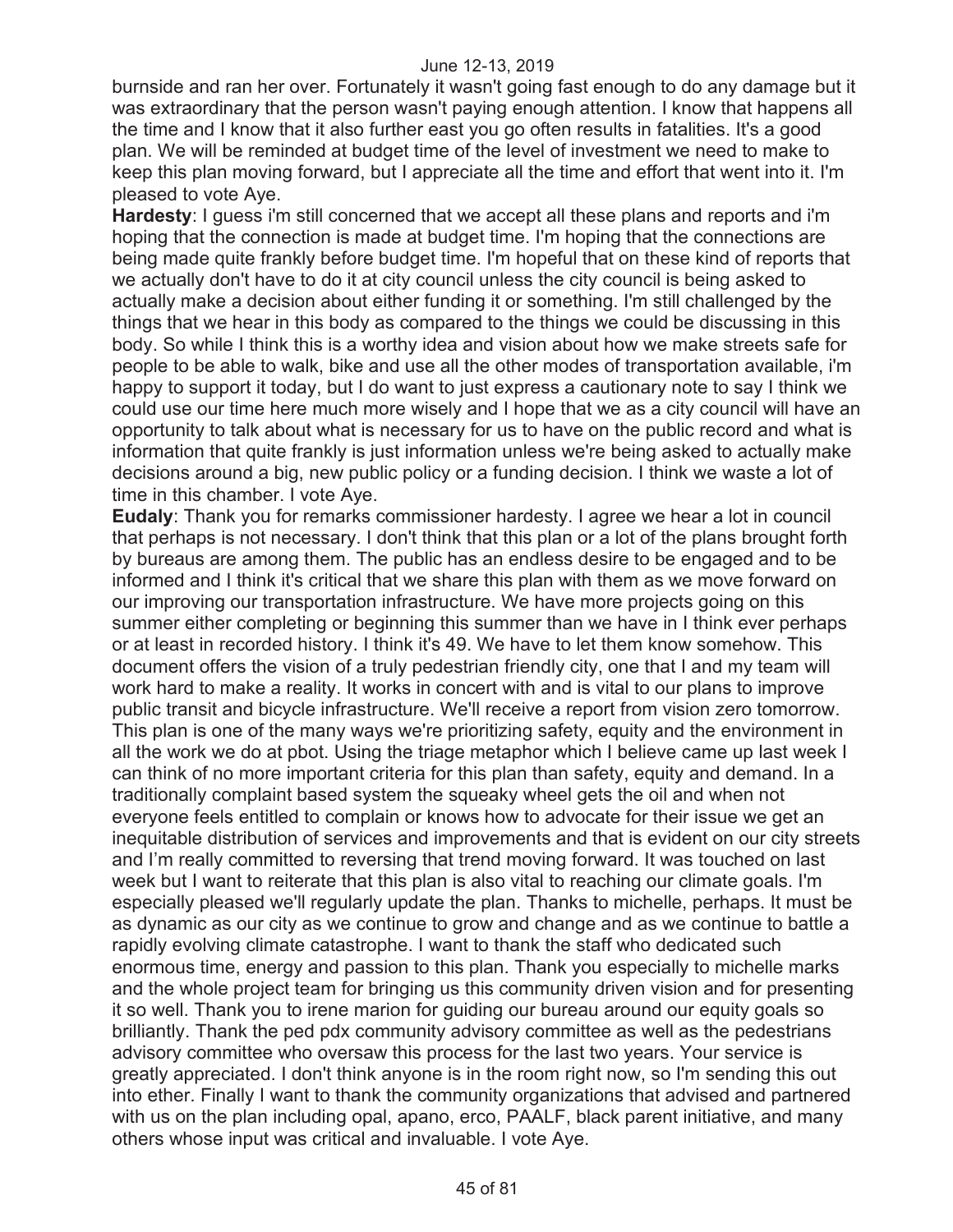**Fritz:** First thanks to commissioner eudaly for embracing the Portland bureau of transportation and the safety aspects of it. I'm looking forward to tomorrow's discussion on vision zero and I really appreciate all of your work. We are making decisions today and I appreciate this plan coming to council because we were asked to make multiple amendments and I then appreciate staff, michelle marks and Denver Igarta meeting with me yesterday and walking me through some of those requested amendments. I share commissioner Fish's thought that perhaps we should be accepting rather than not adopting. Really adopting means yes we are going to do it and accepting means we accept this has been done and indeed the resolution specifies this resolution is nonbinding city policy. And I'm particularly wanting to use the word accept which i'm going to do in here. I accept this is what it says and i'm not proposing any amendments. I don't like some of the things in here, and for instance there are no prioritized improvements south of barbur which is an area annexed to the city about the same time as east Portland. I accept that that's, actually adopt that that is the right thing to do. As we are going to hear tomorrow in vision zero tomorrow, the majority of pedestrian fatalities and crashes are in east Portland and we need to prioritize life and death here and now today, tomorrow, this week. We also need to look at climate change. But by accepting this report we're saying essentially we are expecting people in southwest Portland to continue to drive. Frankly by accepting this report, colleagues, I don't want to hear when we have the discussion about the barbur transit center park and ride that you can't have a park and ride at the barbur transit center because we are saying we are not going to be providing sidewalks to the barbur transit center in the near future. I agree that's the right decision. I agree that east Portland should get the priority and it means that we still are going to need to find ways to get people to the transit centers so they can catch the bus and at least not drive the entire eight miles rather than just driving one and then taking a seven-mile bus trip. So that's important. We are directing the bureau of transportation to update the transportation system plan to reflect the updated pedestrian classifications in this plan. I accept that some of the classifications such as the safe routes to schools can be changed in future processes and I look forward to that discussion. We are directing the bureau of transportation to update the pedestrian design guide to reflect the recommendations of pedpdx which means that should the mayor decide that commissioner eudaly doesn't get to present tomorrow but somebody else gets to present the vision zero because she's going to reassign the bureau on a whim at the end of the day, which I don't expect to happen, but if it did it would mean the next commissioner is still, we as council are directing to update the pedestrian design guide and it' setting out this is the expectation so I think it's absolutely necessary that we hear these plans in council chambers. The community members have that last chance to come in and say we should do x, y, and z. My understanding is that many of the requests will be considered in the pedestrian design guide for instance the zebra crossings at trails providing legal places for people to cross streets why there isn't a street intersection. That's something that will be looked at. I'm assured by the pbot director, chris warner, that the, seems like decades long issue but five year or more issue of the right of way trail in southwest coronado from lancaster to arnold will be considered in a different process and I appreciate the community bringing that to our attention. Thank you to all the community advisory committee members and the pedestrian advisory committee members, Art pearce as well as Denver and michelle, Chris warner, the pbot director. i'm really excited about pedestrian stuff so, this is, we get to consider things in the budget. In the budget we always say we should have more discussion about these things outside of the budget. So we would not have been able to spend two weeks on this plan during the budget process because you hear about a bazillion other things so it's really important we have these discussions in public so that people know this is why we're prioritizing these things and I'll go home to my neighbors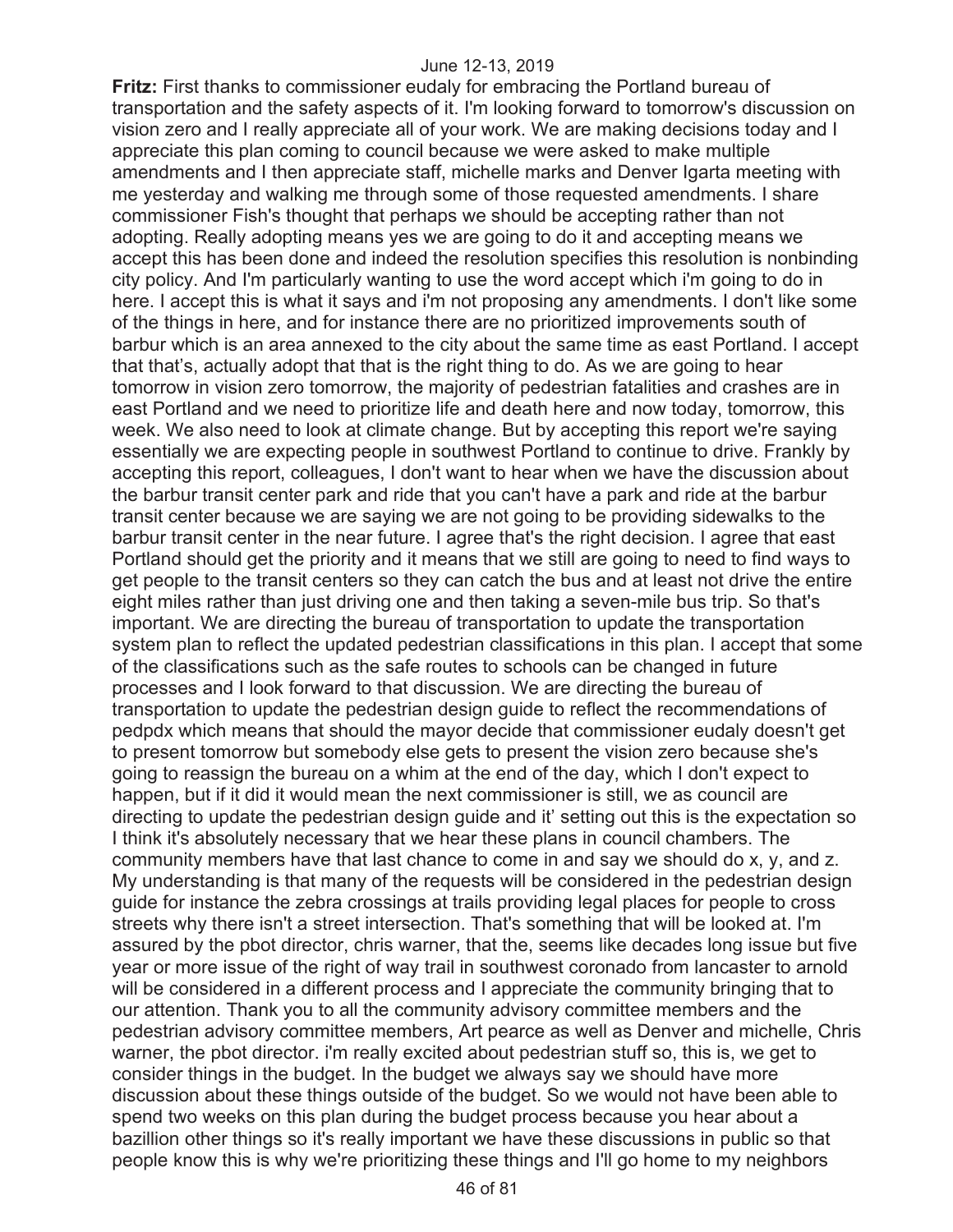and if they say what's all this about being a neighborhood walkway. I'll say don't worry about it. We'll still be walking in the dark with no sidewalks, so –

# **Hardesty:** And no lights.

**Fritz:** Exactly, that's just the way it's going to be because the greater need is in east Portland and for all these reasons I am very happy to accept the plan and to vote for the resolution. Aye.

**Wheeler:** You'll be missed on this council. Your attention to detail always interests me. I think you've raised some really good points. I just want to say that on the record. I want to thank commissioner eudaly and I want to thank the transportation bureau for bringing this plan forward. It is large, and I will simply quote dwight Eisenhower who said planning is everything. Plans are nothing. In this case while the plan itself is important it's the process that led up to the plan over the last two years that I think is the importantly part of this. It establishes an opportunity for people to engage for the bureau to reassess itself and its own direction, gives council the opportunity to think this is a glorious 20-year vision but we have finite resources. So what truly are our priorities? It forces to us think about that as a council. I have enjoyed this. I've enjoyed the conversation. I appreciated the testimony received last week. I vote Aye. The resolution is adopted and we're adjourned at least for a little while.

# **At 12:45 p.m., Council recessed.**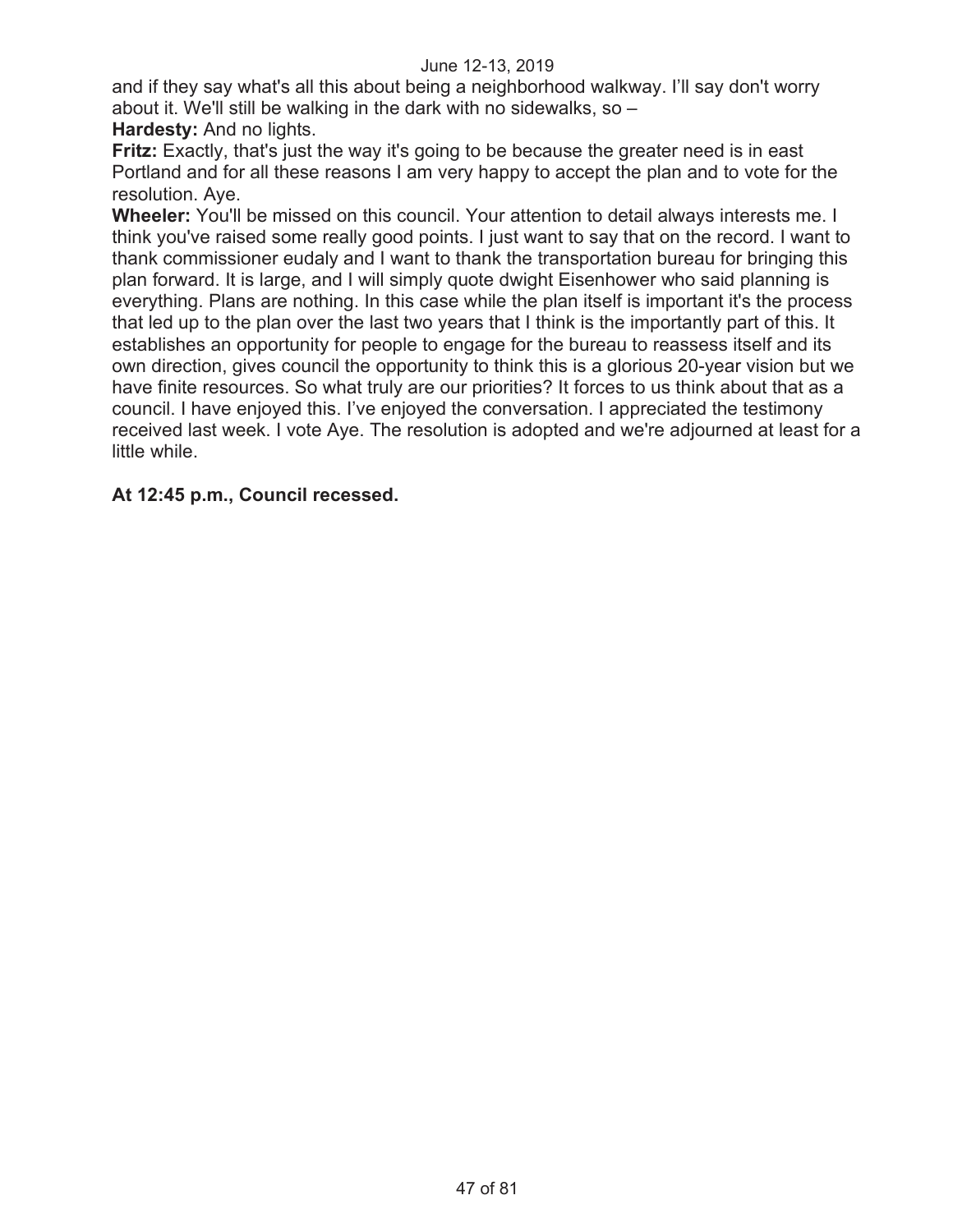## June 12-13, 2019 **Closed Caption File of Portland City Council Meeting**

This file was produced through the closed captioning process for the televised City Council broadcast and should not be considered a verbatim transcript. Key: **\*\*\*\*\*** means unidentified speaker.

# **JUNE 12, 2019 2:00PM**

**Wheeler:** Wednesday afternoon session june 12, 2019 meeting of the Portland city council. Please call the roll.

**Fish:** Here. **Hardesty:** Here. **Eudaly:** Here. **Fritz:** Here. **Wheeler:** Here. before we get into the particulars we'll hear from legal council on the rules of order and decorum.

**Naomi Sheffield, Deputy City Attorney:** Good afternoon. Welcome to the Portland city council. The city council represents all Portlanders and meets to do the city's business. The presiding officer preserves order and decorum during meetings so everyone can feel welcome, comfortable, respected and safe. You may sign up in advance for communications to speak about any subject. You may sign up for public testimony on resolutions or first readings of ordinances. Your testimony should address the matter being considered at the time. Please state your name for the record. Your address is not necessary. Disclose if you're a lobbyist. If you're representing an organization, please identify it. Presiding officers determines length of testimony. Individuals generally have three minutes unless otherwise stated. When you have 30 seconds left a yellow light goes on and when your time is done a red light goes on. If you would like to show support for something, please feel free to do thumbs up. If you want to express you do not support something, thumbs down. Please remain seated unless entering or exiting. If filming the proceedings, please do not use bright lights or disrupt the meeting. Disruptive conduct will not be allowed. If there are disruptions a warning will be given that further disruption may result in the person being ejected for the remainder of the meeting. After being ejected a person who fails to leave is subject to arrest for trespass. Thank you for helping your fellow Portlanders feel welcome, comfortable, respected and safe.

**Wheeler:** We'll take a ten-minute break so they can reconfigure the room for this afternoon's work session if that comports with everyone. Karla, please read items 568 through 574.

# **Items 568, 569, 570, 571, 572, 573 and 574.**

**Wheeler:** Very good. Colleagues, this looks more daunting than it will prove to be. Colleagues, today we take the final series of steps necessary and the necessary votes as part of the adoption of the fiscal year 19-20 budget as proscribed by Oregon state law specifically council will hold a hearing on proposed uses of state revenue sharing then pass a series of legally required ordinances, adopt the city's fiscal year 2019-2020 budget appeared approve levy of taxes. I'll turn this over to director cannard who will give us an overview of council action needed today. Good afternoon.

**Jessica Kinard, Director City Budget office:** Thank you. Good afternoon. As Karla called there are seven unique items you will consider in relation to adopting the city budget. I'll provide a brief description. The first three are required by local budget law and are related to the city's use of shared revenues. First the mayor mentioned you'll hold a hearing on proposed uses the shared revenue. Second vote on resolution determining the city is eligible and third vote to accept state revenues. This ordinance to accept state revenues was filed as an emergency so the city can receive these state revenues beginning july 1. Mayor, you may now open the hearing.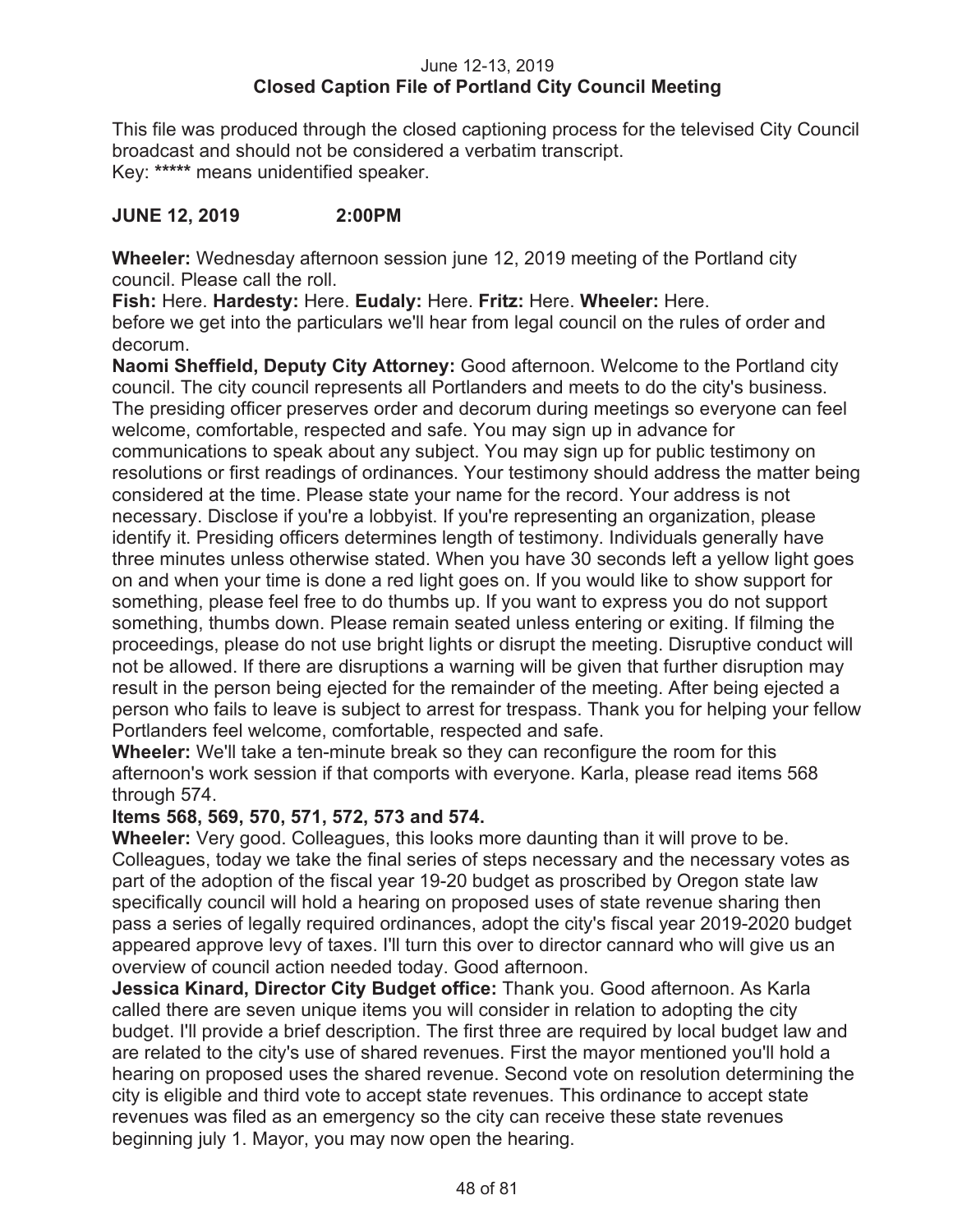**Wheeler:** This hearing is being held by city council in compliance with provisions of the state revenue sharing regulations. Ors22.1770 to allow citizens to comment on the proposed use of funds in conjunction with the annual budget process. Fiscal year 2019- 2020 budget anticipates receipts totaling \$22,416,522 from state revenue sharing under ors221.770. As has been the case in prior years it's proposed this revenue be allocated equal awards to support fire prevention and police patrol services of the city. Is there anyone here today who wishes to be heard on this subject?

**Moore-Love:** No one signed up.

**Wheeler:** There's nobody signed up. I'm closing the hearing to discuss proposed uses of state revenue sharing. So that gets us to item 569. Is that right?

**Kinard:** That's right.

**Wheeler:** Certifying certain services are provided by the city to establish eligible for state shared revenues. We'll now consider and vote on a resolution to certify the city meets eligibility requirements for state shared revenue.

**Kinard:** So the background is the state requires that large cities provide certain services in order to receive these state revenues. Council determines the city provides the required services and direct the budget office to provide a copy of the resolution so that we may receive the revenues. Mayor, you may now call a vote on this resolution.

**Wheeler:** Very good. First of all we have to ask for public testimony but it's my understanding that has not changed in the last 30 seconds.

**Moore-Love:** I have a specific one for that one.

**Wheeler:** I don't see anyone. Call the roll.

**Fish:** Aye. **Hardesty:** Aye. **Eudaly:** Aye. **Fritz:** Aye.

**Wheeler:** Aye. The ordinance is adopted. One simple thing I had to do today. [laughter] item 570, approving and accepting funds from the state of Oregon under the state revenue sharing program for the fiscal year beginning july 1, 2019, ending june 30, 2020. We'll now consider a vote on this ordinance to accept state shared revenue. Director cannard. **Kinard:** This is now council's election to officially receive the state revenues done via emergency ordinance.

**Wheeler:** Very good. Any public testimony? Anyone signed up? Anyone want to be signed up? Seeing none, call the roll.

**Fish:** Aye. **Hardesty:** Aye. **Eudaly:** Aye.

**Fritz:** We would like the state's money. Aye.

**Wheeler:** She said it best. Aye. The ordinance is adopted. Now 571 and 572 combined to create funds and update fund statement of purpose for various funds. The city comprehensive financial management policy 2.04 states each fund shall have a statement of purpose. This ordinance updates those statements for various funds. Director cannard. **Kinard:** So as the mayor stated the fund statement is retained as part of the Portland policy documents and provides clarification on what fund resources should be spend on, who manages the fund and if there are reserve requirements. The statements were developed several years ago following recommendation from the auditor's office and this requirement is codified in city financial policy. These changes you're considering include updates to reflect accurate bureau management of certain funds footballing several organizational changes for the folder children's levy, local improvement district fund - bond funds assessment fund and recreational cannabis fund. Attachment include information on this.

**Wheeler:** Tell us more about the fire capital fund.

**Kinard:** The second item you will vote on is to create a new fire capital fund. City budget officer and Portland fire and rescue worked to create this fund to improve their ability to plan, set aside and set aside funds for repair and replacement. The thinking is that we're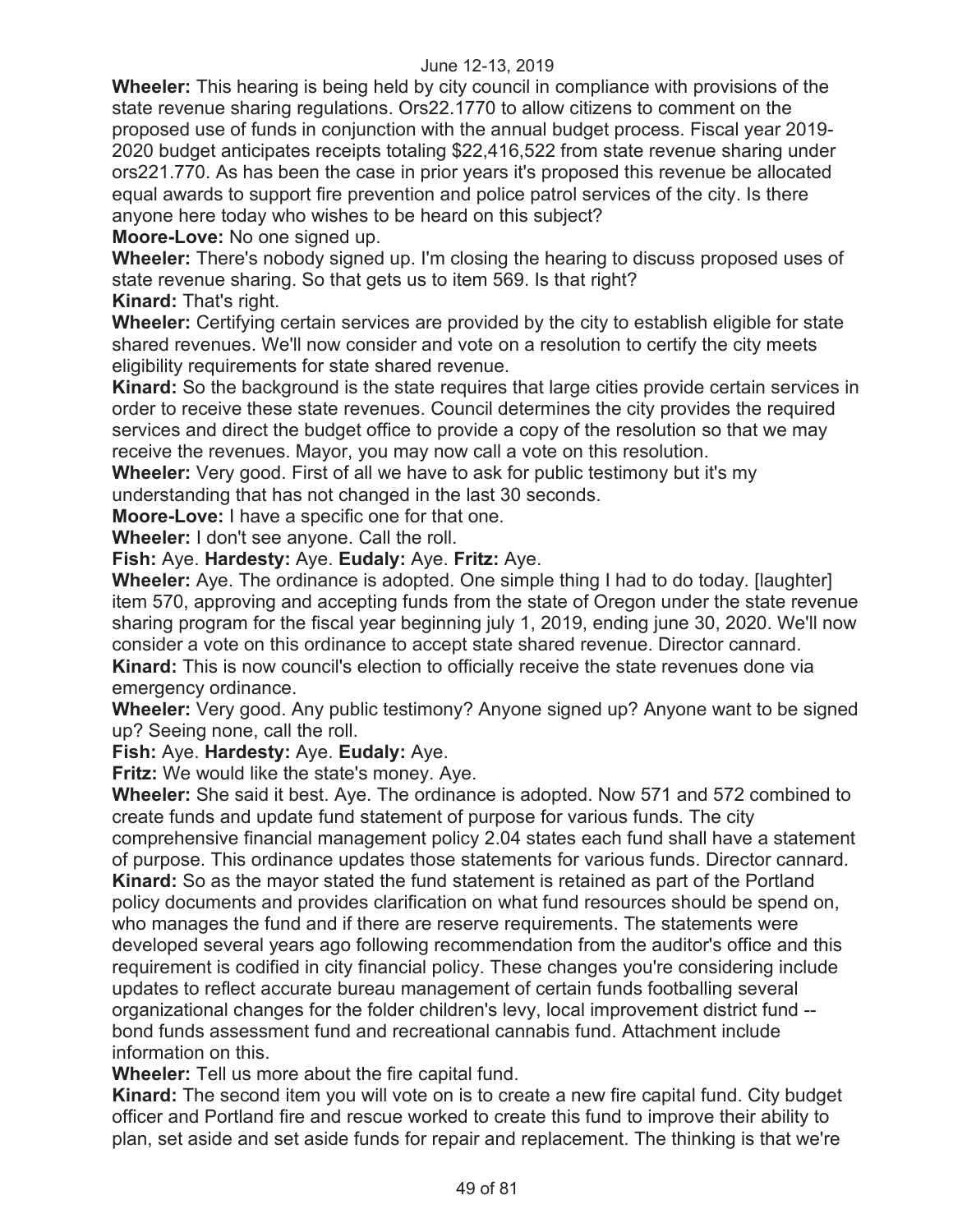setting it aside to help the bureau start to plan and have a place to reserve funds for future capital asset and major maintenance needs.

**Hardesty:** Thank you, mayor, thank you jessica. So the money that we had originally set aside to replace the breathing apparatus would have gone into this fund had this fund existed at that time is that correct?

**Kinard:** So the way the funds were allocated is that they are going to be going first towards whatever is needed to purchase the equipment. The thinking is the remainder if there is any would be put into this fund.

**Hardesty:** Which was the original plan before the board voted to take that money back. Thank you. I got it.

**Wheeler:** Any public testimony on either item 571 or 572? Is there anyone present who would like to be heard? Call the roll on 571.

**Fish:** Aye. **Hardesty:** Aye. **Eudaly:** Aye. **Fritz:** Aye.

**Wheeler:** Aye. The ordinance is adopted. Call the roll on 572.

**Fish:** I want to note that commissioner hardesty has been on this council for less than six months and she's already established the fire capital fund. [laughter] which will be the envy of a number of general fund bureaus. I was going to offer a friendly amendment but realized the tide was against me. Aye.

**Hardesty:** Aye. **Eudaly:** Aye. **Fritz:** Aye.

**Wheeler:** Aye. Thank you, director cannard. 573 is adopting the annual budget of the city. Establish appropriations for the fiscal year beginning july 1, 2019 ending june 30, 2020. Colleagues we'll now consider an ordinance to adopt the fiscal year 2019-2020 budget. This is the first reading with the final vote to be heard next week. Director cannard. **Kinard:** In a moment we'll discuss the changes to the adopted budget as filed as compared approved budget which you voted on a few weeks ago. Any further amendments must be moved and seconded, opened for discussion and voted upon. As part of the ordinance you have several items. The appropriations scheduled by fund, attachment e. Final budget notes which is attachment d.. You have a list of changes by fund from approved to adopted budget, attachment c, and a detailed list of adjustments by bureau which is attachment d. I will briefly walk through the high points of these adjustments which are detailed in attachment b. A number of them are technical. Feel free to interrupt with questions. The first change is in the bureau of planning and sustainability they are reducing the requested fte by .5 for the Portland arts guide project. They realized that the work is more technical in nature and better serve the purpose of that package to move those dollars into materials and services. There are a number of small changes in the general reserve -- funds in debt management. These are primarily associated with changes already approved during the spring bump so the first two items there's a \$2 million deposit related to a carryover request approved in the spring bump for region replacement, reflecting the rebudgeting of those dollars into next year's budget. Similarly the next item is 500,000 that council approved for parks encumbrances as part of the spring bump. This reflects the other side of the transaction, rebudgeting those dollars. Thirdly there are instances where bureaus realized they carried over too much resource as part of the spring bump so are asking for some back. In the office of community technology -- for community technology there's 55,000 being rebudgeted in the current year budget and 50,000 is being rebudgeted in the housing bureau budget again taking from one year and putting it back in the next. The next line is office for community technology, 55,000 reduction, taking the money that was put into next year's budget, they need it earlier. Office of management and finance is a technical true up, a position they had funding for meant to be put in the budget but was not so we're cleaning that up f. The bureau of transportation, there are a number of changes predominantly technical in nature. A couple changes I will highlight, there are a handful of positions the bureau is adding to make sure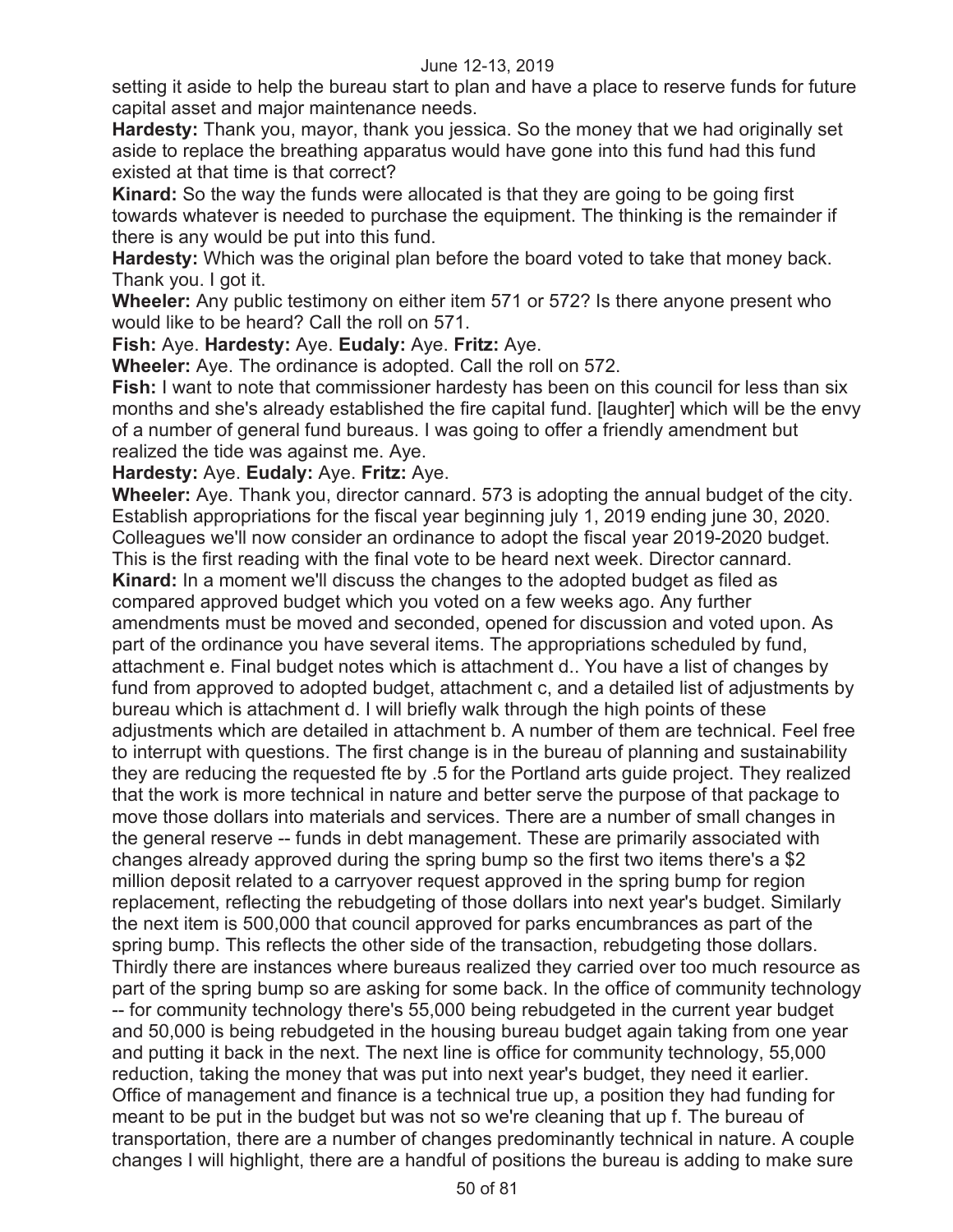they are in compliance with the creek settlement for the ada curb ramps and they are taking money from contingency to fund those positions. Those positions will be built into their internal budget in the out years. Then secondly they are reducing contingency to fund an interagency agreement with Portland parks and recreation for \$50,000 to contribute to the maintenance of the transit mall planters. In the office of community and civic life they are transferring 210,000 in one time resources, part of the program carryover in the cannabis tax fund to prosper Portland for small business development grants, part of an agreement between the bureaus and part of the rfp process that has been completed. Then in the Portland housing bureau again they are rebudgeting money, 50,000 for contract funds that they do now anticipate to get out in the current year rather than next. A couple of technical true-ups in the grants fund adjusting risk mitigation pool and housing investment fund and another carryover cleanup in tax increment financing reimbursement fund. Portland parks and recreation a technical true up in the golf fund in the way they budget the different golf programs that nets zero. In the general fund again this is the reflection of that \$50,000 contribution from pbot to help fund the transit mall planters. This is adding back one position that otherwise was slated to be laid off. Portland police bureau, the bureau is reestablishing three positions that coordinate the strength programs at the direction of the commissioner in charge. This is being funded through reallocation of internal resources.

**Fritz:** Hurray. Thank you very much. Thank you to mayor wheeler for that.

**Wheeler:** Thank you for giving me good advice. Smart move.

**Kinard:** Within the water bureau technical adjustment correcting data entry typo then finally in process Portland we see they are receiving that \$210,000 in cannabis tax resources for grants from the office of community and civic life. So those are the high level changes in the budget. There was a small change to a note regarding the funding plan for the integrated tax plan. It does provide more specificity around which different funds are expected to contribute to the new integrated tax system under cost recovery scenario. That concludes the overview of the changes from the approved to adopted that I have planned today. This is first reading so we are open for the next stage whether it's discussion -- **Wheeler:** Anyone have any questions? Is there public testimony on this item, 573? **Moore-Love:** No one signed up.

**Wheeler:** Very good. This is -- commissioner hardesty.

**Hardesty:** Thank you, mayor. I just wanted to go back again to the office of -- I want to call it pdc, prosper Portland. You talked about a change to the allocation and i'm not speaking of the marijuana tax funds that have already been pre-granted. But there's also -- is it a million dollars supposed to be granted by prosper Portland as part of the 1% in construction that they are supposed to have an oversight committee making those decisions? Any information on that as part of this process?

**Kinard:** The 1% set-aside for construction I believe the conversations of that group its still under way. I believe there's a work group --

**Wheeler:** Can you come to the mike, please? I'm sure people at home have an interest in this.

**Katie:** My understanding is the conversations around that are still under way and there's not anything actually budgeted in 19-20 as far as going out the door for that work. **Hardesty:** I think that's kind of problematic if we are already one year behind in getting those grants out the door and there's not even a process in place where we have a committee that will review how those dollars -- they are supposed to benefit the community, sitting in prosper Portland's account, is it really going to benefit the community. Is there something that we can do to help expedite both the creation of the committee and then the granting process that we could utilize to get those dollars out the door?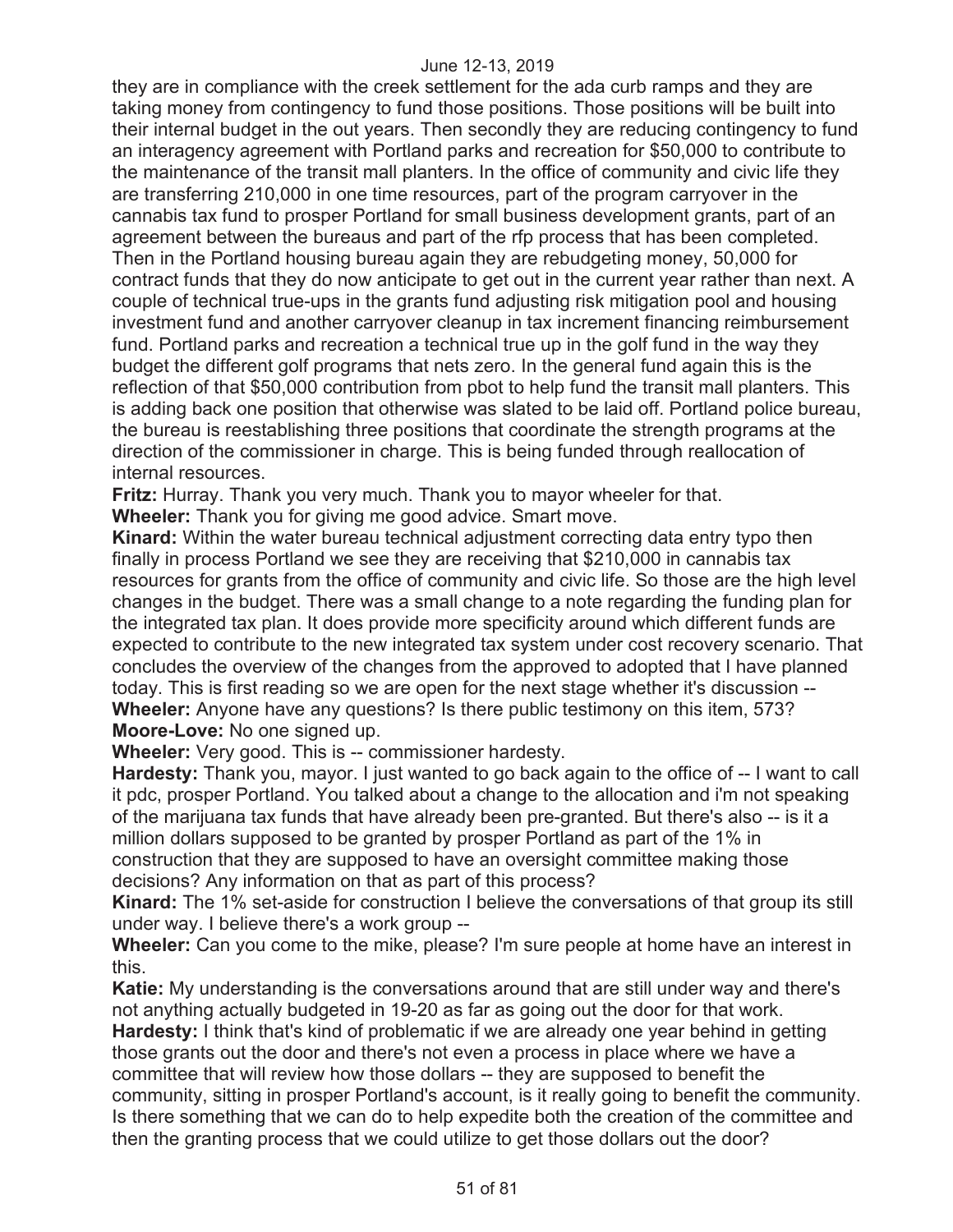**Katie:** I would note that the bureau of revenue and financial services has a new position to help coordinate that function and that position has been recruited and has resources budgeted in 19-20 to begin that work.

**Hardesty:** My concern is if we hire someone in 19-20 that means it would be at least half a year before the first dollars went out the door, and so that would mean we would be two years behind any commitment that we made to the community about supporting community efforts to expand access those dollars around contracts, especially supporting small contractors to be able to get the resources they need to apply. I apologize that i'm asking you this question at this time, but this question just occurred to me as we are talking about this process, so I would accept any advice from any of my colleagues or -- **Wheeler:** Commissioner Fritz looks poised. Here she goes.

**Fritz:** It's complicated. Always is. Partly it's complicated because the authorizing ordinance director of the office of management and finance and equity and human rights to work with the prosper Portland due to personnel changes within the office of management and finances there wasn't anyone in services who was able to do that coordination. That's why we lost a year. Currently they are in the process of hiring the replacement for that person. Then the resolution also has a process for establishing a community committee to then help get the money out the door. I absolutely share your frustration. I believe there's a new -- an agreement, intergovernmental agreement to set out the new process coming to council soon. It took ten years to get the old process. I absolutely share your frustration and i'm sorry we have changed course again and there's a new plan coming to council soon.

**Hardesty:** Anything that I can do to help expedite that process I would be happy to provide assistance because I can tell you that I hear the community's frustration around broken promises over and over and over again. So it is a little frustrating to just think that we're just like, oh, well, you know, 2020 might be a good year where we get that money out. Thank you very much. I appreciate the input on that. Mayor, this is the first reading which means that this won't be voted on until next week. Unfortunately I won't be here then, so if you would be kind enough to allow me to just make my comments that I would have made next week --

# **Wheeler:** Sure.

**Hardesty:** So there's a preview because I won't be here.

**Wheeler:** Could I ask a follow-up question on a question you asked? In the event that things move more quickly over the course of the next fiscal year since the funds are being allocated in theory if we get through the process more quickly we could begin to allocate those dollars is that correct?

# **Kinard:** Absolutely.

**Wheeler:** With it have to come back to council for further approval or could they just start doing it?

**Kinard:** I would have to look closely how it's currently appropriated. If they have the funding appropriated they would not need to come back to council. If it is not, if it's in a contingency account they would need council authorization to spend those funds t. But we can take a look at it and we can get enough lead time that we would be able to move relatively quickly to appropriate funds.

**Wheeler:** I appreciate what commissioner Fritz said about the complexity of the program but I also don't want to lose the benevolent offer that commissioner hardesty put on the table if there's a way to move this forward expeditiously I would support that.

**Hardesty:** Thank you, mayor. I just remembered where this process started, and so it's all coming back to me, commissioner Fritz. What I remember is that it was put under a bureau and I think even as a community member I challenged why it wasn't under a commissioner to make this happen, right, because at that time we were going to have the director of the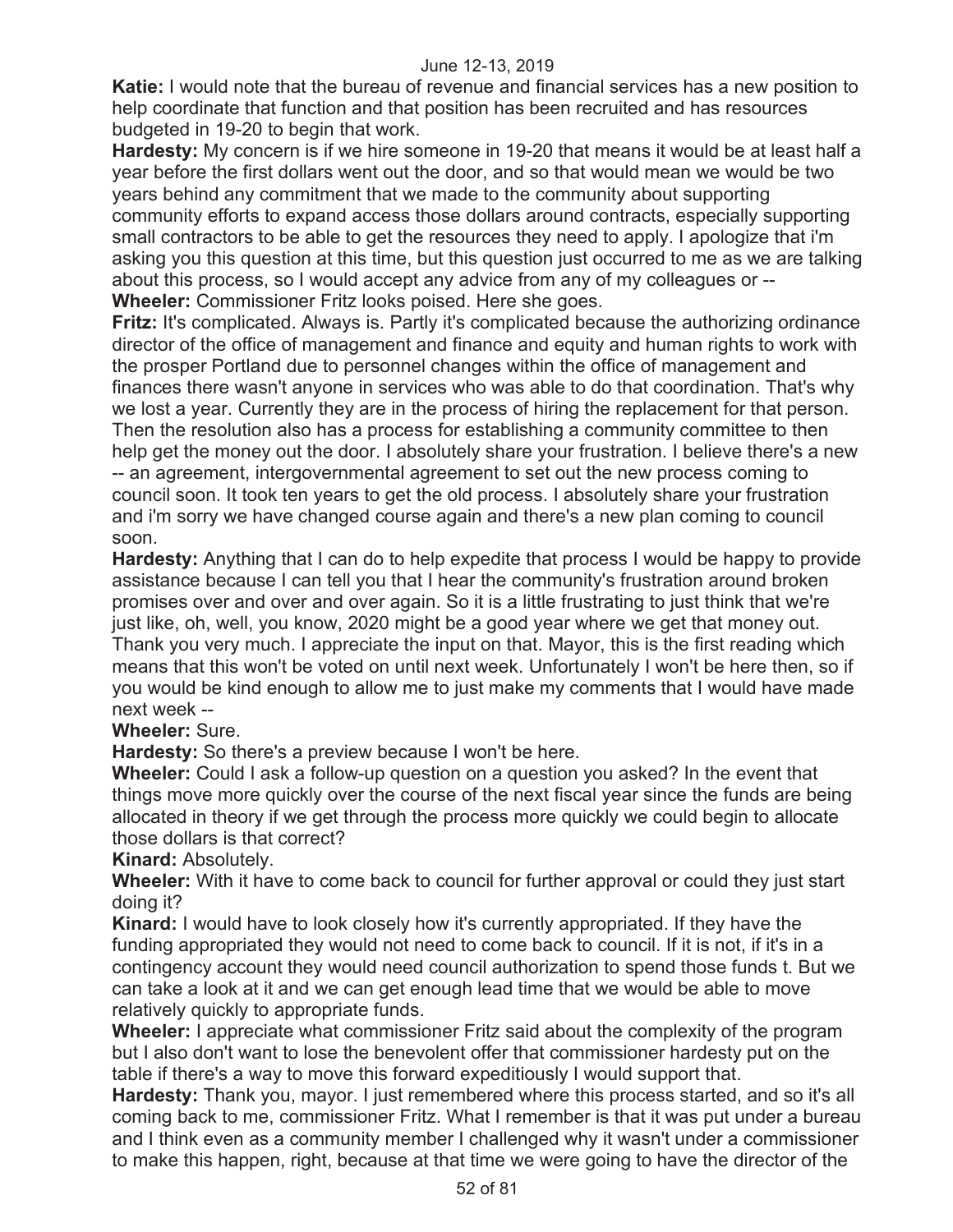office of equity and human rights convene this committee. And I still believe that is the wrong approach to take to have a bureau director actually convening the committee without having a commissioner actually being someone who is overseeing it.

**Fritz:** Previously the mayor and then I was overseeing the director. It's not saying that the director does it without conferring with his commissioner.

**Hardesty:** I would suspect that would mean whoever would be appointed to the committee would have to be approved by city council.

**Fritz:** Yes.

**Hardesty:** There would be an open process. This is the part I think that we get challenged on last time so i'm just concerned that there are more hoops we have the longer it takes and if it's not a priority for a bureau, right, it could be a priority for a commissioner but not necessarily a priority for a bureau. So this is not a top priority it will take a lot longer. **Fish:** Can I ask a procedural question? I don't remember from prior years, jessica, a lot of what we're doing today has an emergency clause on it. The adoption of the budget doesn't. The net effect is here we have a roomful of people who have worked on the the budget, who we are likely to mention in passing in final comments, who are unlikely to be here next week this will come up in the ordinary course. Has that always been the way we do it? Or is there a reason why we can't put an emergency clause on and just adopt the budget today? Because it does seem strange that we'll be making comments to essentially

no one.

**Wheeler:** So it's varied from year to year. I think the primary thinking is that so if it were -council wished to put an emergency clause I would ask the city attorney's office -- **Fish:** My colleagues may not be ready to make statements. I have a statement I was prepared to make but I also anticipated there would be a lot of people in the room who when I thank them would be here rather than getting it secondhand.

**Fritz:** You remember the first one of mayor hales it was an emergency and I voted against it because I didn't realize it was an emergency, went off to psu to do a class and we had to reopen it. So since then we haven't been doing them as emergencies and I think there's some question about I know commissioner hardesty had concerns about some elements of it as to whether it would be unanimous or not. It depends kind of on whether it's unanimous or not as to whether it can be an emergency.

**Fish:** I had not thought about that mayor, what's your pleasure? For example I have comments that I would normally make because I think this is the appropriate forum. I'm not changing my vote. Was it your intention other than commissioner hardesty is not going to be here to have those comments made next week?

**Wheeler:** I don't want to spend an awful lot of time talking about process. If you would like to make your comments today with bureau directors here I would welcome that. I certainly won't oppose it. I don't have a long speech prepared for myself but feel I have talked so much about this budget I could do it rote. So I know commissioner Hardesty will not be here and would like to give her comments so I would extend that courtesy to any other commissioners who would like to make a comment. I want to put one nail in the proverbial coffin. There was no testimony on 573, correct?

**Moore-Love:** We asked and there was none.

**Hardesty:** Thank you. I want to wrap up the prosper Portland conversation before we move on because i'm not sure that we actually resolved what the next steps would be in that process. So I think what I heard is there's a staffer being hired that will lead this process, right?

**Kinard:** Will help coordinate.

**Hardesty:** Help coordinate the process. I think of a staffer being hired would take six months to get up to speed. So i'm just trying to think through what would be a good recommendation for moving forward? So we're in june now. It would be criminal for us not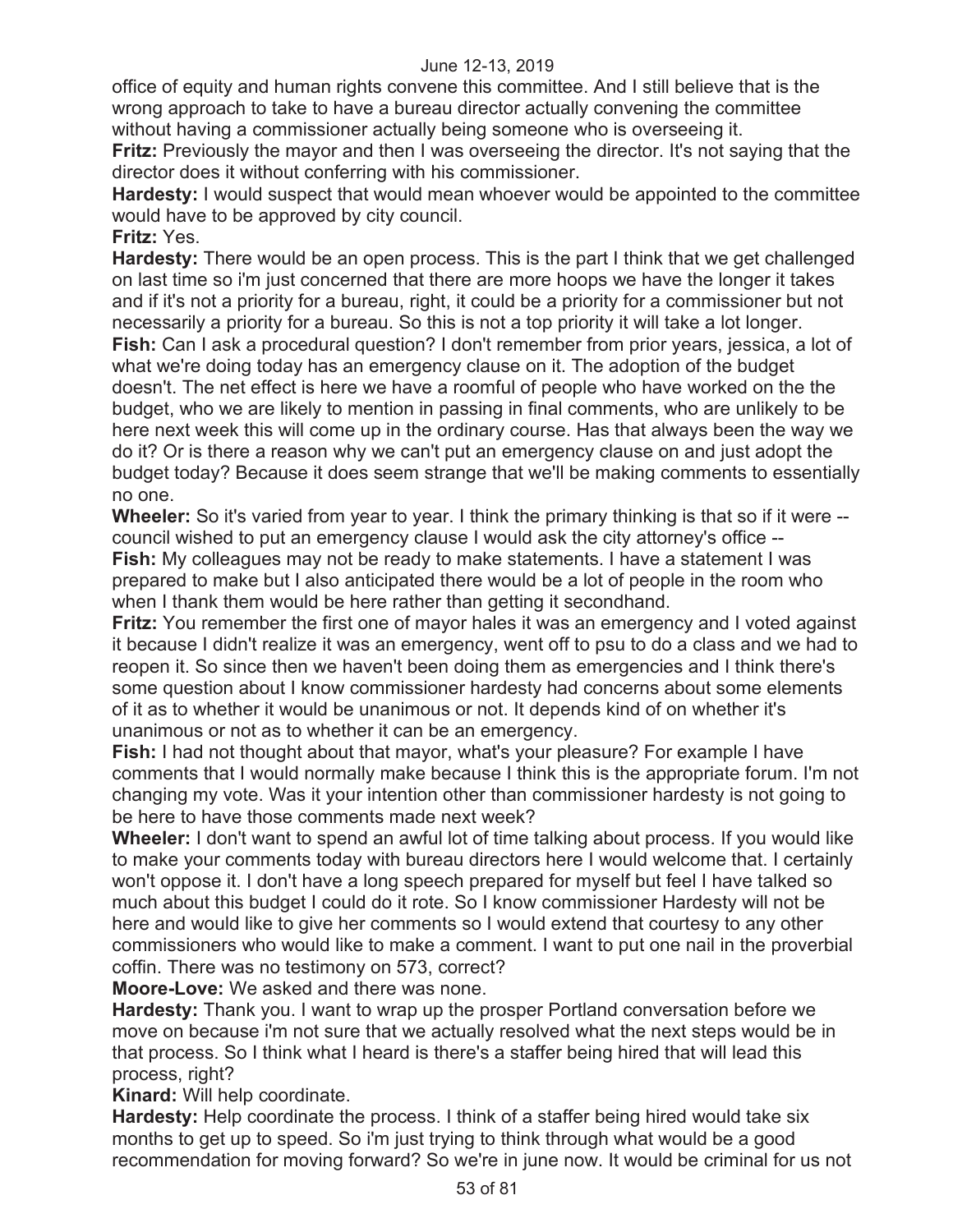to have this commit I up and operational this year. So do you have any recommendations for me or my colleagues here about how we could move this forward in a way that actually honors the commitment that we made to the public?

**Fritz:** I don't think that's going to happen in the near future.

**Hardesty:** What don't you think will happen?

**Fritz:** That has to come back to council. The process has to be hire the person to convene the committee because there's nobody else and there needs to be a process to get the committee going. I would be happy to go into this, get you a full briefing. Trust me it's frustrating, fit to be tied, not at all happy with how this has gone over the past year, but that's not germane to today's votes.

**Hardesty:** It would be if we were approving a budget today it probably would be. I appreciate the fact that it was something that just occurred to me and I could have talked to kimberly when she was here but if we're voting on the budget it's important that we remember the commitments we made years before that we're not keeping as we start making new commitments, right? So okay. I will be done with that. Thank you so much. I appreciate both your input, commissioner Fritz and your information, miss kincaid. On to the budget, as you know, I voted -- was opposed -- I voted no on the budget when it came in front of us the first time, and if I would be here next week I would continue to be a no vote. There's a lot of wonderfully good, positive forward movement that has been articulated in this budget, but I still believe that a budget is a moral document, a moral document that actually when you put your money where your mouth is it really proves that you are who you say you are. Since I have been in this body a little less than six months I keep being told this is not the time for this conversation, this is not the time for this conversation. I think we need to change the time for conversations that we have because I think it's important that we have these kind of conversations up close in public so that the public gets to actually see and hear and be able toll weigh in on whether or not the decisions we're making are good ones. And most of the time i'm pretty polite. I'm probably not going to be polite. I was elected to ask hard questions. I was really elected to make sure that I was holding people accountable for the outcomes we all say we want. I was elected to ensure that voices that are not traditionally heard in this building actually are heard. And so i'm not going to be silenced. If you tell me there's a place for the conversation that's a public place that we can have the conversation i'm open to that. But I will not allow people to tell me that I haven't picked the right time unless people tell me what the right time is I will never know what the right time is. In my view, the time is in the public eye when we're having public deliberations, and before we take a vote, not after. So I appreciate your indulgence to allow me to speak about the budget this week. I'm excited about some of the budget allocations that have been made. Can't wait to get to work on the Portland street response and to make that a reality. I'm so appreciative that the mayor shares that vision about changing who first responders are in our community and how we can be more compassionate and empathetic as we engage with people who but for economics would not be on our streets and if not for economics would not be in our jails and if not for economics wouldn't be facing some of the huge hurdles that they face. So we got a lot of work to do and i'm looking forward to the next year and i'm grateful to the budget office. I'm also want to take this opportunity to acknowledge kristin johnson, who is the most phenomenal budget analyst that I have ever met. She works in my office. She has over ten years of city of Portland budget experience. Without her leadership, without her understanding where all the dollars are in the city's budget I would not have sounded as smart as I did through this process. So I want to thank you all very much. Thank you for your grace, mayor. I am done.

**Wheeler:** Very good. Commissioner Fish, did you want to say something today?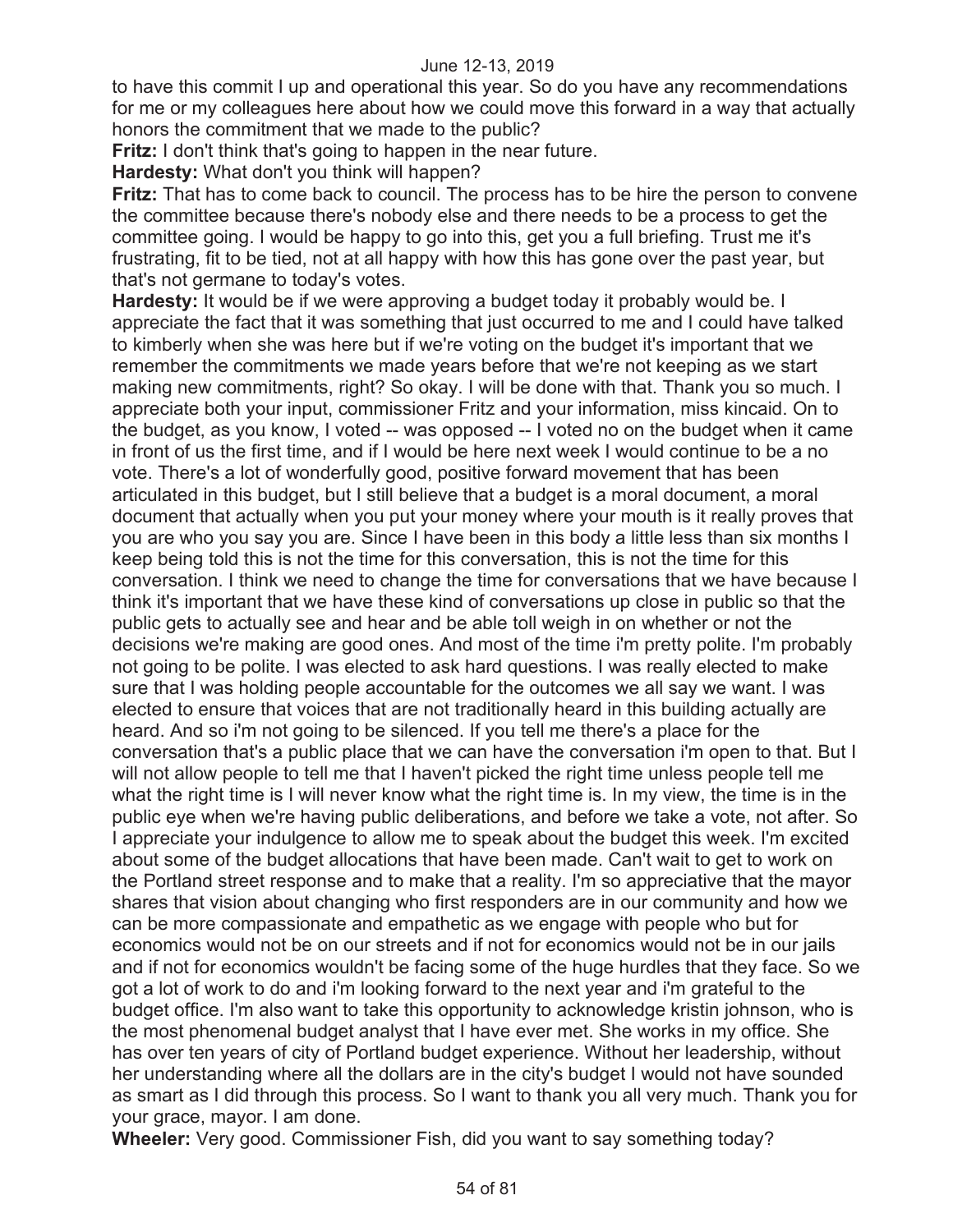**Fish:** You can't possibly expect me to follow that. [laughter] let me i'm going to put my comments on a diet and just take three elements. One is to jessica and the council budget office all the analysts we dealt with, all the briefings we got, all the information we got, then all the folks that work as part of your extended team, thank you for doing a superb job. Without -- we fought hard to have an independent budget officer, commissioner Fritz and I felt very strongly about the value both to the institution and the public perception of what we were doing. This was not an easy budget year. Council budget office stepped up. So I thank you for that. I also want to thank my colleagues. This is the mayor's third budget where he achieved what I would call a consensus in support of his budget. We had lots of conversations, lots of collaborative conversations. Lots of listening and learning. For me one of the best parts of the budget process is the time we spend with colleagues listening to different points of view, trying to balance things, reach consensus. I thank my colleagues. I thank the bureau directors that I have the honor of working with at parks and the bureau of environmental services as well as my team and my office headed by sonia schmanski and all the talented people that work in my office. There are a lot of people that work behind the scenes to make this process work, and you do a terrific job. The one sour note that i'll strike and i'll go into this more next week, I still think the public interface piece is a work in progress. I really look forward to the candid debriefing of how this year went and ways in which we can improve it. I don't think over the last ten years we have landed on the right balance. I think we can make our interaction with the public much more dynamic and valuable than what we are currently structured. I for one thought having a modified work session in the community was a good idea and I heard from a lot of parks critics that they appreciated they knew they could be heard. They didn't have to wait to have their number called. They had their speeches ready. They had an opportunity. But I think we have a lot of pieces that we can put together. Still don't think we have found the right mix. That's not a criticism of you. We have a collective responsibility to get that right but I look forward to the debriefing and the chance to even build on our success this year and make next year even better. Thank you very much. **Wheeler:** Commissioner eudaly.

**Eudaly:** I want to piggyback on commissioner Fish's comments. Your bureau worked with office of community and civic life. You took a lot of my suggestions to heart and I really appreciate that. I would say parks people were heard loud and clear, and it has been my frustration for three years running that we don't hear about much else. While parks is absolutely important, essential to our community, I have ongoing frustration that we're just not able to hear from community members in a meaningful way on other issues. That's because of the nature of parks being a general fund bureau and the funding always being at risk or somehow inadequate. I understand that. I want to hear about parks but I want to hear about a lot of other vitally important bureaus and priorities in this city. I want to acknowledge my part. We didn't quite get it right as far as the public process. I don't know how we solve for some of the problems that we or the challenges that we saw, but I just appreciate your willingness to work with my office.

**Wheeler:** Very good. I'll give a mini-speech unrelated to the final speech i'll give next week because this has been a great day. Council-wise I feel we have had a lot of really interesting conversations. I'm attracted to what commissioner hardesty says about the budget being a moral document. But I have also learned the practical side of this which is the budget is also a compromise document. There are things in the budget that I strongly support, things in the budget that I probably could have done without. But I know that we need to get to the majority in order to reach an agreement. I agree with you, commissioner eudaly and commissioner Fish, 100% on the public engagement piece. I am open to ideas in terms of how we actually get there but i'll tell you there is a massive disconnect between what I hear every single day as mayor, many, many times over the course of the day,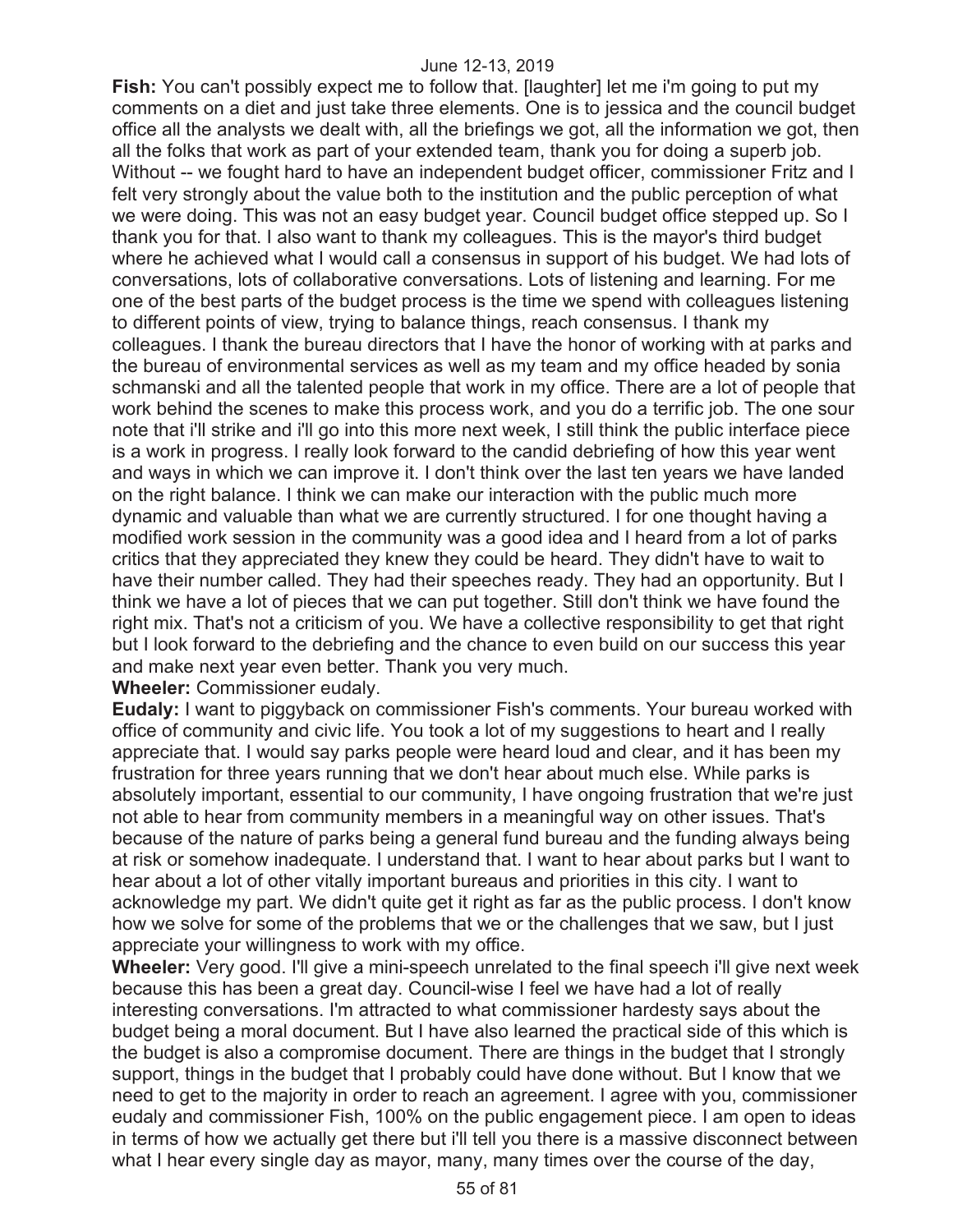versus what we heard public testimony on during the budget process. I will tell you 50 to one I hear more about the homeless crisis than anything else in this community. I hear about it as often as ten minutes ago being outside. I heard about it at the grocery store last night. I heard about it last time I was at the gym. Our emails probably run i'm guessing probably 50-1. One item for every 50 emails we get on the homeless crisis or various manifestations of it yet weirdly enough, I see marc jolin here, we heard very little about it during the budget process. That surprised me and maybe it's because as a council we agreed it was the high priority and it was something that was important, but it is like we went through the budget process, we talked a lot about certain things, and then the channel got switched and right now i'm back to issues one, two, three, four, five through ten being the homeless crisis full stop. So that is interesting to me just why is there that disparate attention. What commissioner Fish just mentioned that parks is a general fund bureau. Well, so -- commissioner eudaly. I apologize. All of our homeless response is general fund. Whether you're talking about the joint office or a public safety component or liveability component is 100% general fund as well yet we really didn't hear about it so in that sense I feel like the public wasn't really heard on the issue that I believe based on the rest of the anecdotal evidence over the years they are top priority. That's a weird and interesting thought. Anything else on this before we move it to second? This is a first reading of a nonemergency ordinance. Moves to second reading. Last item, 574. This is approving levying taxes for the city for the fiscal year beginning july 1, 2019, ending june 30, 2020. We'll now consider a vote on the ordinance to levy taxes for the city of Portland for the fiscal year beginning july 1, 2019, direct the city budget directors to submit said tax levy and other considerations and certifications to the county assessors of Multnomah, clackamas and Washington counties. Director Kinard.

**Kinard:** So this final step in today's adopted budget hearing is to vote on property taxes for the general fund, children's investment fund and fire, police and disability retirement fund for general obligation bonded debt in 16 urban renewal areas. It will raise an estimated \$452 million in city property taxes for fiscal year 2019-20 in addition to urban renewal collections.

**Wheeler:** Any thoughts? Public testimony on this item?

**Moore-Love:** I did not have a sheet.

**Wheeler:** Anyone want to testify on taxes? Please call the roll.

**Fish:** Aye. **Hardesty:** Aye. **Eudaly:** Aye.

**Fritz:** Thank you to the taxpayers of Portland for your tax money which we endeavor to spend wisely. Aye.

**Wheeler:** I vote aye. The ordinance is adopted. I assume we will adjourn prior to the work session.

**Fritz:** We need ten minutes to set up.

**Wheeler:** Is it recess or adjournment?

**Fish:** We're finished. There's no notice on our agenda for the work session.

**Wheeler:** That's the free lawyer. What does the paid lawyer say? [laughter]

**Washington:** I believe commissioner Fish is correct.

**Wheeler:** Commissioner Fish is officially hired based on the lowest bid. We're adjourned. [laughter]

## **Council recessed at 2:44 p.m.**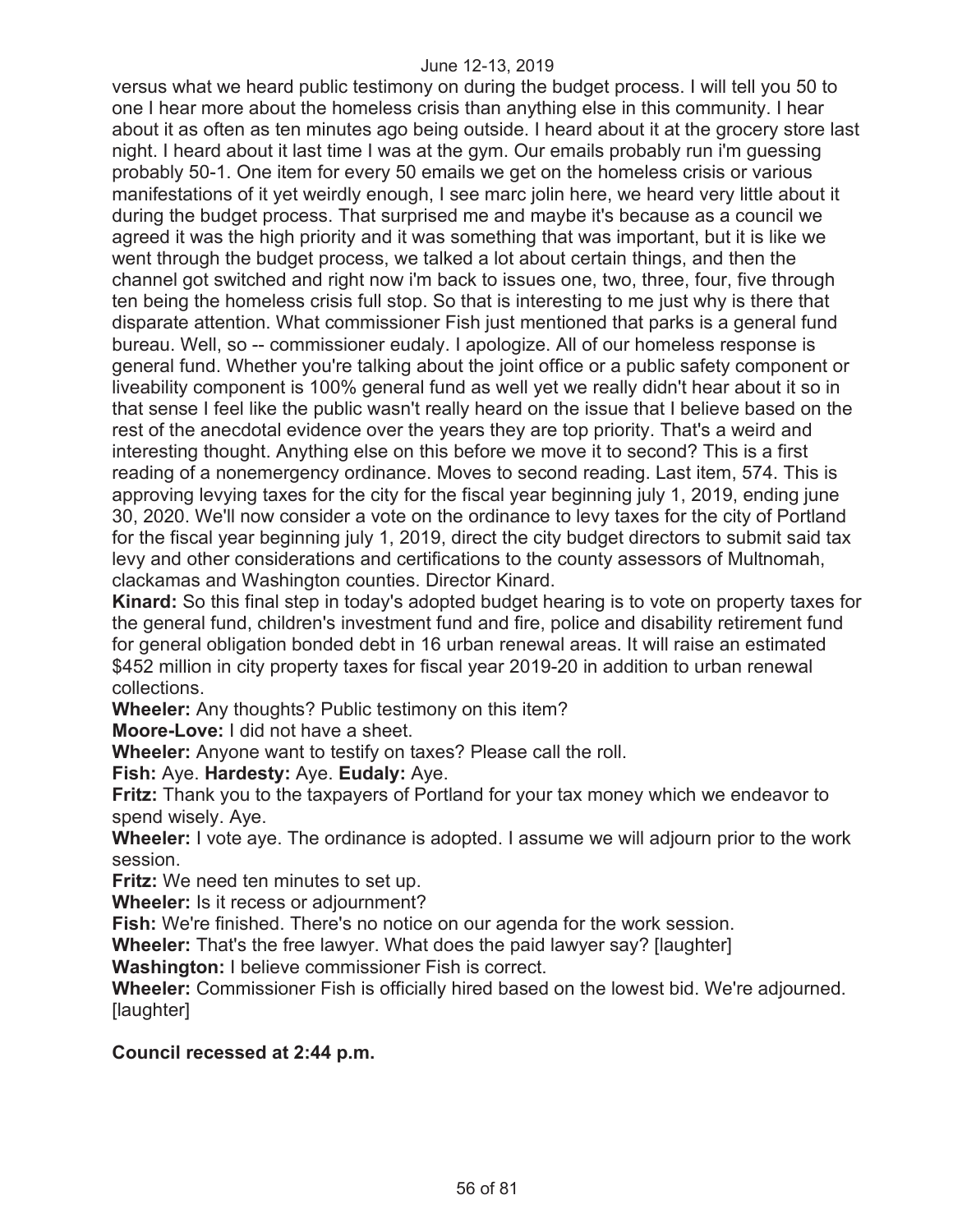## **This file was produced through the closed captioning process for the televised City Council broadcast and should not be considered a verbatim transcript. Key:** \*\*\*\*\* **means unidentified speaker.**

# **JUNE 13, 2019 2:00 PM**

**Eudaly:** Good Morning everyone, this is the afternoon session for June 13, 2019. Mayor wheeler had another obligation, so I as presiding officer or president of the council will preside today. Karla, please can you please call the roll. [roll call taken] **Eudaly:** Thank you. Before we begin will our city attorney please read the rules of decorum.

**Lauren King, Deputy City Atty:** Yes. Welcome to the Portland city coin. City council represents all Portlanders and meets to do the city's businesses. Presiding officer preserves order and decorum. To participate, you may sign up in advance with the clerk's office for communications to briefly speak about any subject. You may also sign up for public testimony and resolutions or first readings of ordinances. Your testimony should address the matter being considered at the time. State your name. Your address is not necessary. If you are representing an organization, please identify it. The presiding officer determines length of testimony. Individuals generally have three minutes to testify unless otherwise stated. When you have 30 seconds left a yellow light goes on. If you are in the audience and would like to show support for something said feel free to do thumbs up. If you do not support something, thumbs down. If you are filming the proceedings do not use bright lights or disrupt the meeting. Shouting or interrupting testimony or deliberations will not be allowed. A warning will be given that further disruption may result in the person being ejected. After being ejected a person who fails to leave the meeting is subject to arrest for trespass. Thank you for helping your fellow Portlanders feel welcome, comfortable, respected, and safe.

**Eudaly:** Thank you. Today we have three items coming from PBOT that each address transportation safety in a different way and are integral to our overall vision zero commitment. We are referring to the day's session as PBOT Safety Day. So catchy. Thanks, guys. Karla, please read the first item.

# **Item 575**

**Eudaly:** Welcome everyone, Matt, is this the time for my introductory remarks? All right. Oh hurray, Hello. No problem. You missed the rules of decorum, so I hope you remember them.

**Hardesty:** I am always one for rules, you know. [laughter]

**Eudaly:** 2019 has been a particularly tragic year for traffic safety in Portland. 22 people, parents, children, siblings, grandparents, aunts, and uncles have died in traffic crashes to date. Portlanders deserve a transportation system that gets everyone home safely at the end of every day. To that end I am bringing forward three items this afternoon that reaffirm our commitment. The first is an update of a vision zero plan and two-year strategy that takes a hard look at what it takes to make streets safer and where we need to refocus and recommit. Second is an intergovernmental agreement with the Oregon department of transportation that will transfer \$6.7 million in federal transportation funds to the city to improve signals and crossings throughout Portland. Finally, we are asking council to authorize a request for proposals to enter a new contract for automated camera enforcement program. We know these cameras have a tangible impact on the speed motorists travel and make our streets safer. It is a program revenue neutral. It pays for itself through fines but does not generate additional revenue. We would love to train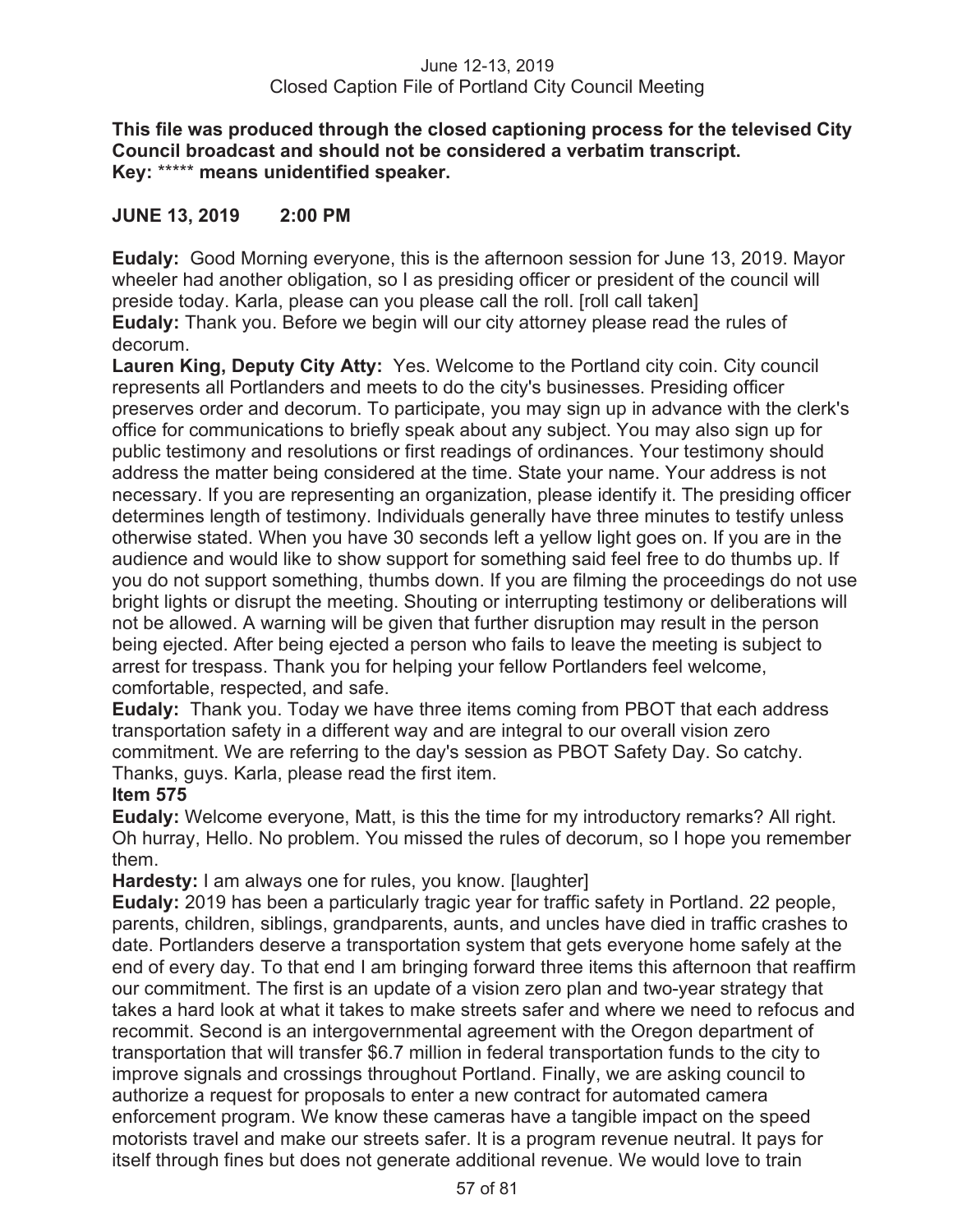motorists to put this program out of business. So, with that introduction we have director Chris Horner and Active Transportation Safety Manager Katherine Ciarlo.

## **Katherine Ciarlo:** Ciarlo

**Eudaly:** I shall revoke my Italian part. [laughter] been a long day. We will hear from some invited guests on the vision zero strategy, take testimony and vote on the resolution. So, director warner, welcome back.

**Chris Warner, Director of the Portland Bureau of Transportation:** Thank you. Commissioners, Chris Warner, director of the Portland bureau of transportation. Thank you for having us here to talk about vision zero, the progress we have made, the challenges and the next steps as we move forward. Vision zero is Portland's commitment to eliminate fatalities and serious injuries on city streets. It continues to guide PBOT's work. The backdrop of the conversation is that deadly and serious crashes continue on Portland streets. 2.5 years since implementation of the plan it is easy to be impatient with the slow progress. I know that I am. Yet I remember that the work requires transforming a system that has been in place for decades. In the 1950's and '60s we built a transportation system aimed at moving cars quickly and efficiently. The greatest predictor of vehicle deaths is number of vehicle miles traveled. Today we will share with you the successes of vision zero, what we have learned from the past two years, and how that has informed what we will be doing the next two years. We really asked ourselves a couple of questions. First, what has worked, second, what trends are we seeing, third, what should we focus the limited city resources we have to make the greatest impact moving forward. This report itself looks to answer those questions and the resolution commits PBOT to a set of priorities intended to accelerate the pace of safety improvements and address deadly trends we are seeing in Portland streets. I begin each of the budget advisory committee meetings by listing names and ages of people that have died on Portland streets. It's a powerful reminder of how personal this is for us. In 2018, 34 people died at traffic crashes on our streets. This graphic shows the names and crash locations. While this represents a 25% decrease in traffic fatalities over the previous year one year is not a trend and 34 deaths are 34 too many. So far in 2019 we are on track to outpace last year. We sincerely hope that doesn't happen. But we are here today because we recognize reversing this trend takes aggressive action. Our crash data shows that in Portland pedestrians are overrepresented in deadly crashes. This graph shows traffic deaths through June 12 for each of the past five years. The dark black bar shows pedestrian fatalities. Of the 22 people who have died in traffic crashes in 2018, ten of those were walking. As you know city count committed to vision zero in 2015 and an action plan was adopted in 2016. The action plan sets out 32 actions aimed at eliminating deadly, serious injuries on Portland streets. PBOT continues to track those actions, reported to council last year and we will post our progress every year. We have refocused work for the coming two years based on what we have learned. Before we talk about the priorities moving forward, I want to share examples of the work we have done. Example 1, truck side guards and other safety equipment. Side guards protect pedestrians and bicyclists from getting swept under large trucks. In 2018, council approved installation of truck side guards on city fleet vehicles. Thank you so much for the funding to do that. In 2019 PBOT, fleet water and parks will complete the retrofit of over 100 eligible heavy trucks with these side guards. In 2020 we will advance requirement for all City owned and City contracted trucks to have safety measures in place, including side guards, mirrors, cameras, and driver training. Example 2 is the city-wide education focus on speed. Speed is a factor in over half of all deadly crashes so ending traffic fatalities means changing culture as well as improving streets. In 2018 we launched the strut campaign focused on speed and the impact serious crashes have on people's lives. Thank you again for funding the one-time funding for that program. About half of Portlanders have seen the campaign and 56 of those that viewed it said it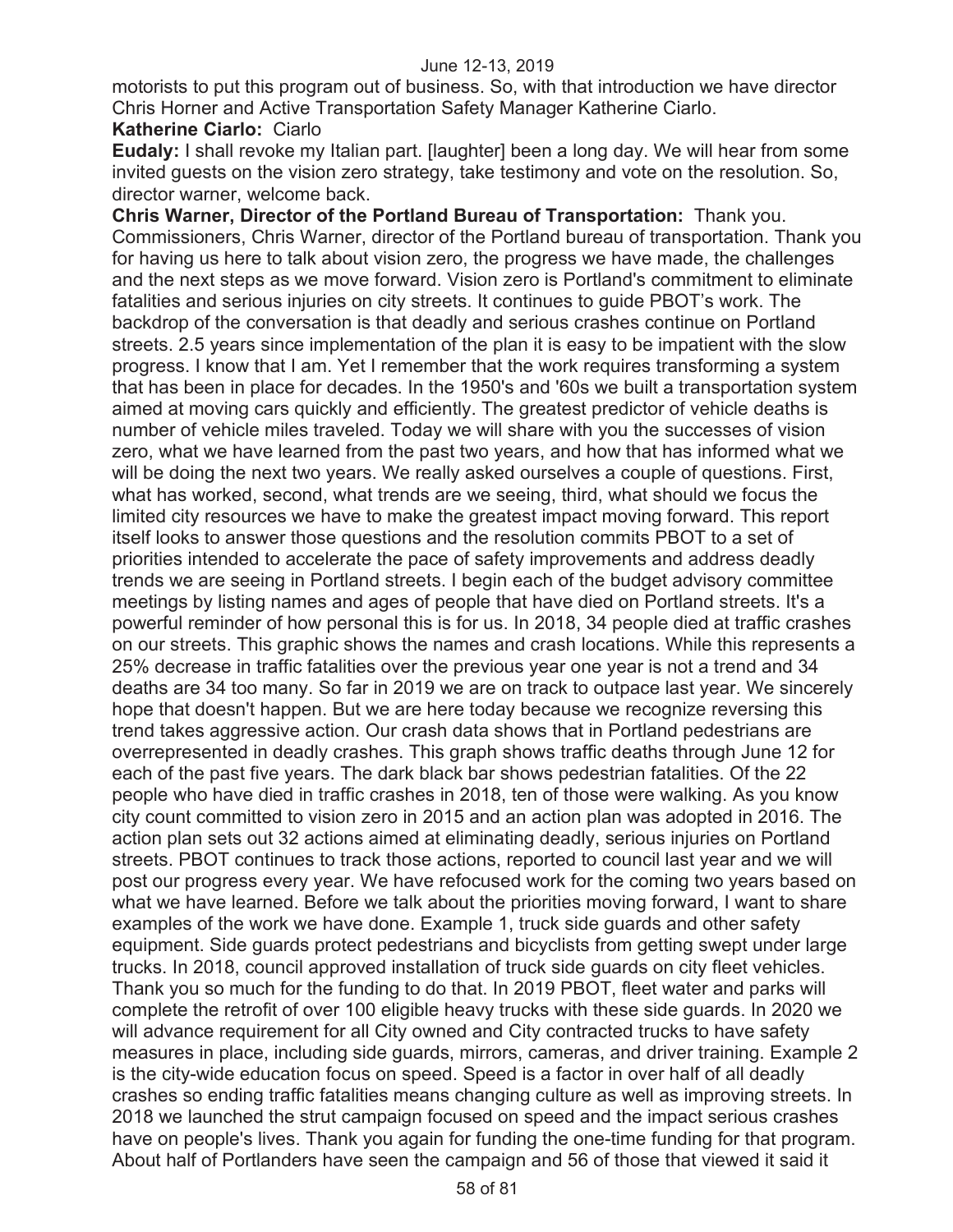changed their driving behavior. We will leverage with speed events. Our [audio not understandable] with distribution of more than 7,000-yard signs we brought attention to Portland's new 20 mile per hour residential speed and PBOT did over 400 runs for these signs with huge public demand and we probably could have kept going because of the demand. Third example, which is really important, lowering speeds, speed limits citywide. That is part of changing the culture around speeding. Speed limits set the expectation of how fast it is appropriate to drive and in a multimodal urban environment with people walking, bicycling, and taking transit slower speeds mean safer streets. Slower speeds reduce number and severity of crashes. On this map the gray lines represent the local streets reduced from 25 to 20 over the last year, representing over 70% of Portland streets. The orange lines represent 59 speed reduction requests on 76 miles of streets granted by the state in 2017 and 2018 and these are the nonresidential streets. We did make a great number of improvements on speed. The fourth example is transforming streets on the high crash networks. In the last two years, 65% of Portland's traffic deaths occurred on just 8% of Portland streets what we call the high crash network. Many of these wide, fast streets need transformative changes that only major corridor projects can provide. PBOT is moving these projects forward as aggressively as we can. A couple of examples, this morning we cut the ribbon on southeast foster transportation streetscape project. Foster has consistently been on our top 20 list of most dangerous streets for walking and bicycling. We expect this project to reduce crashes on foster by 20 to 50%. It includes six enhanced pedestrian crossing, wider sidewalks, buffered bike lanes, 190 trees, better lighting, and reduced speed limit. Thank you, commissioner Eudaly, for joining us at the celebration this morning.

**Eudaly:** I had a quesadilla at the Mercado afterwards.

**Warner:** It was a wonderful event. Another example is the northeast Halsey Weidler streetscape project east of 205. This is nearly complete. It will transform the east Portland business district making it safer to reach businesses by walking, bike, transit, and car. Halsey is among the city's top dangerous -- list of most dangerous streets in Portland. This will add three pedestrian crossings, improve transit access and speed operations, repave the street and add two new signals. Projects like foster and Halsey Weidler reflect Portland's commitment to prioritize investments in low income communities and communities of color. As this shows, 62% of the 110 million in safety improvements in 2017 through 2019 were made in these communities. I think one exception in 2019, only 49% of that is in communities of color because \$22 million was funding for the southwest Capitol Highway. That was a big chunk of that, but we do expect after the next year that we will go back to around 60% that will be back in low income communities, communities of color. That is an overview. I would like to turn it over to Katherine to go through the next items. This has been a labor of love. Figures outweighs to make our streets safer and your commitment has been outstanding for us so thank you so much. **Eudaly:** Thank you, Chris.

**Katherine Ciarlo, Active Transportation and Safety Division Manager:** So, Chris talked to you about some of the work we have been doing since inception of vision zero. I walk to talk about the strategy laid out in this document included in your packet. We have been reporting annually on the 32 action items, but this year we wanted to take a different approach. 2.5 years in we are looking at what other cities have done successfully. We are looking at trends we are seeing in our own city, and we are looking at best practices. The kinds of things that we know can really make a difference based on our experience. We will be talking to you about that. I want to go back for a second to the large projects that Chris was talking about. As you all know, they take a long time. They are complicated and they need a lot of conversation with community about what and whether and when to make those improvements. As we work through that process, we remain quite committed to it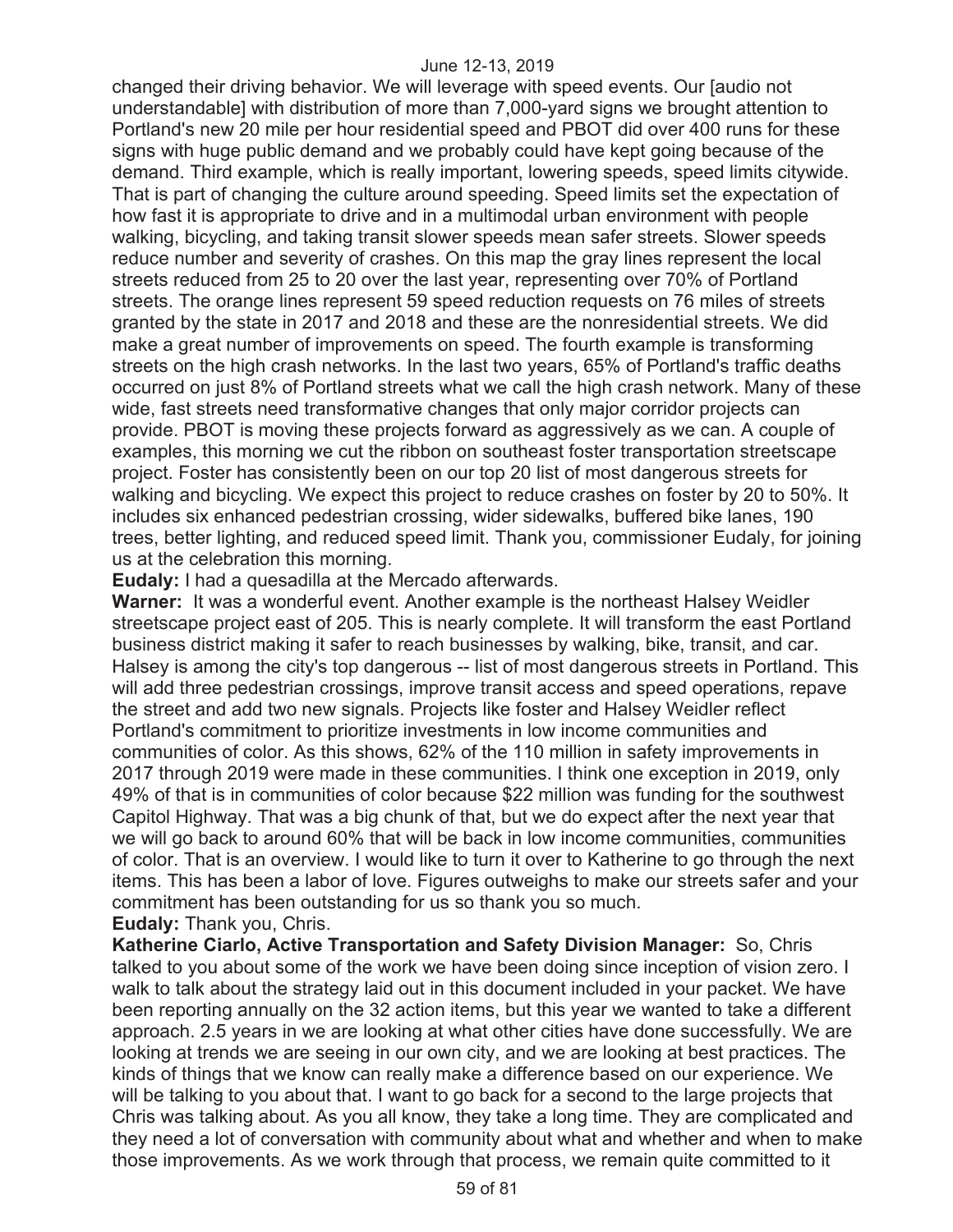because those are where we are going to see the biggest gains in ending fatalities. We also have identified a number of strategic system improvements based on what we call a safe system approach. I think if vision zero is the performance measure, then safe systems is the approach that will get us there. The slide you have in front of you outlines the main safe systems principles. Essentially the starting point is that no human being should be killed or seriously injured in a crash. That is a real departure from our cultural acceptance of traffic deaths as inevitable. The safe systems that underlie vision zero says safety is the responsibility of the user of the system, but it is also the responsibility of the owner of the system and the manager of the system and the designer of the system. **Eudaly:** Commissioner Hardesty?

**Hardesty:** Thank you, Madame Chairwoman, I was just going to say if I look at this, the implication is that somehow, it's the people's fault. They are not acting right. If they acted right the cities would be safer.

**Ciarlo:** Thank you for the question and clarification. If anything, the safe systems approach says it's not the user's responsibility because all people make mistakes. That is an assumption as we go into anything we do in life, but certainly moving around on the transportation system. We're all going to make mistakes. A safe system designs thing and manages things and educates people in a way that assumes those mistakes will be made and looks to protect against them. Then there's a multidisciplinary approach looking at education, regulation, and street design, and it's intended to be proactive, not just responding to particular conditions or events. So, as we have looked at the factors, I described to create this strategy, we zeroed in on a few priorities, and you will see that the report is organized around those priorities. The first one is protecting pedestrians. Director warner talked about the trends that we see in Portland. We are an inordinately dangerous community for pedestrians, and we have developed some very specific strategies to address that that I will talk about later. The second is reducing speeds city-wide. Again, the research nationally and internationally shows clearly that speed is a major factor in reducing all crashes including serious injury and deadly crashes. If those mistakes happen reducing speed makes them less severe and, in many cases, keeps them from happening. We will continue to deliver the high crash network projects and we will also deliver what we are calling our targeted rapid response safety fixes. We will work and continue to be as innovative as we can to create a culture of shared responsibility around traffic safety. Just again to be clear, commissioner Hardesty, that culture of safety isn't about assigning blame to people who are injured by the system but really to create a culture in this city of moving more slowly, of looking out for vulnerable people in the roadway, and of making decisions that result in a safe system.

# **Hardesty:** Madame chair?

## **Eudaly:** Yes.

**Hardesty:** I have a question about I have noticed that there are a lot of individuals, human beings, who move through streets and sidewalks, never actually looking up. They are on some electronic device that apparently is more important than whether or not they survive crossing the street. To me that's a huge -- I have noticed that as a huge issue. Is there any national data or local data on -- I know we're not talking about blame, but I do think that as you say shared responsibility. I think we should have expectation that people actually look where they are going when they are about to cross the street and not be on their electronic device. Is there national or local data on that?

\*\*\*\*\*: Thank you for the question. There's a couple of ways to approach that question. When we did the vision zero action plan and looked at the ten years of data preceding that time distracted driving or distracted walking was not called out at that time as a specific factor. The factors that we saw were speed, impairment, and dangerous behaviors. Those were what were recorded in the crash data. Probably every time we talk publicly now about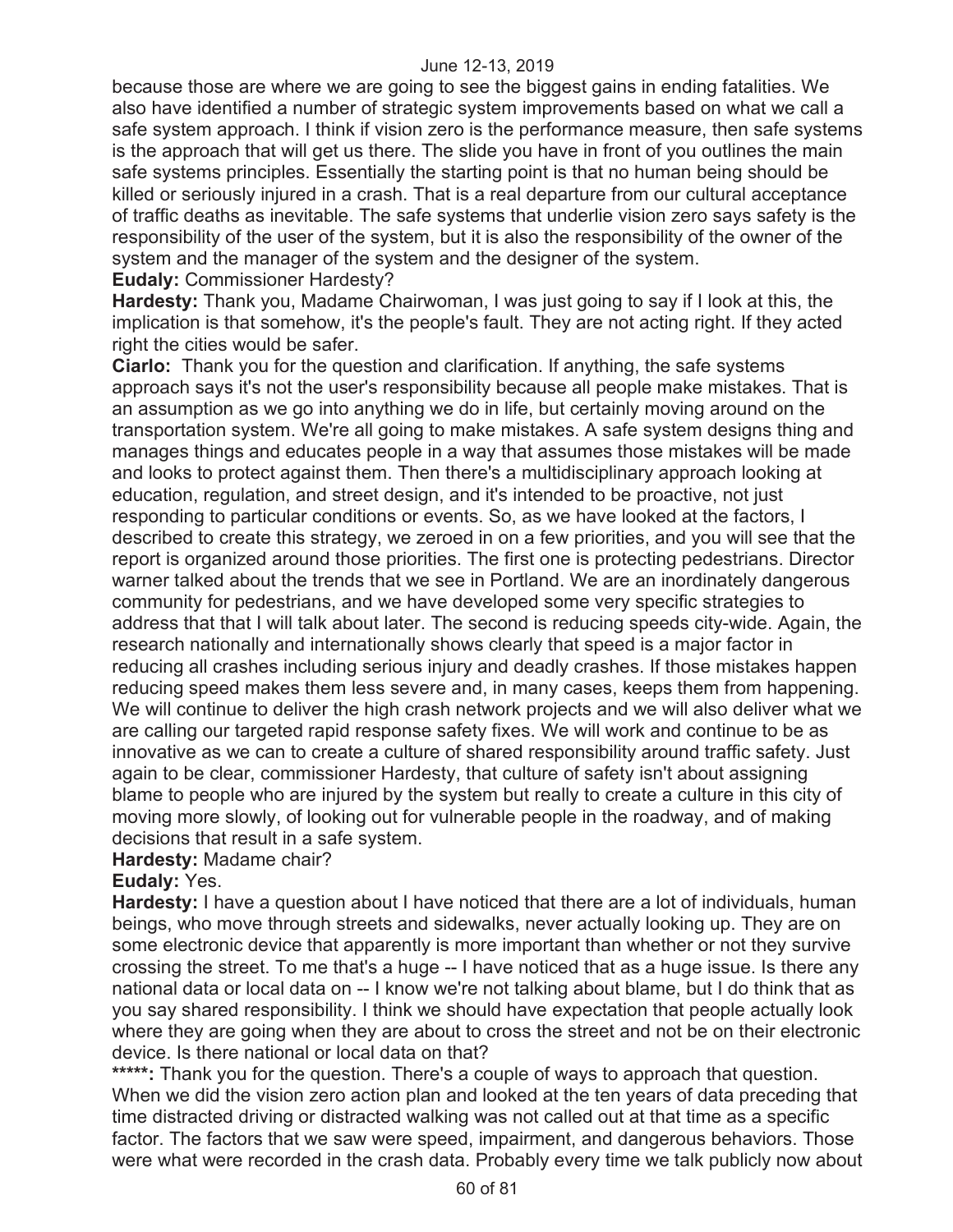deadly crashes, the issue of impairment comes up and the issue of distraction comes up and that is something that with the new state law that passed in Oregon couple years ago about distraction, data collection is beginning but that just wasn't -- it's not something we have great data on because it's not something that historically was quite as evident to us. That said, I think that goes straight to that creating a culture of shared responsibility point, which is we all need to drive, walk and bicycle not distracted. And again, reinforces the importance of bringing speeds down because if people are making that mistake of walking around distracted, which we do not want them to do, but we also do not want them to get killed doing it. I think it informs all of that.

**Eudaly:** This is a chronic problem we see people doing it all the time. It's part of education for sure. But the reality with our crashes, pedestrian involved crashes is the majority of pedestrians are obeying the law and still being hit and killed.

**Ciarlo:** That is the perfect segue to this slide, which again points out that half of our fatalities in the past years, the last five years, have been pedestrians, that of those fatalities, in fact of all pedestrian crashes, 71% occur at intersections and half, nearly half of those happen at signalized intersections when pedestrians are crossing legally. **Eudaly:** We can't assume that that remaining 29% is people wandering into the road or crossing at midsection, sometimes it's cars driving up on sidewalks or over the line and

hitting people on the shoulders.

**Ciarlo:** Absolutely. In many of our streets in east Portland the intersections, the signalized intersections are so far apart that human behavior being what it is and just practicalities being what they are people end up crossing mid-block or at unmarked crossings which ends up not showing up here but being a dangerous way to interact with the system. **Hardesty:** Excuse me for just a second. Thank you, chair Eudaly. I guess I don't want to dismiss the fact that -- there's a shared responsibility when you're on the road whether you're walking, biking, et cetera, et cetera, right? The fact that we weren't collecting that data earlier but now because of a new law apparently, we will be collecting data on distracted walking and bicycling --

**Ciarlo:** I'm sorry, distracted driving.

**Hardesty:** Just driving.

**Ciarlo:** Just driving.

**Hardesty:** Again I think we need a full set of data to not just assume that it's one causation for the outcomes that we're getting because I can just tell you just from personal anecdotal data I'm not doing any kind of collection, but there are way, way too many people even downtown, people walking with their eyes on electronic stuff even when the light is red or green, I have observed that over and over again. I have yelled at a couple of people because they did that right in front of an automobile that scared me because I was driving. So, I hope that as we continue with this process that we will make sure that we're painting a full picture, not a picture based on the outcomes.

**Eudaly:** I share your belief that there's a shared responsibility. I see a lot of foolish behavior in pedestrians and cyclists and e-scooter riders and car drivers. We have a very auto centric culture. We tend to blame the victims in these crashes when in fact like the statistics show they are following all of the laws. So my push-back on responsibility isn't a denial that pedestrians or cyclists need to follow traffic laws and need to take responsibility, it's a false narrative among I guess car advocates who don't want to take responsibility for their role, who don't want us to inconvenience them by making our transportation safer for pedestrians and cyclists, and despite the fact vehicles have only really been on the road for 120 years, roads have existed for millennia, I think that they think they should be sole conduits for automobiles.

**Fish:** I have a question about this slide, but also want to make a comment. I now live and work downtown and one of the byproducts of that is that I don't have a car and do much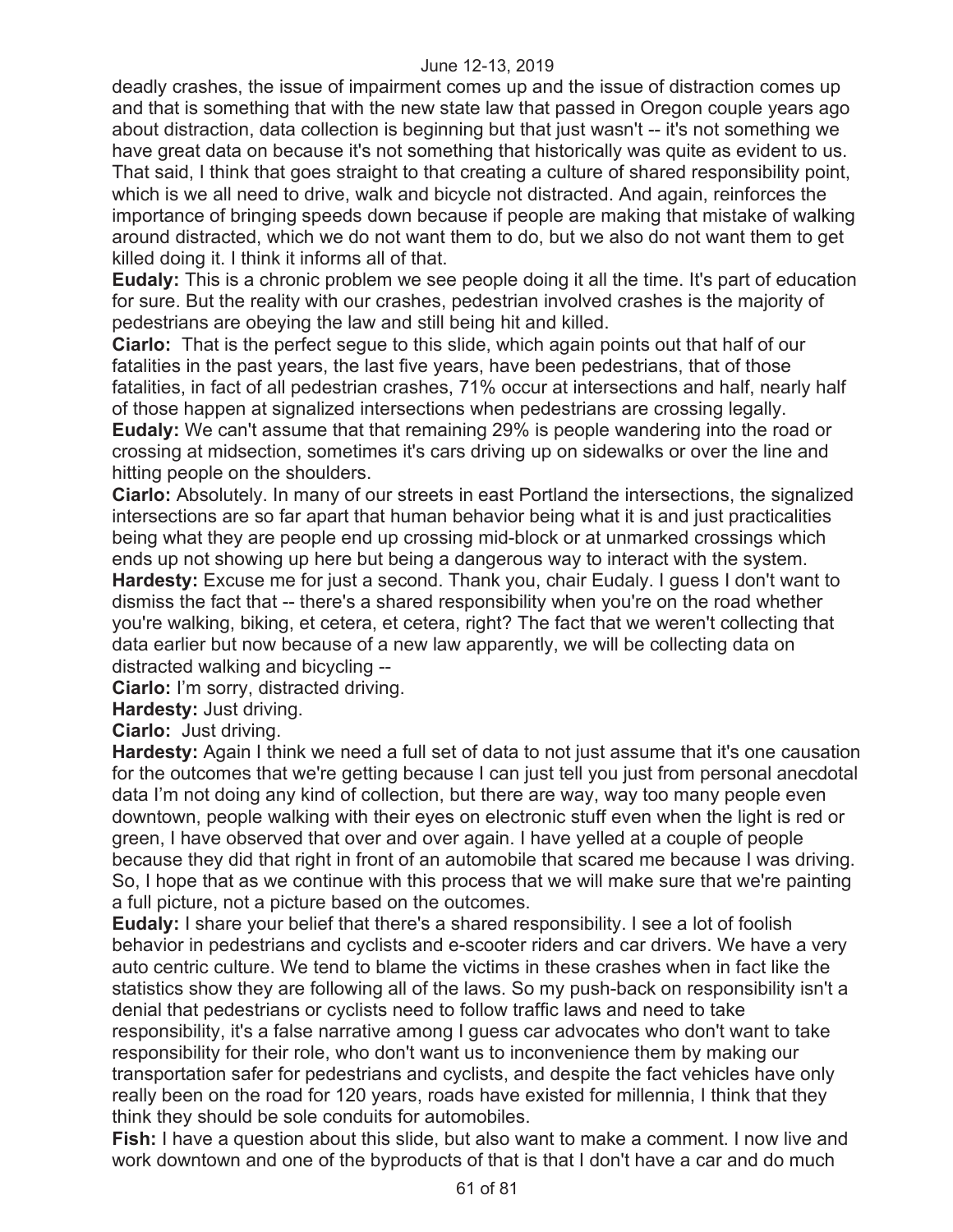less driving and it's incredibly liberating. Once upon a time I lived in northeast Portland and spent a lot of time commuting. It was becoming increasingly stressful because of traffic and congestion. That is largely lifted from my life and not everyone has the opportunity to live and work in the same place, but my vehicle miles traveled that you said directly correlates with some of the bad outcomes here has come down quite a bit. It is also been from a personal point of view taken a lot of stress out of my life. I will say, and maybe this is a function of having grown up in some other cities, that despite what I see and I see a lot of the same stuff, people not paying attention, going on the wrong way on bike lanes, all kinds of stuff, I also know the law, which is that I can't think of a scenario in which the pedestrian doesn't have the right of way. One thing that concerns me greatly in my neighborhood at goose hollow, most people driving don't know the law. Don't know about pedestrians clearing pedestrian rights of way. They wait until there's a foot space to make the turn then play dodgeball with the pedestrian. That's illegal. I operate when I drive on the assumption that just about anything can go wrong and it's my job to be aware of the environment. Thankfully I don't do a lot of driving but when I do, I operate under that assumption and thank god I haven't had any accidents. I wanted to ask you a question off this slide, though. 71% of all pedestrians' crashes occur at intersections. 20% from left turning drivers failing to yield. In the high crash corridors those left turning driving are offer in a dedicated lane with a dedicated light making the turn. In 49% in low light conditions. Were you surprised at any of these data points? Was there anything in these numbers that surprised you?

**Ciarlo:** I will say that we were surprised by the number of crashes that occurred, the 20% that you pointed out, from left turning drivers. Sometimes those happen with left turn arrows. Obvious there are not left turn arrows and what happens is the person creeps up and waits for that gap and because they are focused on turning left quickly to get through the gap, they don't see the pedestrian there. I'll talk later about one of the treatments that we're recommending as part of this resolution and report to address that. That was surprising to us that it's that high.

**Fish:** I get that example you gave of people in the intersection monitoring oncoming traffic, looking for a gap then being surprised there's a pedestrian there feet away. That seems to me to make a lot of sense. I will tell you that even where it is a dedicated lane with a light what I have noticed and I spend a lot of time on 82nd street, it's the hub of a lot of places that my family and I go on a regular basis, people know that if they don't make that left turn and make the light they have a long wait. So, what I have noticed is people speeding up. Once that green goes to yellow, there's a hell of a lot of activity in that intersection because you have to wait quite a while for the next left turn.

**Eudaly:** When it is red, they are still turning.

**Fish:** That's an example of a dedicated lane and light but where we are still being pedestrians put in harm's way.

**Ciarlo:** Absolutely. We'll talk a little bit later about the timing of signals and what you're describing turns out to be something that there are tools out there to try to retime signals to build in again safe systems protections about that kind of thing. Just one last thing before moving on, I do want to just let you know that every year we do an evaluation of all of the fatal crashes in the city that we have data on. We work with the police; we partner with the police bureau on that. We don't -- sometimes we see impairment of pedestrians. We don't typically see a lot of distracted pedestrians at least so far showing up as crash causes. Not to say that it's not important and what I have written down here is that we should include in our culture of safety work educating people about the laws and about distraction. So it's important that it hasn't showed up in our data as a crash cause. Then just the last thing I want to mention was this thing commissioner Fish that you mentioned which is almost half our pedestrian crashes occur in low light conditions. As many of you know, some of our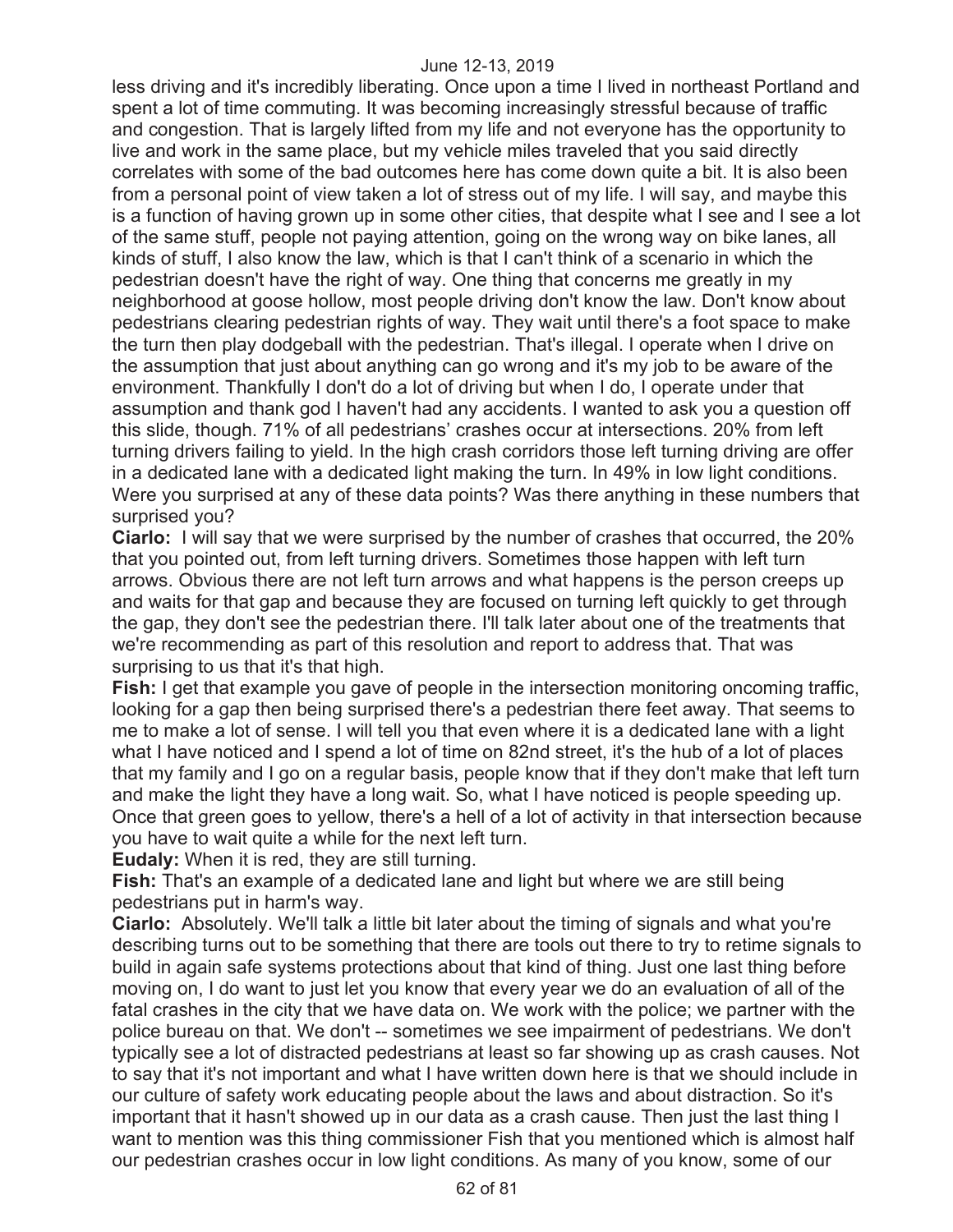most dangerous streets are wide streets in east Portland having lighting only on one side because of the historical ownership by the county. So, one of the things we are working on is to improve lighting in those very dangerous places. So, I think we have talked about a lot of this, signal timing, changing signal timing, provide what we call leading pedestrian intervals to get pedestrians out first and make them more visible. Commissioner Fish, you zeroed in on this with the protected left turn timing and prioritizing street lighting. You all have led us exactly to the solutions we have been thinking about and articulating here. The next big category of action is reducing speeds, and again, as director warner said about half our crashes in Portland have speed as a major factor. I think you have all seen these little dials before but essentially what they say is if you as a pedestrian are hit by a car traveling 20 miles an hour you have a 10% chance of losing your life. If you're hit by a car traveling 40 miles an hour you have an 80% chance of losing your life. So, this bringing down of speeds even on residential streets where we don't see a lot of crashes but don't want to see deadly crashes is really important to the system. The strategy pieces, I think this is something we really focused on in the past year and intend to double down on in coming years, it's about setting safe speed limits to help arrange people's expectations appropriately. It's about redesigning streets to encourage safe speeds. And it's about educating our fellow Portlanders. It's not always easy for people to understand why they need to slow down. One of the things we're seeing from a safe systems perspective is that it's partly our responsibility to help people understand the consequences of driving quickly and refocus the goals away from getting people somewhere quickly as commissioner Eudaly said and refocus it on getting them there alive regardless of how they are traveling. Then speed limit enforcement is an important part of our speed strategy as well. So, we talked already about transforming major streets. This just gives you a sense for outer division of what that transformation could look like. This was a design that's been developed in partnership with a lot of the people and organizations out on outer division. You can really see the change in the way the street feels and the way it functions in terms of safety. We are continuing to double down on those investments and as director warner mentioned a lot of those investments in the coming two years will happen in east Portland. This is just a list of them. Even as we move through the process of delivering them, we are piloting a couple of important quick fix actions. The first is the left turn pilot. It speaks to this dynamic we were talking about earlier as people zooming through an intersection or accelerating through an intersection to turn left. It puts a bumper type thing in the middle of the roadway so when you turn left you can't cut the turn quickly and you need to slow down and it orients you in a way that you can see the pedestrian in the crosswalk. That's aimed at those statistics that we were looking at earlier, the pedestrians who are in crashes crossing at crosswalks with signals. We're going to do 40 of those throughout the city this year. We'll be -- we really think of these as community engagement in their own right. We'll be doing a lot of assessment beforehand looking at behaviors, looking at how people feel about them. We'll look at data afterwards that shows what's happening and how these are affecting those behaviors and we'll be speaking a lot with people who live and use those streets to help them understand. Then the second bullet point comes out of direction we got from commissioner Eudaly and director warner in April after a particularly deadly, particularly painful -- they are all painful, deadly crash. It was just one too many after a week of too many painful deadly crashes. The direction we have received, which we have incorporated into this report, is that at every deadly crash site we'll evaluate the factors that led to that and if it's apparent that we need to make immediate changes and it's easy to make those we'll install temporary traffic and operational improvements that are needed as we evaluate long term what should happen there. Then the last challenge which obviously has come up a lot in the discussion already is this creating a culture of shared responsibility. I put three main challenges honestly here on the slide. One is that to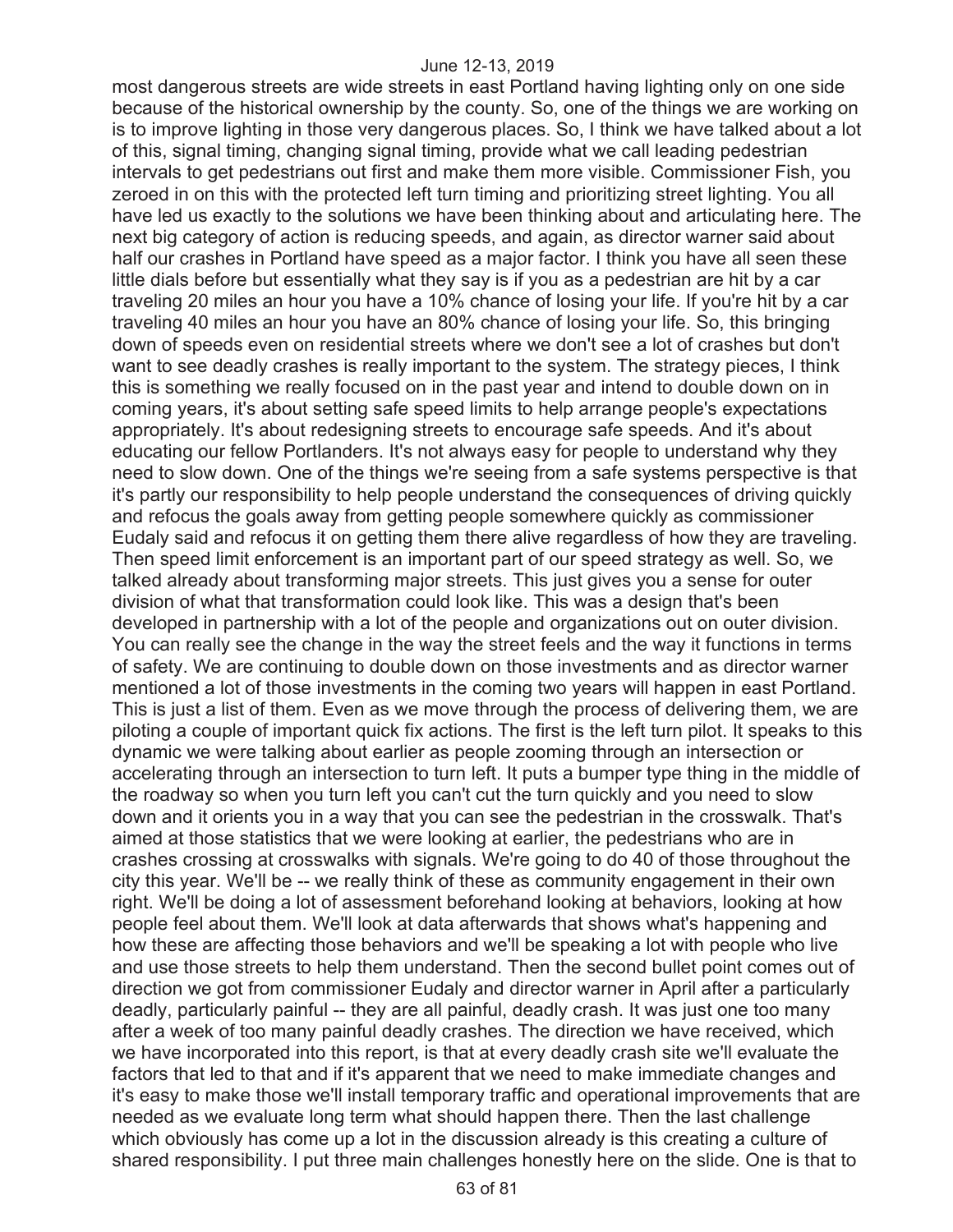end traffic deaths we have to refocus from moving quickly to getting there safely and that is a change management challenge. There's no question about it. It's an important challenge for us as a transportation bureau as well. The other is that speeding is not just accepted in our culture, but it is expected. Helping to eliminate the deadly consequences of that expectation. The last is that Portlanders are ever more diverse. The ways we hear from people and reach people need to continue to evolve and we need to have more and more broad-based strategies to reach people we have not historically heard from and communicated with. That is an enormously important part of our vision zero work. This is just a picture showing a couple of images, upper left-hand corner is a reader board after a fatal crash. The other pictures are pictures of what we call our street teams which we partner with community-based organizations to educate people on the street about traffic behaviors and traffic safety or to provide actual training for people who say had historically lived in one part of the city where traffic norms required one set of understanding of behaviors and have moved to a place like out of stark where there's a completely different set of expectations and needs. We have worked a lot with those organizations and expect to keep doing so. I'm going to turn it back over to director warner to talk about the resolution in front of you. Again, we'll be asking you to accept the strategy report. We'll be asking you to approve the resolution and then we'll have a couple of folks testify but I just wanted to call out before Director Warner reads the resolution and talks to you about it the incredible support we have had from the county health department, who is here, and also from Families for Safe Streets who are folks who have just been there at every step along the way to develop and implement this strategy. Thank you.

**Warner:** Thank you, Katherine. I would be remiss if I didn't thank the staff of PBOT, Katherine, dana clay, matt, everyone has just been doing a great job in terms of really bringing the strategy to life. Portland, very few cities were vision zero cities when we began so we have become a national leader and a city that really has embraced this. So, thank you, council, for your help in terms of helping move this forward. I think I will just talk about the resolution. I think Katherine talked a little bit about it. I just wanted to say there was a directive that I made on April 24th as she said and some of the things that we were looking at in terms of the quick solutions we talked about, one is the leading pedestrian indicators, intervals, which Katherine talked about, which gives pedestrians a head start on some of those. We will be installing those. That will be our default practice moving forward. Protected left turns in terms of figuring out ways to make sure the left turns and we talked about that, then the left turn calming which is the object that makes people go around a little bit more. The other piece that is important that we're talking about is to really each of crash sites we put up a reader board for two weeks to let Portlanders know that there was a fatality at that site. Sometimes what happens is there will be a fatality and a few hours later it will be cleaned up and nobody will know what happened. We want to raise awareness to know that was a dangerous spot, that someone died this, and for them to reflect on how they are driving. That's part of the resolution you have today. It's accepting the report and we're here for any questions you have, or we can take invited testimony then come back. I think it's up to you, madam president.

**Fish:** Invited testimony.

**Eudaly:** Thank you. I want to invite Jae Douglas, environmental health services director from Multnomah county up to the table. Welcome. Sit wherever you like and state your name for the record.

**Dr. Jae Douglas, Environmental Health Services Director for Multnomah County:**  For the record I'm Dr. Jae Douglas, environmental health services director for Multnomah county. I work in the health department. I have also been a member of the vision zero task force since inception. I -- and my staff is here with me. They have worked with vision zero from the beginning as well. I'm here to support the continuing effort to apply a safe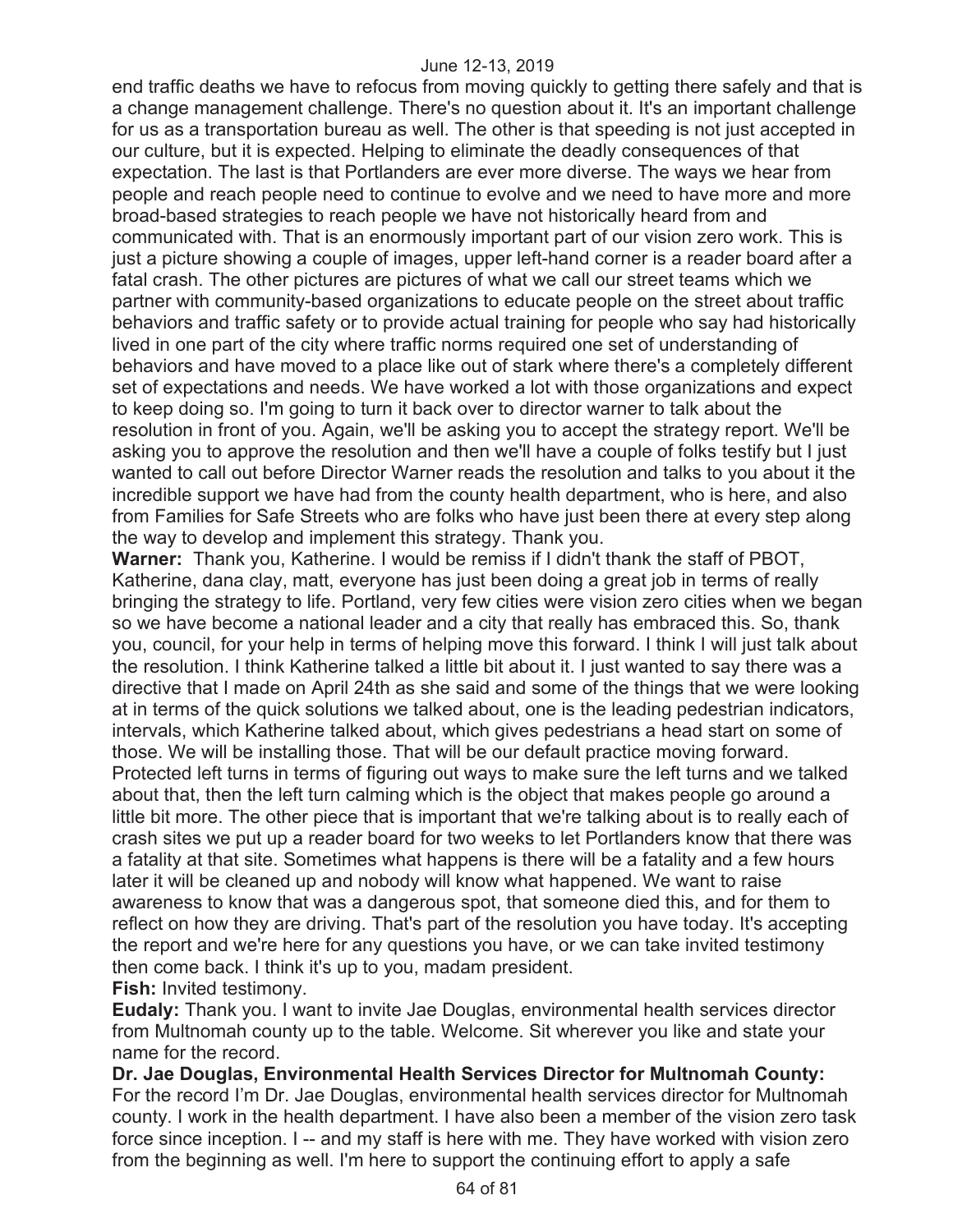systems in detail approach to putting safety at the center of the way we design and manage our transportation system. In the world of public health and creating effective public health strategies we talk about making the safer choice, the easy choice, whether it's access to healthy food or other strategies we know that people will have better outcomes if we build those systems into our world. We know that vision zero makes a critical contribution to our effort to commit to improve community health. Want to point out a couple of reasons why I think we need strategies like vision zero to make progress on public health. First these deaths are numerous, so numerous they contribute as a leading cause of death in Multnomah county. Of course, secondly, most importantly, they are preventable. They are -- finally and actually most importantly they disproportionately impact vulnerable members of our community, our communities of color. During the vision zero process we talked often about communities of concern and ways to think about the ways that people are vulnerable in the context of our transportation system. To my first point I want to share some data on the commonness of our traffic deaths. In a five-year period between 2013 and 2017, unintentional injury was the third leading cause of death in the county ranking just behind heart disease and cancer. So earlier the high rate of traffic deaths for pedestrians runs counter to a lot of our efforts that we're trying to advance to get people out of their cars and walking. If our streets are not safe for pedestrians, it's very hard to encourage people to get out of their cars and get on their feet. Of course, those strategies are directly related to cardiovascular disease so traffic deaths themselves are what we want to avoid but we also know our traffic system has a very big impact on the choices people make. We can't make progress on leading causes of death and injury without efforts like vision zero. The preventive nature of traffic injuries is the second piece that makes this such an important issue. One of the aspects of vision zero that stands out to me as my role as a public health practitioner is its evidence based. In public health we use data, rely on data, look to data to help us understand this. We know other jurisdictions have blazed the trail for us. They have made effective ways to reduce injuries. And like other public health agencies engage in this effort across the country and around the world we know that lowering speeds is one of the most effective strategies that we can look to reduce likelihood and severity of injuries. You know, there are estimates that we look to that says simply a 5% reduction in speed can reduce fatalities by as much as 30%. That's a small investment of change for a very large benefit. Those kind of evidence-based strategies helping us to tell the story, help us to understand how those trades, transactions, decisions we're making really affect very -- have very big impacts. Traffic deaths like all other public health issues really demand that we respond with a look toward the disparities faced by low income residents and people of color in our community. One of the things I very much appreciated about PBOT's work and the task force's work is how close they have looked at the relationship between our transportation system, the effects of our transportation system and specifically how we use enforcement tools. And how those might disproportionately impact communities in unintended ways. The two-year plan updated specifically prioritizes objectives that are important to our most vulnerable communities and communities of color. For one example is the improved street lighting plan, and that was elevated as a concern in the walking while black report. We simply can't reduce the unacceptable and persistent health disparities that we see in our community without efforts like vision zero. Want to thank you and applaud both they elected body and Portland bureau of transportation and the vision zero task force for making progress in this effort. The Multnomah county health department, environmental health, we are here to support your work and will be you all along the way. Thank you. **Eudaly:** Thank you.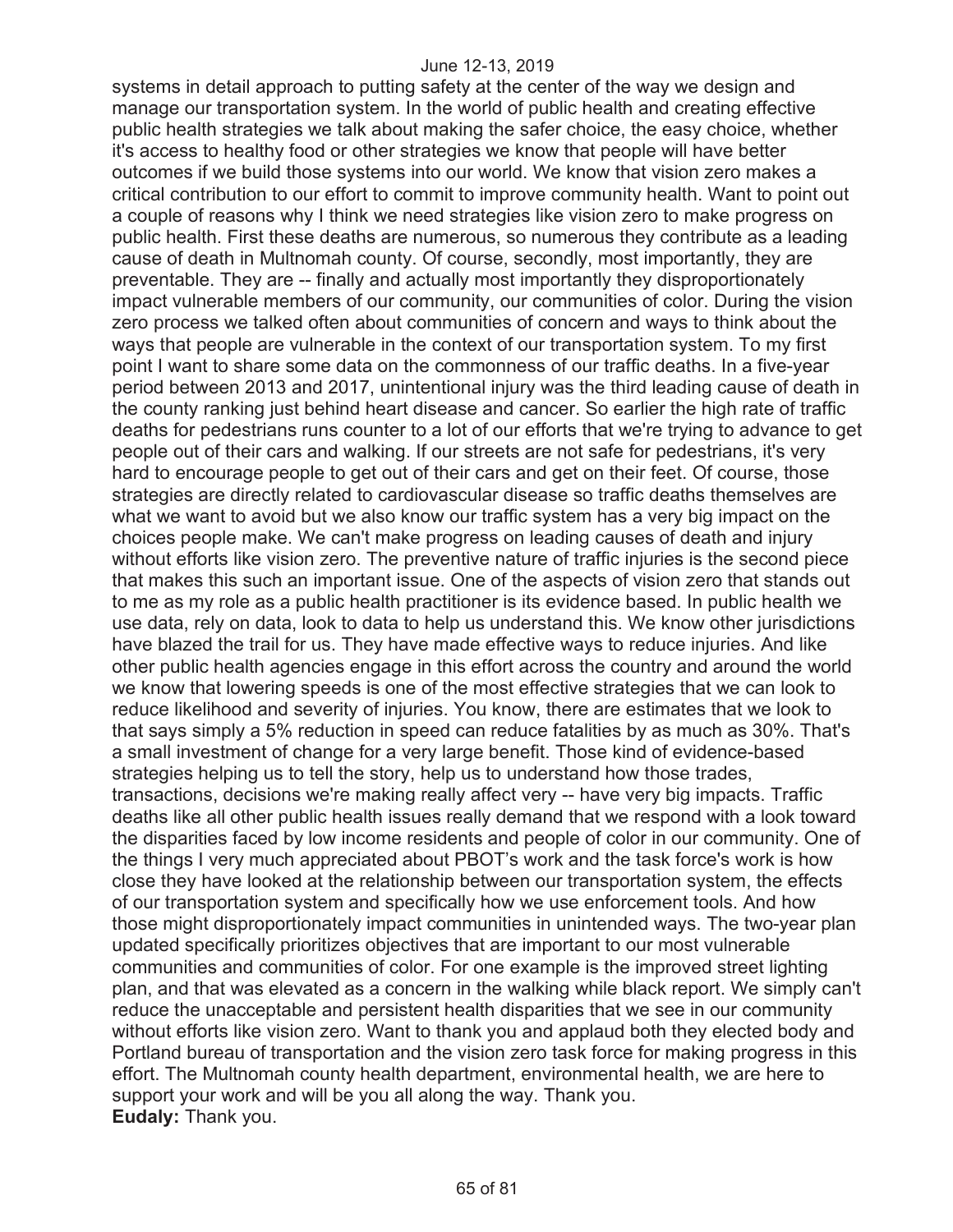**Fish:** Before you go, something you said earlier really jumped out at me. That was the statistics you shared with us about the way you collect data on deaths in the county. I think you had cancer number 3. I forget what was one and two.

**Douglas**: Heart disease and cancer.

**Fish:** So, heart disease is 2, cancer 3?

**Douglas**: Heart disease is number one, cancer is number two, and unintended injury are number three.

**Fish:** Number three? And where is that data for people that want.

**Douglas:** We're relying on CDC data for that. My staff will be happy to help tap that for you and bring it down at a more granular level.

**Fish:** Thank you.

**Eudaly:** An interesting item for me is lack of safe pedestrian infrastructure is another -- it's a public safety issues but also a public health issue. If people can't walk, they have all sorts of adverse health outcomes. That's important to note the side effect of us having a more complete system that is safe for all users means we have a healthier community. So that is exciting. Thank you. All right. No. That's not how it works. Sorry. [audio not understandable]

**Eudaly:** Is there any public testimony?

**Moore-Love:** Yes. Two people signed up.

**Fish:** Was your name called, sir?

**Eudaly:** Hold on, please. Welcome. You have three minutes to give your testimony. Please state your name for the record. Either of you can begin.

**Chad Bustow:** I'm Chad Bustow. In paying attention to the testimonies earlier, I thought it was really important couple of ideas about actually changing our culture in the idea that like nobody should really be killed in traffic deaths. But I think it might be just as important in a way because as human beings we kind of have a history of being on this planet for a while and being subjected to as many types of death as like are possible. We have sickness, accidents, we have things like killing and murder. I think that it was kind of stated earlier about the subtle psychological identity of the inevitableness of dying on this planet. I think that that's one of the most troubling psychologies that we have as human beings in general. To the point that if there was anything that we could do as human beings over all on this planet to actually stop ourselves from dying, before we die, including traffic deaths, I think that it might be a really good idea to look at because the basic component of humans on this planet that we find to be everything in our societies from our laws to our educational systems is our language. If we get used to the idea because of our language of dying and death in general it presupposes us to that eventuality and one of the ideas I wanted to translate here then is the fundamental aspect of humanity and language that unless we actually change our language from the actual basic level of even so basic as the alphabet itself, I think that we're going to continue to experience traffic deaths in some way, shape or form. So that's kind of my testimony about the whole idea. **Eudaly:** Thank you. Welcome. Please state your name for the record.

**Jillian Detweiler, Executive Director of Street Trust:** Good afternoon. Commissioners, I'm Jillian Detweiler, executive director of street trust. I was attracted to working at the street trust because of the pleasure of walking and biking using public transportation as commissioner Fish said removing that stress of driving from my life. But as I have done this work, I really have been surprised by how many people feel that their choices are curtailed because of fear of death, injury, intimidation, and personal security using our public streets. I also work with southwest Washington families for safe streets. These are folks who have had loved ones killed in crashes and are willing to find meaning in their lives by preventing other families from experiencing the tragedy they endure. It's an honor to elevate their voices. Kim stone from families for safe streets is here today. Working with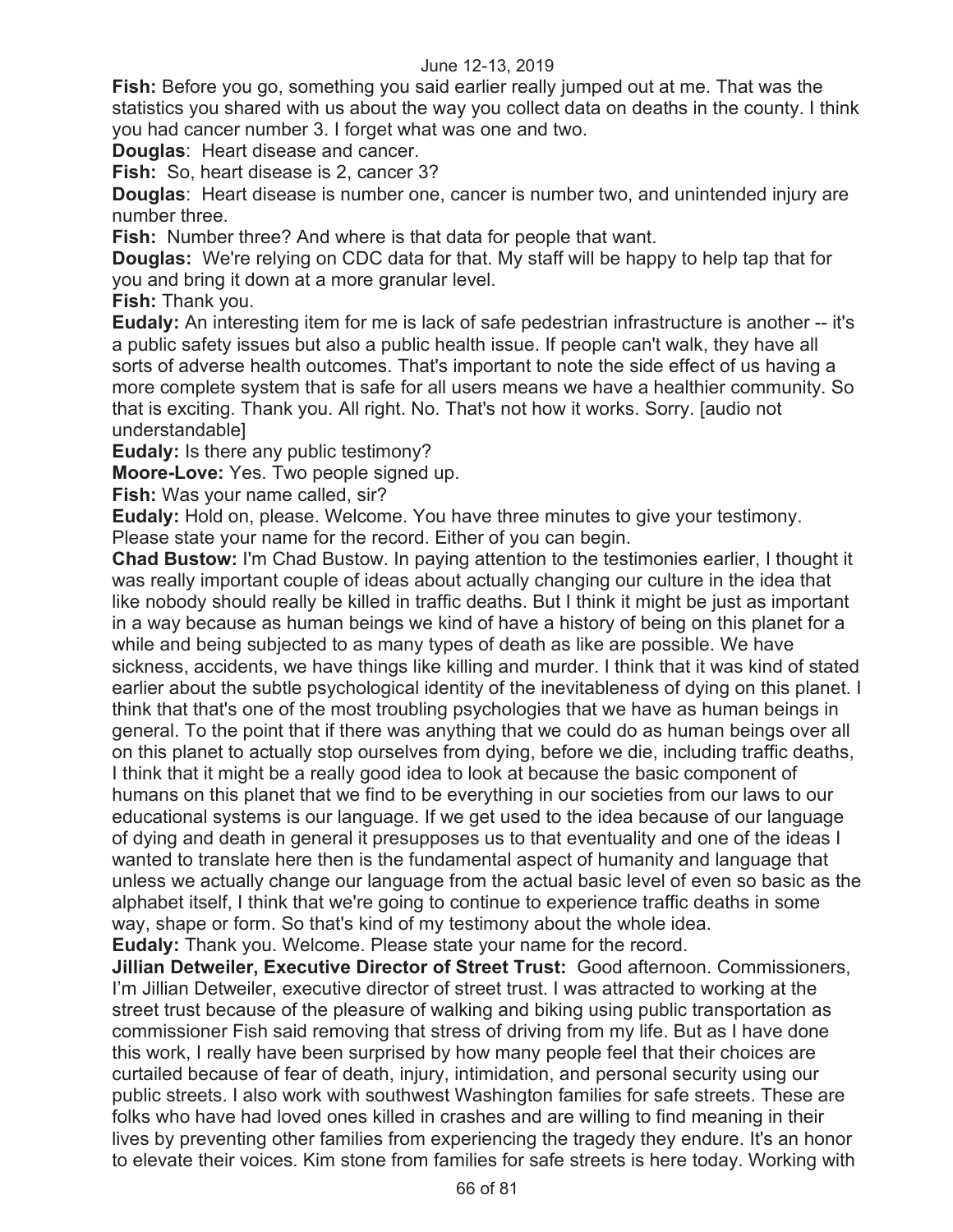families for safe streets makes vision zero more personal for the street trust. We are so proud that Portland is in early and persistent adopter of vision zero, that it's a prominent guidepost for PBOT and the city. Zero is the only acceptable goal for traffic deaths. The piece that we want to underscore is street design. We have to rebuild our transportation network to give people all the signals and protections that they need for everybody to move around safely. That's why we're very active in the regional transportation measure and have worked hard to keep safety as one of the criteria for projects that will ultimately be elevated into a project list to put before the voters. My job is an advocate, so I'm going to suggest some ways we could be stronger. When the street trust is invited to participate in project design, open houses, or committees, we're looking at it now through the vision zero lens. We saw the 122nd project goals evolve in a positive way. It started with a goal of increased safety for all, improved pedestrian-bike access and support better transit while balancing the need of freight and other modes. It's that last phrase that makes you feel like, oh, yeah, we'll do those things for pedestrians and bikes as long as it does not inconvenience cars and trucks. But there's actually been some change in the language on that project and we would like to continue to encourage just that really clear priority for protecting vulnerable road users. My time is up.

**Eudaly:** I can extend a minute. We only have two people. You're an important voice. **Detweiler**: Thank you. During my time on the vision zero task force approaches other than street redesign have been agenda items for the task force. The most sensitive of these has been enforcement there have been racially diverse people at the table who have helped eliminate the disparate racial impacts of enforcement. Those conversations I think have shaped the way that PBOT and the Portland police bureau has moved forward. There's at least a place where the data is shared. There's an opportunity to probe what the data means. The goal of enforcement is prevention, not citation. That was discussed earlier. My brief review of the literature says that citations aren't very effective in changing behavior. Someone who is cited is twice as likely to be cited again. The research shows that cameras are a deterrent. In New York automated feed cameras reduced speeding by 63% and pedestrian injuries by 23%. I know there's a lot of sensitivity to where those cameras are located. But I do think they have shown a superior deterrent effect, which is what we really want.

**Eudaly:** You'll need to wrap it up. Thank you.

**Fish:** Madame chair, are we about to vote on the resolution?

**Eudaly:** Let's bring staff back up.

**Fritz:** Thank you so much for your work on this. I just have some detailed questions which I'm sure will not surprise you in the least. The first one is it's great that we have vision zero today having had the pedestrian plan yesterday and we had some discussion about parking near intersections. I'm onto wing how quickly are we going to move forward on removing parking spots all over where parking is designated a parking spot but is actually an illegal spot?

**Warner:** In terms of timing, I think we are prioritizing. There's a cost involved, and I think we are open to trying to figure out the best way to do that in terms of our limited resource because it isn't free in terms of like having a lot of times we'll have to remove curbs, there's paint involved, signage. We want to prioritize the most dangerous streets and those will be where our priorities will be.

**Fritz:** I would encourage you speaking as one commissioner to be thinking for next year's budget, but looking forward to next year, I would be very interested in a package to look at the capital cost of doing that. In the past over the past ten years when we discussed it there's been some suggestion that losing revenue from those spots might have an impact on other programs. I would encourage you to look at that and if there is a cost to that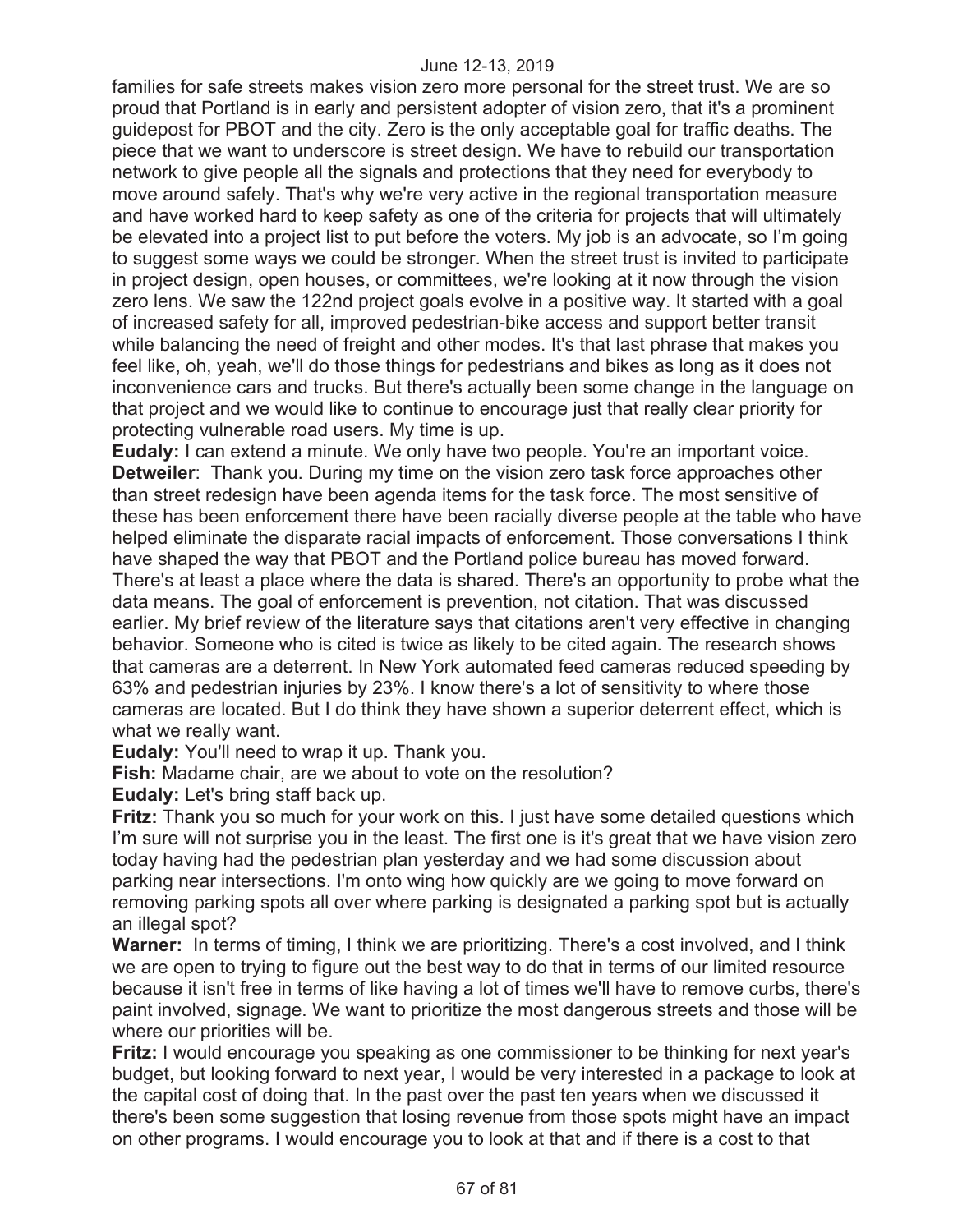looking at the cost of the lives that we have lost. I would be happy to consider a funding mechanism.

**Eudaly:** This is something high priority for me. I think starting with intersections especially that don't have proper crosswalks as Chris mentioned where we're doing capital projects to save time and money.

**Fritz:** Thank you. I should have started by saying thank you for your passion for this project, for the pedestrian plan yesterday and for taking my interest in this up to the next level and the next level beyond that. I really appreciate your attention to all of these issues which is why I'm asking these questions without asking them ahead of time because I know you have asked them as well. I assume that you have. Do we have demographic data on the crash victims and pedestrians in general?

**Douglas**: We don't really have demographic data on crash victims. There's a couple of reasons for that. We get our traffic crash data from the state, and it's essentially calibrated against the DMV records. Those DMV records don't give racial data. Except age. We do have age. We often when we show graphics use the age because that's a really important indicator of vulnerability. But we don't have a good way to collect race data. One of the - sometimes it's noted by the officers who respond to crashes, the challenge there is that when you have a severely injured or deceased person an officer may or may not make the right judgment call on what race this person is. So, we don't have reliable sources. We do have sort of state level aggregated data, but that is the closest we can come. We can't really say reliably x number of crashes happened to people of x race or ethnicity.

**Fritz:** I can tell you have been thinking about this a lot just as we are often concerned about demographics of people stopped for traffic infractions. I think this is important information and a way to glean from newspaper articles about the people who have been affected, there's often a personal interest story about that could then be aggregated without asking for that identification at the time. It would be as you say an estimate, not necessarily 100% accurate but I think it would be helpful. Probably would show us who is being impacted.

**Eudaly:** There are also go fund me pages for medical expenses and funeral expenses. Just anecdotally I do believe that the victims are people of color disproportionately represented in those traffic deaths. Especially pedestrians.

**Douglas**: The other dynamic at play is we do know where the crashes happen, and we do have demographic data about surrounding communities. While we may not have data on each person, though I appreciate your suggestions and our team will think about that, I think it's a reasonable thing for us to be grappling with, but we know from the demographics of the places where these incidents are concentrated that communities are impacted by fear of that, by whatever curtailment of their activities as Jae mentioned they

might experience because of that type of fear.

**Fritz:** Thank you. Do we have information about the particular projects that have been funded with the vision zero allocation from the cannabis tax money?

**Douglas**: We do have that. In the conversation about the cannabis tax earlier this year we prepared a summary of the vision zero activities that have been funded by it and we can make that available to you.

**Fritz:** If you could get it to all of council that would be helpful. Do you know for instance how much lighting have we installed in east Portland?

**Douglas**: Oh. I'll get back to you on that. I don't know exactly. I know generally that the bad news answer is that it is tremendously expensive to install lighting, but more than that we'll get you actual estimates back. We will be looking at lighting as we have talked about in the budget process and in this report both as part of our major capital projects moving forward and also we have a couple of individual budget asks for specific lighting on stark and thank you for your approval of that.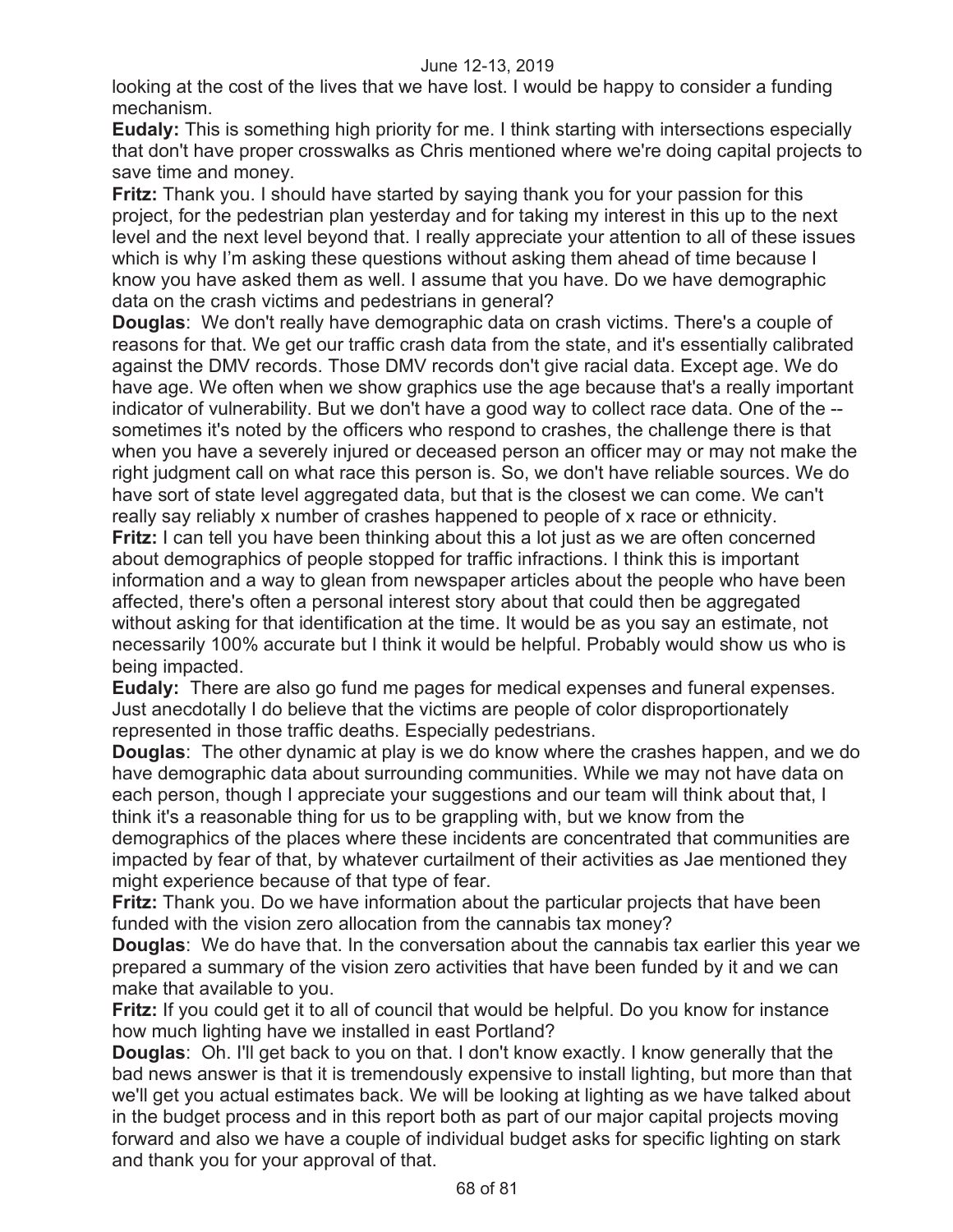**Fritz:** Again, I appreciate the street trust being here and advocating consistently for safety as well as movement and maintenance. In the fix our streets gas tax, are vision zero projects included in the safety improvements funded by the gas tax? **Warner:** Many of them are.

**Fritz:** If we could have a list of what's been funded on the safety side with the gas tax that would be really helpful. Thank you.

**Eudaly:** Commissioner Hardesty.

**Hardesty:** Thank you, madame chair. I am also interested and I think I heard someone testify that we have been able to reduce speeds because of vision zero, and I'm assuming that was because of the speed limit reductions that have taken place in some areas where vision zero has been implemented. Would that be an accurate assumption? **Douglas:** So, Dana Dickman is going to come up in a few minutes to talk about our next item. She has some very clear, collected data on the automated enforcement cameras. The before and after data collection we have done there. We have clear answers there. As far as reducing the speed limit, what we see generally and we see this nationally and we have also seen this in our own data collection, is reducing the speed limit reduces the top end speeders by a significant amount. I can get you the exact percentage but it's a significant reduction in the people who are going more than ten-mile-high city an hour over the speed limit. So, what it ends up meaning is if you bring the speed limit down five or ten miles an hour, you really do bring down some of the most dangerous speeding behaviors. **Hardesty:** I appreciate that, but in some areas in east Portland we have brought the speed limit down significantly more than five or ten miles an hour. Then you could be going a couple of blocks and all of a sudden, it's backed up ten additional miles. Then you turn to the left and then it's down 20 more miles. Then you turn to the right and it's up another ten miles. It's very confusing if your goal is to change behavior, when every other street has a different speed limit.

**Ciarlo:** So, you are highlighting a tricky dynamic for us, which is we don't actually as a city have control over speed limits on city streets. We need to ask the state department of transportation for permission to reduce speeds. We have done that. If you remember the map that Chris showed with those gray lines which were the residential speeds, which we got legislative authority to reduce all residential streets by five miles an hour that's pretty clear, but the larger streets, the collectors and to some extent the arterials we need to ask permission. We need to make a pretty elaborate case for a particular section of roadway, so we have done it section by section. It's not our preferred method either and we actually went to the state legislature this past session to ask for the authority to be able to set speeds locally. We weren't successful, but our sponsor is interested in taking the bill back in the short session, so we'll keep working on it.

**Hardesty:** Only takes about ten years to get something through. [laughter] **Eudaly:** I don't have ten years.

**Hardesty:** I'm not going to be around that long. Thank you for that explanation. My only point is that you can imagine how frustrating it is for people who live in the community who are trying to do the right thing and yet there's no commonality, consistency from one major area to the next. I just think that's not a good way that you change behavior because you're making people lose their minds because they don't know, like, how to legally operate on the street that they are operating on. As we talk about cameras today, are we talking about cameras that will actually fine people for speeding over a certain percentage or are we still talking about the readers, which in my mind have been very effective in helping reduce speeds? When you are asking for permission for an RFP, what specifically are you asking for their permission for?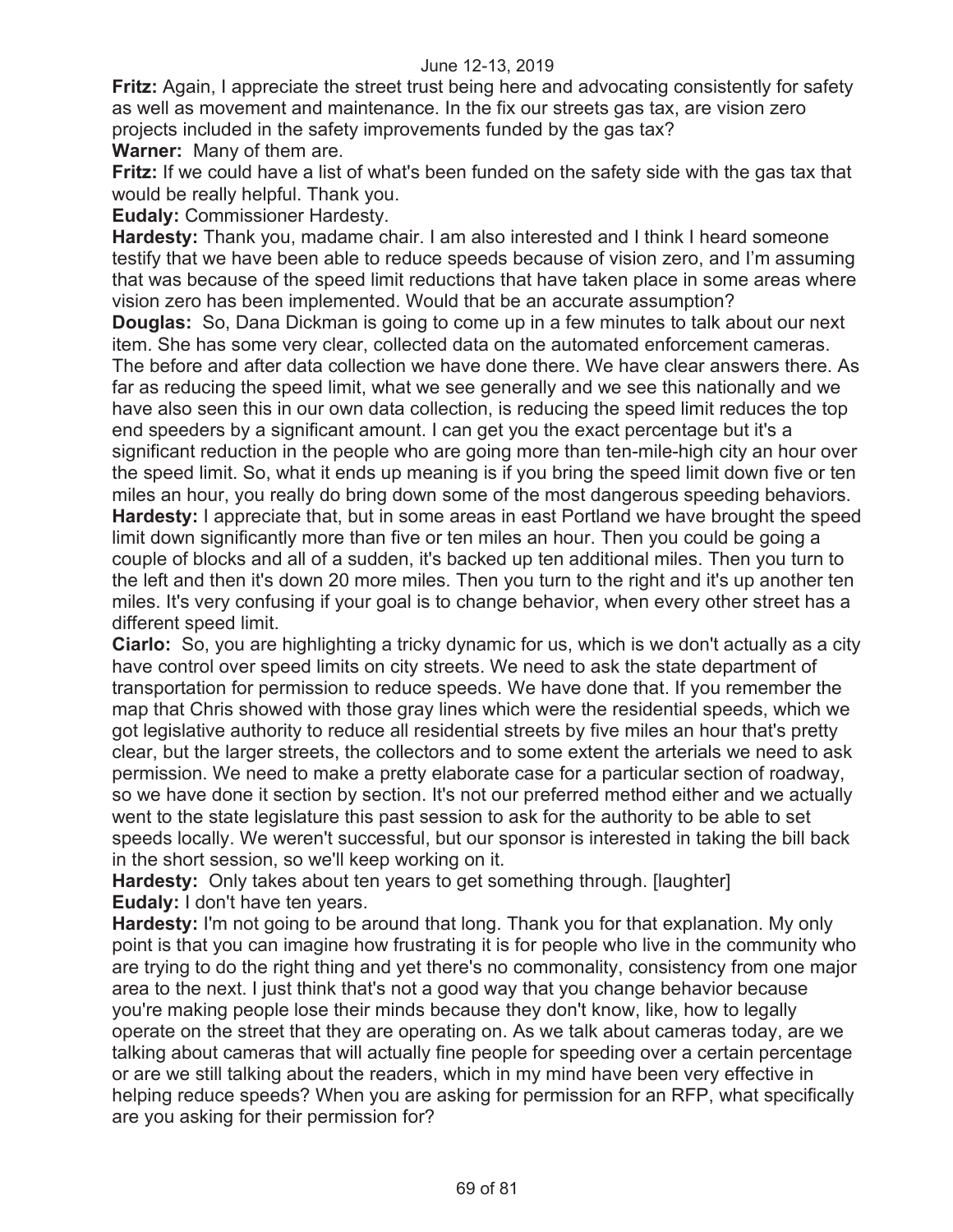**Ciarlo:** We actually have a separate item on that. We have the staff member who can answer your questions much more specifically than I can. So, if we could hold over on that until that item, you'll get better answers from us.

**Hardesty:** Very good.

**Fish:** One question. I was the beneficiary of an excellent briefing by Chris and Catherine in my office on this two-year action plan and got all my questions answered, but you said something when we met about calibrating community expectations. I was struck by something Jillian Detweiler said. Zero was the only acceptable goal. Now, I'm going to offer an analogy. When I was housing commissioner as a condition of getting federal funds to address homelessness, every city in the country had to adopt what was called a tenyear plan to end homelessness. No one who adopted such a plan expected to end homelessness in ten years, and the only city that had the nerve to sort of publicize all the progress it made towards ending homelessness was Utah, in Utah. Salt Lake City. It turned out they ended homelessness by cherry picking one category, ending homelessness, leaving everyone else behind. Once people understood that they had only solved one small problem, but the rest of the problem was getting worse and today Salt Lake continues to struggle, people were on to something. My question is, yes, our only acceptable goal is getting to zero. But even with the progress we're making, some knucklehead is going to pick up their phone and be a distracted driver and hurt someone. Someone is going to go to a bar and drink too much and get in their car and hurt someone. We can transform the roadway, we can beef up enforcement, we can do all the things you're asking, but my guess is we're still going to lose people to the senseless deaths because of behavior. So, I just want to give you an opportunity to respond because I know the goal is to get to zero. But because I'm always concerned about calibrating public expectations, I hate to see a lot of good work be evaluated at some point as to whether you got to zero versus making the kinds of systems changes and other things which have been transformative and save lives along the way.

**Warner:** Thank you for the question. Certainly, we have talked about vision zero and how do you achieve that. Perhaps we will never do it. I think we look at some of the Scandinavian countries where they have made a lot of progress. I was at a forum probably last month Cambridge, Massachusetts, where they actually achieved vision zero for one year. There is hope. But you're right, there will always be expectation, the naysayers who say see you can't get to zero, but unless we have that goal, I don't think our job is ever complete. I don't think that we can stop to try to do what we can to make sure while I appreciate the fact that we might never get to zero with the safe systems approach we talked a little bit about we need to figure out a way to make the streets safer and zero always has to be our goal.

**Ciarlo:** I guess I would add two things. The first is that there's an amazing video and this has been done a number of times in a number of ways where the interviewer will ask people generally how many fatalities do you think are acceptable. Oh, a hundred, five, 200. They will ask how many do you think are acceptable in your city. They will come up with a range of numbers. Then they will ask how many are acceptable in your family. And consistently all the same people who struggled will the numbers will say zero. I think framing it that way for people, part of our job is helping people understand that impact. That is the true partnership of a group like families with safe streets. Then just on a much more functional and transactional level, we are in the PBOT strategic plan looking to set a target of probably 50% -- interim target. In fact, I'm not going to say what it is because we're still working on it but understanding sometimes you need interim targets to show progress when your ultimate goal is so difficult to achieve. So, we're somewhere in between those two thinking about how to manage that.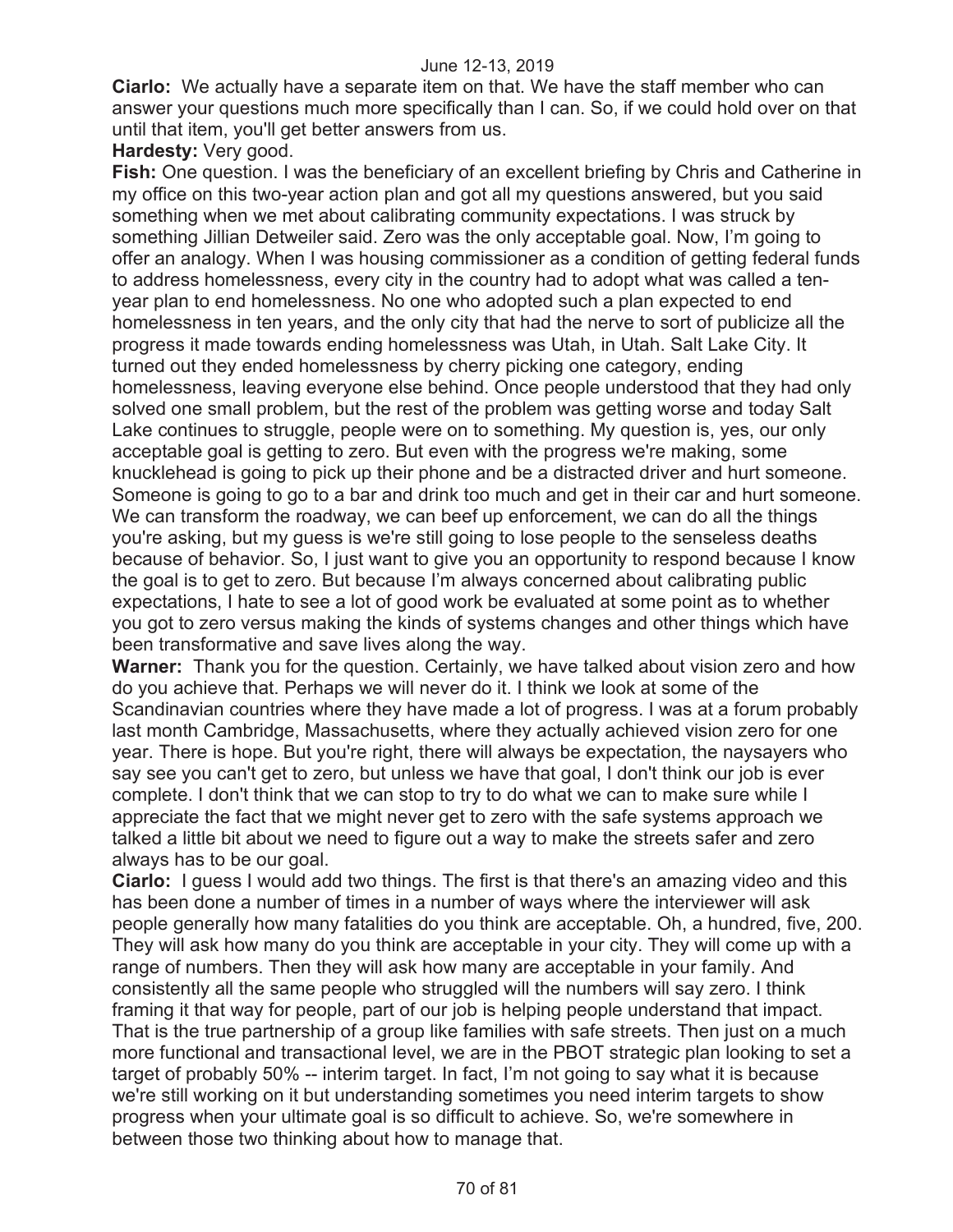**Fish:** I completely agree with your responses and I appreciate your honesty. To have a vision you got to have a goal. With the vision you've laid out we're making clear system changes along the way and we're going to save lives, but we may not get to zero as quickly as we want, but that doesn't mean that we aren't going to save lives and do a lot of good along the way. I just think that as with the ten-year plan to end homelessness sometimes we set ourselves up for those naysayers. In the ten-year plan to end homelessness we transformed our systems. We learned a hell of a lot and made a hell of a dent, but we didn't end homelessness. But it was never our intent to declare that. It was for federal funding.

**Eudaly:** I appreciate your remarks. I share your concern. I know that the term vision zero sparks cynicism in some community members. But as Jillian said, no deaths -- zero is the only acceptable answer. I think we have to look at zero as our aspiration and zero as -- I think of it as a tether. Every death that happens on our streets that chain is getting tighter and tighter for me. It's a reminder, a harsh, harsh reminder that our work isn't done, and we have to double down and try harder. I hear you. I definitely get that feedback from community members. But I'm proud to stand behind it. All right, it looks -- any other questions? All right. So, Karla, please call the roll on item 575.

**Fish:** [audio not understandable]

**Eudaly:** This item is -- [audio not understandable] accept the vision zero annual report and two-year strategy and direct rapid response action.

**Fish:** I was very proud to be on council in 2016 when we embraced the vision of vision zero. As one of two members of council that lost a loved one to a car accident and realizes that that's a loss that stays with you the rest of your life, I wholeheartedly embraced vision and the sort of focus of this effort and the way I view it is every life that we save is precious. Is a success story. But I really like about this two-year report is as our friend in Multnomah county said, it's evidence based. Clear data. I think it's a very good report in terms of it's easy to read. I like the way you laid out the information. If I can read this report and get it that's progress. I appreciate it. But it's a really good piece of work. It lays out a two-year update and you've made some very specific commitments to what you're going to do to address the problems you've identified. I think it's really a model. Has my full support not only now but at budget time. And again, the way I look at this work and the way I think as I drive the speed limit throughout the city and have people honking at me like I'm some kind of -- you know, hazard, is that we all have a collective responsibility to slow down. To get off our phones. To not drive while impaired. To look out for kids and other people that are likely to jump in front of a car. And to save lives. And that's what this is about. That's why I think it's so important. Commissioner Eudaly, hopefully you're going to take the weekend off because I think between Ped PDX, the foster road opening, this and a handful of other things you are handling you've had a full load, but this is a fine piece of work and deserves council support. I'm proud to support it. Aye.

**Hardesty:** I appreciate receiving this report and getting some of my questions answered so far. I continue to share the concern about whether or not we are over criminalizing one segment of the community and using them as the reason why rather than the fact that, well, using community members as the reason why people are dying rather than the poor conditions of our roads. The lack of lighting. The lack of sidewalks in many places. I think it all works together. I think that -- I think it's a good vision, I just think it could be a better vision if there was more shared responsibility, and it looks like the responsibility we're putting is primarily on the drivers of automobiles as compared to us taking responsibility for the roads we have not built, the sidewalks we haven't built. The lighting we haven't put in. There are reasons why there are a lot more crashes in east Portland, and the primary reason is there's been a lack of public investment in east Portland. So, I guess until I know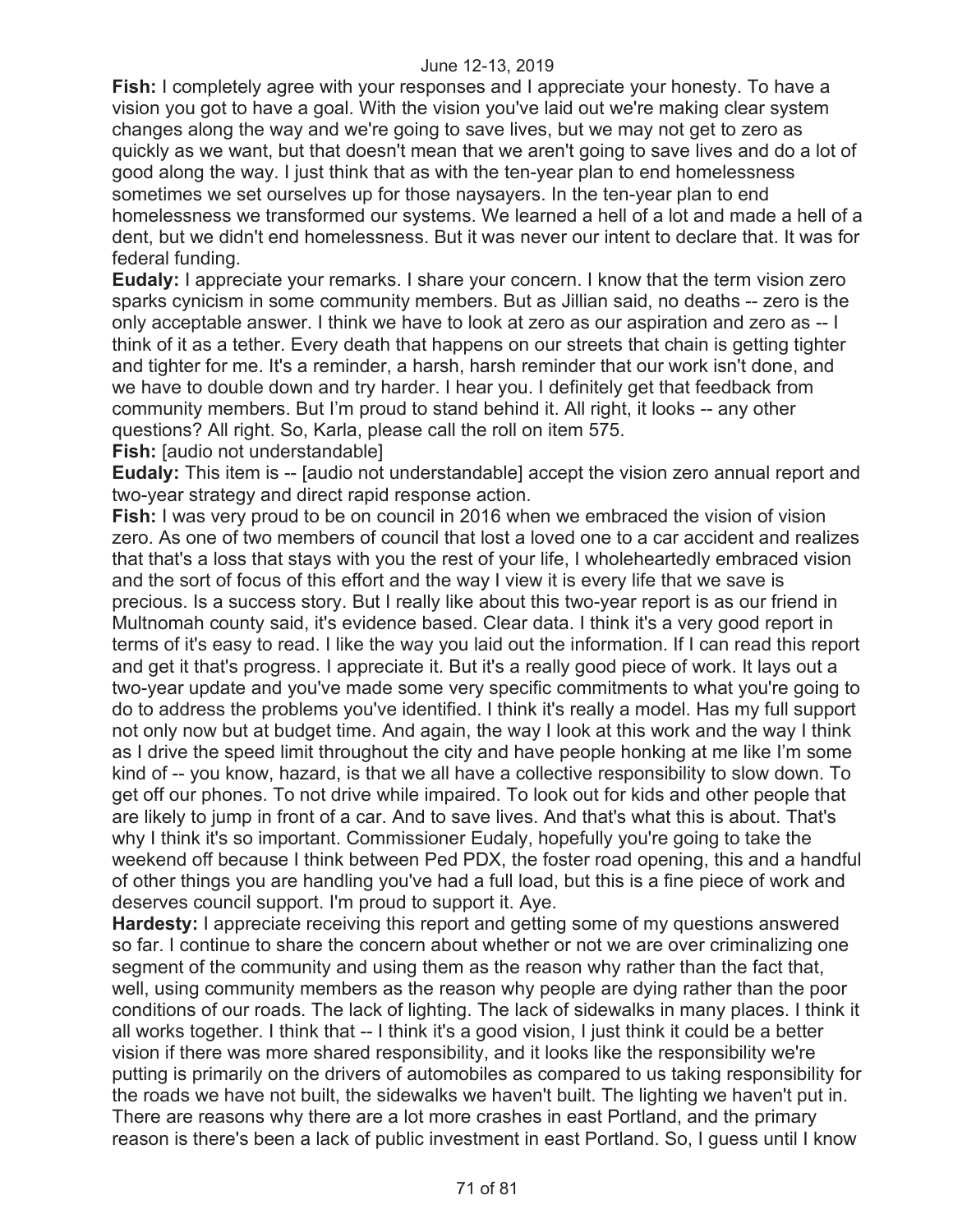whether or not we are penalizing folks around whether we are still using readers or we're actually going to start giving people tickets and what that process will be, I will vote no. **Eudaly:** This is an emergency ordinance.

**Moore-Love:** It's a resolution.

**Eudaly:** Okay.

**Fritz:** As commissioner Fish mentioned when we adopted this in 2015, two of us have lost family members to crashes. Commissioner Eudaly has also had that experience. I admire you being able to do this work with that in your heart. I'm also very proud of having allocated \$1.5 million of ongoing tax money to this work. The plan is a great plan but without the money to do it there was no money to do it and we were getting maybe a few hundred thousand here if we were lucky. Now we have got I think 1.6 million to do this important work and I will be continuing to watch over that precious pot of money that was promised to the voters to make sure that these improvements get done. This is my shared responsibility. This is a \$3 flashlight from Fred Meyer which I keep in my purse. It's surprising to me, even when there are streetlights when I put this on at night the cars actually stop and let me cross the street and do the things they are supposed to. I have to take it from that either they are intimidated by my led light shining in their face or they were actually trying not to hit me and are grateful for having the flashlight. As Chris mentioned, sorry, director warner, the lighting is expensive and takes time to do although many of the construction projects, three bucks. I'm hoping that maybe we could have another budget ask for \$30,000, we could get a lot of these, hand them out to every community member. They could get their own flashlight. It sounds silly but it does work. That's the part that the shared responsibility -- a driver, a transit rider, a pedestrian, I want the city to provide sidewalks. I want them to be streetlights for multiple reasons and I also don't want to be a statistic. You mentioned an interim goal for vision zero. How about one less than last year or just less than last year. If every year we have less than last year we would get there. My personal goal is no more in my family. I'm a big fan of this project. I agree with commissioner Fish that this report is very readable. My only suggestion is to have an appendix with [audio not understandable] I promise I won't ask you questions [inaudible] you about what's on page 275. Thank you very much Commissioner. Aye. **Eudaly:** More of an index is not a request we get very often. Please take notes. Yes. As commissioner Fritz mentioned, I also lost a family member in a traffic crash. He was actually responsible. He made bad choices during bad weather on a badly engineered road and he killed himself and two other people. So, I take these three pieces of this plan, engineering, education, and enforcement, very seriously. Any one of those things could have prevented those three deaths. In fact, ODOT did reengineer that dangerous turn on Farmington road where my father and two other people died within a year or two of his accident. Commissioner Fritz, I agree, how do we make safety gear sexy? There is definitely a problem with visibility, especially in poorly lit areas. One of the challenges, you don't always know you're going to be walking home late at night. You maybe don't have a light or you're wearing all black. I will continue to push the principle that car drivers do bear the onus of the responsibility because they are driving a vehicle which can become a deadly weapon. We have to engineer our roads safely. We have to mitigate the impacts of human error. We have to educate the public. We have to do traffic enforcement, but drivers really need to take their responsibilities seriously, and that means not driving while impaired, not driving while distracted. Not speeding. Following all of our other traffic laws. Commissioner Hardesty, I'm very disappointed to hear your concerns with this report. If those are your take-aways, which I think are virtually unfounded, I don't think that my bureau has done a good enough job briefing you on this program. So, I'm going to encourage continued efforts there. Of course, I vote Aye. The resolution passes. Karla, can you please call the next item.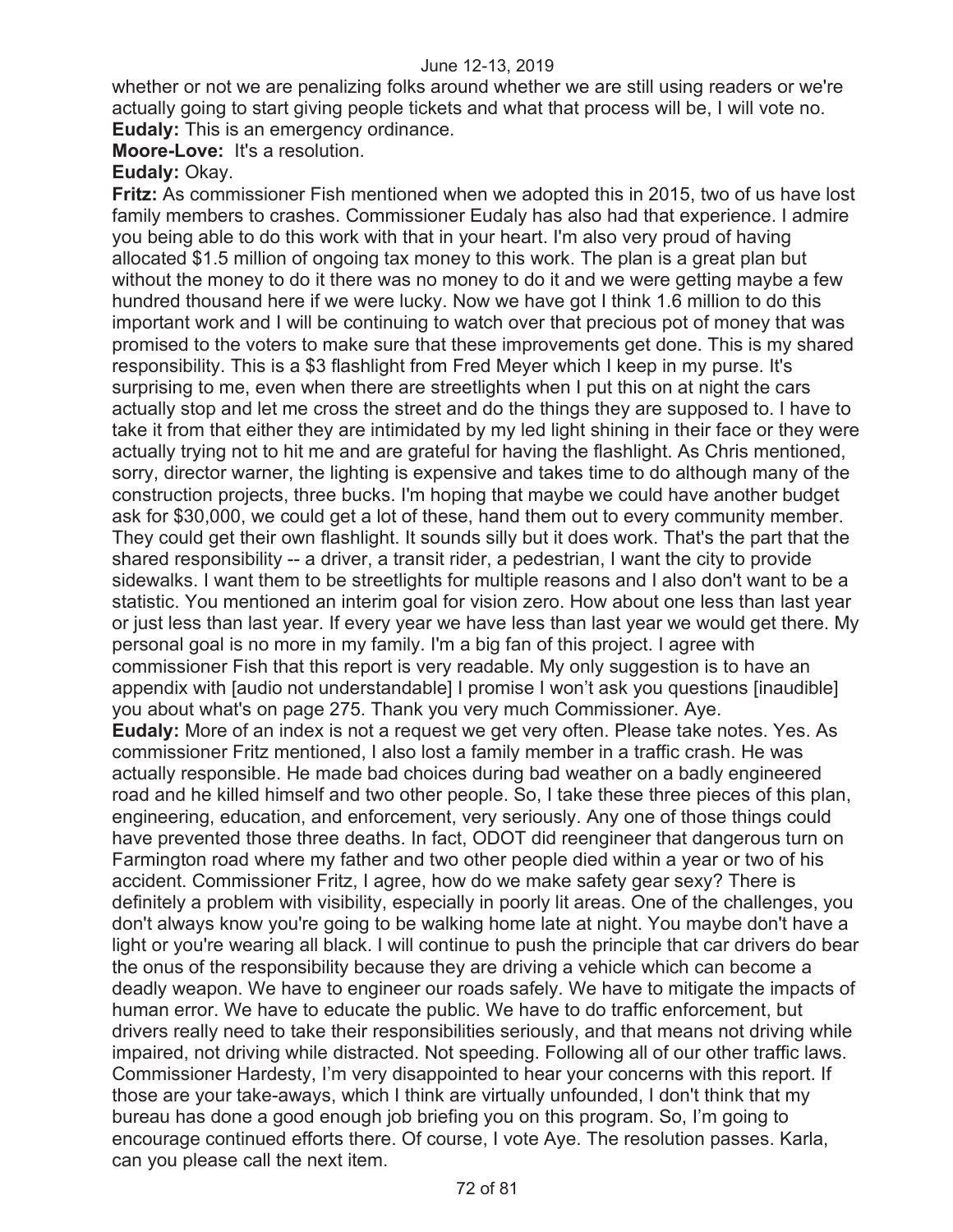### **Moore-Love:** Item 576.

### **[CAPTIONER CHANGE]**

**Geren Shankar, Bureau of Transportation Project Manager:** Thank you,

Commissioners. Good afternoon. My name is Geren Shankar and I'm a project manager at the Portland bureau of transportation. I'm here to request an authorization for an IGA with ODOT for \$6,719,840.85 to conduct a series of improvements funded by the program. ODOT's program was created because they identified a need to develop a safety program for all public roads regardless of ownership. The statistics that you see there, you can see that 50% of Oregon's fatal and serious injury crashes occur on local agency roads. So, city streets and county roads. ODOT's program goals are basically to have a non-bias allocation of funds which basically means PBOT's traffic engineers work with ODOT and their data-driven process to identify high crash locations, high crash corridors and design appropriate safety counter measures. In total, this IGA authorizes work along 15 different corridors. Go through a couple examples. The image here is on west Burnside looking eastbound and this is the only four lane pedestrian crossing along with Burnside that is not signalized. So, one will be to signalize this intersection and regarding what Commissioner Fish was talking about, another design would be to install adaptive signal timing for example along the Broadway Corridor. If there is a vehicle that is going to run a red light, that signal will then hold the opposing direction of traffic to prevent a collision. So that's a design where the signal is somewhat intelligent enough to realize that this direction of traffic is speeding up in anticipation of that stops the other direction of traffic from continuing through that intersection. Another example --

**Hardesty**: Can we go back to that last one for a sec? So, do all the little dots represent writing improvements, street improvements?

**Shankar**: Correct.

**Hardesty:** Thank you.

**Eudaly**: To signals. Not lighting.

**Shankar**: Signals, sorry. Signals, correct. And will also assist in improving bus performance along this corridor.

**Hardesty:** So, could you tell me what the percentage of improvements are on this map compared to the overall \$6 million? If you look at this map, is that 30%, 40%, 20%? **Shankar:** I don't know if we can give you a percentage today, commissioner. We can get back to you. The similar concept will be installed along 102nd cherry blossom to 112th. And again, this is intelligent signals which will anticipate vehicles trying to run a red light. **Eudaly:** Colleagues, questions?

**Fritz:** Since you just talked about the lighting, wouldn't that encourage people to run the red lights? If by running a red light they are going to do it without getting crashed into?

**\*\*\*\*\***: It is a risk that you run in trying to design the systems as to not encourage bad behavior. Some signals, the advantage of this system is that it's adaptive. So that rather than programming into every signal cycle sort of buffer time. This system uses detection so the signal will know if a vehicle is approaching with the loops on the roadway. So, won't extend the signal time every time only when it perceives the risk of a T-bone collision. **Fritz:** Seems like that would -- drivers would get used to that and be aware if they run the orange light that they are going to get -- that will be fine.

**\*\*\*\*\***: It is a concern. The advantage of the intelligent signal technologies. We have a number of tools to use and continue to evaluate.

**Fritz:** Would it be possible then to adapt to change it to that buffer time so everybody's red so the intersection can clear? Does the technology have that switch? **\*\*\*\*\***: It does.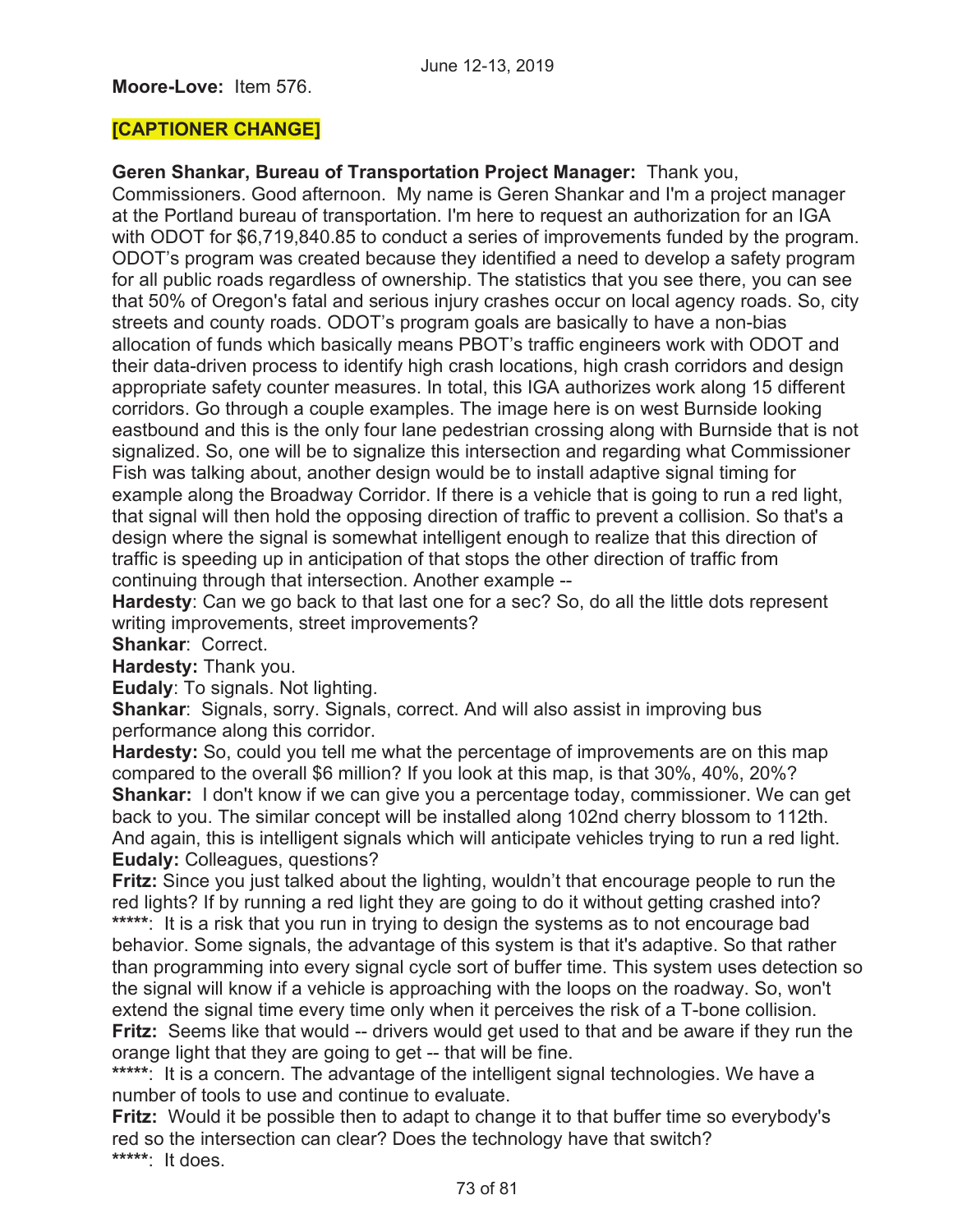**Fritz:** Great. Thank you.

**Eudaly**: Any more questions? Alright Karla, is there any public testimony on this item? **Moore-Love:** No one signed up.

**Eudaly:** So, I want to point out that the majority of these -- I don't know if project is right word, signal corrections are in east Portland. There is at least 39 signals. I didn't have a chance to count the rest. But I do you happen to know the overall number of signals that are going to be improved.

**\*\*\*\*\***: There are dozens of locations on some of these projects so we can get back to you with the exact number, I'm sorry.

**Eudaly:** So, no testimony and no further discussion? Please call the roll on 576. [roll call] **Fish**: Aye **Hardesty**: Aye **Fritz**: Aye

**Eudaly**: Thanks for being here, I vote Aye. The ordinance is adopted. Karla, please read item 577.

**Eudaly:** Colleagues, before we hear the presentation on item 577, I'd like to make a motion to remove the emergency clause.

**Fish:** Second.

**Eudaly:** Thank you. The motion is moved by myself; I don't know if that's allowed. Seconded by commissioner Fish. Karla, can you please call the roll on the motion on the item. [ roll call ]

**Fish**: Aye **Hardesty**: Aye **Fritz**: Aye **Eudaly:** Aye

**Eudaly:** The motion passes. 577 is first reading of a non-emergency item. And now to the presentation.

**Dana Dickman, Safety Section Manager for the Portland Bureau of Transportation:**  Hi, I'm Dana, I'm the safety manager with PBOT. Thanks for having us here today. And thank you to the traffic collision. We're here today because our current contract terminates in spring of 2020. Our vendor has been in place since 2010 and we need to run a solicitation. A competitive solicitation will allow us to look at updates in technology. Allow us to negotiate pricing and the overall process that we're using. That could be really beneficial to the city's program. It will allow for expansion of cameras part of two actions in the vision zero plan. In the action plan, the data set identified 91% of our crashes have some sort of behavioral component. Meaning there's speed involved or dangerous behaviors. Within that plan, there were two specific calls for action. One was to pilot our fixed speed camera program and red light running cameras since 2000. The system is actually comprised of a number of different types of enforcement. One is the mobile speed van which goes with a uniformed police officer and different locations. It's not a fixed system. Typically, they are going to school zones, places where we've had a lot of requests for enforcement. Work zones and other places where there's a concern about a specific location. We have the red light running cameras. Those are at intersections. Those have been in place since 2000. We have 11 cameras at 10 different approaches around the city. We have a fixed speed camera system that we have had since 2016. Those are placed on high crash corridors in both a history of crashes and significant issues around speeding. We have 8 approaches on four different corridors. And a new competitive contract would allow us to implement dual cameras which allows for intersection cameras that can cite for red light running and speeding through an intersection. We gained that authority in 2017 with the rest of the state. Our current cameras don't have the capability to do that.

**Eudaly:** Quick question before you move on. Our authority is limited to our properties or can we put them wherever we want?

**Dickman**: For the fixed speed cameras, it's limited to high-crash corridors. For the red light running cameras, it's not limited in that way. However, we've used them at places where we have a history of red light running and continue to use them that way.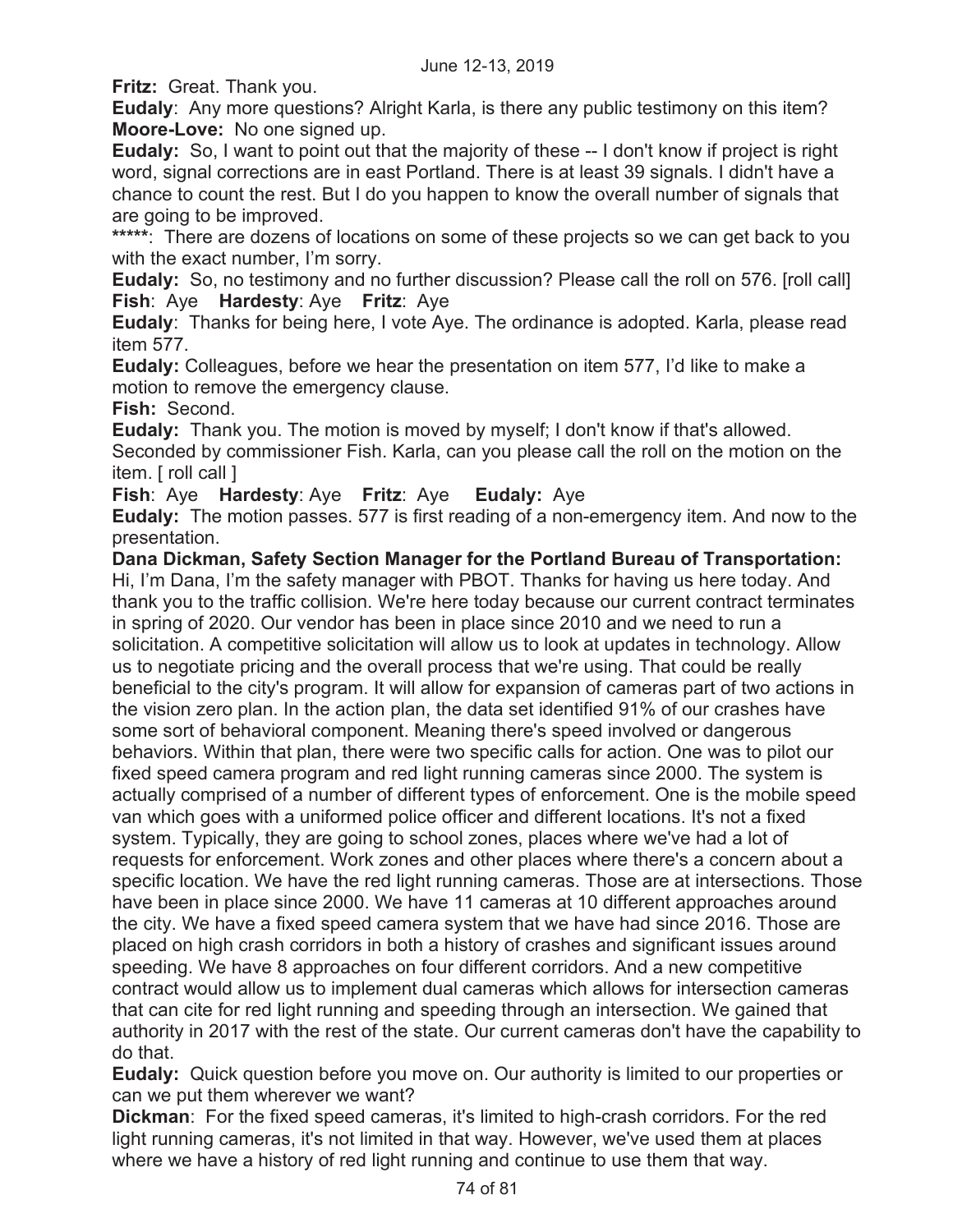**Eudaly:** We're allowed to put them on ODOT property.

**Dickman**: I do not believe we are.

**Eudaly:** Okay. That was really my question.

**Dickman**: This shows the existing camera distribution. These are the fixed cameras throughout the city. The red dots represent the red-light running cameras and the green triangles represent the fixed speed cameras. They are distributed throughout the city. WE have different issues on different corridors, so the type of camera is used based on the type of crashes that we are experiencing there.

**Eudaly:** Commissioner Hardesty.

**Hardesty:** Could you go back to the last slide please. Are the fixed speed safety cameras, do they serve the same function as the red light cameras?

**Dickman**: They are citing for completely different behaviors. The red light running cameras are citing for red lights. They are at intersections. The fixed speed cameras are citing for speed and not at intersections. So, they are looking at completely different types of dangerous behavior contributing to crashes.

**Hardesty:** Trucks parked on the bridge that take pictures of people speeding over the bridge, those kinds of things?

**Dickman:** That would be the mobile van. These are fixed and in place. They have a sign that says photo enforcement is ahead. Also has a speed reader board and a posted speed sign in advance. You have quite a bit of warning before you get to the camera and they don't move. The mobile van which we do use throughout the city, that is the only one that moves around.

**Hardesty:** Do you have any data on how many red light camera tickets we're getting and what's been the outcome of those and what's the demographic breakdown?

**Dickman**: We don't do the demographic breakdown because as Katherine mentioned race data isn't included in DMV records. So those are the records used to cite folks. We haven't done a deep analysis on race which we potentially could do. We don't have demographic data.

**Hardesty:** Do you think we should?

**Dickman**: On age, no. One of the things we discuss a lot is we don't know who is being cited. I'm not sure that knowing who is being cited is as important as what's going on in the neighborhood and who is being impacted or knowing what the outcomes are for those folks. I think it would be interesting. Not sure it would change how we're looking at where the cameras should be placed.

**Hardesty:** I appreciate your answer. I will respectfully disagree. I think if you're a community that's been over placed and now you have cameras that are over policing you as well, I think it would matter and would make a difference as to whether they are having those same kind of outcomes. Thank you.

**Dickman**: The current system performance for red light running is that we've seen a drop in five-year averages from 4.6 injuries at those locations before the red light cameras were in place to 2.8 injuries annually. And for the fixed speed cameras we've seen significant reductions on those corridors. 57% decrease on average in the number traveling over the posted speed limit and 85% decrease on average the number traveling 10 over. And again, that's the high end speeding.

**Fish:** I apologize for asking this again, but did you say with the fixed speed technology, there's a reader board that tells you what your speed is?

**Dickman**: Yeah. In advance of the camera.

**Fish:** I find those -- that information surprisingly -- well, first of all, it gets your attention. And second of all, I may or may not be representative of a lot of people, but I generally tailor my behavior on what I learn. And sometimes you may be a few miles over and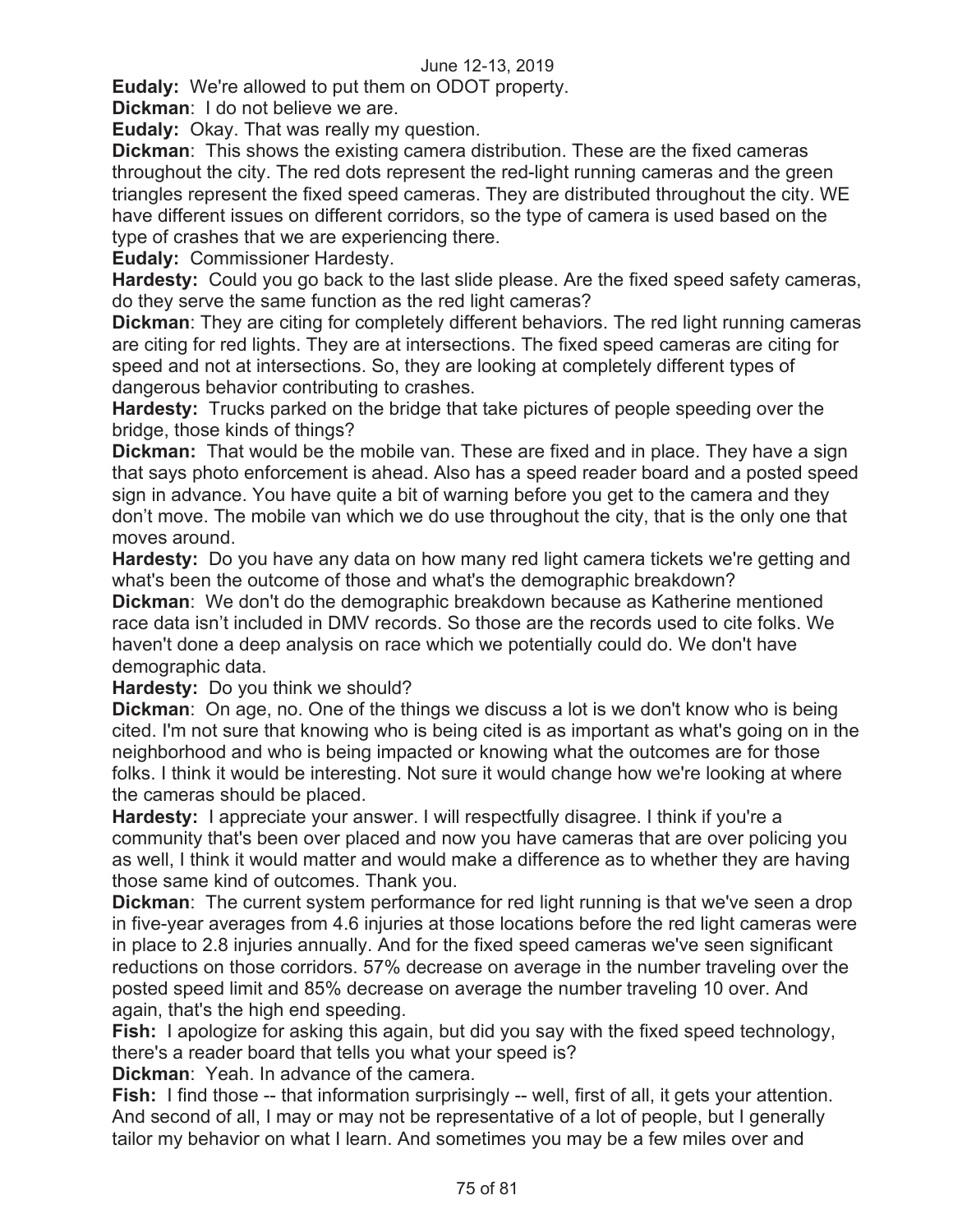maybe not paying as much attention to the speed. But when it flashes, that gets your attention. So, I'm not surprised there's a significant impact.

**Dickman**: We use reader boards all over the city without cameras. So that speed back is something we try to use all over without citations as well.

**Fish:** One of my favorites is on the west side of Emmanuel Hospital. They have a parking structure there and there's a little road and there's a reader board that tells you your speed there. It's very large and very conspicuous.

**Eudaly:** Right in front of the hospital? You would think that would be enough of a reminder to slow down.

**Fish:** Once the ER goes in, there will just be a sign pointing over to drop off the victim. **Fritz:** I was driving on Marine Drive a couple of weeks ago to go get the free compost from PBOT and came across the reader board. Not only was there a reader board, the camera, and the sign. But I was using Google Maps to find the Sutherland Yard and Google maps also told me orally that there's a speed camera coming up long before either of your notifications.

**Dickman**: I've heard that from many people that there's lots of ways people are notified of the existence of the cameras.

**Hardesty:** I agree with commissioner Fish about the reader boards changing behavior. I've noticed that myself. There's some people who are going to go fast no matter what, 90% of the people in my neighborhood when you see the reader board telling me what speed you are going, 90% of people look to make sure they are within the range they should be. So, I have found that helpful. That's why I'm interested in the data about the punitive impacts and who is being impacted by that. Because all I have is anecdotal data.

**Eudaly:** The flip side to this is we've seen 57% decrease in speeding and 85% in high speeds, I guess. What increase have we seen in citations? I'm not as interested in being punitive as I am changing behavior. Because there's such an adequate enforcement on the street, if we took away a perceived consequence and the secret is these cameras are not always capturing and issuing citations, we call that intermittent consequences.

**Fish:** Karla, would you strike that from the record please.

**Eudaly:** Did I say something wrong, commissioner Fish?

**Fish:** You said something about the little secret.

**Eudaly:** Oh, okay. You are being funny. All right. Even though they know, they still don't know when they are on. It's not my goal or the bureau's goal to be punitive. We know that citations are -- a high citation fee weirdly is not a disincentive according to the City's I've shown. A quick citation -- something that comes within days not weeks or months is much more of a disincentive so while I also like the speed reader, I don't like them to flash at me, it becomes a game. How do I get to the exact number? And hopefully stay there. If there's no ultimate consequence, I think we lose that effect over time. But I would like to know about the increase in citations if that's data that's available.

**Dickman**: On the corridors where we have cameras, they've all been within two years. There has been an increase in citations. They didn't exist before. I don't have numbers right in front of me about how the trends on citations have leveled out. But I can get that to you. We have a couple years of data on some of the cameras. And just to get back to you, Commissioner Hardesty, I agree we need more data and I don't think we disagree on whether or not that would be helpful. I'm just not convinced its data we can get in the near term. So that doesn't mean we will not continue to work to figure out ways to get it. But we don't have a consistent data source at this time.

**Hardesty:** Where did you get these numbers, like the 57% decrease and the 85% decrease? What is that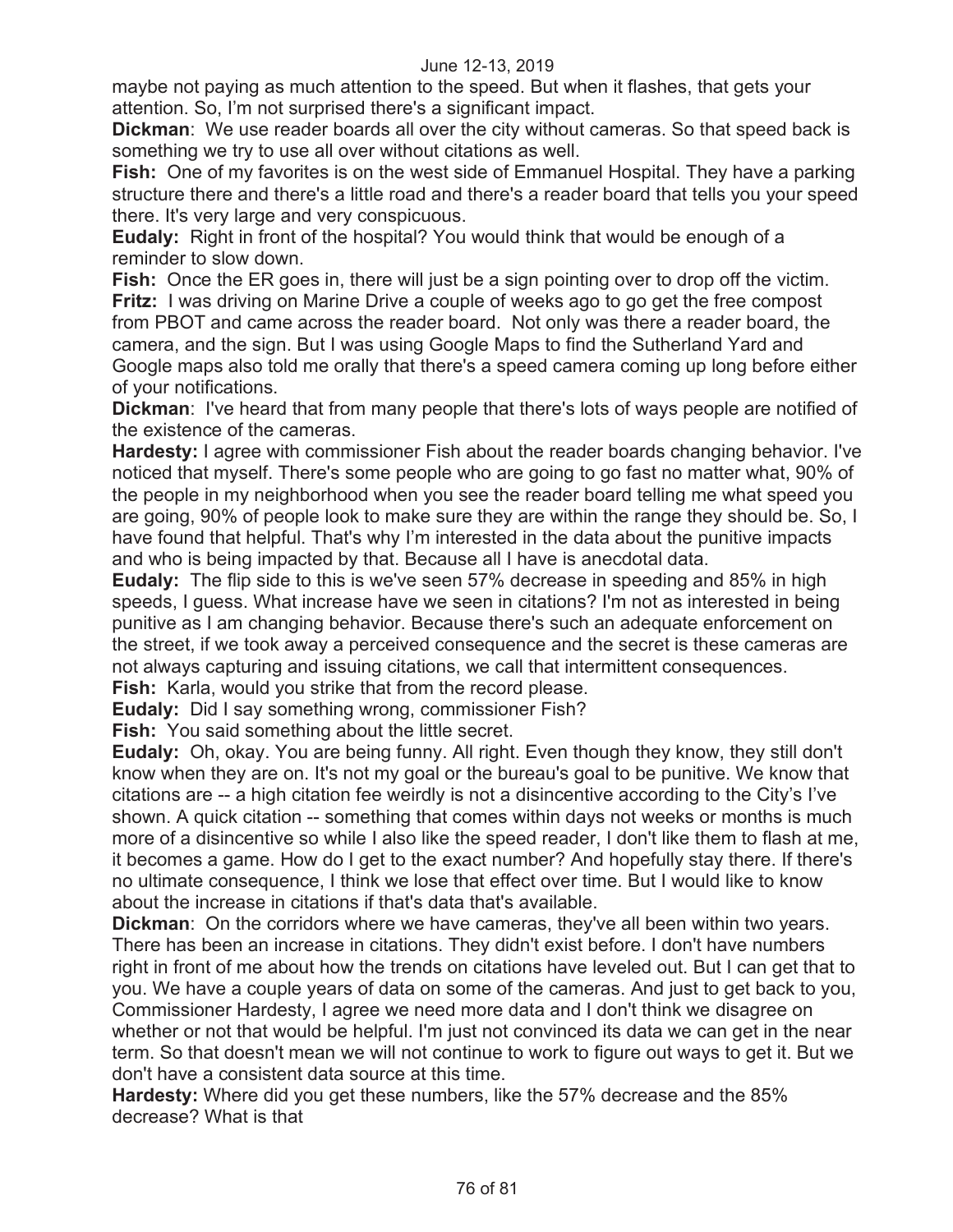**Dickman**: These are from the citation numbers but not demographic numbers. The cameras both collect over all data and citation data. But that's just speed data, that doesn't tell us anything about the individuals.

**Hardesty:** Like every car that comes by, are they collecting data?

**Dickman**: Not photographic data. The law is very clear around, that the photos are not taken unless the law is broken so they are not collecting photo evidence of every car that comes. It's no different than a tube counter across the street, in terms of its collecting the speeds of the vehicles.

**Hardesty:** So, I'm not understanding, the decreases have been analyzed based on citations.

**Dickman**: No, not based on citations. Based on speed data. We did before and after studies. The before was tube counters and went out and used tube counters and also get data from the cameras. The before and after studies are related to us using the same technology that we use for collecting speeds all the time which is typically just tube counters on the roadway.

**Fritz:** We're going to have a good discussion next week, Wednesday afternoon because we're bringing the privacy and information protection principles back to Council. I'm seeing Commissioner Hardesty that you are out next week. So, my staff, if you are watching this in the office, I think we should consider postponing that. I would like to have commissioner Hardesty there for that discussion. It's a balancing act between government collecting information that can help us make things better vs. government collecting – information that could make things worse. And indeed, in the parks community centers while I was in charge, we stopped collecting demographic data because of the concern about targeting and all those things. So, I will talk with you later, but I would really like you to be part of that discussion.

**Hardesty:** I would love to be part of that. Thank you.

**Eudaly:** Just to be clear, this isn't a smart city's thing where we're collecting information from your phone and we know your name. We are measuring speed and capturing photos when the laws being broken. And that's it. And that is all we are looking for with the new equipment, correct?

**Dickman**: Yes, absolutely, the state law is very clear about what we can use photographic enforcement for, and we don't use it -- photos aren't taken unless someone has gone over the speed limit.

**Hardesty:** We're still collecting license plate readers. We have Portland police bureau collecting databased on automobiles driving past these readers. That's been a practice for a while. That no longer happens? Want to come to the mic?

**John Holbrook, Sergeant at the Portland Police Bureau Traffic Division:** For the record, my name is Sergeant John Holbrook, I am with the traffic division at the Portland police bureau. The automatic plate reader vehicles are not part of the [inaudible] enforcement program. They are a separate system assigned to the precincts. The traffic division has no automatic plate reader equipped vehicles in the division. That is a complete separate program than the photo enforcement program. The photo enforcement program only takes a picture of a vehicle and the license plate if a violation of the red light or the speeding laws have occurred.

**Eudaly:** What is that -- sorry. Somebody's phone. So PBOT handles the cameras, speed, and red light cameras. What is the plate reader used for?

**Holbrook:** I have never been trained on the plate reader car. But it does collect -- it reads license plate. It has some cameras attached to the top of the car.

**Eudaly:** So, this isn't traffic enforcement, this is probably collecting data on people in or around events.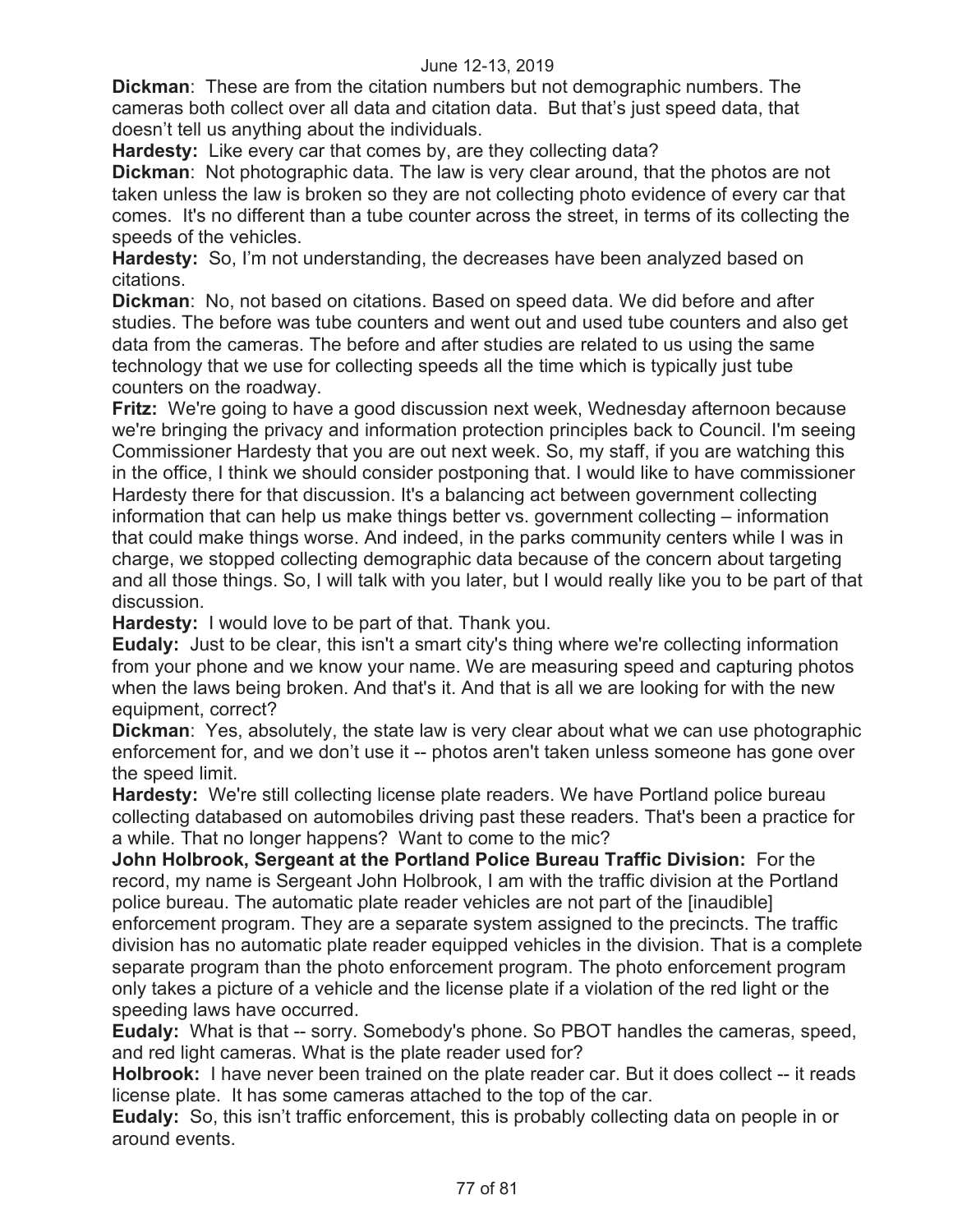**Holbrook:** Around the vehicle. It's not used for traffic enforcement. The traffic division does not have any plate reader equipped vehicles.

**Hardesty:** So, I do think that it would be good to have clarification because even if traffic division isn't using it, it is part of Portland police bureau's gathering of information. As we talk about privacy versus transparency, it's important that we know where all this data feeds into and who has access to this data.

**Eudaly:** Sure, and I am very concerned about digital privacy and I've been on the record on that, but that's not relevant to this.

**Hardesty:** [inaudible]. I just wanted to know whether or not they had access to the data or not.

**Eudaly:** Yeah. Now I know something new. We have something called a plate reader. **Hardesty:** We have a lot more stuff.

**Eudaly:** Thank you.

**Dickman:** So last year, we did a community survey in part because we were working through this two-year pilot. We did a survey of Portland residents asking a number of questions related to speed. Specifically wanted to know about opinions around the use of automated enforcement. And what we found was that Portland residents were pretty in support of the use of cameras on high-crash corridors. We asked questions about automated enforcement versus officers and whether or not they felt comfortable with this as an enforcement tool. And you can see in the graphic about 75% of folks felt this was a good tool. We looked at it by neighborhoods but overall that [inaudible] and it was compared with surveys that were done online and question or surveys done in early 2016 during the vision zero action plan and aligned with what we heard then as well. There was public support for this as an enforcement tool to help support the work around reducing dangerous behaviors at intersections and reducing speeding in the city.

**Hardesty:** Do you have any demographic information on who thought this was a good idea? What communities thought this was a good idea and was there across the board or were there some communities thought this was a good idea versus others?

**Dickman:** There were slight differences. We can share the full results with you that have age demographic data and gender data, racial data and by geographic distribution as well. We can share that full report with you. This is just the first step in the process with the competitive solicitation. This is the first reading. The overall if it's approved next week to go forward as a competitive solicitation. We would do the request for proposals in July and august. Doing proposal review this fall. Contract negotiations with the vendor into early 2020. And we'd be looking at camera replacement and potentially new locations in spring or summer of 2020.

**Eudaly:** And I do want to point out that I've been told by traffic division they don't have capacity to process more traffic citations with the existing staff and no there is no additional money for the division in this budget we are about to pass. That's part of why we have intermittent and consequences. We need to spread enforcement around the whole city. Adding cameras won't actually increase the number of citations issued. It will spread -- it will cover more areas so we can flip them on and off and capturing traffic violations throughout our high crash corridors which exist throughout the city.

**Dickman:** Correct.

**Eudaly:** All right. Colleagues, any more questions? Or deliberation. I want to have Irene come up to the table.

**Fish:** Madam Chair, should we see if there is any public testimony?

**Eudaly:** Don't you think we should have more conversation before that? Because usually it goes testimony and them -- So welcome, thanks for being here today. I share commissioner Hardisty's concern with racial equity and disproportionate impact. And I asked you to be here today to talk about how we would view or address those things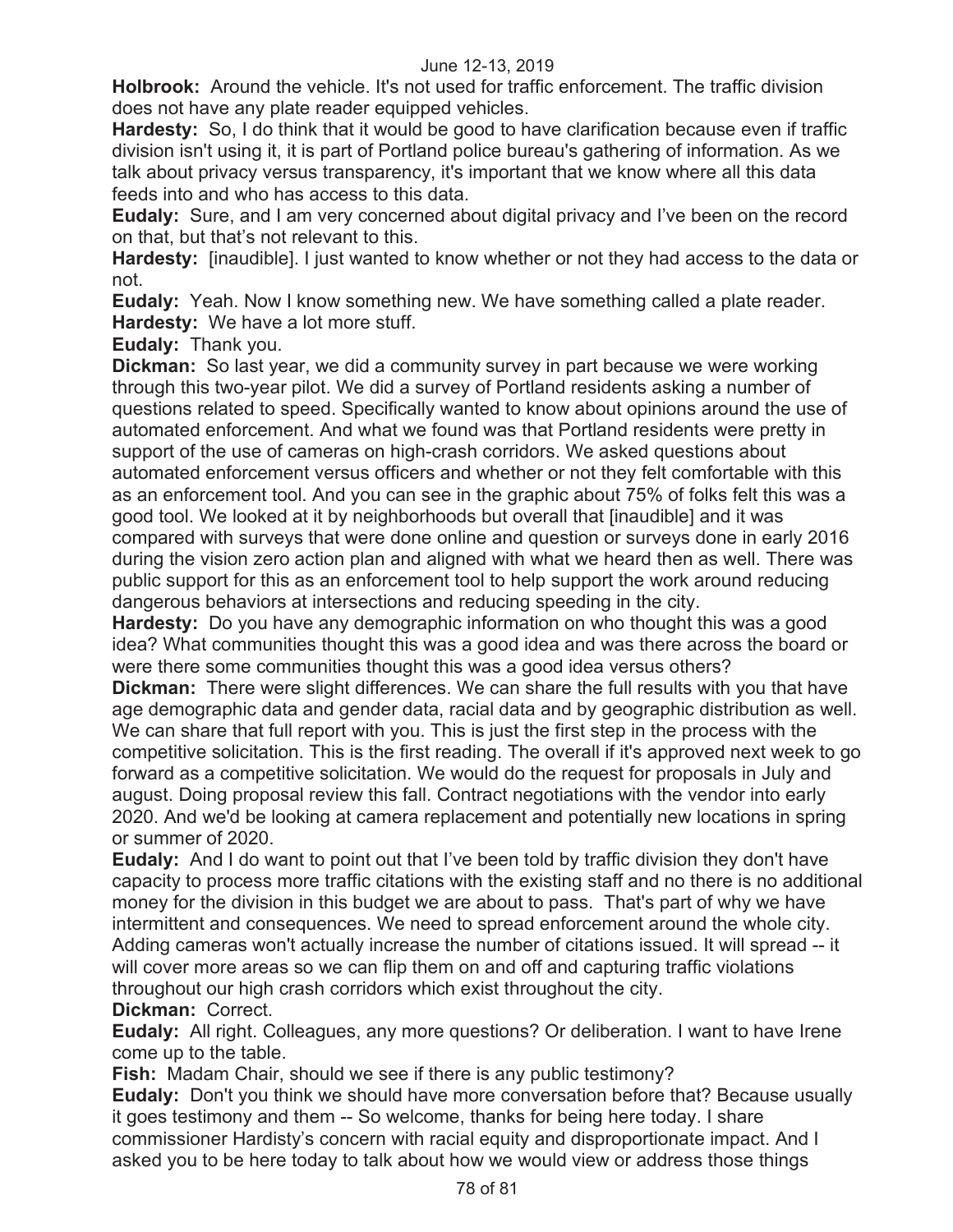through PBOT policy. And I understand the concern with over policing communities of color. As we look at the map of high crash corridors, the demographics of the community members are certainly a component. We have to take into account east Portland didn't develop the same way as a central city. Doesn't have the same level of complete and safe streets. I hear as much from community members of east Portland, that they don't feel they are getting equitable service for many reasons, including policing. That they have to wait too long for police to show up. My concern in east Portland is -- and also population density. So, in east Portland, we have 25% of the population lives in that area. My primary motivating concern in east Portland is that east Portlanders are two times more likely to die on roads. And I'm going to admit my bias, my bias is for victims and against perpetrators. And I depend on bureau expertise to help me keep that in check and make sure we are being equitable and not having desperate impacts. It's reasonable to be more concerned with who is dying on the streets than who is causing the deaths. Do you want to talk about our work on this issue?

**Irene Marion, Equity and Inclusion Manager for the Portland Bureau of** 

**Transportation:** My name is Irene Marion, I am the Equity and Inclusion Manager for PBOT. I think we're up against a few challenges. One is history. The historic disinvestment in certain segment of our city means that we have a lot of work to do. Also, racial history and the history of enforcement. That's an on-going conversation, I'm in ongoing conversations with the equity manager at the Portland Police Bureau. To figure out what is the partnership we need to have to understand enforcement practices. And how they are doing their work on equity and how we're moving through those conversations together around behavior change for city employees. But also, for community members as well. And the other challenges you have seen today is absent data. For the information that is being fed to us, what we have access to, there are just huge gaps in racial demographic data. There's a lot we don't understand. Through the strategic framework, we are focused on transportation justice as a key element of the work we need to pursue. And that will include what are the additional data sets we can pull from one of the different types of analysis we can do. So, an example I was just sharing with our team is I was put in touch with a graduate researcher who has studied the economic impact of enforcement finds in Baltimore. So, I want to understand how can we understand how low income populations especially are being impacted by our find structures? So those are the types of conversations we want to bring forward that are not reflected in the data sets that we've had access to historically but are things we want to pull forward into our conversation. So, we can be making decisions and understand the impacts in potentially change the practices we have to consider how people are impacted by our policy decisions. The thing that makes me hopeful is since I've been at the bureau, we have local gas tax, fix our streets program, we have house bill money. We have a historic investment into the infrastructure in our city. And what I have been witness to is we are investing into east Portland. We know we have a lot more work to do out there. We know that is where the concentration of our high crash network is. So, I have seen and always call the question to how we're investing disproportionately in that part of town to address this historic need. So, it's happening. The challenge is we are deploying projects as fast as we can. Still going to be another three to five years until community sees the change, feels the change, understands we are addressing the data about them and not people coming into our city. So, we have a lot of work to do while we're deploying the infrastructure to get community acclimated to why we're making the changes and solve problems for them. And bring them into process so we can continue to help inform how we're doing this.

**Eudaly:** As far as collecting racial data in crashes, it's not only driver's license. The officers can't be relied upon to determine someone's race. I imagine there might be restrictions on being able to ask someone their race. Is there any reliable way we could be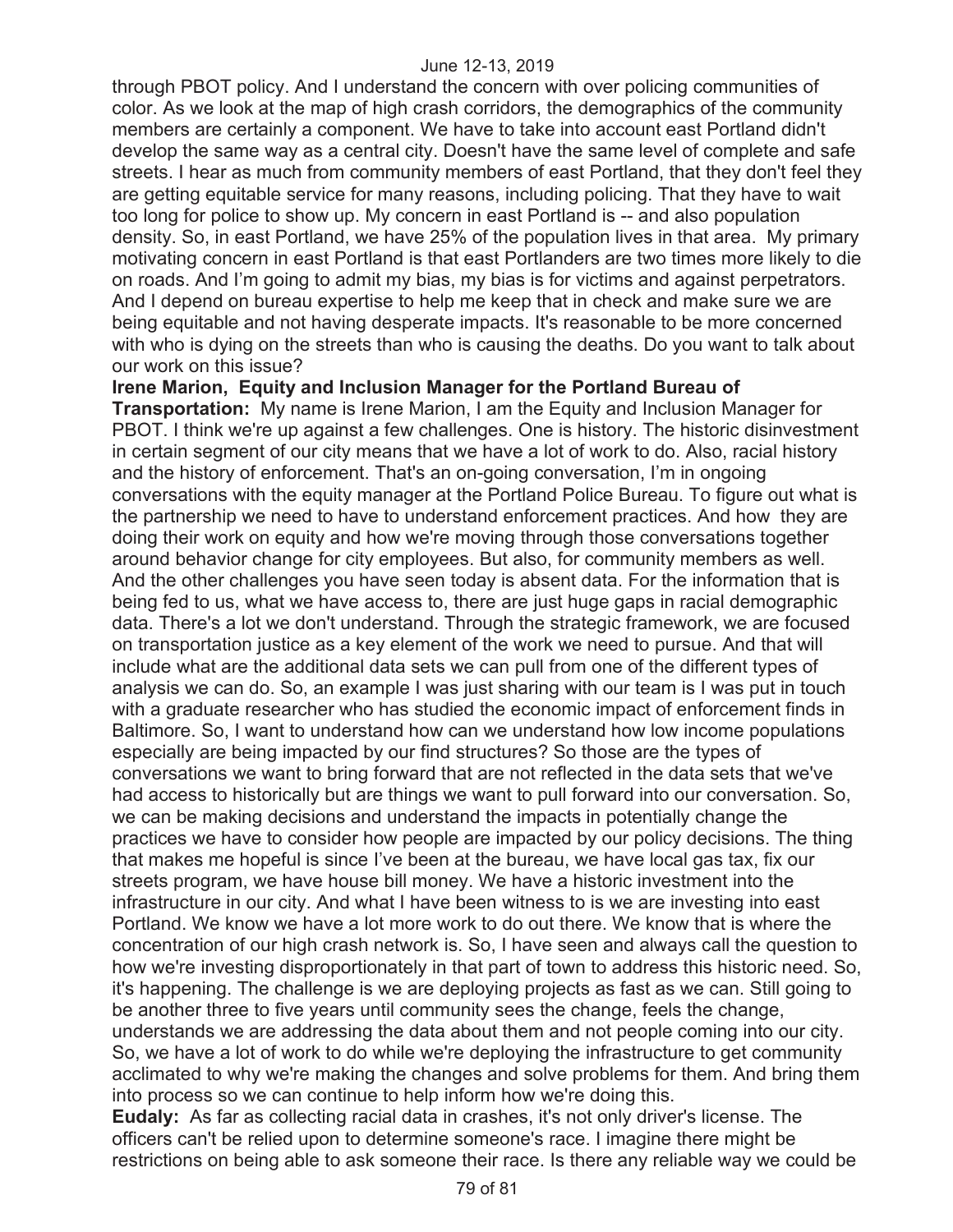#### June 12-13, 2019

collecting that data on people who are receiving citations or people who are involved in crashes or do we have to continue to rely on observation and anecdote?

**Marion:** I think that's a conversation we'll continue to have right now. Seems limited in how we approach that. We can read the news articles and try to understand and rely heavily on community partners. We are going into those neighborhoods partnering with a local organization. So just understand both the circumstances of the crash or the expanse of the neighborhood. But also, to connect with the family that's impacted, and the individuals and the community impacted by these events. I think there are other ways we understand who is impacted. And so, I think it's something that our team can continue to dig on.

**Eudaly:** Before I hand it over, I have one more comment really which is I'm glad to hear we're looking at the impact of finds on low-income community members. I wouldn't call speeding or running a red light a petty municipal violation. But I am concerned with how these fines can impact and set back low-income community members. I was relieved to find the amount of the fine isn't the disincentive. We don't need to jack up our fines to disincentivize. We do need to cover our costs because it is quite expensive. Thank you for taking all of that into account. And thank you for being here. Commissioner Hardesty. **Hardesty:** Thank you, commissioner. Thank you, Irene. Portland police already collect data on who stop demographically and traffic stops. So, I find it disingenuous to say we can't collect data on who gets tickets when we already collect that kind of data and reported out on an annual basis. I think if there is the desire to collect that data, we could be collecting that kind of data already without a whole lot of new steps.

**Fritz:** This is cameras and we get the citation in the mail, there isn't any interaction. **Hardesty:** There's a picture and really good pictures. And you can make out even the demographic information of the information in the picture.

**Dickman:** I just really want to caution us against going that route. There's already deep concern amongst community members of color around how they're being classified, particularly Pacific Islander communities that they are often classified as Latino or Hispanic. And there's

**Hardesty:** Actually, they are predominantly classified as being white.

**Dickman:** Potentially. The issue is that if someone is just deciding who they are, they are not necessarily right. So, I agree there are places where we are getting data and we look at stops data. But I would just caution us from using that as good data.

**Hardesty:** We have to start somewhere, right? And if this is already -- Ever since I've been tracking Portland police, they've been collecting this data. They've never told me how they decide what somebody's demographic information is. That data is already being used to make policy decisions. I don't see how it would be any different if we are using the exact same data for cameras.

**Marion:** What I can promise you is we will explore all of the options for sure. But myself as an example, I got a citation that was a photo enforcement and because I'm fair skinned, if I pull my hair back, you wouldn't know – but the picture was not clear enough to really see my facial features. So, it's going to be different. And I think any time we are opening up opportunity for decision to be made and for bias to be an option, we're opening ourselves up to more complications. So, we will continue to explore all of the data options we can.

**Eudaly:** And I want to be clear, I would support that if we're not violating anyone's privacy or rights. And we can get accurate numbers. Making assumptions about someone's racial identity is

**Hardesty:** I don't think we've had accurate numbers. But what we have is a road map based on what Portland police think is happening right now.